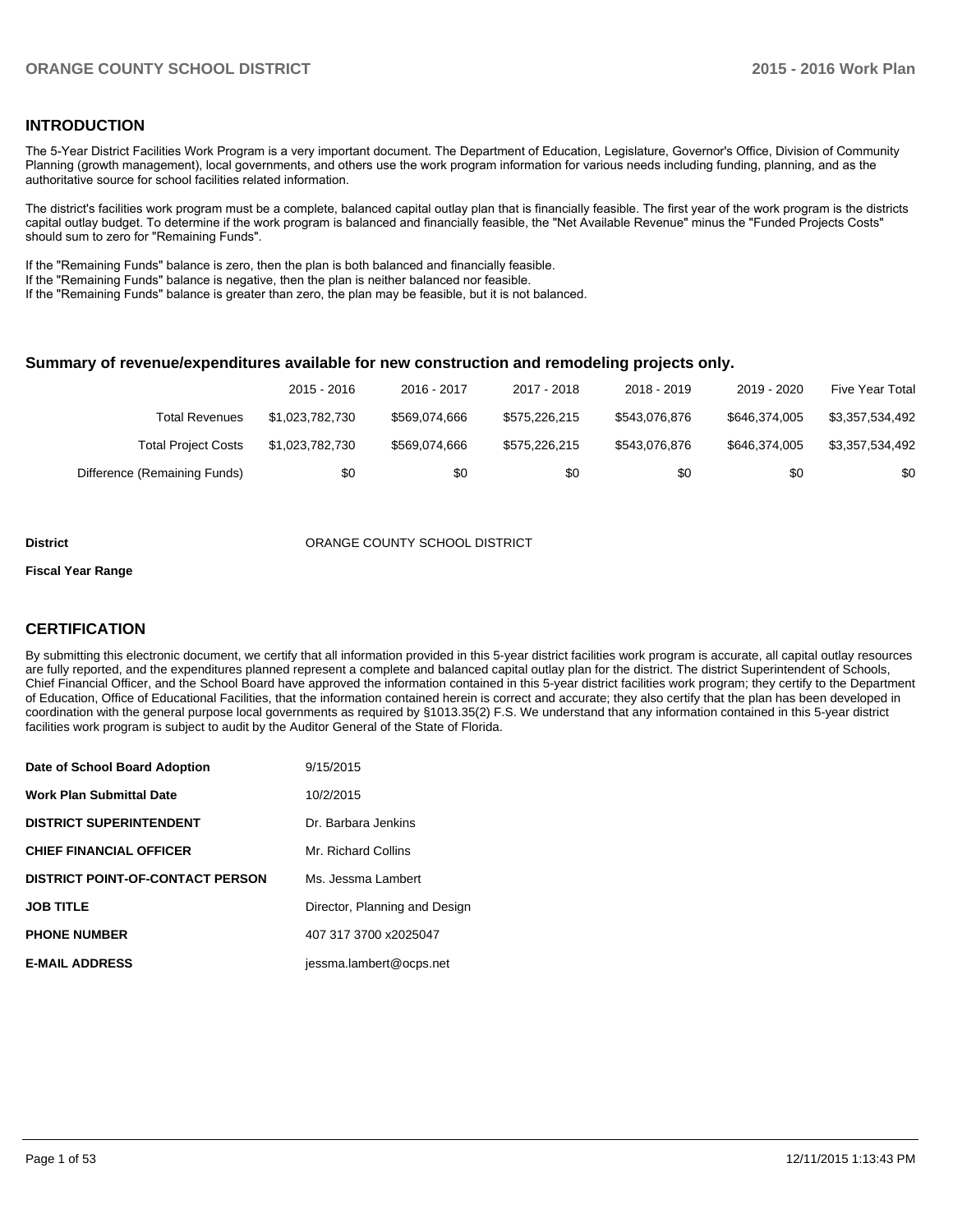# **Expenditures**

### **Expenditure for Maintenance, Repair and Renovation from 1.50-Mills and PECO**

Annually, prior to the adoption of the district school budget, each school board must prepare a tentative district facilities work program that includes a schedule of major repair and renovation projects necessary to maintain the educational and ancillary facilities of the district.

|                | Item                                          | $2015 - 2016$<br><b>Actual Budget</b> | 2016 - 2017<br>Projected | 2017 - 2018<br>Projected | $2018 - 2019$<br>Projected | $2019 - 2020$<br>Projected | Total            |  |
|----------------|-----------------------------------------------|---------------------------------------|--------------------------|--------------------------|----------------------------|----------------------------|------------------|--|
| <b>IHVAC</b>   |                                               | \$0 <sub>1</sub>                      | \$0                      | \$0                      | \$0                        | \$0                        | \$0              |  |
|                | Locations: No Locations for this expenditure. |                                       |                          |                          |                            |                            |                  |  |
| Flooring       |                                               | \$0                                   | \$0                      | \$0                      | \$0                        | \$0                        | \$0              |  |
|                | Locations: No Locations for this expenditure. |                                       |                          |                          |                            |                            |                  |  |
| Roofing        |                                               | \$0                                   | \$0                      | \$0                      | \$0                        | \$0                        | \$0 <sub>1</sub> |  |
|                | Locations: No Locations for this expenditure. |                                       |                          |                          |                            |                            |                  |  |
| Safety to Life |                                               | \$7,162,908                           | \$2,302,212              | \$2,302,212              | \$2,302,212                | \$2,302,212                | \$16,371,756     |  |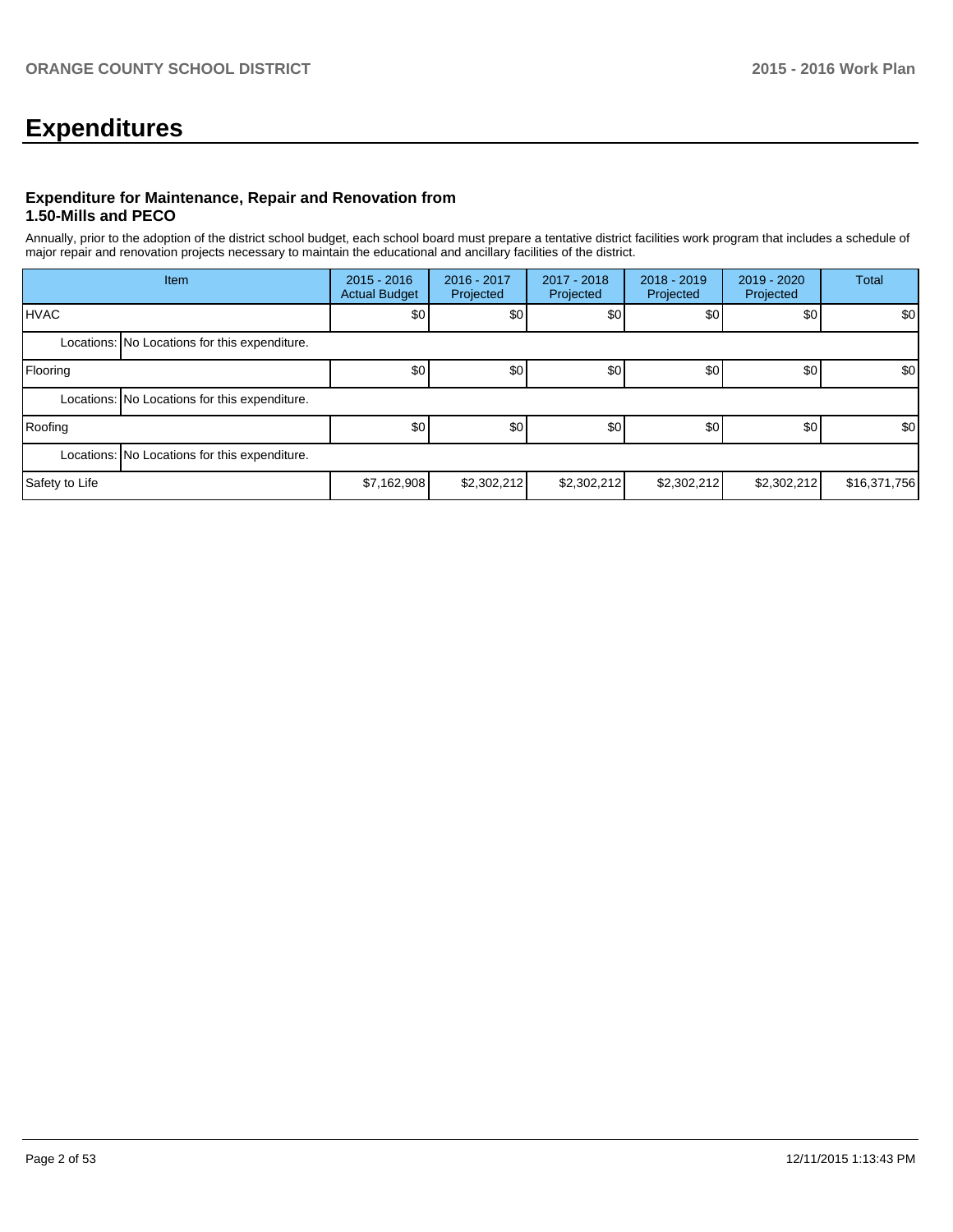|                           | Locations: ACCELERATION ACADEMY WEST, ALOMA ELEMENTARY, ANDOVER ELEMENTARY SCHOOL, APOPKA 9TH GRADE CENTER,<br>APOPKA ELEMENTARY, APOPKA MIDDLE, APOPKA SENIOR HIGH, ARBOR RIDGE SCHOOL, AUDUBON PARK ELEMENTARY (OLD),<br>AUDUBON PARK ELEMENTARY SCHOOL RELIEF. AVALON CENTER FOR TECHNICAL EXCELLENCE. AVALON ELEMENTARY.<br>AVALON MIDDLE SCHOOL. AVALON PARK AREA MIDDLE SCHOOL. AZALEA PARK ELEMENTARY. BAYMEADOWS ELEMENTARY.<br>BLANKNER K-8 SCHOOL, BONNEVILLE ELEMENTARY, BOONE SENIOR HIGH, BRIDGEWATER MIDDLE SCHOOL, BROOKSHIRE<br>, ELEMENTARY, CAMELOT ELEMENTARY, CARVER MIDDLE, CASTLE CREEK ELEMENTARY, CATALINA ELEMENTARY OLD)<br>CATALINA ELEMENTARY SCHOOL (NEW), CHAIN OF LAKES MIDDLE, CHENEY ELEMENTARY, CHEROKEE SCHOOL, CHICKASAW<br>ELEMENTARY, CITRUS ELEMENTARY, CLARCONA ELEMENTARY, CLAY SPRINGS ELEMENTARY, COLONIAL 9TH GRADE CENTER,<br>COLONIAL SENIOR HIGH, COLUMBIA ELEMENTARY SCHOOL (NEW), COMMUNITY EDUCATION PARTNERS-EAST (SEMORAN),<br>COMMUNITY EDUCATION PARTNERS-WEST(OBT), CONWAY ELEMENTARY, CONWAY MIDDLE, CORNER LAKE MIDDLE, CYPRESS<br>CREEK SENIOR HIGH, CYPRESS PARK ELEMENTARY, CYPRESS SPRINGS ELEMENTARY, DEERWOOD ELEMENTARY, DILLARD<br>STREET ELEMENTARY, DISCOVERY MIDDLE, DOMMERICH ELEMENTARY, DOVER SHORES ELEMENTARY, DR PHILLIPS<br>ELEMENTARY, DR PHILLIPS SENIOR HIGH, DREAM LAKE ELEMENTARY, DURRANCE ELEMENTARY, EAGLE CREEK ELEMENTARY,<br>EAGLE'S NEST ELEMENTARY, EAST LAKE ELEMENTARY SCHOOL, EAST RIVER HIGH SCHOOL, ECCLESTON ELEMENTARY,<br>EDGEWATER SENIOR HIGH, ENDEAVOR ELEMENTARY, ENGELWOOD ELEMENTARY, EVANS SENIOR HIGH, EXCEPTIONAL<br>EDUCATION ADMINISTRATION CENTER, FACILITIES SERVICE, FERN CREEK ELEMENTARY, FORSYTH WOODS ELEMENTARY, FORT<br>GATLIN ADMINISTRATIVE CENTER, FREEDOM MIDDLE SCHOOL, FREEDOM SENIOR HIGH, GATEWAY SCHOOL, GLENRIDGE<br>MIDDLE, GOTHA MIDDLE, GRAND AVENUE PRIMARY LEARNING CENTER, HACKNEY PRAIRIE ELEMENTARY SCHOOL, HANGING<br>MOSS TRANSPORTATION FACILITY, HERNDON WAREHOUSE, HIAWASSEE ELEMENTARY, HIDDEN OAKS ELEMENTARY,<br>HIILLCREST ELEMENTARY, HOWARD MIDDLE, HUNGERFORD ELEMENTARY, HUNTERS CREEK ELEMENTARY, HUNTERS CREEK<br>MIDDLE, INDEPENDENCE ELEMENTARY, IVEY LANE ELEMENTARY, JACKSON MIDDLE, JOHN YOUNG ELEMENTARY, JONES<br>SENIOR HIGH, KALEY ELEMENTARY, KEENE'S CROSSING ELEMENTARY SCHOOL, KILLARNEY ELEMENTARY, LAKE COMO<br>ELEMENTARY, LAKE GEM ELEMENTARY, LAKE GEORGE ELEMENTARY, LAKE NONA BUS COMPOUND, LAKE NONA HIGH SCHOOL,<br>LAKE NONA MIDDLE SCHOOL, LAKE SILVER ELEMENTARY, LAKE SYBELIA ELEMENTARY, LAKE WESTON ELEMENTARY, LAKE<br>WHITNEY ELEMENTARY, LAKEMONT ELEMENTARY, LAKEVIEW MIDDLE, LAKEVILLE ELEMENTARY, LANCASTER ELEMENTARY,<br>LAWTON CHILES ELEMENTARY, LEE MIDDLE, LEGACY MIDDLE, LIBERTY MIDDLE, LITTLE RIVER ELEMENTARY, LOCKHART <br>ELEMENTARY. LOCKHART MIDDLE. LOVELL ELEMENTARY. MAGNOLIA EXCEPTIONAL STUDENT EDUCATION CENTER. MAITLAND<br>MIDDLE, MAXEY ELEMENTARY, MCCOY ELEMENTARY, MEADOW WOODS ELEMENTARY, MEADOW WOODS MIDDLE,<br>MEADOWBROOK MIDDLE SCHOOL, MEMORIAL MIDDLE SCHOOL, METRO WEST ELEMENTARY, MID-FLORIDA TECHNICAL<br>INSTITUTE, MILLENNIA ELEMENTARY, MOLLIE RAY ELEMENTARY, MOSS PARK ELEMENTARY SCHOOL, NORTHLAKE PARK<br>IELEMENTARY, OAK HILL ELEMENTARY, OAK RIDGE SENIOR HIGH, OAKSHIRE ELEMENTARY, OCOEE ELEMENTARY, OCOEE HIGH<br>SCHOOL, OCOEE MIDDLE, ODYSSEY MIDDLE, OLYMPIA SENIOR HIGH, ORANGE CENTER ELEMENTARY, ORLANDO VOCATIONAL-<br>TECHNICAL CENTER, ORLO VISTA ELEMENTARY, PALM LAKE ELEMENTARY, PALMETTO ELEMENTARY, PERSHING ELEMENTARY,<br>PIEDMONT LAKES MIDDLE, PINAR ELEMENTARY, PINE CASTLE ELEMENTARY, PINE HILLS ELEMENTARY, PINE HILLS<br>TRANSPORTATION, PINELOCH ELEMENTARY, PINEWOOD ELEMENTARY, PRINCETON ELEMENTARY, RICHMOND HEIGHTS<br>ELEMENTARY, RIDGEWOOD PARK ELEMENTARY, RIVERDALE ELEMENTARY, RIVERSIDE ELEMENTARY, ROBERT F HUNGERFORD<br>PREPARATORY HIGH SCHOOL, ROBINSWOOD MIDDLE, ROCK LAKE ELEMENTARY, ROCK SPRINGS ELEMENTARY, ROLLING HILLS<br>ELEMENTARY, RONALD BLOCKER EDUCATIONAL LEADERSHIP CENTER, ROSEMONT ELEMENTARY, SADLER ELEMENTARY, SAND<br>LAKE ELEMENTARY, SHENANDOAH ELEMENTARY, SHINGLE CREEK ELEMENTARY, SILVER STAR CENTER, SOUTH CREEK MIDDLE,<br>SOUTHWEST MIDDLE, SOUTHWOOD ELEMENTARY, SPRING LAKE ELEMENTARY, STONE LAKES ELEMENTARY, SUN BLAZE<br>ELEMENTARY, SUNRIDGE ELEMENTARY, SUNRIDGE MIDDLE, SUNRISE ELEMENTARY, SUNSET PARK ELEMENTARY SCHOOL,<br>TAMPA AVENUE CENTER, TANGELO PARK ELEMENTARY, THORNEBROOKE ELEMENTARY, THREE POINTS ELEMENTARY,<br>TILDENVILLE ELEMENTARY, TIMBER CREEK SENIOR HIGH, TIMBER LAKES ELEMENTARY, UNION PARK ELEMENTARY, UNION<br>PARK MIDDLE, UNIVERSITY SENIOR HIGH, VENTURA ELEMENTARY, VISTA LAKES ELEMENTARY, WALKER MIDDLE, WASHINGTON<br>SHORES ELEMENTARY, WATERBRIDGE ELEMENTARY, WATERFORD ELEMENTARY, WEDGEFIELD K-8 SCHOOL, WEKIVA HIGH<br>SCHOOL, WEST CREEK ELEMENTARY, WEST OAKS ELEMENTARY, WEST ORANGE 9TH GRADE CENTER, WEST ORANGE SENIOR<br>HIGH, WESTBROOKE ELEMENTARY SCHOOL, WESTRIDGE MIDDLE, WESTSIDE VOCATIONAL-TECHNICAL CENTER, WETHERBEE<br>ELEMENTARY SCHOOL, WHEATLEY ELEMENTARY, WHISPERING OAK ELEMENTARY SCHOOL, WILLIAM FRANGUS ELEMENTARY,<br>WINDERMERE ELEMENTARY, WINDY RIDGE SCHOOL, WINEGARD ELEMENTARY, WINTER PARK 9TH GRADE CENTER, WINTER<br>PARK ADULT VOCATIONAL CENTER, WINTER PARK SENIOR HIGH, WOLF LAKE ELEMENTARY, WOLF LAKE MIDDLE, WYNDHAM<br>LAKES ELEMENTARY, ZELLWOOD ELEMENTARY |     |     |     |     |     |     |
|---------------------------|--------------------------------------------------------------------------------------------------------------------------------------------------------------------------------------------------------------------------------------------------------------------------------------------------------------------------------------------------------------------------------------------------------------------------------------------------------------------------------------------------------------------------------------------------------------------------------------------------------------------------------------------------------------------------------------------------------------------------------------------------------------------------------------------------------------------------------------------------------------------------------------------------------------------------------------------------------------------------------------------------------------------------------------------------------------------------------------------------------------------------------------------------------------------------------------------------------------------------------------------------------------------------------------------------------------------------------------------------------------------------------------------------------------------------------------------------------------------------------------------------------------------------------------------------------------------------------------------------------------------------------------------------------------------------------------------------------------------------------------------------------------------------------------------------------------------------------------------------------------------------------------------------------------------------------------------------------------------------------------------------------------------------------------------------------------------------------------------------------------------------------------------------------------------------------------------------------------------------------------------------------------------------------------------------------------------------------------------------------------------------------------------------------------------------------------------------------------------------------------------------------------------------------------------------------------------------------------------------------------------------------------------------------------------------------------------------------------------------------------------------------------------------------------------------------------------------------------------------------------------------------------------------------------------------------------------------------------------------------------------------------------------------------------------------------------------------------------------------------------------------------------------------------------------------------------------------------------------------------------------------------------------------------------------------------------------------------------------------------------------------------------------------------------------------------------------------------------------------------------------------------------------------------------------------------------------------------------------------------------------------------------------------------------------------------------------------------------------------------------------------------------------------------------------------------------------------------------------------------------------------------------------------------------------------------------------------------------------------------------------------------------------------------------------------------------------------------------------------------------------------------------------------------------------------------------------------------------------------------------------------------------------------------------------------------------------------------------------------------------------------------------------------------------------------------------------------------------------------------------------------------------------------------------------------------------------------------------------------------------------------------------------------------------------------------------------------------------------------------------------------------------------------------------------------------------------------------------------------------------------------------------------------------------------------------------------------------------------------------------------------------------------------------------------------------------------------------------------------------------------------------------------------------------------------------------------------------------------------------------------------------------------------------------------------------------------------------------------------------------------------------------------------------------------------------------------------------------------------------|-----|-----|-----|-----|-----|-----|
| Fencing                   |                                                                                                                                                                                                                                                                                                                                                                                                                                                                                                                                                                                                                                                                                                                                                                                                                                                                                                                                                                                                                                                                                                                                                                                                                                                                                                                                                                                                                                                                                                                                                                                                                                                                                                                                                                                                                                                                                                                                                                                                                                                                                                                                                                                                                                                                                                                                                                                                                                                                                                                                                                                                                                                                                                                                                                                                                                                                                                                                                                                                                                                                                                                                                                                                                                                                                                                                                                                                                                                                                                                                                                                                                                                                                                                                                                                                                                                                                                                                                                                                                                                                                                                                                                                                                                                                                                                                                                                                                                                                                                                                                                                                                                                                                                                                                                                                                                                                                                                                                                                                                                                                                                                                                                                                                                                                                                                                                                                                                                                                                | \$0 | \$0 | \$0 | \$0 | \$0 | \$0 |
|                           | Locations: No Locations for this expenditure.                                                                                                                                                                                                                                                                                                                                                                                                                                                                                                                                                                                                                                                                                                                                                                                                                                                                                                                                                                                                                                                                                                                                                                                                                                                                                                                                                                                                                                                                                                                                                                                                                                                                                                                                                                                                                                                                                                                                                                                                                                                                                                                                                                                                                                                                                                                                                                                                                                                                                                                                                                                                                                                                                                                                                                                                                                                                                                                                                                                                                                                                                                                                                                                                                                                                                                                                                                                                                                                                                                                                                                                                                                                                                                                                                                                                                                                                                                                                                                                                                                                                                                                                                                                                                                                                                                                                                                                                                                                                                                                                                                                                                                                                                                                                                                                                                                                                                                                                                                                                                                                                                                                                                                                                                                                                                                                                                                                                                                  |     |     |     |     |     |     |
| Parking                   |                                                                                                                                                                                                                                                                                                                                                                                                                                                                                                                                                                                                                                                                                                                                                                                                                                                                                                                                                                                                                                                                                                                                                                                                                                                                                                                                                                                                                                                                                                                                                                                                                                                                                                                                                                                                                                                                                                                                                                                                                                                                                                                                                                                                                                                                                                                                                                                                                                                                                                                                                                                                                                                                                                                                                                                                                                                                                                                                                                                                                                                                                                                                                                                                                                                                                                                                                                                                                                                                                                                                                                                                                                                                                                                                                                                                                                                                                                                                                                                                                                                                                                                                                                                                                                                                                                                                                                                                                                                                                                                                                                                                                                                                                                                                                                                                                                                                                                                                                                                                                                                                                                                                                                                                                                                                                                                                                                                                                                                                                | \$0 | \$0 | \$0 | \$0 | \$0 | \$0 |
|                           | Locations: No Locations for this expenditure.                                                                                                                                                                                                                                                                                                                                                                                                                                                                                                                                                                                                                                                                                                                                                                                                                                                                                                                                                                                                                                                                                                                                                                                                                                                                                                                                                                                                                                                                                                                                                                                                                                                                                                                                                                                                                                                                                                                                                                                                                                                                                                                                                                                                                                                                                                                                                                                                                                                                                                                                                                                                                                                                                                                                                                                                                                                                                                                                                                                                                                                                                                                                                                                                                                                                                                                                                                                                                                                                                                                                                                                                                                                                                                                                                                                                                                                                                                                                                                                                                                                                                                                                                                                                                                                                                                                                                                                                                                                                                                                                                                                                                                                                                                                                                                                                                                                                                                                                                                                                                                                                                                                                                                                                                                                                                                                                                                                                                                  |     |     |     |     |     |     |
| Electrical                |                                                                                                                                                                                                                                                                                                                                                                                                                                                                                                                                                                                                                                                                                                                                                                                                                                                                                                                                                                                                                                                                                                                                                                                                                                                                                                                                                                                                                                                                                                                                                                                                                                                                                                                                                                                                                                                                                                                                                                                                                                                                                                                                                                                                                                                                                                                                                                                                                                                                                                                                                                                                                                                                                                                                                                                                                                                                                                                                                                                                                                                                                                                                                                                                                                                                                                                                                                                                                                                                                                                                                                                                                                                                                                                                                                                                                                                                                                                                                                                                                                                                                                                                                                                                                                                                                                                                                                                                                                                                                                                                                                                                                                                                                                                                                                                                                                                                                                                                                                                                                                                                                                                                                                                                                                                                                                                                                                                                                                                                                | \$0 | \$0 | \$0 | \$0 | \$0 | \$0 |
|                           | Locations: No Locations for this expenditure.                                                                                                                                                                                                                                                                                                                                                                                                                                                                                                                                                                                                                                                                                                                                                                                                                                                                                                                                                                                                                                                                                                                                                                                                                                                                                                                                                                                                                                                                                                                                                                                                                                                                                                                                                                                                                                                                                                                                                                                                                                                                                                                                                                                                                                                                                                                                                                                                                                                                                                                                                                                                                                                                                                                                                                                                                                                                                                                                                                                                                                                                                                                                                                                                                                                                                                                                                                                                                                                                                                                                                                                                                                                                                                                                                                                                                                                                                                                                                                                                                                                                                                                                                                                                                                                                                                                                                                                                                                                                                                                                                                                                                                                                                                                                                                                                                                                                                                                                                                                                                                                                                                                                                                                                                                                                                                                                                                                                                                  |     |     |     |     |     |     |
| Fire Alarm                |                                                                                                                                                                                                                                                                                                                                                                                                                                                                                                                                                                                                                                                                                                                                                                                                                                                                                                                                                                                                                                                                                                                                                                                                                                                                                                                                                                                                                                                                                                                                                                                                                                                                                                                                                                                                                                                                                                                                                                                                                                                                                                                                                                                                                                                                                                                                                                                                                                                                                                                                                                                                                                                                                                                                                                                                                                                                                                                                                                                                                                                                                                                                                                                                                                                                                                                                                                                                                                                                                                                                                                                                                                                                                                                                                                                                                                                                                                                                                                                                                                                                                                                                                                                                                                                                                                                                                                                                                                                                                                                                                                                                                                                                                                                                                                                                                                                                                                                                                                                                                                                                                                                                                                                                                                                                                                                                                                                                                                                                                | \$0 | \$0 | \$0 | \$0 | \$0 | \$0 |
|                           | Locations: No Locations for this expenditure.                                                                                                                                                                                                                                                                                                                                                                                                                                                                                                                                                                                                                                                                                                                                                                                                                                                                                                                                                                                                                                                                                                                                                                                                                                                                                                                                                                                                                                                                                                                                                                                                                                                                                                                                                                                                                                                                                                                                                                                                                                                                                                                                                                                                                                                                                                                                                                                                                                                                                                                                                                                                                                                                                                                                                                                                                                                                                                                                                                                                                                                                                                                                                                                                                                                                                                                                                                                                                                                                                                                                                                                                                                                                                                                                                                                                                                                                                                                                                                                                                                                                                                                                                                                                                                                                                                                                                                                                                                                                                                                                                                                                                                                                                                                                                                                                                                                                                                                                                                                                                                                                                                                                                                                                                                                                                                                                                                                                                                  |     |     |     |     |     |     |
| Telephone/Intercom System |                                                                                                                                                                                                                                                                                                                                                                                                                                                                                                                                                                                                                                                                                                                                                                                                                                                                                                                                                                                                                                                                                                                                                                                                                                                                                                                                                                                                                                                                                                                                                                                                                                                                                                                                                                                                                                                                                                                                                                                                                                                                                                                                                                                                                                                                                                                                                                                                                                                                                                                                                                                                                                                                                                                                                                                                                                                                                                                                                                                                                                                                                                                                                                                                                                                                                                                                                                                                                                                                                                                                                                                                                                                                                                                                                                                                                                                                                                                                                                                                                                                                                                                                                                                                                                                                                                                                                                                                                                                                                                                                                                                                                                                                                                                                                                                                                                                                                                                                                                                                                                                                                                                                                                                                                                                                                                                                                                                                                                                                                | \$0 | \$0 | \$0 | \$0 | \$0 | \$0 |
|                           |                                                                                                                                                                                                                                                                                                                                                                                                                                                                                                                                                                                                                                                                                                                                                                                                                                                                                                                                                                                                                                                                                                                                                                                                                                                                                                                                                                                                                                                                                                                                                                                                                                                                                                                                                                                                                                                                                                                                                                                                                                                                                                                                                                                                                                                                                                                                                                                                                                                                                                                                                                                                                                                                                                                                                                                                                                                                                                                                                                                                                                                                                                                                                                                                                                                                                                                                                                                                                                                                                                                                                                                                                                                                                                                                                                                                                                                                                                                                                                                                                                                                                                                                                                                                                                                                                                                                                                                                                                                                                                                                                                                                                                                                                                                                                                                                                                                                                                                                                                                                                                                                                                                                                                                                                                                                                                                                                                                                                                                                                |     |     |     |     |     |     |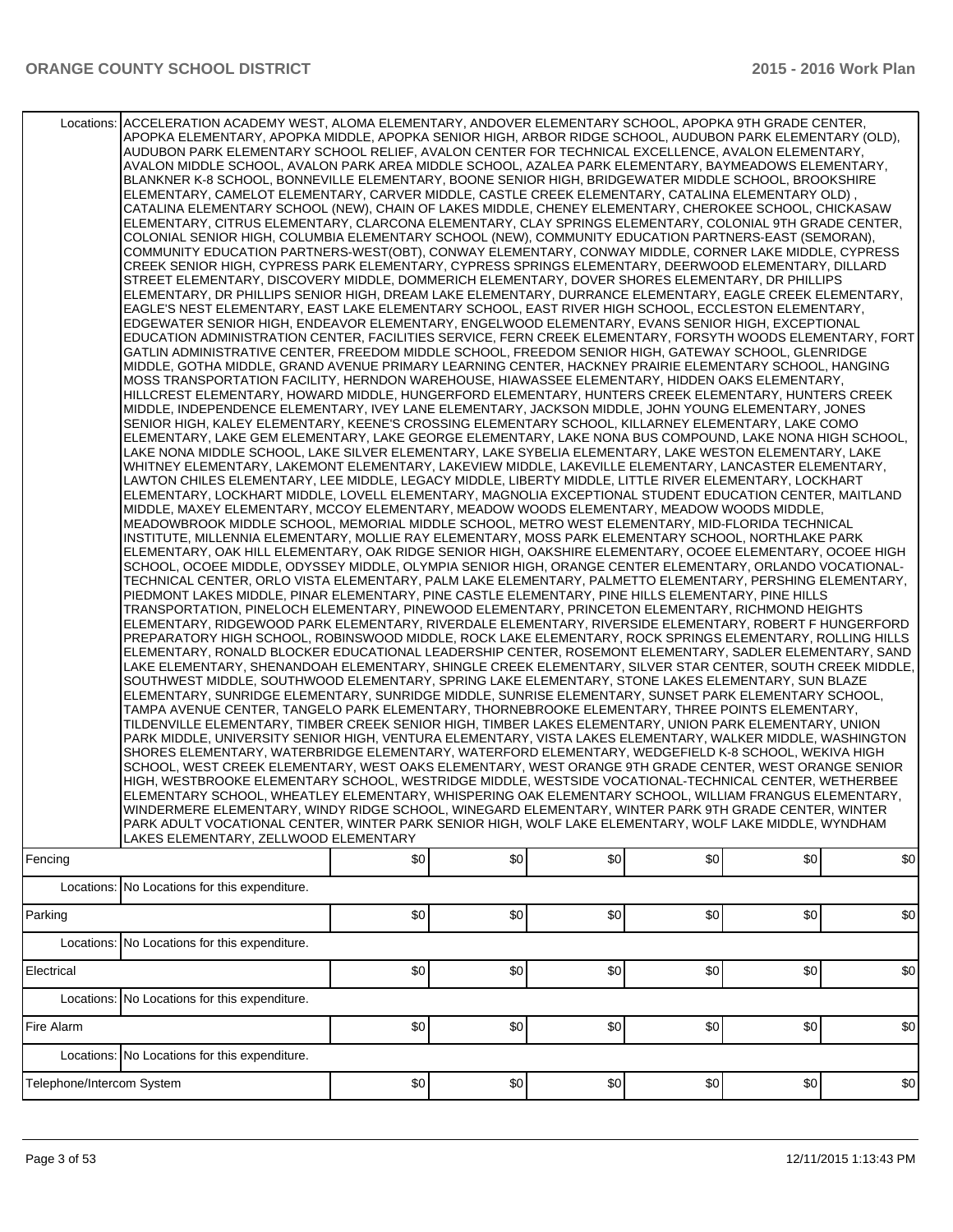|                                  | Locations: No Locations for this expenditure.                                                                                                                                                                                                                                                                                                                                                                                                                                                                                                                                                                                                                                                                                                                                                                                                                                                                                                                                                                                                                                                                                                                                                                                                                                                                                                                                                                                                                                                                                                                                                                                                                                                                                                                                                                                                                                                                                                                                                                                                                                                                                                                                                                                                                                                                                                                                                                                                                                                                                                                                                                                                                                                                                                                                                                                                                                                                                                                                                                                                                                                                                                                                                                                                                                                                                                                                                                                                                                                                                                                                                                                                                                                                                                                                                                                                                                                                                                                                                                                                                                                                                                                                                                                                                                                                                                                                                                                                                                                                                                                                                                                                                                                                                                                                                                                                                                                                                                                                                                                                                                                                                                                                                                                                                                                                                                                                                                                                                   |              |             |             |             |             |              |
|----------------------------------|-----------------------------------------------------------------------------------------------------------------------------------------------------------------------------------------------------------------------------------------------------------------------------------------------------------------------------------------------------------------------------------------------------------------------------------------------------------------------------------------------------------------------------------------------------------------------------------------------------------------------------------------------------------------------------------------------------------------------------------------------------------------------------------------------------------------------------------------------------------------------------------------------------------------------------------------------------------------------------------------------------------------------------------------------------------------------------------------------------------------------------------------------------------------------------------------------------------------------------------------------------------------------------------------------------------------------------------------------------------------------------------------------------------------------------------------------------------------------------------------------------------------------------------------------------------------------------------------------------------------------------------------------------------------------------------------------------------------------------------------------------------------------------------------------------------------------------------------------------------------------------------------------------------------------------------------------------------------------------------------------------------------------------------------------------------------------------------------------------------------------------------------------------------------------------------------------------------------------------------------------------------------------------------------------------------------------------------------------------------------------------------------------------------------------------------------------------------------------------------------------------------------------------------------------------------------------------------------------------------------------------------------------------------------------------------------------------------------------------------------------------------------------------------------------------------------------------------------------------------------------------------------------------------------------------------------------------------------------------------------------------------------------------------------------------------------------------------------------------------------------------------------------------------------------------------------------------------------------------------------------------------------------------------------------------------------------------------------------------------------------------------------------------------------------------------------------------------------------------------------------------------------------------------------------------------------------------------------------------------------------------------------------------------------------------------------------------------------------------------------------------------------------------------------------------------------------------------------------------------------------------------------------------------------------------------------------------------------------------------------------------------------------------------------------------------------------------------------------------------------------------------------------------------------------------------------------------------------------------------------------------------------------------------------------------------------------------------------------------------------------------------------------------------------------------------------------------------------------------------------------------------------------------------------------------------------------------------------------------------------------------------------------------------------------------------------------------------------------------------------------------------------------------------------------------------------------------------------------------------------------------------------------------------------------------------------------------------------------------------------------------------------------------------------------------------------------------------------------------------------------------------------------------------------------------------------------------------------------------------------------------------------------------------------------------------------------------------------------------------------------------------------------------------------------------------------------------------------|--------------|-------------|-------------|-------------|-------------|--------------|
| <b>Closed Circuit Television</b> |                                                                                                                                                                                                                                                                                                                                                                                                                                                                                                                                                                                                                                                                                                                                                                                                                                                                                                                                                                                                                                                                                                                                                                                                                                                                                                                                                                                                                                                                                                                                                                                                                                                                                                                                                                                                                                                                                                                                                                                                                                                                                                                                                                                                                                                                                                                                                                                                                                                                                                                                                                                                                                                                                                                                                                                                                                                                                                                                                                                                                                                                                                                                                                                                                                                                                                                                                                                                                                                                                                                                                                                                                                                                                                                                                                                                                                                                                                                                                                                                                                                                                                                                                                                                                                                                                                                                                                                                                                                                                                                                                                                                                                                                                                                                                                                                                                                                                                                                                                                                                                                                                                                                                                                                                                                                                                                                                                                                                                                                 | \$0          | \$0         | \$0         | \$0         | \$0         | \$0          |
|                                  | Locations: No Locations for this expenditure.                                                                                                                                                                                                                                                                                                                                                                                                                                                                                                                                                                                                                                                                                                                                                                                                                                                                                                                                                                                                                                                                                                                                                                                                                                                                                                                                                                                                                                                                                                                                                                                                                                                                                                                                                                                                                                                                                                                                                                                                                                                                                                                                                                                                                                                                                                                                                                                                                                                                                                                                                                                                                                                                                                                                                                                                                                                                                                                                                                                                                                                                                                                                                                                                                                                                                                                                                                                                                                                                                                                                                                                                                                                                                                                                                                                                                                                                                                                                                                                                                                                                                                                                                                                                                                                                                                                                                                                                                                                                                                                                                                                                                                                                                                                                                                                                                                                                                                                                                                                                                                                                                                                                                                                                                                                                                                                                                                                                                   |              |             |             |             |             |              |
| Paint                            |                                                                                                                                                                                                                                                                                                                                                                                                                                                                                                                                                                                                                                                                                                                                                                                                                                                                                                                                                                                                                                                                                                                                                                                                                                                                                                                                                                                                                                                                                                                                                                                                                                                                                                                                                                                                                                                                                                                                                                                                                                                                                                                                                                                                                                                                                                                                                                                                                                                                                                                                                                                                                                                                                                                                                                                                                                                                                                                                                                                                                                                                                                                                                                                                                                                                                                                                                                                                                                                                                                                                                                                                                                                                                                                                                                                                                                                                                                                                                                                                                                                                                                                                                                                                                                                                                                                                                                                                                                                                                                                                                                                                                                                                                                                                                                                                                                                                                                                                                                                                                                                                                                                                                                                                                                                                                                                                                                                                                                                                 | \$3.796.870  | \$3,500,000 | \$3,500,000 | \$4,500,000 | \$4,500,000 | \$19,796,870 |
| Locations:<br>Maintenance/Repair | ACCELERATION ACADEMY WEST, ALOMA ELEMENTARY, ANDOVER ELEMENTARY SCHOOL, APOPKA 9TH GRADE CENTER,<br>APOPKA ELEMENTARY, APOPKA MIDDLE, APOPKA SENIOR HIGH, ARBOR RIDGE SCHOOL, AUDUBON PARK ELEMENTARY (OLD),<br>AUDUBON PARK ELEMENTARY SCHOOL RELIEF, AVALON CENTER FOR TECHNICAL EXCELLENCE, AVALON ELEMENTARY,<br>AVALON MIDDLE SCHOOL, AVALON PARK AREA MIDDLE SCHOOL, AZALEA PARK ELEMENTARY, BAYMEADOWS ELEMENTARY,<br>BLANKNER K-8 SCHOOL, BONNEVILLE ELEMENTARY, BOONE SENIOR HIGH, BRIDGEWATER MIDDLE SCHOOL, BROOKSHIRE<br>, ELEMENTARY, CAMELOT ELEMENTARY, CARVER MIDDLE, CASTLE CREEK ELEMENTARY, CATALINA ELEMENTARY OLD)<br>CATALINA ELEMENTARY SCHOOL (NEW), CHAIN OF LAKES MIDDLE, CHENEY ELEMENTARY, CHEROKEE SCHOOL, CHICKASAW<br>ELEMENTARY, CITRUS ELEMENTARY, CLARCONA ELEMENTARY, CLAY SPRINGS ELEMENTARY, COLONIAL 9TH GRADE CENTER,<br>COLONIAL SENIOR HIGH, COLUMBIA ELEMENTARY SCHOOL (NEW), COMMUNITY EDUCATION PARTNERS-EAST (SEMORAN),<br>COMMUNITY EDUCATION PARTNERS-WEST(OBT), CONWAY ELEMENTARY, CONWAY MIDDLE, CORNER LAKE MIDDLE, CYPRESS<br>CREEK SENIOR HIGH, CYPRESS PARK ELEMENTARY, CYPRESS SPRINGS ELEMENTARY, DEERWOOD ELEMENTARY, DILLARD<br>STREET ELEMENTARY, DISCOVERY MIDDLE, DOMMERICH ELEMENTARY, DOVER SHORES ELEMENTARY, DR PHILLIPS<br>ELEMENTARY, DR PHILLIPS SENIOR HIGH, DREAM LAKE ELEMENTARY, DURRANCE ELEMENTARY, EAGLE CREEK ELEMENTARY,<br>EAGLE'S NEST ELEMENTARY, EAST LAKE ELEMENTARY SCHOOL, EAST RIVER HIGH SCHOOL, ECCLESTON ELEMENTARY,<br>EDGEWATER SENIOR HIGH, ENDEAVOR ELEMENTARY, ENGELWOOD ELEMENTARY, EVANS SENIOR HIGH, EXCEPTIONAL<br>EDUCATION ADMINISTRATION CENTER, FACILITIES SERVICE, FERN CREEK ELEMENTARY, FORSYTH WOODS ELEMENTARY, FORT<br>GATLIN ADMINISTRATIVE CENTER, FREEDOM MIDDLE SCHOOL, FREEDOM SENIOR HIGH, GATEWAY SCHOOL, GLENRIDGE<br>MIDDLE, GOTHA MIDDLE, GRAND AVENUE PRIMARY LEARNING CENTER, HACKNEY PRAIRIE ELEMENTARY SCHOOL, HANGING<br>MOSS TRANSPORTATION FACILITY, HERNDON WAREHOUSE, HIAWASSEE ELEMENTARY, HIDDEN OAKS ELEMENTARY,<br>HILLCREST ELEMENTARY, HOWARD MIDDLE, HUNGERFORD ELEMENTARY, HUNTERS CREEK ELEMENTARY, HUNTERS CREEK<br>MIDDLE, INDEPENDENCE ELEMENTARY, IVEY LANE ELEMENTARY, JACKSON MIDDLE, JOHN YOUNG ELEMENTARY, JONES<br>SENIOR HIGH, KALEY ELEMENTARY, KEENE'S CROSSING ELEMENTARY SCHOOL, KILLARNEY ELEMENTARY, LAKE COMO<br>ELEMENTARY, LAKE GEM ELEMENTARY, LAKE GEORGE ELEMENTARY, LAKE NONA BUS COMPOUND, LAKE NONA HIGH SCHOOL,<br>LAKE NONA MIDDLE SCHOOL, LAKE SILVER ELEMENTARY, LAKE SYBELIA ELEMENTARY, LAKE WESTON ELEMENTARY, LAKE<br>WHITNEY ELEMENTARY, LAKEMONT ELEMENTARY, LAKEVIEW MIDDLE, LAKEVILLE ELEMENTARY, LANCASTER ELEMENTARY,<br>LAWTON CHILES ELEMENTARY, LEE MIDDLE, LEGACY MIDDLE, LIBERTY MIDDLE, LITTLE RIVER ELEMENTARY, LOCKHART<br>ELEMENTARY, LOCKHART MIDDLE, LOVELL ELEMENTARY, MAGNOLIA EXCEPTIONAL STUDENT EDUCATION CENTER, MAITLAND<br>MIDDLE, MAXEY ELEMENTARY, MCCOY ELEMENTARY, MEADOW WOODS ELEMENTARY, MEADOW WOODS MIDDLE,<br>MEADOWBROOK MIDDLE SCHOOL, MEMORIAL MIDDLE SCHOOL, METRO WEST ELEMENTARY, MID-FLORIDA TECHNICAL<br>INSTITUTE, MILLENNIA ELEMENTARY, MOLLIE RAY ELEMENTARY, MOSS PARK ELEMENTARY SCHOOL, NORTHLAKE PARK<br>ELEMENTARY, OAK HILL ELEMENTARY, OAK RIDGE SENIOR HIGH, OAKSHIRE ELEMENTARY, OCOEE ELEMENTARY, OCOEE HIGH<br>SCHOOL, OCOEE MIDDLE, ODYSSEY MIDDLE, OLYMPIA SENIOR HIGH, ORANGE CENTER ELEMENTARY, ORLANDO VOCATIONAL-<br>TECHNICAL CENTER, ORLO VISTA ELEMENTARY, PALM LAKE ELEMENTARY, PALMETTO ELEMENTARY, PERSHING ELEMENTARY,<br>PIEDMONT LAKES MIDDLE, PINAR ELEMENTARY, PINE CASTLE ELEMENTARY, PINE HILLS ELEMENTARY, PINE HILLS<br>TRANSPORTATION, PINELOCH ELEMENTARY, PINEWOOD ELEMENTARY, PRINCETON ELEMENTARY, RICHMOND HEIGHTS<br>ELEMENTARY, RIDGEWOOD PARK ELEMENTARY, RIVERDALE ELEMENTARY, RIVERSIDE ELEMENTARY, ROBERT F HUNGERFORD<br>PREPARATORY HIGH SCHOOL, ROBINSWOOD MIDDLE, ROCK LAKE ELEMENTARY, ROCK SPRINGS ELEMENTARY, ROLLING HILLS<br>ELEMENTARY, RONALD BLOCKER EDUCATIONAL LEADERSHIP CENTER, ROSEMONT ELEMENTARY, SADLER ELEMENTARY, SAND<br>LAKE ELEMENTARY, SHENANDOAH ELEMENTARY, SHINGLE CREEK ELEMENTARY, SILVER STAR CENTER, SOUTH CREEK MIDDLE,<br>SOUTHWEST MIDDLE, SOUTHWOOD ELEMENTARY, SPRING LAKE ELEMENTARY, STONE LAKES ELEMENTARY, SUN BLAZE<br>ELEMENTARY, SUNRIDGE ELEMENTARY, SUNRIDGE MIDDLE, SUNRISE ELEMENTARY, SUNSET PARK ELEMENTARY SCHOOL<br>TAMPA AVENUE CENTER, TANGELO PARK ELEMENTARY, THORNEBROOKE ELEMENTARY, THREE POINTS ELEMENTARY,<br>TILDENVILLE ELEMENTARY, TIMBER CREEK SENIOR HIGH, TIMBER LAKES ELEMENTARY, UNION PARK ELEMENTARY, UNION<br>PARK MIDDLE, UNIVERSITY SENIOR HIGH, VENTURA ELEMENTARY, VISTA LAKES ELEMENTARY, WALKER MIDDLE, WASHINGTON<br>SHORES ELEMENTARY, WATERBRIDGE ELEMENTARY, WATERFORD ELEMENTARY, WEDGEFIELD K-8 SCHOOL, WEKIVA HIGH<br>SCHOOL, WEST CREEK ELEMENTARY, WEST OAKS ELEMENTARY, WEST ORANGE 9TH GRADE CENTER, WEST ORANGE SENIOR<br>HIGH, WESTBROOKE ELEMENTARY SCHOOL, WESTRIDGE MIDDLE, WESTSIDE VOCATIONAL-TECHNICAL CENTER, WETHERBEE<br>ELEMENTARY SCHOOL, WHEATLEY ELEMENTARY, WHISPERING OAK ELEMENTARY SCHOOL, WILLIAM FRANGUS ELEMENTARY,<br>WINDERMERE ELEMENTARY, WINDY RIDGE SCHOOL, WINEGARD ELEMENTARY, WINTER PARK 9TH GRADE CENTER, WINTER<br>PARK ADULT VOCATIONAL CENTER, WINTER PARK SENIOR HIGH, WOLF LAKE ELEMENTARY, WOLF LAKE MIDDLE, WYNDHAM<br>LAKES ELEMENTARY, ZELLWOOD ELEMENTARY | \$0          | \$0         | \$0         | \$0         | \$0         | \$0          |
|                                  | Locations: No Locations for this expenditure.                                                                                                                                                                                                                                                                                                                                                                                                                                                                                                                                                                                                                                                                                                                                                                                                                                                                                                                                                                                                                                                                                                                                                                                                                                                                                                                                                                                                                                                                                                                                                                                                                                                                                                                                                                                                                                                                                                                                                                                                                                                                                                                                                                                                                                                                                                                                                                                                                                                                                                                                                                                                                                                                                                                                                                                                                                                                                                                                                                                                                                                                                                                                                                                                                                                                                                                                                                                                                                                                                                                                                                                                                                                                                                                                                                                                                                                                                                                                                                                                                                                                                                                                                                                                                                                                                                                                                                                                                                                                                                                                                                                                                                                                                                                                                                                                                                                                                                                                                                                                                                                                                                                                                                                                                                                                                                                                                                                                                   |              |             |             |             |             |              |
|                                  | Sub Total:                                                                                                                                                                                                                                                                                                                                                                                                                                                                                                                                                                                                                                                                                                                                                                                                                                                                                                                                                                                                                                                                                                                                                                                                                                                                                                                                                                                                                                                                                                                                                                                                                                                                                                                                                                                                                                                                                                                                                                                                                                                                                                                                                                                                                                                                                                                                                                                                                                                                                                                                                                                                                                                                                                                                                                                                                                                                                                                                                                                                                                                                                                                                                                                                                                                                                                                                                                                                                                                                                                                                                                                                                                                                                                                                                                                                                                                                                                                                                                                                                                                                                                                                                                                                                                                                                                                                                                                                                                                                                                                                                                                                                                                                                                                                                                                                                                                                                                                                                                                                                                                                                                                                                                                                                                                                                                                                                                                                                                                      | \$10,959,778 | \$5,802,212 | \$5,802,212 | \$6,802,212 | \$6,802,212 | \$36,168,626 |
|                                  |                                                                                                                                                                                                                                                                                                                                                                                                                                                                                                                                                                                                                                                                                                                                                                                                                                                                                                                                                                                                                                                                                                                                                                                                                                                                                                                                                                                                                                                                                                                                                                                                                                                                                                                                                                                                                                                                                                                                                                                                                                                                                                                                                                                                                                                                                                                                                                                                                                                                                                                                                                                                                                                                                                                                                                                                                                                                                                                                                                                                                                                                                                                                                                                                                                                                                                                                                                                                                                                                                                                                                                                                                                                                                                                                                                                                                                                                                                                                                                                                                                                                                                                                                                                                                                                                                                                                                                                                                                                                                                                                                                                                                                                                                                                                                                                                                                                                                                                                                                                                                                                                                                                                                                                                                                                                                                                                                                                                                                                                 |              |             |             |             |             |              |

| IPECO<br>Expenditures<br>Maintenance | .423.576<br>ጡ<br>$\sim$ | <b>SO</b> | ጦ<br>ЭU. | ጦፖ<br>35O I | \$0 | $-70$<br>100<br>$\sim$<br>.n<br>- |
|--------------------------------------|-------------------------|-----------|----------|-------------|-----|-----------------------------------|
|--------------------------------------|-------------------------|-----------|----------|-------------|-----|-----------------------------------|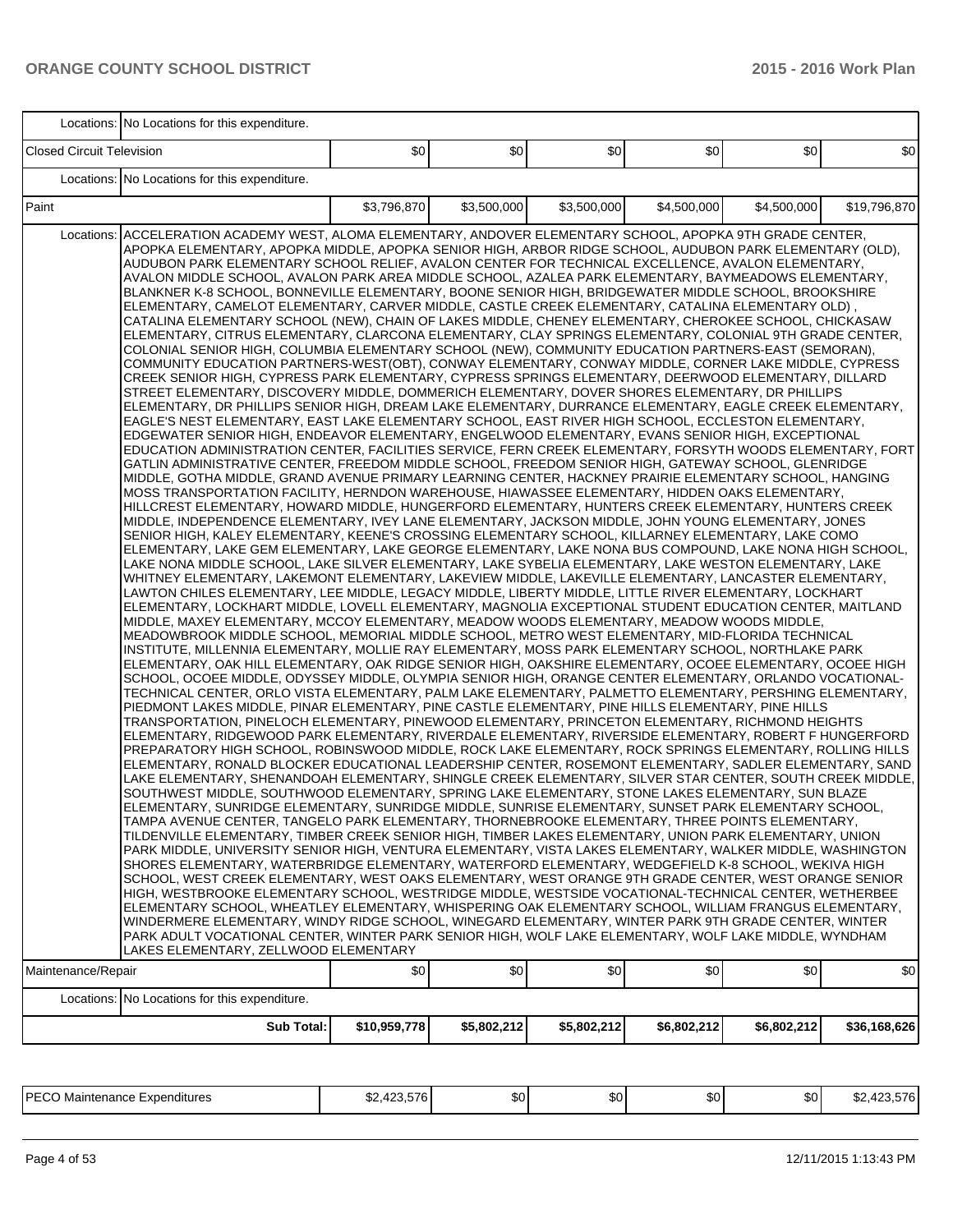| 1.50 Mill Sub Total: I | \$249.044.283 | \$62,805,094 | \$69,007,202 | \$101.021.216 | \$105,803,245 | \$587.681.040 |
|------------------------|---------------|--------------|--------------|---------------|---------------|---------------|

| <b>Other Items</b>                                                                                                                                                                                                                                                                                                                                                                                                                                                                                                                                                                                                                                                                                                                                                                                                                                                                                                                                                                                                                                                                                                                                                                                                                                                                                                                                                                                                                                                                                                                                                                                                                                                                                                                                                                                                                                                                                                                                                                                                                                                                                                                                                                                                                                                                                                                                                                                                                                                                                                                                                                                                                                                                                                                                                                                                                                                                                                                                                                                                                                                                                                                                                                                                                                                                                                                                                                                                                                                                                                                                                                                                                                                                                                                                                                                                                                                                                                                                                                                                                                                                                                                                                                                                                                                                                                                                                                                                                                                                                                                                                                                                                                                                                                                                                                                                                                                                                                                                                                                                                                                                                                                                                                                                                                                                                                                                                                                                                                                             | $2015 - 2016$<br><b>Actual Budget</b> | 2016 - 2017<br>Projected | 2017 - 2018<br>Projected | 2018 - 2019<br>Projected | 2019 - 2020<br>Projected | Total         |
|--------------------------------------------------------------------------------------------------------------------------------------------------------------------------------------------------------------------------------------------------------------------------------------------------------------------------------------------------------------------------------------------------------------------------------------------------------------------------------------------------------------------------------------------------------------------------------------------------------------------------------------------------------------------------------------------------------------------------------------------------------------------------------------------------------------------------------------------------------------------------------------------------------------------------------------------------------------------------------------------------------------------------------------------------------------------------------------------------------------------------------------------------------------------------------------------------------------------------------------------------------------------------------------------------------------------------------------------------------------------------------------------------------------------------------------------------------------------------------------------------------------------------------------------------------------------------------------------------------------------------------------------------------------------------------------------------------------------------------------------------------------------------------------------------------------------------------------------------------------------------------------------------------------------------------------------------------------------------------------------------------------------------------------------------------------------------------------------------------------------------------------------------------------------------------------------------------------------------------------------------------------------------------------------------------------------------------------------------------------------------------------------------------------------------------------------------------------------------------------------------------------------------------------------------------------------------------------------------------------------------------------------------------------------------------------------------------------------------------------------------------------------------------------------------------------------------------------------------------------------------------------------------------------------------------------------------------------------------------------------------------------------------------------------------------------------------------------------------------------------------------------------------------------------------------------------------------------------------------------------------------------------------------------------------------------------------------------------------------------------------------------------------------------------------------------------------------------------------------------------------------------------------------------------------------------------------------------------------------------------------------------------------------------------------------------------------------------------------------------------------------------------------------------------------------------------------------------------------------------------------------------------------------------------------------------------------------------------------------------------------------------------------------------------------------------------------------------------------------------------------------------------------------------------------------------------------------------------------------------------------------------------------------------------------------------------------------------------------------------------------------------------------------------------------------------------------------------------------------------------------------------------------------------------------------------------------------------------------------------------------------------------------------------------------------------------------------------------------------------------------------------------------------------------------------------------------------------------------------------------------------------------------------------------------------------------------------------------------------------------------------------------------------------------------------------------------------------------------------------------------------------------------------------------------------------------------------------------------------------------------------------------------------------------------------------------------------------------------------------------------------------------------------------------------------------------------------------------------------|---------------------------------------|--------------------------|--------------------------|--------------------------|--------------------------|---------------|
| Capital Renewal Reserve                                                                                                                                                                                                                                                                                                                                                                                                                                                                                                                                                                                                                                                                                                                                                                                                                                                                                                                                                                                                                                                                                                                                                                                                                                                                                                                                                                                                                                                                                                                                                                                                                                                                                                                                                                                                                                                                                                                                                                                                                                                                                                                                                                                                                                                                                                                                                                                                                                                                                                                                                                                                                                                                                                                                                                                                                                                                                                                                                                                                                                                                                                                                                                                                                                                                                                                                                                                                                                                                                                                                                                                                                                                                                                                                                                                                                                                                                                                                                                                                                                                                                                                                                                                                                                                                                                                                                                                                                                                                                                                                                                                                                                                                                                                                                                                                                                                                                                                                                                                                                                                                                                                                                                                                                                                                                                                                                                                                                                                        | \$89,564,760                          | \$27,562,882             | \$32,764,990             | \$36,179,004             | \$40,961,033             | \$227,032,669 |
| ACCELERATION ACADEMY WEST, ALOMA ELEMENTARY, ANDOVER ELEMENTARY SCHOOL, APOPKA 9TH GRADE CENTER,<br>Locations<br>APOPKA ELEMENTARY, APOPKA MIDDLE, APOPKA SENIOR HIGH, ARBOR RIDGE SCHOOL, AUDUBON PARK ELEMENTARY<br>(OLD), AUDUBON PARK ELEMENTARY SCHOOL RELIEF, AVALON CENTER FOR TECHNICAL EXCELLENCE, AVALON<br>ELEMENTARY, AVALON MIDDLE SCHOOL, AVALON PARK AREA MIDDLE SCHOOL, AZALEA PARK ELEMENTARY, BAYMEADOWS<br>ELEMENTARY, BLANKNER K-8 SCHOOL, BONNEVILLE ELEMENTARY, BOONE SENIOR HIGH, BRIDGEWATER MIDDLE SCHOOL,<br>BROOKSHIRE ELEMENTARY, CAMELOT ELEMENTARY, CARVER MIDDLE, CASTLE CREEK ELEMENTARY, CATALINA<br>ELEMENTARY OLD), CATALINA ELEMENTARY SCHOOL (NEW), CHAIN OF LAKES MIDDLE, CHENEY ELEMENTARY, CHEROKEE<br>SCHOOL, CHICKASAW ELEMENTARY, CITRUS ELEMENTARY, CLARCONA ELEMENTARY, CLAY SPRINGS ELEMENTARY,<br>COLONIAL 9TH GRADE CENTER, COLONIAL SENIOR HIGH, COLUMBIA ELEMENTARY SCHOOL (NEW), COMMUNITY EDUCATION<br>PARTNERS-EAST (SEMORAN), COMMUNITY EDUCATION PARTNERS-WEST(OBT), CONWAY ELEMENTARY, CONWAY MIDDLE,<br>CORNER LAKE MIDDLE, CYPRESS CREEK SENIOR HIGH, CYPRESS PARK ELEMENTARY, CYPRESS SPRINGS ELEMENTARY,<br>DEERWOOD ELEMENTARY, DILLARD STREET ELEMENTARY, DISCOVERY MIDDLE, DOMMERICH ELEMENTARY, DOVER SHORES<br>ELEMENTARY, DR PHILLIPS ELEMENTARY, DR PHILLIPS SENIOR HIGH, DREAM LAKE ELEMENTARY, DURRANCE ELEMENTARY,<br>EAGLE CREEK ELEMENTARY, EAGLE'S NEST ELEMENTARY, EAST LAKE ELEMENTARY SCHOOL, EAST RIVER HIGH SCHOOL,<br>ECCLESTON ELEMENTARY, EDGEWATER SENIOR HIGH, ENDEAVOR ELEMENTARY, ENGELWOOD ELEMENTARY, EVANS<br>SENIOR HIGH, EXCEPTIONAL EDUCATION ADMINISTRATION CENTER, FACILITIES SERVICE, FERN CREEK ELEMENTARY,<br>FORSYTH WOODS ELEMENTARY, FORT GATLIN ADMINISTRATIVE CENTER, FREEDOM MIDDLE SCHOOL, FREEDOM SENIOR<br>HIGH, GATEWAY SCHOOL, GLENRIDGE MIDDLE, GOTHA MIDDLE, GRAND AVENUE PRIMARY LEARNING CENTER, HACKNEY<br>PRAIRIE ELEMENTARY SCHOOL, HANGING MOSS TRANSPORTATION FACILITY, HERNDON WAREHOUSE, HIAWASSEE<br>ELEMENTARY, HIDDEN OAKS ELEMENTARY, HILLCREST ELEMENTARY, HOWARD MIDDLE, HUNGERFORD ELEMENTARY,<br>HUNTERS CREEK ELEMENTARY, HUNTERS CREEK MIDDLE, INDEPENDENCE ELEMENTARY, IVEY LANE ELEMENTARY,<br>JACKSON MIDDLE, JOHN YOUNG ELEMENTARY, JONES SENIOR HIGH, KALEY ELEMENTARY, KEENE'S CROSSING ELEMENTARY<br>SCHOOL, KILLARNEY ELEMENTARY, LAKE COMO ELEMENTARY, LAKE GEM ELEMENTARY, LAKE GEORGE ELEMENTARY, LAKE<br>NONA BUS COMPOUND, LAKE NONA HIGH SCHOOL, LAKE NONA MIDDLE SCHOOL, LAKE SILVER ELEMENTARY, LAKE SYBELIA<br>ELEMENTARY, LAKE WESTON ELEMENTARY, LAKE WHITNEY ELEMENTARY, LAKEMONT ELEMENTARY, LAKEVIEW MIDDLE,<br>LAKEVILLE ELEMENTARY, LANCASTER ELEMENTARY, LAWTON CHILES ELEMENTARY, LEE MIDDLE, LEGACY MIDDLE, LIBERTY<br>MIDDLE, LITTLE RIVER ELEMENTARY, LOCKHART ELEMENTARY, LOCKHART MIDDLE, LOVELL ELEMENTARY, MAGNOLIA<br>EXCEPTIONAL STUDENT EDUCATION CENTER, MAITLAND MIDDLE, MAXEY ELEMENTARY, MCCOY ELEMENTARY, MEADOW<br>WOODS ELEMENTARY, MEADOW WOODS MIDDLE, MEADOWBROOK MIDDLE SCHOOL, MEMORIAL MIDDLE SCHOOL, METRO<br>WEST ELEMENTARY, MID-FLORIDA TECHNICAL INSTITUTE, MILLENNIA ELEMENTARY, MOLLIE RAY ELEMENTARY, MOSS PARK<br>ELEMENTARY SCHOOL, NORTHLAKE PARK ELEMENTARY, OAK HILL ELEMENTARY, OAK RIDGE SENIOR HIGH, OAKSHIRE<br>ELEMENTARY, OCOEE ELEMENTARY, OCOEE HIGH SCHOOL, OCOEE MIDDLE, ODYSSEY MIDDLE, OLYMPIA SENIOR HIGH,<br>ORANGE CENTER ELEMENTARY, ORLANDO VOCATIONAL-TECHNICAL CENTER, ORLO VISTA ELEMENTARY, PALM LAKE<br>ELEMENTARY, PALMETTO ELEMENTARY, PERSHING ELEMENTARY, PIEDMONT LAKES MIDDLE, PINAR ELEMENTARY, PINE<br>CASTLE ELEMENTARY, PINE HILLS ELEMENTARY, PINE HILLS TRANSPORTATION, PINELOCH ELEMENTARY, PINEWOOD<br>ELEMENTARY, PRINCETON ELEMENTARY, RICHMOND HEIGHTS ELEMENTARY, RIDGEWOOD PARK ELEMENTARY, RIVERDALE<br>ELEMENTARY, RIVERSIDE ELEMENTARY, ROBERT F HUNGERFORD PREPARATORY HIGH SCHOOL, ROBINSWOOD MIDDLE,<br>ROCK LAKE ELEMENTARY, ROCK SPRINGS ELEMENTARY, ROLLING HILLS ELEMENTARY, RONALD BLOCKER EDUCATIONAL<br>LEADERSHIP CENTER, ROSEMONT ELEMENTARY, SADLER ELEMENTARY, SAND LAKE ELEMENTARY, SHENANDOAH<br>ELEMENTARY, SHINGLE CREEK ELEMENTARY, SILVER STAR CENTER, SOUTH CREEK MIDDLE, SOUTHWEST MIDDLE,<br>SOUTHWOOD ELEMENTARY, SPRING LAKE ELEMENTARY, STONE LAKES ELEMENTARY, SUN BLAZE ELEMENTARY, SUNRIDGE<br>ELEMENTARY, SUNRIDGE MIDDLE, SUNRISE ELEMENTARY, SUNSET PARK ELEMENTARY SCHOOL, TAMPA AVENUE CENTER,<br>TANGELO PARK ELEMENTARY, THORNEBROOKE ELEMENTARY, THREE POINTS ELEMENTARY, TILDENVILLE ELEMENTARY,<br>TIMBER CREEK SENIOR HIGH, TIMBER LAKES ELEMENTARY, UNION PARK ELEMENTARY, UNION PARK MIDDLE, UNIVERSITY<br>SENIOR HIGH, VENTURA ELEMENTARY, VISTA LAKES ELEMENTARY, WALKER MIDDLE, WASHINGTON SHORES ELEMENTARY,<br>WATERBRIDGE ELEMENTARY, WATERFORD ELEMENTARY, WEDGEFIELD K-8 SCHOOL, WEKIVA HIGH SCHOOL, WEST CREEK<br>ELEMENTARY, WEST OAKS ELEMENTARY, WEST ORANGE 9TH GRADE CENTER, WEST ORANGE SENIOR HIGH, WESTBROOKE<br>ELEMENTARY SCHOOL, WESTRIDGE MIDDLE, WESTSIDE VOCATIONAL-TECHNICAL CENTER, WETHERBEE ELEMENTARY<br>SCHOOL, WHEATLEY ELEMENTARY, WHISPERING OAK ELEMENTARY SCHOOL, WILLIAM FRANGUS ELEMENTARY,<br>WINDERMERE ELEMENTARY, WINDY RIDGE SCHOOL, WINEGARD ELEMENTARY, WINTER PARK 9TH GRADE CENTER, WINTER<br>PARK ADULT VOCATIONAL CENTER, WINTER PARK SENIOR HIGH, WOLF LAKE ELEMENTARY, WOLF LAKE MIDDLE, WYNDHAM<br>LAKES ELEMENTARY, ZELLWOOD ELEMENTARY |                                       |                          |                          |                          |                          |               |
| Portable Replacement                                                                                                                                                                                                                                                                                                                                                                                                                                                                                                                                                                                                                                                                                                                                                                                                                                                                                                                                                                                                                                                                                                                                                                                                                                                                                                                                                                                                                                                                                                                                                                                                                                                                                                                                                                                                                                                                                                                                                                                                                                                                                                                                                                                                                                                                                                                                                                                                                                                                                                                                                                                                                                                                                                                                                                                                                                                                                                                                                                                                                                                                                                                                                                                                                                                                                                                                                                                                                                                                                                                                                                                                                                                                                                                                                                                                                                                                                                                                                                                                                                                                                                                                                                                                                                                                                                                                                                                                                                                                                                                                                                                                                                                                                                                                                                                                                                                                                                                                                                                                                                                                                                                                                                                                                                                                                                                                                                                                                                                           | \$9,523                               | \$0                      | \$0                      | \$0                      | \$0                      | \$9,523       |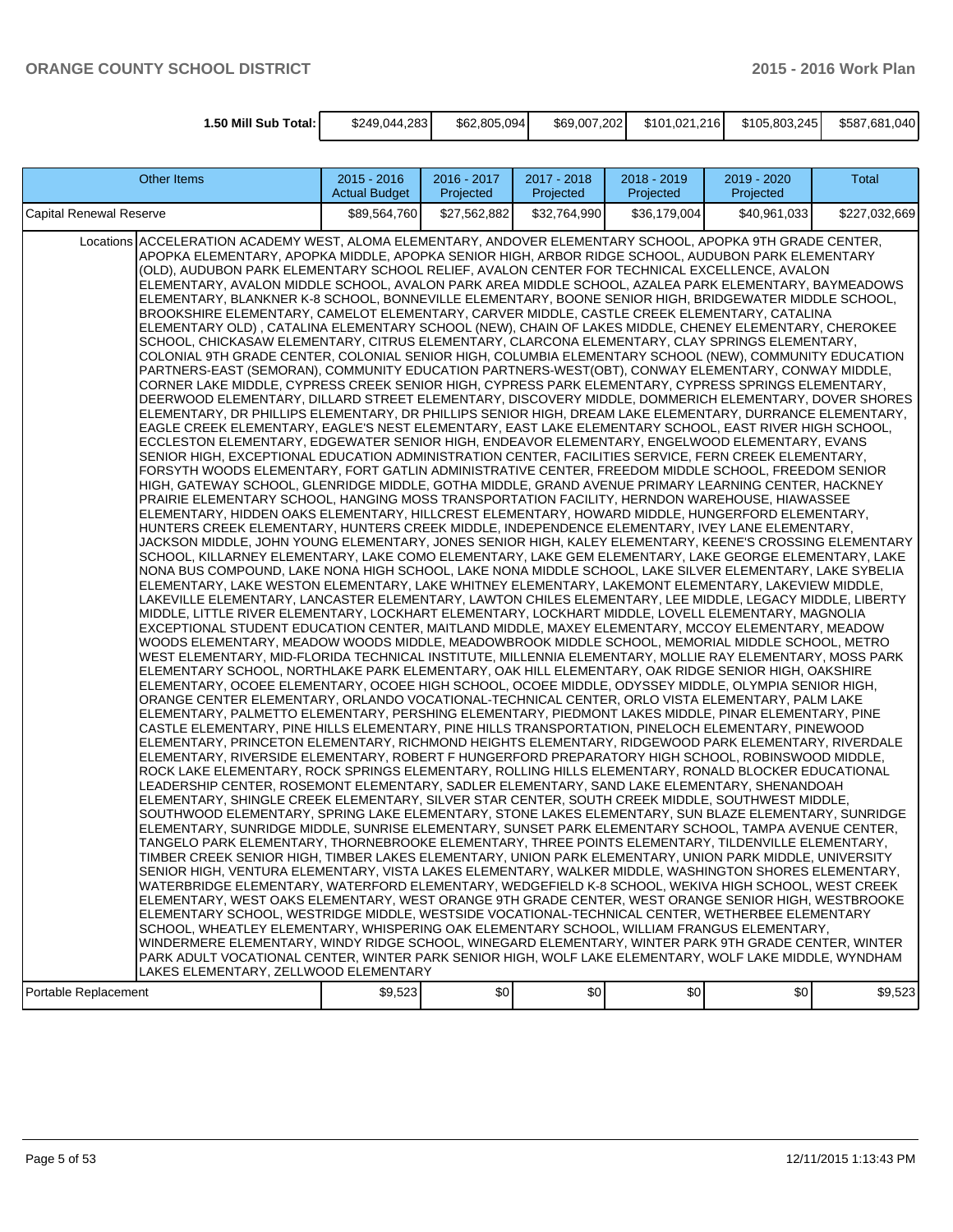|                                  | Locations ACCELERATION ACADEMY WEST, ALOMA ELEMENTARY, ANDOVER ELEMENTARY SCHOOL, APOPKA 9TH GRADE CENTER,<br>APOPKA ELEMENTARY, APOPKA MIDDLE, APOPKA SENIOR HIGH, ARBOR RIDGE SCHOOL, AUDUBON PARK ELEMENTARY<br>(OLD), AUDUBON PARK ELEMENTARY SCHOOL RELIEF, AVALON CENTER FOR TECHNICAL EXCELLENCE, AVALON<br>ELEMENTARY, AVALON MIDDLE SCHOOL, AVALON PARK AREA MIDDLE SCHOOL, AZALEA PARK ELEMENTARY, BAYMEADOWS<br>ELEMENTARY, BLANKNER K-8 SCHOOL, BONNEVILLE ELEMENTARY, BOONE SENIOR HIGH, BRIDGEWATER MIDDLE SCHOOL,<br>BROOKSHIRE ELEMENTARY, CAMELOT ELEMENTARY, CARVER MIDDLE, CASTLE CREEK ELEMENTARY, CATALINA<br>ELEMENTARY OLD), CATALINA ELEMENTARY SCHOOL (NEW), CHAIN OF LAKES MIDDLE, CHENEY ELEMENTARY, CHEROKEE<br>SCHOOL, CHICKASAW ELEMENTARY, CITRUS ELEMENTARY, CLARCONA ELEMENTARY, CLAY SPRINGS ELEMENTARY,<br>COLONIAL 9TH GRADE CENTER, COLONIAL SENIOR HIGH, COLUMBIA ELEMENTARY SCHOOL (NEW), COMMUNITY EDUCATION<br>PARTNERS-EAST (SEMORAN), COMMUNITY EDUCATION PARTNERS-WEST(OBT), CONWAY ELEMENTARY, CONWAY MIDDLE,<br>CORNER LAKE MIDDLE, CYPRESS CREEK SENIOR HIGH, CYPRESS PARK ELEMENTARY, CYPRESS SPRINGS ELEMENTARY,<br>DEERWOOD ELEMENTARY, DILLARD STREET ELEMENTARY, DISCOVERY MIDDLE, DOMMERICH ELEMENTARY, DOVER SHORES<br>ELEMENTARY, DR PHILLIPS ELEMENTARY, DR PHILLIPS SENIOR HIGH, DREAM LAKE ELEMENTARY, DURRANCE ELEMENTARY,<br>EAGLE CREEK ELEMENTARY, EAGLE'S NEST ELEMENTARY, EAST LAKE ELEMENTARY SCHOOL, EAST RIVER HIGH SCHOOL,<br>ECCLESTON ELEMENTARY, EDGEWATER SENIOR HIGH, ENDEAVOR ELEMENTARY, ENGELWOOD ELEMENTARY, EVANS<br>SENIOR HIGH, EXCEPTIONAL EDUCATION ADMINISTRATION CENTER, FACILITIES SERVICE, FERN CREEK ELEMENTARY,<br>FORSYTH WOODS ELEMENTARY, FORT GATLIN ADMINISTRATIVE CENTER, FREEDOM MIDDLE SCHOOL, FREEDOM SENIOR<br>HIGH, GATEWAY SCHOOL, GLENRIDGE MIDDLE, GOTHA MIDDLE, GRAND AVENUE PRIMARY LEARNING CENTER, HACKNEY<br>PRAIRIE ELEMENTARY SCHOOL, HANGING MOSS TRANSPORTATION FACILITY, HERNDON WAREHOUSE, HIAWASSEE<br>ELEMENTARY, HIDDEN OAKS ELEMENTARY, HILLCREST ELEMENTARY, HOWARD MIDDLE, HUNGERFORD ELEMENTARY,<br>HUNTERS CREEK ELEMENTARY, HUNTERS CREEK MIDDLE, INDEPENDENCE ELEMENTARY, IVEY LANE ELEMENTARY,<br>JACKSON MIDDLE, JOHN YOUNG ELEMENTARY, JONES SENIOR HIGH, KALEY ELEMENTARY, KEENE'S CROSSING ELEMENTARY<br>SCHOOL, KILLARNEY ELEMENTARY, LAKE COMO ELEMENTARY, LAKE GEM ELEMENTARY, LAKE GEORGE ELEMENTARY, LAKE<br>NONA BUS COMPOUND, LAKE NONA HIGH SCHOOL, LAKE NONA MIDDLE SCHOOL, LAKE SILVER ELEMENTARY, LAKE SYBELIA<br>ELEMENTARY, LAKE WESTON ELEMENTARY, LAKE WHITNEY ELEMENTARY, LAKEMONT ELEMENTARY, LAKEVIEW MIDDLE,<br>LAKEVILLE ELEMENTARY, LANCASTER ELEMENTARY, LAWTON CHILES ELEMENTARY, LEE MIDDLE, LEGACY MIDDLE, LIBERTY<br>MIDDLE, LITTLE RIVER ELEMENTARY, LOCKHART ELEMENTARY, LOCKHART MIDDLE, LOVELL ELEMENTARY, MAGNOLIA<br>EXCEPTIONAL STUDENT EDUCATION CENTER, MAITLAND MIDDLE, MAXEY ELEMENTARY, MCCOY ELEMENTARY, MEADOW<br>WOODS ELEMENTARY, MEADOW WOODS MIDDLE, MEADOWBROOK MIDDLE SCHOOL, MEMORIAL MIDDLE SCHOOL, METRO<br>WEST ELEMENTARY, MID-FLORIDA TECHNICAL INSTITUTE, MILLENNIA ELEMENTARY, MOLLIE RAY ELEMENTARY, MOSS PARK<br>ELEMENTARY SCHOOL, NORTHLAKE PARK ELEMENTARY, OAK HILL ELEMENTARY, OAK RIDGE SENIOR HIGH, OAKSHIRE<br>ELEMENTARY, OCOEE ELEMENTARY, OCOEE HIGH SCHOOL, OCOEE MIDDLE, ODYSSEY MIDDLE, OLYMPIA SENIOR HIGH,<br>ORANGE CENTER ELEMENTARY, ORLANDO VOCATIONAL-TECHNICAL CENTER, ORLO VISTA ELEMENTARY, PALM LAKE<br>ELEMENTARY, PALMETTO ELEMENTARY, PERSHING ELEMENTARY, PIEDMONT LAKES MIDDLE, PINAR ELEMENTARY, PINE<br>CASTLE ELEMENTARY, PINE HILLS ELEMENTARY, PINE HILLS TRANSPORTATION, PINELOCH ELEMENTARY, PINEWOOD<br>ELEMENTARY, PRINCETON ELEMENTARY, RICHMOND HEIGHTS ELEMENTARY, RIDGEWOOD PARK ELEMENTARY, RIVERDALE<br>ELEMENTARY, RIVERSIDE ELEMENTARY, ROBERT F HUNGERFORD PREPARATORY HIGH SCHOOL, ROBINSWOOD MIDDLE,<br>ROCK LAKE ELEMENTARY, ROCK SPRINGS ELEMENTARY, ROLLING HILLS ELEMENTARY, RONALD BLOCKER EDUCATIONAL<br>LEADERSHIP CENTER, ROSEMONT ELEMENTARY, SADLER ELEMENTARY, SAND LAKE ELEMENTARY, SHENANDOAH<br>ELEMENTARY, SHINGLE CREEK ELEMENTARY, SILVER STAR CENTER, SOUTH CREEK MIDDLE, SOUTHWEST MIDDLE,<br>SOUTHWOOD ELEMENTARY, SPRING LAKE ELEMENTARY, STONE LAKES ELEMENTARY, SUN BLAZE ELEMENTARY, SUNRIDGE<br>ELEMENTARY, SUNRIDGE MIDDLE, SUNRISE ELEMENTARY, SUNSET PARK ELEMENTARY SCHOOL, TAMPA AVENUE CENTER,<br>TANGELO PARK ELEMENTARY, THORNEBROOKE ELEMENTARY, THREE POINTS ELEMENTARY, TILDENVILLE ELEMENTARY,<br>TIMBER CREEK SENIOR HIGH, TIMBER LAKES ELEMENTARY, UNION PARK ELEMENTARY, UNION PARK MIDDLE, UNIVERSITY<br>SENIOR HIGH, VENTURA ELEMENTARY, VISTA LAKES ELEMENTARY, WALKER MIDDLE, WASHINGTON SHORES ELEMENTARY,<br>WATERBRIDGE ELEMENTARY, WATERFORD ELEMENTARY, WEDGEFIELD K-8 SCHOOL, WEKIVA HIGH SCHOOL, WEST CREEK<br>ELEMENTARY, WEST OAKS ELEMENTARY, WEST ORANGE 9TH GRADE CENTER, WEST ORANGE SENIOR HIGH, WESTBROOKE<br>ELEMENTARY SCHOOL, WESTRIDGE MIDDLE, WESTSIDE VOCATIONAL-TECHNICAL CENTER, WETHERBEE ELEMENTARY<br>SCHOOL, WHEATLEY ELEMENTARY, WHISPERING OAK ELEMENTARY SCHOOL, WILLIAM FRANGUS ELEMENTARY,<br>WINDERMERE ELEMENTARY, WINDY RIDGE SCHOOL, WINEGARD ELEMENTARY, WINTER PARK 9TH GRADE CENTER, WINTER<br>PARK ADULT VOCATIONAL CENTER, WINTER PARK SENIOR HIGH, WOLF LAKE ELEMENTARY, WOLF LAKE MIDDLE, WYNDHAM |              |             |             |             |             |              |
|----------------------------------|------------------------------------------------------------------------------------------------------------------------------------------------------------------------------------------------------------------------------------------------------------------------------------------------------------------------------------------------------------------------------------------------------------------------------------------------------------------------------------------------------------------------------------------------------------------------------------------------------------------------------------------------------------------------------------------------------------------------------------------------------------------------------------------------------------------------------------------------------------------------------------------------------------------------------------------------------------------------------------------------------------------------------------------------------------------------------------------------------------------------------------------------------------------------------------------------------------------------------------------------------------------------------------------------------------------------------------------------------------------------------------------------------------------------------------------------------------------------------------------------------------------------------------------------------------------------------------------------------------------------------------------------------------------------------------------------------------------------------------------------------------------------------------------------------------------------------------------------------------------------------------------------------------------------------------------------------------------------------------------------------------------------------------------------------------------------------------------------------------------------------------------------------------------------------------------------------------------------------------------------------------------------------------------------------------------------------------------------------------------------------------------------------------------------------------------------------------------------------------------------------------------------------------------------------------------------------------------------------------------------------------------------------------------------------------------------------------------------------------------------------------------------------------------------------------------------------------------------------------------------------------------------------------------------------------------------------------------------------------------------------------------------------------------------------------------------------------------------------------------------------------------------------------------------------------------------------------------------------------------------------------------------------------------------------------------------------------------------------------------------------------------------------------------------------------------------------------------------------------------------------------------------------------------------------------------------------------------------------------------------------------------------------------------------------------------------------------------------------------------------------------------------------------------------------------------------------------------------------------------------------------------------------------------------------------------------------------------------------------------------------------------------------------------------------------------------------------------------------------------------------------------------------------------------------------------------------------------------------------------------------------------------------------------------------------------------------------------------------------------------------------------------------------------------------------------------------------------------------------------------------------------------------------------------------------------------------------------------------------------------------------------------------------------------------------------------------------------------------------------------------------------------------------------------------------------------------------------------------------------------------------------------------------------------------------------------------------------------------------------------------------------------------------------------------------------------------------------------------------------------------------------------------------------------------------------------------------------------------------------------------------------------------------------------------------------------------------------------------------------------------------------------------------------------------------|--------------|-------------|-------------|-------------|-------------|--------------|
|                                  |                                                                                                                                                                                                                                                                                                                                                                                                                                                                                                                                                                                                                                                                                                                                                                                                                                                                                                                                                                                                                                                                                                                                                                                                                                                                                                                                                                                                                                                                                                                                                                                                                                                                                                                                                                                                                                                                                                                                                                                                                                                                                                                                                                                                                                                                                                                                                                                                                                                                                                                                                                                                                                                                                                                                                                                                                                                                                                                                                                                                                                                                                                                                                                                                                                                                                                                                                                                                                                                                                                                                                                                                                                                                                                                                                                                                                                                                                                                                                                                                                                                                                                                                                                                                                                                                                                                                                                                                                                                                                                                                                                                                                                                                                                                                                                                                                                                                                                                                                                                                                                                                                                                                                                                                                                                                                                                                                                                                                                    |              |             |             |             |             |              |
|                                  | LAKES ELEMENTARY, ZELLWOOD ELEMENTARY                                                                                                                                                                                                                                                                                                                                                                                                                                                                                                                                                                                                                                                                                                                                                                                                                                                                                                                                                                                                                                                                                                                                                                                                                                                                                                                                                                                                                                                                                                                                                                                                                                                                                                                                                                                                                                                                                                                                                                                                                                                                                                                                                                                                                                                                                                                                                                                                                                                                                                                                                                                                                                                                                                                                                                                                                                                                                                                                                                                                                                                                                                                                                                                                                                                                                                                                                                                                                                                                                                                                                                                                                                                                                                                                                                                                                                                                                                                                                                                                                                                                                                                                                                                                                                                                                                                                                                                                                                                                                                                                                                                                                                                                                                                                                                                                                                                                                                                                                                                                                                                                                                                                                                                                                                                                                                                                                                                              |              |             |             |             |             |              |
| Portable Moves and Installations |                                                                                                                                                                                                                                                                                                                                                                                                                                                                                                                                                                                                                                                                                                                                                                                                                                                                                                                                                                                                                                                                                                                                                                                                                                                                                                                                                                                                                                                                                                                                                                                                                                                                                                                                                                                                                                                                                                                                                                                                                                                                                                                                                                                                                                                                                                                                                                                                                                                                                                                                                                                                                                                                                                                                                                                                                                                                                                                                                                                                                                                                                                                                                                                                                                                                                                                                                                                                                                                                                                                                                                                                                                                                                                                                                                                                                                                                                                                                                                                                                                                                                                                                                                                                                                                                                                                                                                                                                                                                                                                                                                                                                                                                                                                                                                                                                                                                                                                                                                                                                                                                                                                                                                                                                                                                                                                                                                                                                                    | \$12,301,546 | \$6,000,000 | \$7,000,000 | \$7,000,000 | \$7,000,000 | \$39,301,546 |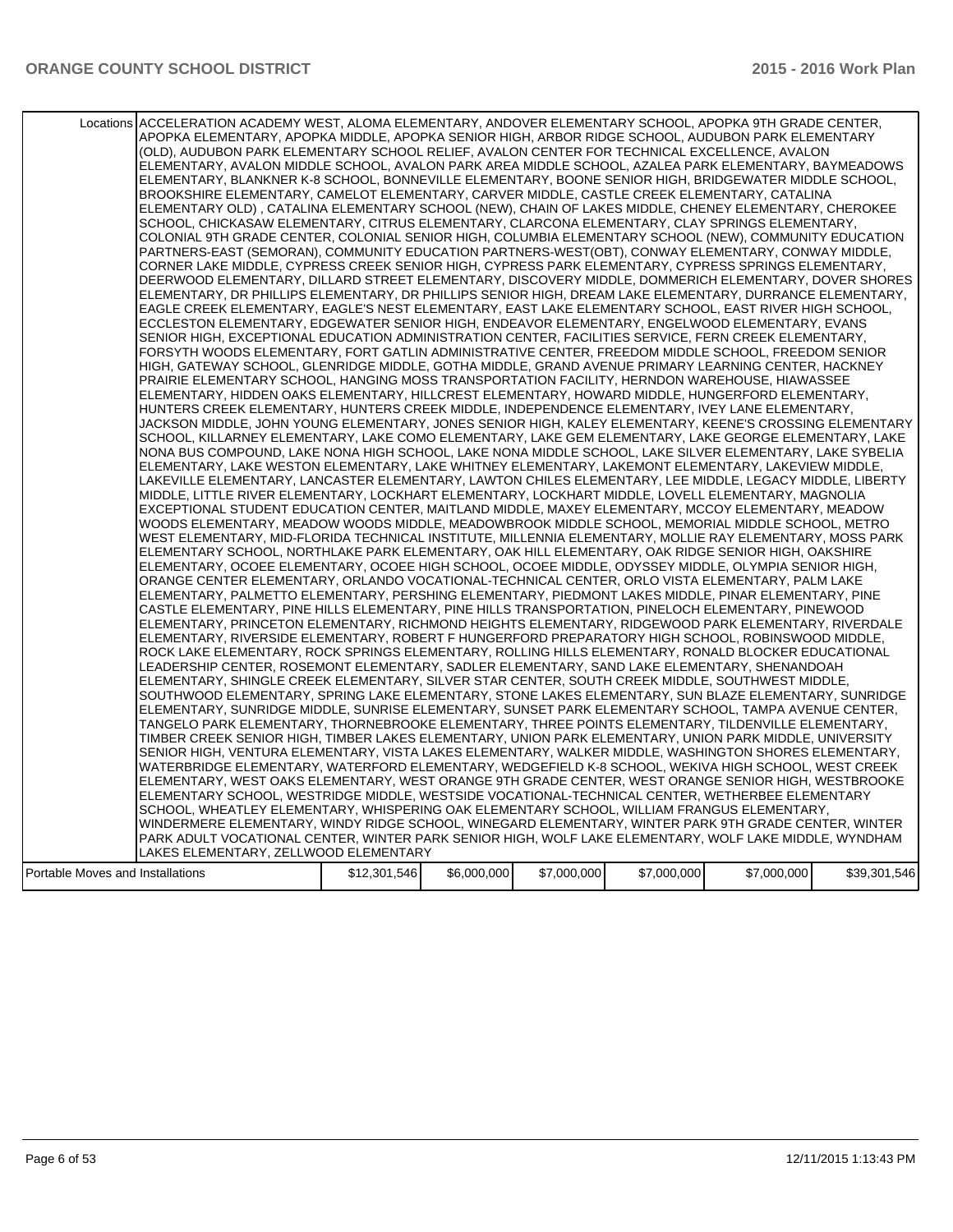| Locations ACCELERATION ACADEMY WEST, ALOMA ELEMENTARY, ANDOVER ELEMENTARY SCHOOL, APOPKA 9TH GRADE CENTER,<br>APOPKA ELEMENTARY, APOPKA MIDDLE, APOPKA SENIOR HIGH, ARBOR RIDGE SCHOOL, AUDUBON PARK ELEMENTARY<br>(OLD), AUDUBON PARK ELEMENTARY SCHOOL RELIEF, AVALON CENTER FOR TECHNICAL EXCELLENCE, AVALON<br>ELEMENTARY, AVALON MIDDLE SCHOOL, AVALON PARK AREA MIDDLE SCHOOL, AZALEA PARK ELEMENTARY, BAYMEADOWS<br>ELEMENTARY, BLANKNER K-8 SCHOOL, BONNEVILLE ELEMENTARY, BOONE SENIOR HIGH, BRIDGEWATER MIDDLE SCHOOL,<br>BROOKSHIRE ELEMENTARY, CAMELOT ELEMENTARY, CARVER MIDDLE, CASTLE CREEK ELEMENTARY, CATALINA<br>ELEMENTARY OLD), CATALINA ELEMENTARY SCHOOL (NEW), CHAIN OF LAKES MIDDLE, CHENEY ELEMENTARY, CHEROKEE<br>SCHOOL, CHICKASAW ELEMENTARY, CITRUS ELEMENTARY, CLARCONA ELEMENTARY, CLAY SPRINGS ELEMENTARY,<br>COLONIAL 9TH GRADE CENTER, COLONIAL SENIOR HIGH, COLUMBIA ELEMENTARY SCHOOL (NEW), COMMUNITY EDUCATION<br>PARTNERS-EAST (SEMORAN), COMMUNITY EDUCATION PARTNERS-WEST(OBT), CONWAY ELEMENTARY, CONWAY MIDDLE,<br>CORNER LAKE MIDDLE, CYPRESS CREEK SENIOR HIGH, CYPRESS PARK ELEMENTARY, CYPRESS SPRINGS ELEMENTARY,<br>DEERWOOD ELEMENTARY, DILLARD STREET ELEMENTARY, DISCOVERY MIDDLE, DOMMERICH ELEMENTARY, DOVER SHORES<br>ELEMENTARY, DR PHILLIPS ELEMENTARY, DR PHILLIPS SENIOR HIGH, DREAM LAKE ELEMENTARY, DURRANCE ELEMENTARY,<br>EAGLE CREEK ELEMENTARY, EAGLE'S NEST ELEMENTARY, EAST LAKE ELEMENTARY SCHOOL, EAST RIVER HIGH SCHOOL,<br>ECCLESTON ELEMENTARY, EDGEWATER SENIOR HIGH, ENDEAVOR ELEMENTARY, ENGELWOOD ELEMENTARY, EVANS<br>SENIOR HIGH, EXCEPTIONAL EDUCATION ADMINISTRATION CENTER, FACILITIES SERVICE, FERN CREEK ELEMENTARY,<br>FORSYTH WOODS ELEMENTARY, FORT GATLIN ADMINISTRATIVE CENTER, FREEDOM MIDDLE SCHOOL, FREEDOM SENIOR<br>HIGH, GATEWAY SCHOOL, GLENRIDGE MIDDLE, GOTHA MIDDLE, GRAND AVENUE PRIMARY LEARNING CENTER, HACKNEY<br>PRAIRIE ELEMENTARY SCHOOL. HANGING MOSS TRANSPORTATION FACILITY. HERNDON WAREHOUSE. HIAWASSEE<br>ELEMENTARY, HIDDEN OAKS ELEMENTARY, HILLCREST ELEMENTARY, HOWARD MIDDLE, HUNGERFORD ELEMENTARY,<br>HUNTERS CREEK ELEMENTARY. HUNTERS CREEK MIDDLE. INDEPENDENCE ELEMENTARY. IVEY LANE ELEMENTARY.<br>JACKSON MIDDLE, JOHN YOUNG ELEMENTARY, JONES SENIOR HIGH, KALEY ELEMENTARY, KEENE'S CROSSING ELEMENTARY<br>SCHOOL, KILLARNEY ELEMENTARY, LAKE COMO ELEMENTARY, LAKE GEM ELEMENTARY, LAKE GEORGE ELEMENTARY, LAKE<br>NONA BUS COMPOUND, LAKE NONA HIGH SCHOOL, LAKE NONA MIDDLE SCHOOL, LAKE SILVER ELEMENTARY, LAKE SYBELIA<br>ELEMENTARY, LAKE WESTON ELEMENTARY, LAKE WHITNEY ELEMENTARY, LAKEMONT ELEMENTARY, LAKEVIEW MIDDLE,<br>LAKEVILLE ELEMENTARY, LANCASTER ELEMENTARY, LAWTON CHILES ELEMENTARY, LEE MIDDLE, LEGACY MIDDLE, LIBERTY<br>MIDDLE, LITTLE RIVER ELEMENTARY, LOCKHART ELEMENTARY, LOCKHART MIDDLE, LOVELL ELEMENTARY, MAGNOLIA<br>EXCEPTIONAL STUDENT EDUCATION CENTER, MAITLAND MIDDLE, MAXEY ELEMENTARY, MCCOY ELEMENTARY, MEADOW<br>WOODS ELEMENTARY, MEADOW WOODS MIDDLE, MEADOWBROOK MIDDLE SCHOOL, MEMORIAL MIDDLE SCHOOL, METRO<br>WEST ELEMENTARY, MID-FLORIDA TECHNICAL INSTITUTE, MILLENNIA ELEMENTARY, MOLLIE RAY ELEMENTARY, MOSS PARK<br>ELEMENTARY SCHOOL, NORTHLAKE PARK ELEMENTARY, OAK HILL ELEMENTARY, OAK RIDGE SENIOR HIGH, OAKSHIRE<br>ELEMENTARY, OCOEE ELEMENTARY, OCOEE HIGH SCHOOL, OCOEE MIDDLE, ODYSSEY MIDDLE, OLYMPIA SENIOR HIGH,<br>ORANGE CENTER ELEMENTARY, ORLANDO VOCATIONAL-TECHNICAL CENTER, ORLO VISTA ELEMENTARY, PALM LAKE<br>ELEMENTARY, PALMETTO ELEMENTARY, PERSHING ELEMENTARY, PIEDMONT LAKES MIDDLE, PINAR ELEMENTARY, PINE<br>CASTLE ELEMENTARY, PINE HILLS ELEMENTARY, PINE HILLS TRANSPORTATION, PINELOCH ELEMENTARY, PINEWOOD<br>ELEMENTARY, PRINCETON ELEMENTARY, RICHMOND HEIGHTS ELEMENTARY, RIDGEWOOD PARK ELEMENTARY, RIVERDALE<br>ELEMENTARY, RIVERSIDE ELEMENTARY, ROBERT F HUNGERFORD PREPARATORY HIGH SCHOOL, ROBINSWOOD MIDDLE,<br>ROCK LAKE ELEMENTARY, ROCK SPRINGS ELEMENTARY, ROLLING HILLS ELEMENTARY, RONALD BLOCKER EDUCATIONAL<br>LEADERSHIP CENTER, ROSEMONT ELEMENTARY, SADLER ELEMENTARY, SAND LAKE ELEMENTARY, SHENANDOAH<br>ELEMENTARY, SHINGLE CREEK ELEMENTARY, SILVER STAR CENTER, SOUTH CREEK MIDDLE, SOUTHWEST MIDDLE,<br>SOUTHWOOD ELEMENTARY, SPRING LAKE ELEMENTARY, STONE LAKES ELEMENTARY, SUN BLAZE ELEMENTARY, SUNRIDGE<br>ELEMENTARY, SUNRIDGE MIDDLE, SUNRISE ELEMENTARY, SUNSET PARK ELEMENTARY SCHOOL, TAMPA AVENUE CENTER,<br>TANGELO PARK ELEMENTARY, THORNEBROOKE ELEMENTARY, THREE POINTS ELEMENTARY, TILDENVILLE ELEMENTARY,<br>TIMBER CREEK SENIOR HIGH, TIMBER LAKES ELEMENTARY, UNION PARK ELEMENTARY, UNION PARK MIDDLE, UNIVERSITY<br>SENIOR HIGH, VENTURA ELEMENTARY, VISTA LAKES ELEMENTARY, WALKER MIDDLE, WASHINGTON SHORES ELEMENTARY,<br>WATERBRIDGE ELEMENTARY, WATERFORD ELEMENTARY, WEDGEFIELD K-8 SCHOOL, WEKIVA HIGH SCHOOL, WEST CREEK<br>ELEMENTARY, WEST OAKS ELEMENTARY, WEST ORANGE 9TH GRADE CENTER, WEST ORANGE SENIOR HIGH, WESTBROOKE<br>ELEMENTARY SCHOOL, WESTRIDGE MIDDLE, WESTSIDE VOCATIONAL-TECHNICAL CENTER, WETHERBEE ELEMENTARY<br>SCHOOL, WHEATLEY ELEMENTARY, WHISPERING OAK ELEMENTARY SCHOOL, WILLIAM FRANGUS ELEMENTARY,<br>WINDERMERE ELEMENTARY, WINDY RIDGE SCHOOL, WINEGARD ELEMENTARY, WINTER PARK 9TH GRADE CENTER, WINTER<br>PARK ADULT VOCATIONAL CENTER, WINTER PARK SENIOR HIGH, WOLF LAKE ELEMENTARY, WOLF LAKE MIDDLE, WYNDHAM |             |             |             |             |             |              |
|------------------------------------------------------------------------------------------------------------------------------------------------------------------------------------------------------------------------------------------------------------------------------------------------------------------------------------------------------------------------------------------------------------------------------------------------------------------------------------------------------------------------------------------------------------------------------------------------------------------------------------------------------------------------------------------------------------------------------------------------------------------------------------------------------------------------------------------------------------------------------------------------------------------------------------------------------------------------------------------------------------------------------------------------------------------------------------------------------------------------------------------------------------------------------------------------------------------------------------------------------------------------------------------------------------------------------------------------------------------------------------------------------------------------------------------------------------------------------------------------------------------------------------------------------------------------------------------------------------------------------------------------------------------------------------------------------------------------------------------------------------------------------------------------------------------------------------------------------------------------------------------------------------------------------------------------------------------------------------------------------------------------------------------------------------------------------------------------------------------------------------------------------------------------------------------------------------------------------------------------------------------------------------------------------------------------------------------------------------------------------------------------------------------------------------------------------------------------------------------------------------------------------------------------------------------------------------------------------------------------------------------------------------------------------------------------------------------------------------------------------------------------------------------------------------------------------------------------------------------------------------------------------------------------------------------------------------------------------------------------------------------------------------------------------------------------------------------------------------------------------------------------------------------------------------------------------------------------------------------------------------------------------------------------------------------------------------------------------------------------------------------------------------------------------------------------------------------------------------------------------------------------------------------------------------------------------------------------------------------------------------------------------------------------------------------------------------------------------------------------------------------------------------------------------------------------------------------------------------------------------------------------------------------------------------------------------------------------------------------------------------------------------------------------------------------------------------------------------------------------------------------------------------------------------------------------------------------------------------------------------------------------------------------------------------------------------------------------------------------------------------------------------------------------------------------------------------------------------------------------------------------------------------------------------------------------------------------------------------------------------------------------------------------------------------------------------------------------------------------------------------------------------------------------------------------------------------------------------------------------------------------------------------------------------------------------------------------------------------------------------------------------------------------------------------------------------------------------------------------------------------------------------------------------------------------------------------------------------------------------------------------------------------------------------------------------------------------------------------------------------------------------------------------------------------|-------------|-------------|-------------|-------------|-------------|--------------|
| LAKES ELEMENTARY, ZELLWOOD ELEMENTARY                                                                                                                                                                                                                                                                                                                                                                                                                                                                                                                                                                                                                                                                                                                                                                                                                                                                                                                                                                                                                                                                                                                                                                                                                                                                                                                                                                                                                                                                                                                                                                                                                                                                                                                                                                                                                                                                                                                                                                                                                                                                                                                                                                                                                                                                                                                                                                                                                                                                                                                                                                                                                                                                                                                                                                                                                                                                                                                                                                                                                                                                                                                                                                                                                                                                                                                                                                                                                                                                                                                                                                                                                                                                                                                                                                                                                                                                                                                                                                                                                                                                                                                                                                                                                                                                                                                                                                                                                                                                                                                                                                                                                                                                                                                                                                                                                                                                                                                                                                                                                                                                                                                                                                                                                                                                                                                                                                                              |             |             |             |             |             |              |
|                                                                                                                                                                                                                                                                                                                                                                                                                                                                                                                                                                                                                                                                                                                                                                                                                                                                                                                                                                                                                                                                                                                                                                                                                                                                                                                                                                                                                                                                                                                                                                                                                                                                                                                                                                                                                                                                                                                                                                                                                                                                                                                                                                                                                                                                                                                                                                                                                                                                                                                                                                                                                                                                                                                                                                                                                                                                                                                                                                                                                                                                                                                                                                                                                                                                                                                                                                                                                                                                                                                                                                                                                                                                                                                                                                                                                                                                                                                                                                                                                                                                                                                                                                                                                                                                                                                                                                                                                                                                                                                                                                                                                                                                                                                                                                                                                                                                                                                                                                                                                                                                                                                                                                                                                                                                                                                                                                                                                                    |             |             |             |             |             |              |
| Security Systems Project                                                                                                                                                                                                                                                                                                                                                                                                                                                                                                                                                                                                                                                                                                                                                                                                                                                                                                                                                                                                                                                                                                                                                                                                                                                                                                                                                                                                                                                                                                                                                                                                                                                                                                                                                                                                                                                                                                                                                                                                                                                                                                                                                                                                                                                                                                                                                                                                                                                                                                                                                                                                                                                                                                                                                                                                                                                                                                                                                                                                                                                                                                                                                                                                                                                                                                                                                                                                                                                                                                                                                                                                                                                                                                                                                                                                                                                                                                                                                                                                                                                                                                                                                                                                                                                                                                                                                                                                                                                                                                                                                                                                                                                                                                                                                                                                                                                                                                                                                                                                                                                                                                                                                                                                                                                                                                                                                                                                           | \$7,472,341 | \$1,640,000 | \$1,640,000 | \$1,640,000 | \$1,640,000 | \$14,032,341 |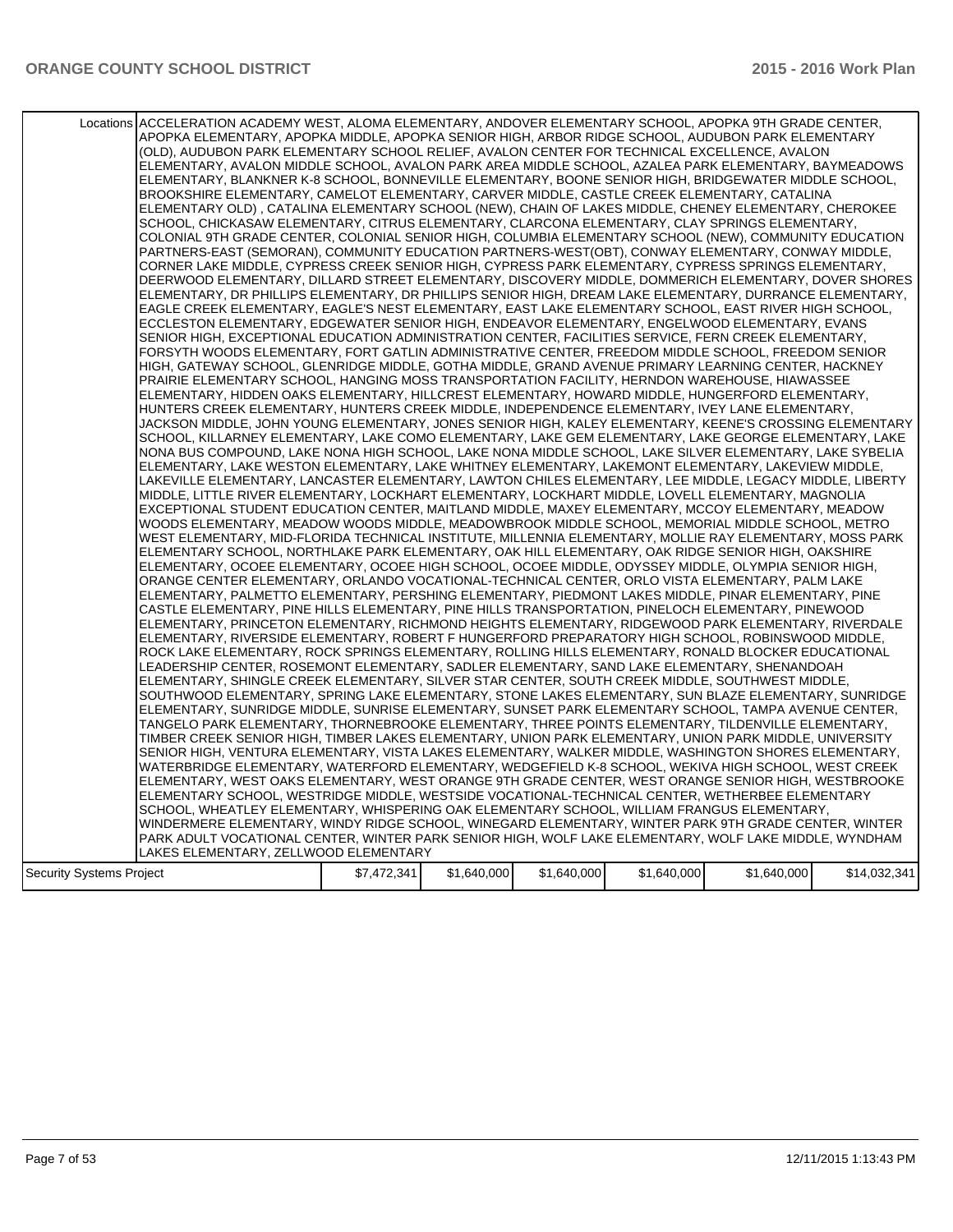| Locations ACCELERATION ACADEMY WEST, ALOMA ELEMENTARY, ANDOVER ELEMENTARY SCHOOL, APOPKA 9TH GRADE CENTER,<br>APOPKA ELEMENTARY, APOPKA MIDDLE, APOPKA SENIOR HIGH, ARBOR RIDGE SCHOOL, AUDUBON PARK ELEMENTARY<br>(OLD), AUDUBON PARK ELEMENTARY SCHOOL RELIEF, AVALON CENTER FOR TECHNICAL EXCELLENCE, AVALON<br>ELEMENTARY, AVALON MIDDLE SCHOOL, AVALON PARK AREA MIDDLE SCHOOL, AZALEA PARK ELEMENTARY, BAYMEADOWS<br>ELEMENTARY, BLANKNER K-8 SCHOOL, BONNEVILLE ELEMENTARY, BOONE SENIOR HIGH, BRIDGEWATER MIDDLE SCHOOL,<br>BROOKSHIRE ELEMENTARY, CAMELOT ELEMENTARY, CARVER MIDDLE, CASTLE CREEK ELEMENTARY, CATALINA<br>ELEMENTARY OLD), CATALINA ELEMENTARY SCHOOL (NEW), CHAIN OF LAKES MIDDLE, CHENEY ELEMENTARY, CHEROKEE<br>SCHOOL, CHICKASAW ELEMENTARY, CITRUS ELEMENTARY, CLARCONA ELEMENTARY, CLAY SPRINGS ELEMENTARY,<br>COLONIAL 9TH GRADE CENTER, COLONIAL SENIOR HIGH, COLUMBIA ELEMENTARY SCHOOL (NEW), COMMUNITY EDUCATION<br>PARTNERS-EAST (SEMORAN), COMMUNITY EDUCATION PARTNERS-WEST(OBT), CONWAY ELEMENTARY, CONWAY MIDDLE,<br>CORNER LAKE MIDDLE, CYPRESS CREEK SENIOR HIGH, CYPRESS PARK ELEMENTARY, CYPRESS SPRINGS ELEMENTARY,<br>DEERWOOD ELEMENTARY, DILLARD STREET ELEMENTARY, DISCOVERY MIDDLE, DOMMERICH ELEMENTARY, DOVER SHORES<br>ELEMENTARY, DR PHILLIPS ELEMENTARY, DR PHILLIPS SENIOR HIGH, DREAM LAKE ELEMENTARY, DURRANCE ELEMENTARY,<br>EAGLE CREEK ELEMENTARY, EAGLE'S NEST ELEMENTARY, EAST LAKE ELEMENTARY SCHOOL, EAST RIVER HIGH SCHOOL,<br>ECCLESTON ELEMENTARY, EDGEWATER SENIOR HIGH, ENDEAVOR ELEMENTARY, ENGELWOOD ELEMENTARY, EVANS<br>SENIOR HIGH, EXCEPTIONAL EDUCATION ADMINISTRATION CENTER, FACILITIES SERVICE, FERN CREEK ELEMENTARY,<br>FORSYTH WOODS ELEMENTARY, FORT GATLIN ADMINISTRATIVE CENTER, FREEDOM MIDDLE SCHOOL, FREEDOM SENIOR<br>HIGH, GATEWAY SCHOOL, GLENRIDGE MIDDLE, GOTHA MIDDLE, GRAND AVENUE PRIMARY LEARNING CENTER, HACKNEY<br>PRAIRIE ELEMENTARY SCHOOL, HANGING MOSS TRANSPORTATION FACILITY, HERNDON WAREHOUSE, HIAWASSEE<br>ELEMENTARY, HIDDEN OAKS ELEMENTARY, HILLCREST ELEMENTARY, HOWARD MIDDLE, HUNGERFORD ELEMENTARY,<br>HUNTERS CREEK ELEMENTARY, HUNTERS CREEK MIDDLE, INDEPENDENCE ELEMENTARY, IVEY LANE ELEMENTARY,<br>JACKSON MIDDLE, JOHN YOUNG ELEMENTARY, JONES SENIOR HIGH, KALEY ELEMENTARY, KEENE'S CROSSING ELEMENTARY<br>SCHOOL, KILLARNEY ELEMENTARY, LAKE COMO ELEMENTARY, LAKE GEM ELEMENTARY, LAKE GEORGE ELEMENTARY, LAKE<br>NONA BUS COMPOUND, LAKE NONA HIGH SCHOOL, LAKE NONA MIDDLE SCHOOL, LAKE SILVER ELEMENTARY, LAKE SYBELIA<br>ELEMENTARY, LAKE WESTON ELEMENTARY, LAKE WHITNEY ELEMENTARY, LAKEMONT ELEMENTARY, LAKEVIEW MIDDLE,<br>LAKEVILLE ELEMENTARY, LANCASTER ELEMENTARY, LAWTON CHILES ELEMENTARY, LEE MIDDLE, LEGACY MIDDLE, LIBERTY<br>MIDDLE, LITTLE RIVER ELEMENTARY, LOCKHART ELEMENTARY, LOCKHART MIDDLE, LOVELL ELEMENTARY, MAGNOLIA<br>EXCEPTIONAL STUDENT EDUCATION CENTER, MAITLAND MIDDLE, MAXEY ELEMENTARY, MCCOY ELEMENTARY, MEADOW<br>WOODS ELEMENTARY, MEADOW WOODS MIDDLE, MEADOWBROOK MIDDLE SCHOOL, MEMORIAL MIDDLE SCHOOL, METRO<br>WEST ELEMENTARY, MID-FLORIDA TECHNICAL INSTITUTE, MILLENNIA ELEMENTARY, MOLLIE RAY ELEMENTARY, MOSS PARK<br>ELEMENTARY SCHOOL, NORTHLAKE PARK ELEMENTARY, OAK HILL ELEMENTARY, OAK RIDGE SENIOR HIGH, OAKSHIRE<br>ELEMENTARY, OCOEE ELEMENTARY, OCOEE HIGH SCHOOL, OCOEE MIDDLE, ODYSSEY MIDDLE, OLYMPIA SENIOR HIGH,<br>ORANGE CENTER ELEMENTARY, ORLANDO VOCATIONAL-TECHNICAL CENTER, ORLO VISTA ELEMENTARY, PALM LAKE<br>ELEMENTARY, PALMETTO ELEMENTARY, PERSHING ELEMENTARY, PIEDMONT LAKES MIDDLE, PINAR ELEMENTARY, PINE<br>CASTLE ELEMENTARY, PINE HILLS ELEMENTARY, PINE HILLS TRANSPORTATION, PINELOCH ELEMENTARY, PINEWOOD<br>ELEMENTARY, PRINCETON ELEMENTARY, RICHMOND HEIGHTS ELEMENTARY, RIDGEWOOD PARK ELEMENTARY, RIVERDALE<br>ELEMENTARY, RIVERSIDE ELEMENTARY, ROBERT F HUNGERFORD PREPARATORY HIGH SCHOOL, ROBINSWOOD MIDDLE,<br>ROCK LAKE ELEMENTARY, ROCK SPRINGS ELEMENTARY, ROLLING HILLS ELEMENTARY, RONALD BLOCKER EDUCATIONAL<br>LEADERSHIP CENTER, ROSEMONT ELEMENTARY, SADLER ELEMENTARY, SAND LAKE ELEMENTARY, SHENANDOAH<br>ELEMENTARY, SHINGLE CREEK ELEMENTARY, SILVER STAR CENTER, SOUTH CREEK MIDDLE, SOUTHWEST MIDDLE,<br>SOUTHWOOD ELEMENTARY, SPRING LAKE ELEMENTARY, STONE LAKES ELEMENTARY, SUN BLAZE ELEMENTARY, SUNRIDGE<br>ELEMENTARY, SUNRIDGE MIDDLE, SUNRISE ELEMENTARY, SUNSET PARK ELEMENTARY SCHOOL, TAMPA AVENUE CENTER,<br>TANGELO PARK ELEMENTARY, THORNEBROOKE ELEMENTARY, THREE POINTS ELEMENTARY, TILDENVILLE ELEMENTARY,<br>TIMBER CREEK SENIOR HIGH, TIMBER LAKES ELEMENTARY, UNION PARK ELEMENTARY, UNION PARK MIDDLE, UNIVERSITY<br>SENIOR HIGH, VENTURA ELEMENTARY, VISTA LAKES ELEMENTARY, WALKER MIDDLE, WASHINGTON SHORES ELEMENTARY,<br>WATERBRIDGE ELEMENTARY, WATERFORD ELEMENTARY, WEDGEFIELD K-8 SCHOOL, WEKIVA HIGH SCHOOL, WEST CREEK<br>ELEMENTARY, WEST OAKS ELEMENTARY, WEST ORANGE 9TH GRADE CENTER, WEST ORANGE SENIOR HIGH, WESTBROOKE<br>ELEMENTARY SCHOOL, WESTRIDGE MIDDLE, WESTSIDE VOCATIONAL-TECHNICAL CENTER, WETHERBEE ELEMENTARY<br>SCHOOL, WHEATLEY ELEMENTARY, WHISPERING OAK ELEMENTARY SCHOOL, WILLIAM FRANGUS ELEMENTARY,<br>WINDERMERE ELEMENTARY, WINDY RIDGE SCHOOL, WINEGARD ELEMENTARY, WINTER PARK 9TH GRADE CENTER, WINTER<br>PARK ADULT VOCATIONAL CENTER, WINTER PARK SENIOR HIGH, WOLF LAKE ELEMENTARY, WOLF LAKE MIDDLE, WYNDHAM<br>LAKES ELEMENTARY, ZELLWOOD ELEMENTARY |               |              |              |              |              |               |
|-----------------------------------------------------------------------------------------------------------------------------------------------------------------------------------------------------------------------------------------------------------------------------------------------------------------------------------------------------------------------------------------------------------------------------------------------------------------------------------------------------------------------------------------------------------------------------------------------------------------------------------------------------------------------------------------------------------------------------------------------------------------------------------------------------------------------------------------------------------------------------------------------------------------------------------------------------------------------------------------------------------------------------------------------------------------------------------------------------------------------------------------------------------------------------------------------------------------------------------------------------------------------------------------------------------------------------------------------------------------------------------------------------------------------------------------------------------------------------------------------------------------------------------------------------------------------------------------------------------------------------------------------------------------------------------------------------------------------------------------------------------------------------------------------------------------------------------------------------------------------------------------------------------------------------------------------------------------------------------------------------------------------------------------------------------------------------------------------------------------------------------------------------------------------------------------------------------------------------------------------------------------------------------------------------------------------------------------------------------------------------------------------------------------------------------------------------------------------------------------------------------------------------------------------------------------------------------------------------------------------------------------------------------------------------------------------------------------------------------------------------------------------------------------------------------------------------------------------------------------------------------------------------------------------------------------------------------------------------------------------------------------------------------------------------------------------------------------------------------------------------------------------------------------------------------------------------------------------------------------------------------------------------------------------------------------------------------------------------------------------------------------------------------------------------------------------------------------------------------------------------------------------------------------------------------------------------------------------------------------------------------------------------------------------------------------------------------------------------------------------------------------------------------------------------------------------------------------------------------------------------------------------------------------------------------------------------------------------------------------------------------------------------------------------------------------------------------------------------------------------------------------------------------------------------------------------------------------------------------------------------------------------------------------------------------------------------------------------------------------------------------------------------------------------------------------------------------------------------------------------------------------------------------------------------------------------------------------------------------------------------------------------------------------------------------------------------------------------------------------------------------------------------------------------------------------------------------------------------------------------------------------------------------------------------------------------------------------------------------------------------------------------------------------------------------------------------------------------------------------------------------------------------------------------------------------------------------------------------------------------------------------------------------------------------------------------------------------------------------------------------------------------------------------------------------------------------------------------------|---------------|--------------|--------------|--------------|--------------|---------------|
| Capital Renewal Program                                                                                                                                                                                                                                                                                                                                                                                                                                                                                                                                                                                                                                                                                                                                                                                                                                                                                                                                                                                                                                                                                                                                                                                                                                                                                                                                                                                                                                                                                                                                                                                                                                                                                                                                                                                                                                                                                                                                                                                                                                                                                                                                                                                                                                                                                                                                                                                                                                                                                                                                                                                                                                                                                                                                                                                                                                                                                                                                                                                                                                                                                                                                                                                                                                                                                                                                                                                                                                                                                                                                                                                                                                                                                                                                                                                                                                                                                                                                                                                                                                                                                                                                                                                                                                                                                                                                                                                                                                                                                                                                                                                                                                                                                                                                                                                                                                                                                                                                                                                                                                                                                                                                                                                                                                                                                                                                                                                                                                                     | \$131,159,911 | \$21,800,000 | \$21,800,000 | \$49,400,000 | \$49,400,000 | \$273,559,911 |
|                                                                                                                                                                                                                                                                                                                                                                                                                                                                                                                                                                                                                                                                                                                                                                                                                                                                                                                                                                                                                                                                                                                                                                                                                                                                                                                                                                                                                                                                                                                                                                                                                                                                                                                                                                                                                                                                                                                                                                                                                                                                                                                                                                                                                                                                                                                                                                                                                                                                                                                                                                                                                                                                                                                                                                                                                                                                                                                                                                                                                                                                                                                                                                                                                                                                                                                                                                                                                                                                                                                                                                                                                                                                                                                                                                                                                                                                                                                                                                                                                                                                                                                                                                                                                                                                                                                                                                                                                                                                                                                                                                                                                                                                                                                                                                                                                                                                                                                                                                                                                                                                                                                                                                                                                                                                                                                                                                                                                                                                             |               |              |              |              |              |               |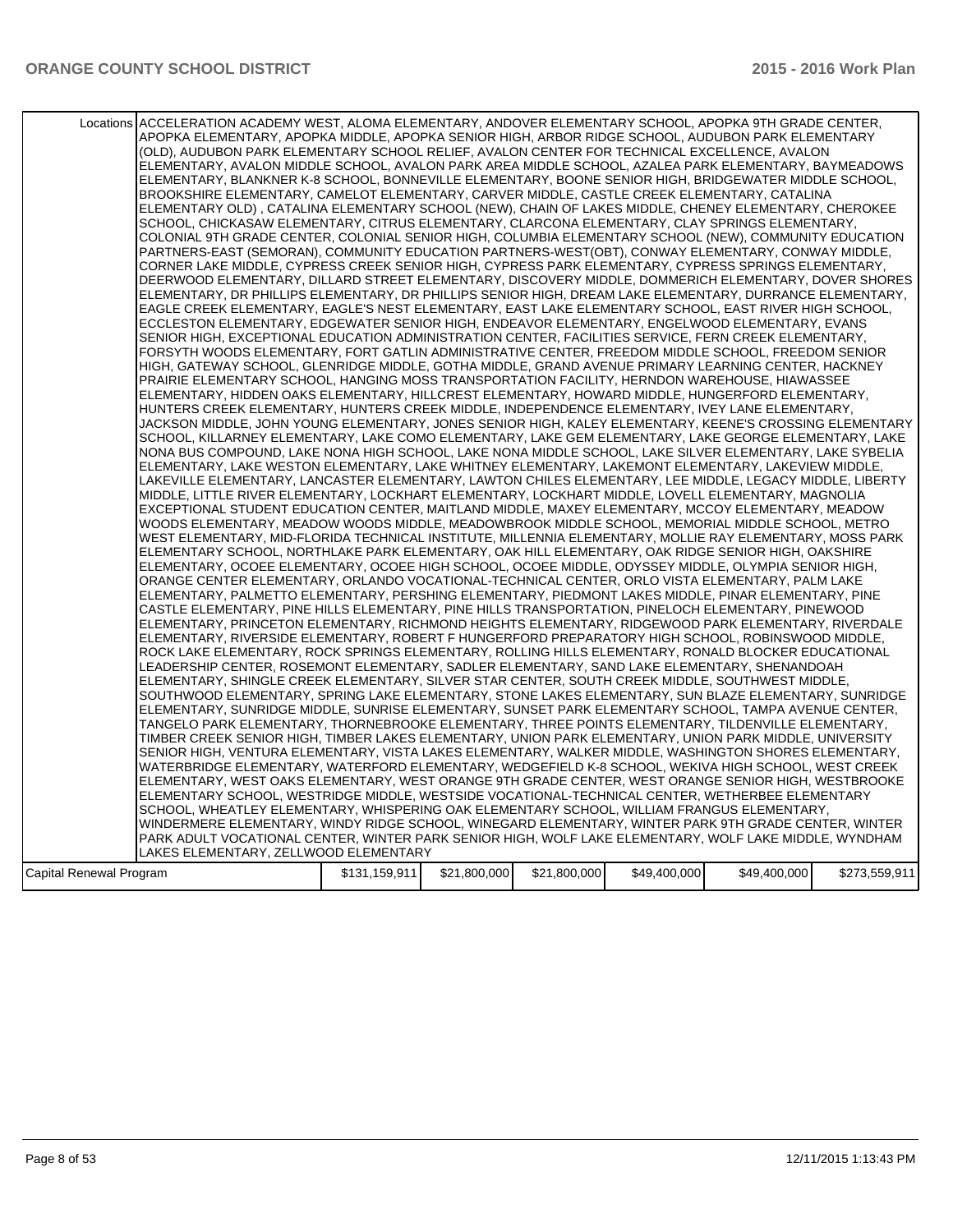| Total:                                                                                                     | \$251,467,859 | \$62,805,094 | \$69,007,202 | \$101,021,216 | \$105,803,245 | \$590,104,616 |
|------------------------------------------------------------------------------------------------------------|---------------|--------------|--------------|---------------|---------------|---------------|
| LAKES ELEMENTARY, ZELLWOOD ELEMENTARY                                                                      |               |              |              |               |               |               |
| PARK ADULT VOCATIONAL CENTER, WINTER PARK SENIOR HIGH, WOLF LAKE ELEMENTARY, WOLF LAKE MIDDLE, WYNDHAM     |               |              |              |               |               |               |
| WINDERMERE ELEMENTARY, WINDY RIDGE SCHOOL, WINEGARD ELEMENTARY, WINTER PARK 9TH GRADE CENTER, WINTER       |               |              |              |               |               |               |
| SCHOOL, WHEATLEY ELEMENTARY, WHISPERING OAK ELEMENTARY SCHOOL, WILLIAM FRANGUS ELEMENTARY,                 |               |              |              |               |               |               |
| ELEMENTARY SCHOOL, WESTRIDGE MIDDLE, WESTSIDE VOCATIONAL-TECHNICAL CENTER, WETHERBEE ELEMENTARY            |               |              |              |               |               |               |
| ELEMENTARY, WEST OAKS ELEMENTARY, WEST ORANGE 9TH GRADE CENTER, WEST ORANGE SENIOR HIGH, WESTBROOKE        |               |              |              |               |               |               |
| WATERBRIDGE ELEMENTARY, WATERFORD ELEMENTARY, WEDGEFIELD K-8 SCHOOL, WEKIVA HIGH SCHOOL, WEST CREEK        |               |              |              |               |               |               |
| SENIOR HIGH, VENTURA ELEMENTARY, VISTA LAKES ELEMENTARY, WALKER MIDDLE, WASHINGTON SHORES ELEMENTARY,      |               |              |              |               |               |               |
| TIMBER CREEK SENIOR HIGH, TIMBER LAKES ELEMENTARY, UNION PARK ELEMENTARY, UNION PARK MIDDLE, UNIVERSITY    |               |              |              |               |               |               |
| TANGELO PARK ELEMENTARY, THORNEBROOKE ELEMENTARY, THREE POINTS ELEMENTARY, TILDENVILLE ELEMENTARY,         |               |              |              |               |               |               |
| ELEMENTARY, SUNRIDGE MIDDLE, SUNRISE ELEMENTARY, SUNSET PARK ELEMENTARY SCHOOL, TAMPA AVENUE CENTER,       |               |              |              |               |               |               |
| SOUTHWOOD ELEMENTARY, SPRING LAKE ELEMENTARY, STONE LAKES ELEMENTARY, SUN BLAZE ELEMENTARY, SUNRIDGE       |               |              |              |               |               |               |
| ELEMENTARY, SHINGLE CREEK ELEMENTARY, SILVER STAR CENTER, SOUTH CREEK MIDDLE, SOUTHWEST MIDDLE,            |               |              |              |               |               |               |
| LEADERSHIP CENTER, ROSEMONT ELEMENTARY, SADLER ELEMENTARY, SAND LAKE ELEMENTARY, SHENANDOAH                |               |              |              |               |               |               |
| ROCK LAKE ELEMENTARY, ROCK SPRINGS ELEMENTARY, ROLLING HILLS ELEMENTARY, RONALD BLOCKER EDUCATIONAL        |               |              |              |               |               |               |
| ELEMENTARY, RIVERSIDE ELEMENTARY, ROBERT F HUNGERFORD PREPARATORY HIGH SCHOOL, ROBINSWOOD MIDDLE,          |               |              |              |               |               |               |
| ELEMENTARY, PRINCETON ELEMENTARY, RICHMOND HEIGHTS ELEMENTARY, RIDGEWOOD PARK ELEMENTARY, RIVERDALE        |               |              |              |               |               |               |
| CASTLE ELEMENTARY, PINE HILLS ELEMENTARY, PINE HILLS TRANSPORTATION, PINELOCH ELEMENTARY, PINEWOOD         |               |              |              |               |               |               |
| ELEMENTARY, PALMETTO ELEMENTARY, PERSHING ELEMENTARY, PIEDMONT LAKES MIDDLE, PINAR ELEMENTARY, PINE        |               |              |              |               |               |               |
| ORANGE CENTER ELEMENTARY, ORLANDO VOCATIONAL-TECHNICAL CENTER, ORLO VISTA ELEMENTARY, PALM LAKE            |               |              |              |               |               |               |
| ELEMENTARY, OCOEE ELEMENTARY, OCOEE HIGH SCHOOL, OCOEE MIDDLE, ODYSSEY MIDDLE, OLYMPIA SENIOR HIGH,        |               |              |              |               |               |               |
| ELEMENTARY SCHOOL, NORTHLAKE PARK ELEMENTARY, OAK HILL ELEMENTARY, OAK RIDGE SENIOR HIGH, OAKSHIRE         |               |              |              |               |               |               |
| WEST ELEMENTARY, MID-FLORIDA TECHNICAL INSTITUTE, MILLENNIA ELEMENTARY, MOLLIE RAY ELEMENTARY, MOSS PARK   |               |              |              |               |               |               |
| WOODS ELEMENTARY, MEADOW WOODS MIDDLE, MEADOWBROOK MIDDLE SCHOOL, MEMORIAL MIDDLE SCHOOL, METRO            |               |              |              |               |               |               |
| EXCEPTIONAL STUDENT EDUCATION CENTER, MAITLAND MIDDLE, MAXEY ELEMENTARY, MCCOY ELEMENTARY, MEADOW          |               |              |              |               |               |               |
| MIDDLE, LITTLE RIVER ELEMENTARY, LOCKHART ELEMENTARY, LOCKHART MIDDLE, LOVELL ELEMENTARY, MAGNOLIA         |               |              |              |               |               |               |
| LAKEVILLE ELEMENTARY, LANCASTER ELEMENTARY, LAWTON CHILES ELEMENTARY, LEE MIDDLE, LEGACY MIDDLE, LIBERTY   |               |              |              |               |               |               |
| ELEMENTARY, LAKE WESTON ELEMENTARY, LAKE WHITNEY ELEMENTARY, LAKEMONT ELEMENTARY, LAKEVIEW MIDDLE,         |               |              |              |               |               |               |
| NONA BUS COMPOUND, LAKE NONA HIGH SCHOOL, LAKE NONA MIDDLE SCHOOL, LAKE SILVER ELEMENTARY, LAKE SYBELIA    |               |              |              |               |               |               |
| SCHOOL, KILLARNEY ELEMENTARY, LAKE COMO ELEMENTARY, LAKE GEM ELEMENTARY, LAKE GEORGE ELEMENTARY, LAKE      |               |              |              |               |               |               |
| JACKSON MIDDLE, JOHN YOUNG ELEMENTARY, JONES SENIOR HIGH, KALEY ELEMENTARY, KEENE'S CROSSING ELEMENTARY    |               |              |              |               |               |               |
| HUNTERS CREEK ELEMENTARY, HUNTERS CREEK MIDDLE, INDEPENDENCE ELEMENTARY, IVEY LANE ELEMENTARY,             |               |              |              |               |               |               |
| ELEMENTARY, HIDDEN OAKS ELEMENTARY, HILLCREST ELEMENTARY, HOWARD MIDDLE, HUNGERFORD ELEMENTARY,            |               |              |              |               |               |               |
| PRAIRIE ELEMENTARY SCHOOL, HANGING MOSS TRANSPORTATION FACILITY, HERNDON WAREHOUSE, HIAWASSEE              |               |              |              |               |               |               |
| HIGH, GATEWAY SCHOOL, GLENRIDGE MIDDLE, GOTHA MIDDLE, GRAND AVENUE PRIMARY LEARNING CENTER, HACKNEY        |               |              |              |               |               |               |
| FORSYTH WOODS ELEMENTARY, FORT GATLIN ADMINISTRATIVE CENTER, FREEDOM MIDDLE SCHOOL, FREEDOM SENIOR         |               |              |              |               |               |               |
| SENIOR HIGH, EXCEPTIONAL EDUCATION ADMINISTRATION CENTER, FACILITIES SERVICE, FERN CREEK ELEMENTARY,       |               |              |              |               |               |               |
| ECCLESTON ELEMENTARY, EDGEWATER SENIOR HIGH, ENDEAVOR ELEMENTARY, ENGELWOOD ELEMENTARY, EVANS              |               |              |              |               |               |               |
| EAGLE CREEK ELEMENTARY, EAGLE'S NEST ELEMENTARY, EAST LAKE ELEMENTARY SCHOOL, EAST RIVER HIGH SCHOOL,      |               |              |              |               |               |               |
| ELEMENTARY, DR PHILLIPS ELEMENTARY, DR PHILLIPS SENIOR HIGH, DREAM LAKE ELEMENTARY, DURRANCE ELEMENTARY,   |               |              |              |               |               |               |
| DEERWOOD ELEMENTARY, DILLARD STREET ELEMENTARY, DISCOVERY MIDDLE, DOMMERICH ELEMENTARY, DOVER SHORES       |               |              |              |               |               |               |
| CORNER LAKE MIDDLE, CYPRESS CREEK SENIOR HIGH, CYPRESS PARK ELEMENTARY, CYPRESS SPRINGS ELEMENTARY,        |               |              |              |               |               |               |
| PARTNERS-EAST (SEMORAN), COMMUNITY EDUCATION PARTNERS-WEST(OBT), CONWAY ELEMENTARY, CONWAY MIDDLE,         |               |              |              |               |               |               |
| COLONIAL 9TH GRADE CENTER, COLONIAL SENIOR HIGH, COLUMBIA ELEMENTARY SCHOOL (NEW), COMMUNITY EDUCATION     |               |              |              |               |               |               |
| SCHOOL, CHICKASAW ELEMENTARY, CITRUS ELEMENTARY, CLARCONA ELEMENTARY, CLAY SPRINGS ELEMENTARY,             |               |              |              |               |               |               |
| ELEMENTARY OLD) , CATALINA ELEMENTARY SCHOOL (NEW), CHAIN OF LAKES MIDDLE, CHENEY ELEMENTARY, CHEROKEE     |               |              |              |               |               |               |
| BROOKSHIRE ELEMENTARY, CAMELOT ELEMENTARY, CARVER MIDDLE, CASTLE CREEK ELEMENTARY, CATALINA                |               |              |              |               |               |               |
| ELEMENTARY, BLANKNER K-8 SCHOOL, BONNEVILLE ELEMENTARY, BOONE SENIOR HIGH, BRIDGEWATER MIDDLE SCHOOL,      |               |              |              |               |               |               |
| ELEMENTARY, AVALON MIDDLE SCHOOL, AVALON PARK AREA MIDDLE SCHOOL, AZALEA PARK ELEMENTARY, BAYMEADOWS       |               |              |              |               |               |               |
| (OLD), AUDUBON PARK ELEMENTARY SCHOOL RELIEF, AVALON CENTER FOR TECHNICAL EXCELLENCE, AVALON               |               |              |              |               |               |               |
| APOPKA ELEMENTARY, APOPKA MIDDLE, APOPKA SENIOR HIGH, ARBOR RIDGE SCHOOL, AUDUBON PARK ELEMENTARY          |               |              |              |               |               |               |
| Locations ACCELERATION ACADEMY WEST, ALOMA ELEMENTARY, ANDOVER ELEMENTARY SCHOOL, APOPKA 9TH GRADE CENTER, |               |              |              |               |               |               |
|                                                                                                            |               |              |              |               |               |               |

# **Local 1.50 Mill Expenditure For Maintenance, Repair and Renovation**

Anticipated expenditures expected from local funding sources over the years covered by the current work plan.

| Item                                      | $2015 - 2016$<br><b>Actual Budget</b> | 2016 - 2017<br>Projected | 2017 - 2018<br>Projected | $2018 - 2019$<br>Projected | $2019 - 2020$<br>Projected | Total         |
|-------------------------------------------|---------------------------------------|--------------------------|--------------------------|----------------------------|----------------------------|---------------|
| Remaining Maint and Repair from 1.5 Mills | \$249,044,283                         | \$62,805,094             | \$69,007,202             | \$101,021,216              | \$105,803,245              | \$587,681,040 |
| Maintenance/Repair Salaries               | \$2,423,576                           | \$0                      | \$0                      | \$0 <sub>1</sub>           | \$0                        | \$2,423,576   |
| l School Bus Purchases                    | \$25,093,362                          | \$13,365,678             | \$15,257,494             | \$17,254,799               | \$17,380,131               | \$88,351,464  |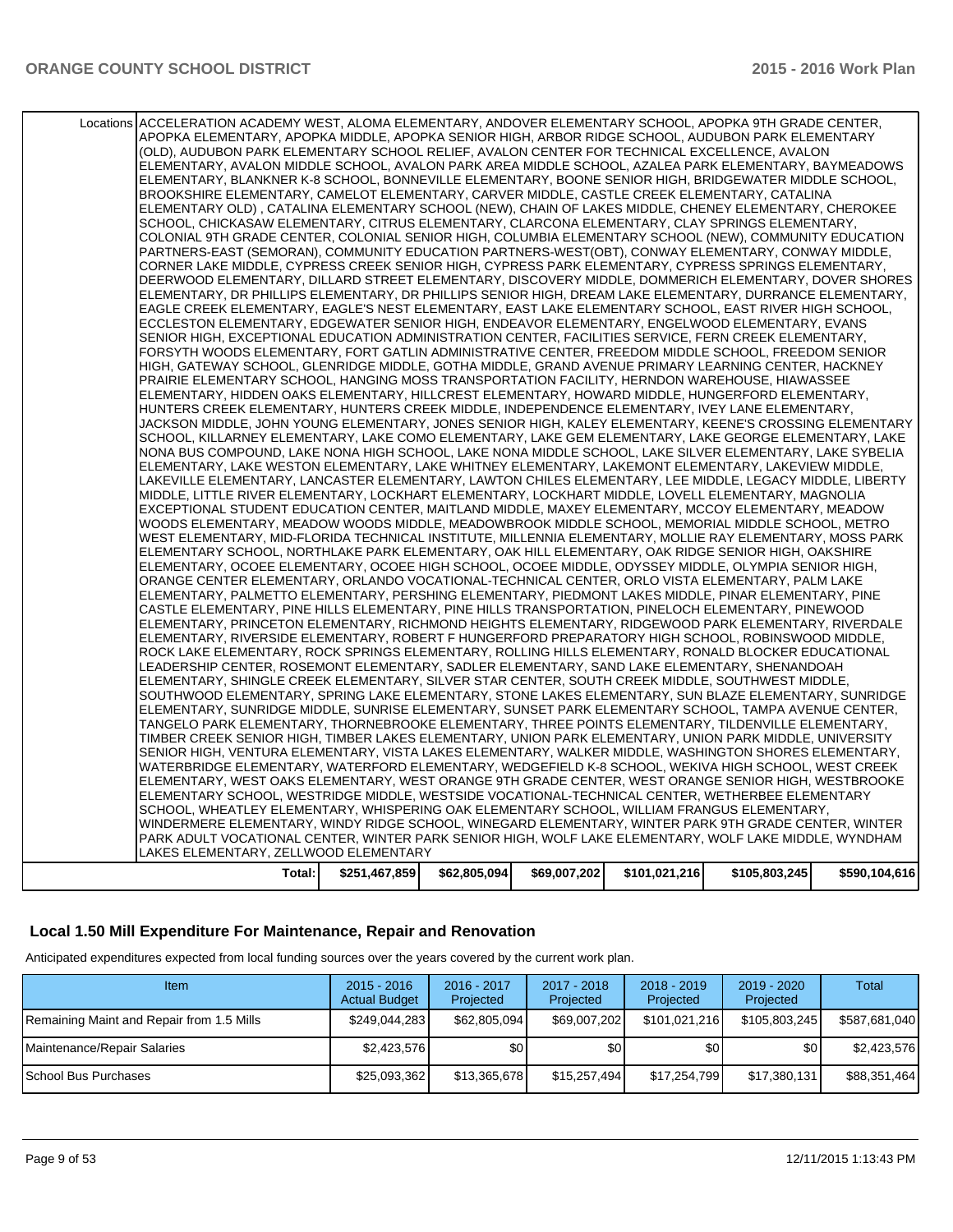| Other Vehicle Purchases                                      | \$0           | \$0           | \$0           | \$0           | \$0           | \$0             |
|--------------------------------------------------------------|---------------|---------------|---------------|---------------|---------------|-----------------|
| Capital Outlay Equipment                                     | \$0           | \$0           | \$0           | \$0           | \$0           | \$0             |
| Rent/Lease Payments                                          | \$1,978,843   | \$1,978,843   | \$0           | \$0           | \$0           | \$3,957,686     |
| <b>COP Debt Service</b>                                      | \$109,307,752 | \$87,686,953  | \$88,438,301  | \$88,817,615  | \$89,004,991  | \$463,255,612   |
| Rent/Lease Relocatables                                      | \$10,000,000  | \$10,000,000  | \$11,000,000  | \$11,000,000  | \$11,000,000  | \$53,000,000    |
| <b>Environmental Problems</b>                                | \$120,439     | \$60,000      | \$60,000      | \$60,000      | \$60,000      | \$360,439       |
| s.1011.14 Debt Service                                       | \$0           | \$0           | \$0           | \$0           | \$0           | \$0             |
| <b>Special Facilities Construction Account</b>               | \$0           | \$0           | \$0           | \$0           | \$0           | \$0             |
| Premiums for Property Casualty Insurance - 1011.71<br>(4a,b) | \$0           | \$0           | \$0           | \$0           | \$0           | \$0             |
| Qualified School Construction Bonds (QSCB)                   | \$0           | \$0           | \$0           | \$0           | \$0           | \$0             |
| Qualified Zone Academy Bonds (QZAB)                          | \$0           | \$0           | \$0           | \$0           | \$0           | \$0             |
| Site Acquisition                                             | \$78,206,676  | \$4,000,000   | \$6,000,000   | \$12,000,000  | \$0           | \$100,206,676   |
| <b>Digital Curriculum</b>                                    | \$47,728,706  | \$40,068,514  | \$40,068,514  | \$40,068,514  | \$40,068,514  | \$208,002,762   |
| New Technology                                               | \$2,667,895   | \$2,500,000   | \$2,500,000   | \$2,500,000   | \$2,500,000   | \$12,667,895    |
| <b>Educational Technology Retrofits</b>                      | \$3,684,396   | \$2,500,000   | \$2,500,000   | \$2,500,000   | \$2,500,000   | \$13,684,396    |
| <b>Districtwide Construction</b>                             | \$16,900,290  | \$2,000,000   | \$2,000,000   | \$4,000,000   | \$4,000,000   | \$28,900,290    |
| Site Improvements                                            | \$100,000     | \$100,000     | \$100,000     | \$100,000     | \$100,000     | \$500,000       |
| <b>Contingency Reserve</b>                                   | \$16,180,950  | \$15,693,955  | \$16,665,769  | \$17,681,271  | \$18,752,904  | \$84,974,849    |
| <b>Local Expenditure Totals:</b>                             | \$563,437,168 | \$242,759,037 | \$253,597,280 | \$297,003,415 | \$291,169,785 | \$1,647,966,685 |

# **Revenue**

### **1.50 Mill Revenue Source**

Schedule of Estimated Capital Outlay Revenue from each currently approved source which is estimated to be available for expenditures on the projects included in the tentative district facilities work program. All amounts are NET after considering carryover balances, interest earned, new COP's, 1011.14 and 1011.15 loans, etc. Districts cannot use 1.5-Mill funds for salaries except for those explicitly associated with maintenance/repair projects. (1011.71 (5), F.S.)

| <b>Item</b>                                                                       | Fund | $2015 - 2016$<br><b>Actual Value</b> | $2016 - 2017$<br>Projected | $2017 - 2018$<br>Projected | $2018 - 2019$<br>Projected | $2019 - 2020$<br>Projected | Total             |
|-----------------------------------------------------------------------------------|------|--------------------------------------|----------------------------|----------------------------|----------------------------|----------------------------|-------------------|
| (1) Non-exempt property<br>lassessed valuation                                    |      | \$112,367,728,100                    | \$108,985,800,300          | \$115,734,500,300          | \$122,786,600,300          | \$130,228,500,300          | \$590,103,129,300 |
| (2) The Millege projected for<br>discretionary capital outlay per<br>ls.1011.71   |      | 1.50                                 | 1.50 <sup>1</sup>          | 1.50                       | 1.50                       | 1.50 <sub>l</sub>          |                   |
| (3) Full value of the 1.50-Mill<br>discretionary capital outlay per<br>ls.1011.71 |      | \$188,777,783                        | \$183.096.145              | \$194,433,961              | \$206,281,489              | \$218,783,881              | \$991,373,259     |
| (4) Value of the portion of the 1.50<br>I-Mill ACTUALLY levied                    | 370  | \$161,809,528                        | \$156,939,552              | \$166,657,680              | \$176,812,704              | \$187,529,040              | \$849,748,504     |
| $(5)$ Difference of lines $(3)$ and $(4)$                                         |      | \$26,968,255                         | \$26,156,593               | \$27,776,281               | \$29,468,785               | \$31,254,841               | \$141,624,755     |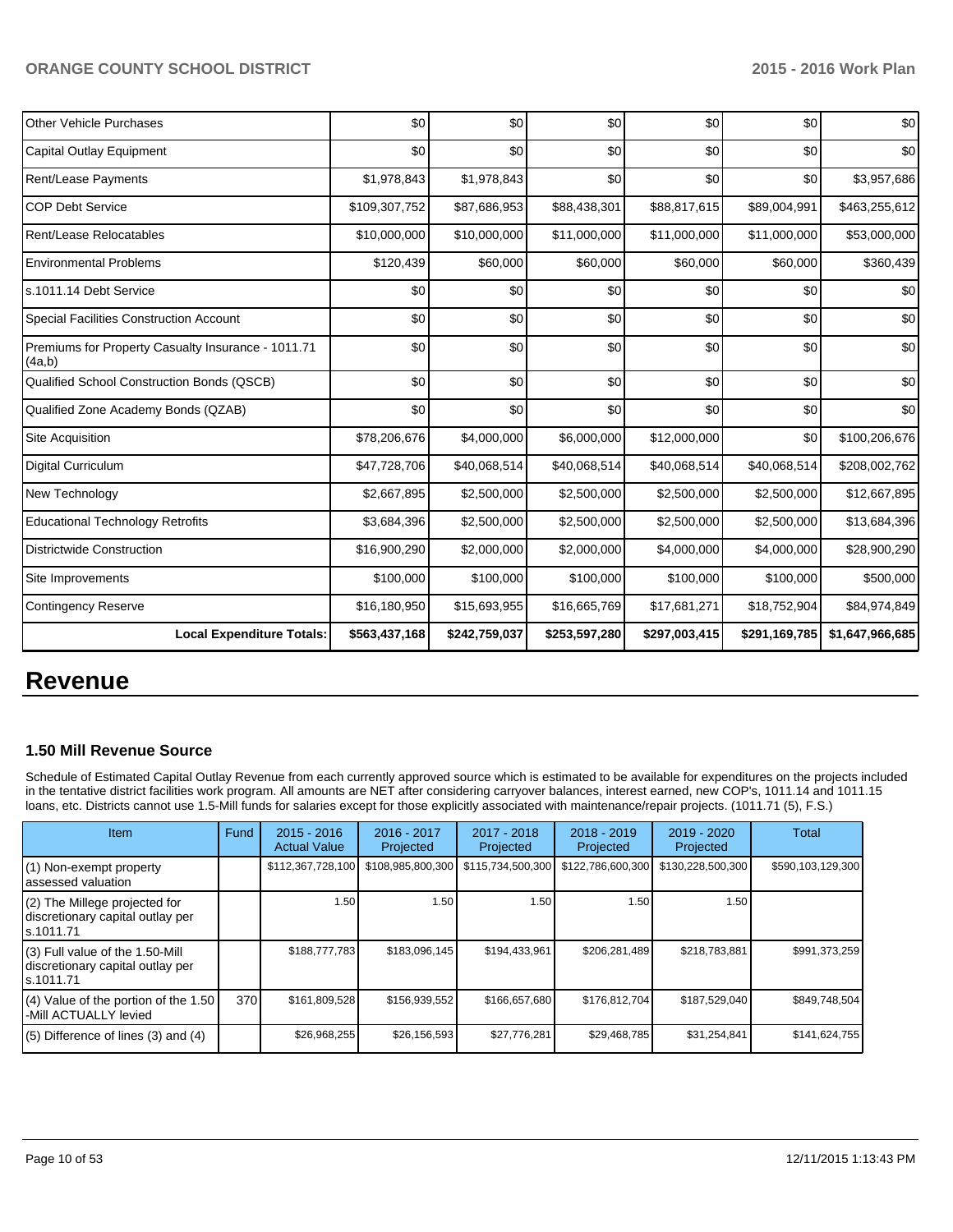### **PECO Revenue Source**

The figure in the row designated "PECO Maintenance" will be subtracted from funds available for new construction because PECO maintenance dollars cannot be used for new construction.

| Item                          | Fund | $2015 - 2016$<br><b>Actual Budget</b> | 2016 - 2017<br>Projected | 2017 - 2018<br>Projected | $2018 - 2019$<br>Projected | 2019 - 2020<br>Projected | Total       |
|-------------------------------|------|---------------------------------------|--------------------------|--------------------------|----------------------------|--------------------------|-------------|
| PECO New Construction         | 340  | \$0 <sub>1</sub>                      | \$0 <sub>1</sub>         | \$0                      | \$0 I                      | \$0                      | \$0         |
| PECO Maintenance Expenditures |      | \$2,423,576                           | \$0                      | \$0                      | \$0 <sub>1</sub>           | \$0                      | \$2,423,576 |
|                               |      | \$2,423,576                           | \$0                      | \$0                      | \$0                        | \$0                      | \$2,423,576 |

### **CO & DS Revenue Source**

Revenue from Capital Outlay and Debt Service funds.

| Item                                            | Fund | $2015 - 2016$<br><b>Actual Budget</b> | $2016 - 2017$<br>Projected | $2017 - 2018$<br>Projected | $2018 - 2019$<br>Projected | $2019 - 2020$<br>Projected | Total        |
|-------------------------------------------------|------|---------------------------------------|----------------------------|----------------------------|----------------------------|----------------------------|--------------|
| CO & DS Cash Flow-through<br><b>Distributed</b> | 360  | \$2.614.356                           | \$2,614,356                | \$2.614.356                | \$2.614.356                | \$2,614,356                | \$13,071,780 |
| CO & DS Interest on<br>Undistributed CO         | 360  | \$51,400                              | \$51,400                   | \$51,400                   | \$51.400                   | \$51,400                   | \$257,000    |
|                                                 |      | \$2,665,756                           | \$2,665,756                | \$2,665,756                | \$2.665.756                | \$2,665,756                | \$13,328,780 |

### **Fair Share Revenue Source**

Nothing reported for this section. All legally binding commitments for proportionate fair-share mitigation for impacts on public school facilities must be included in the 5-year district work program.

### **Sales Surtax Referendum**

Specific information about any referendum for a 1-cent or ½-cent surtax referendum during the previous year.

**Did the school district hold a surtax referendum during the past fiscal year 2014 - 2015?**

Yes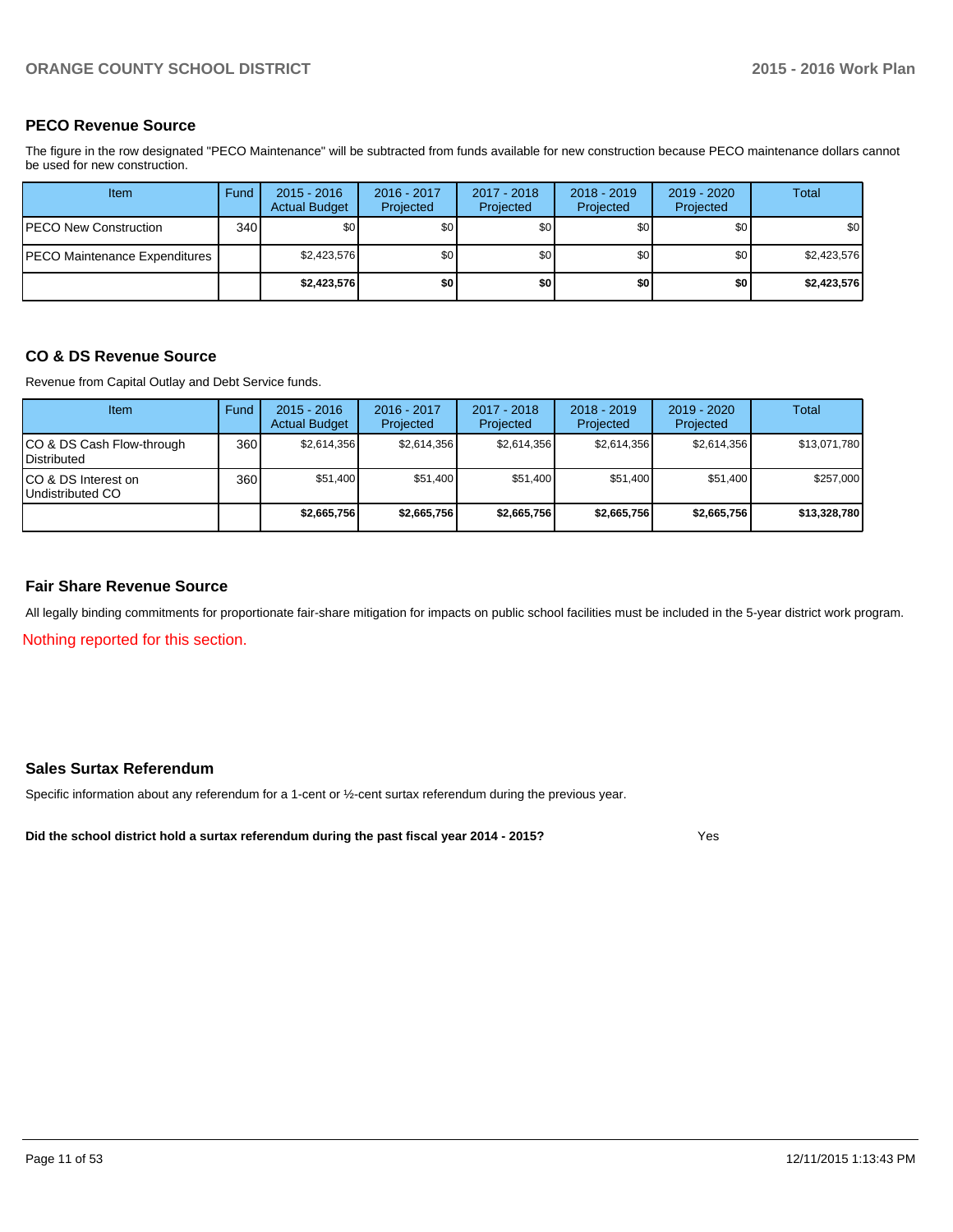| <b>Half Cent Sales Surtax</b> |
|-------------------------------|
| 8/26/2014                     |
| 12/31/2025                    |
| 1/1/2016                      |
| 12/31/2025                    |
| \$231,393,160                 |
| \$2,313,931,600               |
| 10                            |
| 64%                           |
| 36 %                          |
|                               |

## **Additional Revenue Source**

### Any additional revenue sources

| Item                                                                                                   | 2015 - 2016<br><b>Actual Value</b> | 2016 - 2017<br>Projected | 2017 - 2018<br>Projected | 2018 - 2019<br>Projected | 2019 - 2020<br>Projected | <b>Total</b>    |
|--------------------------------------------------------------------------------------------------------|------------------------------------|--------------------------|--------------------------|--------------------------|--------------------------|-----------------|
| Proceeds from a s.1011.14/15 F.S. Loans                                                                | \$0                                | \$0                      | \$0                      | \$0                      | \$0                      | \$0             |
| District Bonds - Voted local bond<br>referendum proceeds per s.9, Art VII<br><b>State Constitution</b> | \$0                                | \$0                      | \$0                      | \$0                      | \$0                      | \$0             |
| Proceeds from Special Act Bonds                                                                        | \$0                                | \$0                      | \$0                      | \$0                      | \$0                      | \$0             |
| Estimated Revenue from CO & DS Bond<br>Sale                                                            | (\$363,544)                        | (\$363,544)              | (\$363,544)              | (\$363,544)              | (\$363,544)              | (\$1,817,720)   |
| Proceeds from Voted Capital<br>Improvements millage                                                    | \$0                                | \$0                      | \$0                      | \$0                      | \$0                      | \$0             |
| Other Revenue for Other Capital Projects                                                               | \$0                                | \$0                      | \$0                      | \$0                      | \$0                      | \$0             |
| Proceeds from 1/2 cent sales surtax<br>authorized by school board                                      | \$211,323,339                      | \$215,549,805            | \$219,860,802            | \$224,258,018            | \$228,743,178            | \$1,099,735,142 |
| Proceeds from local governmental<br>infrastructure sales surtax                                        | \$0                                | \$0                      | \$0                      | \$0                      | \$0                      | \$0             |
| Proceeds from Certificates of<br>Participation (COP's) Sale                                            | \$0                                | \$0                      | \$0                      | \$0                      | \$0                      | \$0             |
| Classrooms First Bond proceeds amount<br>authorized in FY 1997-98                                      | \$0                                | \$0                      | \$0                      | \$0                      | \$0                      | \$0             |
| <b>Classrooms for Kids</b>                                                                             | \$0                                | \$0                      | \$0                      | \$0                      | \$0                      | \$0             |
| <b>District Equity Recognition</b>                                                                     | \$0                                | \$0                      | \$0                      | \$0                      | \$0                      | \$0             |
| <b>Federal Grants</b>                                                                                  | \$0                                | \$0                      | \$0                      | \$0                      | \$0                      | \$0             |
| Proportionate share mitigation (actual<br>cash revenue only, not in kind donations)                    | \$0                                | \$0                      | \$0                      | \$0                      | \$0                      | \$0             |
| Impact fees received                                                                                   | \$56,532,082                       | \$57,662,723             | \$58,815,978             | \$59,992,297             | \$61,192,143             | \$294,195,223   |
| <b>Private donations</b>                                                                               | \$0                                | \$0                      | \$0                      | \$0                      | \$0                      | \$0             |
| Grants from local governments or not-for-<br>profit organizations                                      | \$0                                | \$0                      | \$0                      | \$0                      | \$0                      | \$0             |
| Interest, Including Profit On Investment                                                               | \$0                                | \$0                      | \$0                      | \$0                      | \$0                      | \$0             |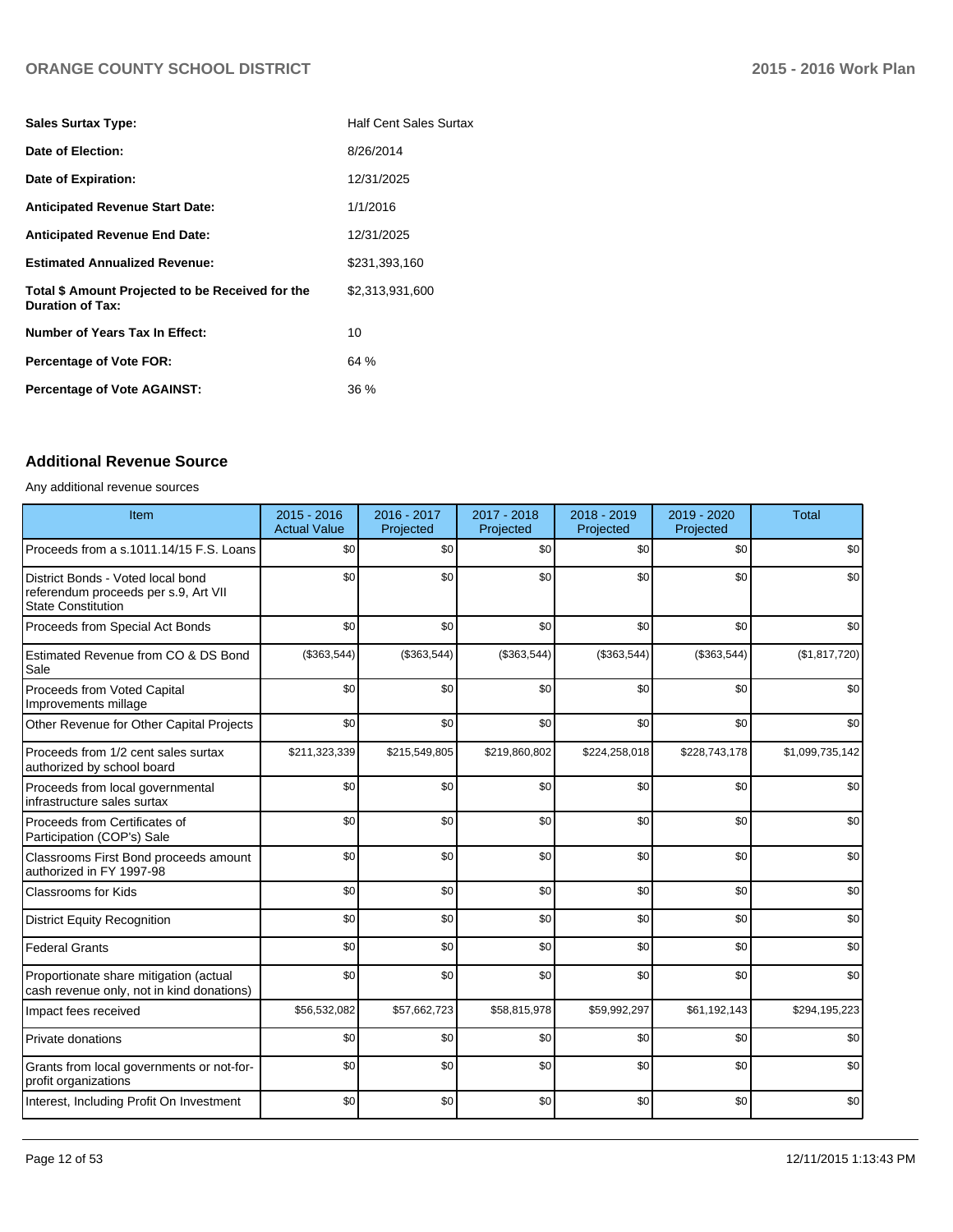| Revenue from Bonds pledging proceeds<br>Ifrom 1 cent or 1/2 cent Sales Surtax                                 | \$0             | \$0           | \$0           | \$0           | \$0           | \$0             |
|---------------------------------------------------------------------------------------------------------------|-----------------|---------------|---------------|---------------|---------------|-----------------|
| l Total Fund Balance Carried Forward                                                                          | \$1,148,098,787 | \$375,425,461 | \$377,632,873 | \$373,161,110 | \$454,223,267 | \$2,728,541,498 |
| General Capital Outlay Obligated Fund<br>Balance Carried Forward From Total<br>l Fund Balance Carried Forward | \$0             | \$0           | \$0           | \$0           | \$0           | \$0             |
| Special Facilities Construction Account                                                                       | \$0             | \$0           | \$0           | \$0           | \$0           | \$0             |
| One Cent - 1/2 Cent Sales Surtax Debt<br>Service From Total Fund Balance Carried<br>l Forward                 | \$0             | \$0           | \$0           | \$0           | \$0           | \$0             |
| Capital Outlay Projects Funds Balance<br>l Carried Forward From Total Fund<br>Balance Carried Forward         | \$0             | \$0           | \$0           | \$0           | \$0           | \$0             |
| Sale of Fixed Assets-Other                                                                                    | \$3,600,000     | \$400,000     | \$0           | \$0           | \$0           | \$4,000,000     |
| l Charter Schools                                                                                             | \$3,553,950     | \$3,553,950   | \$3,553,950   | \$3,553,950   | \$3,553,950   | \$17,769,750    |
| <b>Subtotal</b>                                                                                               | \$1,422,744,614 | \$652,228,395 | \$659,500,059 | \$660,601,831 | \$747,348,994 | \$4,142,423,893 |

# **Total Revenue Summary**

| <b>Item Name</b>                                                   | $2015 - 2016$<br>Budget | $2016 - 2017$<br>Projected | $2017 - 2018$<br>Projected | $2018 - 2019$<br>Projected | $2019 - 2020$<br>Projected | <b>Five Year Total</b> |
|--------------------------------------------------------------------|-------------------------|----------------------------|----------------------------|----------------------------|----------------------------|------------------------|
| Local 1.5 Mill Discretionary Capital Outlay<br>l Revenue           | \$161,809,528           | \$156,939,552              | \$166,657,680              | \$176,812,704              | \$187.529.040              | \$849,748,504          |
| <b>IPECO and 1.5 Mill Maint and Other 1.5</b><br>Mill Expenditures | (\$563,437,168)         | (S242.759.037)             | (\$253,597,280)            | $(\$297,003,415)$          | (\$291,169,785)            | (\$1,647,966,685)      |
| IPECO Maintenance Revenue                                          | \$2.423.576             | \$0                        | \$0                        | \$0                        | \$0                        | \$2,423,576            |
| Available 1.50 Mill for New<br>l Construction                      | ( \$401, 627, 640]      | $($ \$85,819,485) $ $      | $($ \$86,939,600) $ $      | (\$120,190,711)            | $($ \$103,640,745)         | $($ \$798,218,181)     |

| <b>Item Name</b>                 | $2015 - 2016$<br><b>Budget</b> | 2016 - 2017<br>Projected | 2017 - 2018<br>Projected | $2018 - 2019$<br>Projected | 2019 - 2020<br>Projected | <b>Five Year Total</b> |
|----------------------------------|--------------------------------|--------------------------|--------------------------|----------------------------|--------------------------|------------------------|
| ICO & DS Revenue                 | \$2,665,756                    | \$2,665,756              | \$2,665,756              | \$2,665,756                | \$2,665,756              | \$13,328,780           |
| IPECO New Construction Revenue   | \$0 <sub>1</sub>               | \$0                      | \$0                      | \$0                        | \$0                      | \$0 <sub>1</sub>       |
| Other/Additional Revenue         | \$1,422,744,614                | \$652,228,395            | \$659,500,059            | \$660,601,831              | \$747,348,994            | \$4,142,423,893        |
| <b>Total Additional Revenuel</b> | \$1,425,410,370                | \$654,894,151            | \$662,165,815            | \$663,267,587              | \$750,014,750            | \$4,155,752,673        |
| Total Available Revenue          | \$1.023.782.730                | \$569,074,666            | \$575,226,215            | \$543.076.876              | \$646,374,005            | \$3,357,534,492        |

# **Project Schedules**

## **Capacity Project Schedules**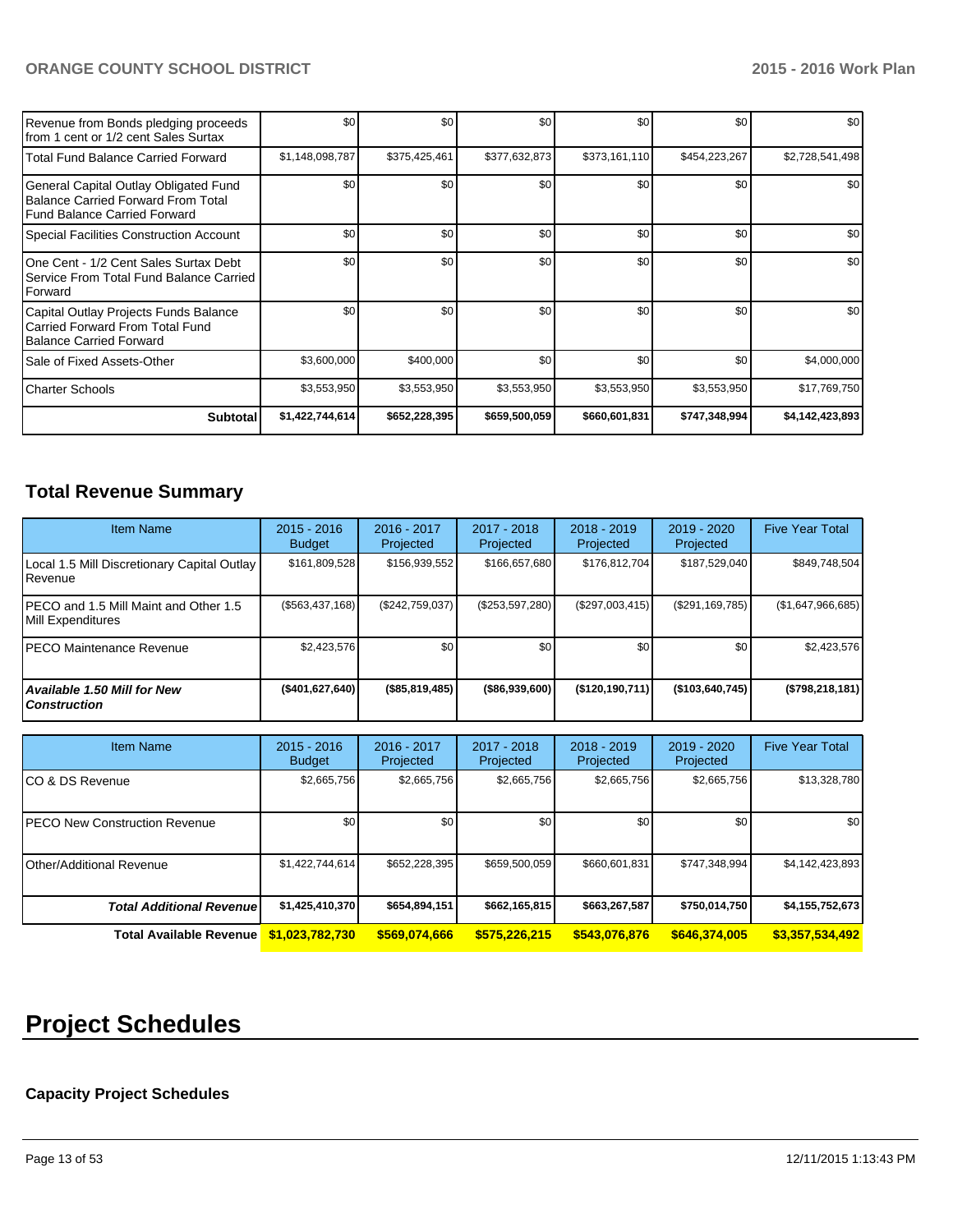A schedule of capital outlay projects necessary to ensure the availability of satisfactory classrooms for the projected student enrollment in K-12 programs.

|                                                  |                                          |                          |                | 2016 - 2017 |              | 2018 - 2019 |                |                  |        |
|--------------------------------------------------|------------------------------------------|--------------------------|----------------|-------------|--------------|-------------|----------------|------------------|--------|
| <b>Project Description</b>                       | Location                                 |                          | 2015 - 2016    |             | 2017 - 2018  |             | 2019 - 2020    | Total            | Funded |
| 27-H-W-4 Beck<br>Property/535 North<br>Ficquette | Location not<br>specified                | Planned<br>Cost:         | \$92,124,633   | \$5,400,000 | \$0          | \$0         | \$0            | \$97,524,633 Yes |        |
|                                                  |                                          | <b>Student Stations:</b> | 0              | $\mathbf 0$ | 2,922        | 0           | 0              | 2,922            |        |
|                                                  |                                          | <b>Total Classrooms:</b> | $\mathbf 0$    | $\mathbf 0$ | 117          | 0           | 0              | 117              |        |
|                                                  |                                          | Gross Sq Ft:             | $\mathbf 0$    | $\mathbf 0$ | 375,777      | 0           | $\mathbf 0$    | 375,777          |        |
| 81-E-SW-5, Millenia<br>Garden                    | Location not<br>specified                | Planned<br>Cost:         | \$15,687,358   | \$0         | \$0          | \$0         | \$0            | \$15,687,358 Yes |        |
|                                                  |                                          | <b>Student Stations:</b> | $\mathbf 0$    | 832         | $\mathbf 0$  | $\Omega$    | 0              | 832              |        |
|                                                  |                                          | <b>Total Classrooms:</b> | 0              | 46          | 0            | 0           | 0              | 46               |        |
|                                                  |                                          | Gross Sq Ft:             | 0              | 93,624      | 0            | $\Omega$    | 0              | 93,624           |        |
| 133-K8-E-6 Audubon<br>Park Area                  | Location not<br>specified                | Planned<br>Cost:         | \$40,434,851   | \$1,854,000 | \$0          | \$0         | \$0            | \$42,288,851 Yes |        |
|                                                  |                                          | <b>Student Stations:</b> | $\mathbf 0$    | $\mathbf 0$ | $\mathbf 0$  | 1,335       | 0              | 1,335            |        |
|                                                  | <b>Total Classrooms:</b><br>Gross Sq Ft: |                          | 0              | $\Omega$    | 0            | 57          | 0              | 57               |        |
|                                                  |                                          |                          | $\mathbf 0$    | $\mathbf 0$ | 0            | 161,752     | 0              | 161,752          |        |
| 2-K8-E-1 Wedgefield<br>Area                      | Location not<br>specified                | Planned<br>Cost:         | \$32,414,435   | \$0         | \$0          | \$0         | \$0            | \$32,414,435 Yes |        |
|                                                  |                                          | <b>Student Stations:</b> | $\mathbf 0$    | 1,335       | $\mathbf 0$  | 0           | 0              | 1,335            |        |
|                                                  |                                          | <b>Total Classrooms:</b> | $\mathbf 0$    | 57          | 0            | $\Omega$    | $\Omega$       | 57               |        |
|                                                  |                                          | Gross Sq Ft:             | $\overline{0}$ | 161,752     | 0            | 0           | 0              | 161,752          |        |
| 21-M-E-2 Avalon<br>Park Area                     | Location not<br>specified                | Planned<br>Cost:         | \$34,131,949   | \$1,800,000 | \$0          | \$0         | \$0            | \$35,931,949 Yes |        |
|                                                  |                                          | <b>Student Stations:</b> | $\overline{0}$ | 1,350       | $\mathbf 0$  | 0           | 0              | 1,350            |        |
|                                                  |                                          | Total Classrooms:        | $\mathbf 0$    | 56          | $\mathbf 0$  | 0           | 0              | 56               |        |
|                                                  |                                          | Gross Sq Ft:             | $\overline{0}$ | 176,732     | 0            | 0           | $\overline{0}$ | 176,732          |        |
| 37-M-W-4<br><b>Bridgewater Area</b>              | Location not<br>specified                | Planned<br>Cost:         | \$0            | \$2,000,000 | \$34,074,130 | \$1,800,000 | \$0            | \$37,874,130 Yes |        |
|                                                  |                                          | <b>Student Stations:</b> | $\mathbf 0$    | $\mathbf 0$ | $\mathbf 0$  | 1,350       | 0              | 1,350            |        |
|                                                  |                                          | Total Classrooms:        | 0              | $\mathbf 0$ | 0            | 56          | 0              | 56               |        |
|                                                  |                                          | Gross Sq Ft:             | $\pmb{0}$      | $\mathbf 0$ | $\pmb{0}$    | 176,732     | 0              | 176,732          |        |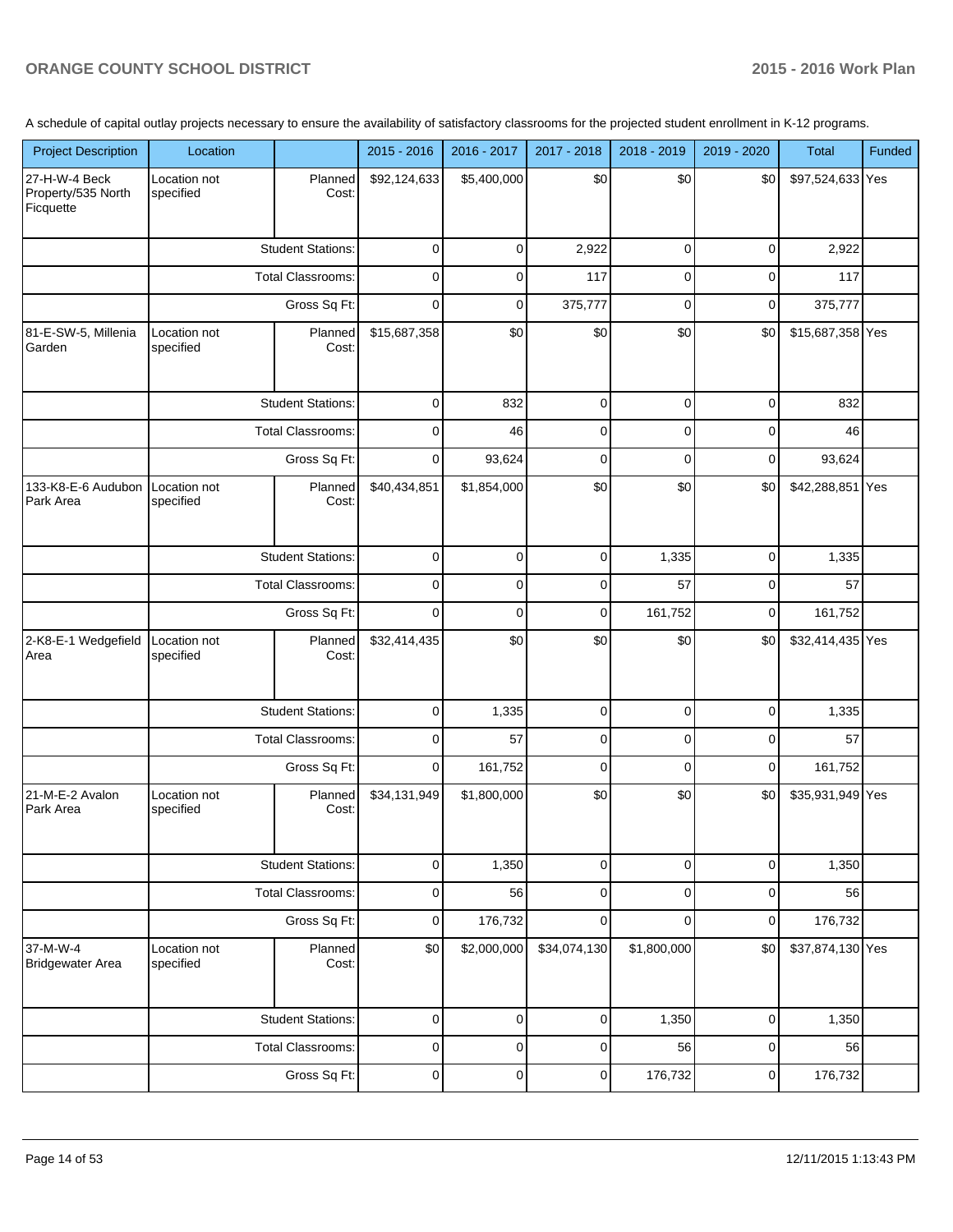| 117-E-SW-4 Horizon<br>West/Lakeside<br>Village Area | Location not<br>specified                | Planned<br>Cost:         | \$18,584,088   | \$0          | \$0         | \$0         | \$0            | \$18,584,088 Yes |  |
|-----------------------------------------------------|------------------------------------------|--------------------------|----------------|--------------|-------------|-------------|----------------|------------------|--|
|                                                     |                                          | <b>Student Stations:</b> | $\mathbf 0$    | 832          | $\pmb{0}$   | $\mathbf 0$ | $\overline{0}$ | 832              |  |
|                                                     |                                          | <b>Total Classrooms:</b> | $\mathbf 0$    | 46           | $\pmb{0}$   | $\mathbf 0$ | $\mathbf 0$    | 46               |  |
|                                                     |                                          | Gross Sq Ft:             | $\mathbf 0$    | 93,624       | $\mathbf 0$ | $\mathbf 0$ | $\overline{0}$ | 93,624           |  |
| 52-M-SE-2 Lake<br>Nona Middle Area                  | Location not<br>specified                | Planned<br>Cost:         | \$34,614,524   | \$1,850,000  | \$0         | \$0         | \$0            | \$36,464,524 Yes |  |
|                                                     |                                          | <b>Student Stations:</b> | $\mathbf 0$    | $\Omega$     | 1,350       | $\mathbf 0$ | $\overline{0}$ | 1,350            |  |
|                                                     |                                          | Total Classrooms:        | $\mathbf 0$    | $\Omega$     | 56          | $\mathbf 0$ | $\mathbf 0$    | 56               |  |
|                                                     |                                          | Gross Sq Ft:             | $\mathbf 0$    | $\Omega$     | 176,732     | $\Omega$    | $\overline{0}$ | 176,732          |  |
| 84-E-W-4 Metrowest<br>On-site Relief                | Location not<br>specified                | Planned<br>Cost:         | \$16,612,000   | \$2,088,000  | \$0         | \$0         | \$0            | \$18,700,000 Yes |  |
|                                                     |                                          | <b>Student Stations:</b> | $\mathbf 0$    | $\mathbf 0$  | 837         | $\pmb{0}$   | $\overline{0}$ | 837              |  |
|                                                     | <b>Total Classrooms:</b><br>Gross Sq Ft: |                          | $\mathbf 0$    | 0            | 46          | $\mathbf 0$ | $\overline{0}$ | 46               |  |
|                                                     |                                          |                          | $\mathbf 0$    | $\mathbf 0$  | 91,831      | $\mathbf 0$ | $\overline{0}$ | 91,831           |  |
| 85-E-W-4 Sunset<br>Park Area                        | Location not<br>specified                | Planned<br>Cost:         | \$0            | \$0          | \$0         | \$1,000,000 | \$18,000,000   | \$19,000,000 Yes |  |
|                                                     |                                          | <b>Student Stations:</b> | $\mathbf 0$    | $\mathbf 0$  | $\pmb{0}$   | $\mathbf 0$ | $\overline{0}$ | $\Omega$         |  |
|                                                     |                                          | Total Classrooms:        | $\mathbf 0$    | $\mathbf 0$  | $\pmb{0}$   | $\Omega$    | $\Omega$       | $\Omega$         |  |
|                                                     |                                          | Gross Sq Ft:             | $\mathbf 0$    | $\mathbf 0$  | $\mathbf 0$ | $\mathbf 0$ | 93,624         | 93,624           |  |
| 26-E-N-7 Arden Park<br>Area                         | Location not<br>specified                | Planned<br>Cost:         | \$0            | \$0          | \$0         | \$0         | \$1,500,000    | \$1,500,000 Yes  |  |
|                                                     |                                          | <b>Student Stations:</b> | $\overline{0}$ | $\Omega$     | 0           | U           | U              |                  |  |
|                                                     |                                          | Total Classrooms:        | $\pmb{0}$      | $\mathbf 0$  | $\pmb{0}$   | $\mathbf 0$ | $\Omega$       | $\Omega$         |  |
|                                                     |                                          | Gross Sq Ft:             | $\mathbf 0$    | $\pmb{0}$    | $\pmb{0}$   | $\mathbf 0$ | 93,624         | 93,624           |  |
| 20-E-SW-5 Tangelo<br>Park/ Waterbridge<br>Area      | Location not<br>specified                | Planned<br>Cost:         | \$0            | \$0          | \$0         | \$1,000,000 | \$18,100,000   | \$19,100,000 Yes |  |
|                                                     |                                          | <b>Student Stations:</b> | $\mathbf 0$    | $\pmb{0}$    | $\pmb{0}$   | $\pmb{0}$   | $\overline{0}$ | $\mathbf{0}$     |  |
|                                                     |                                          | Total Classrooms:        | $\mathbf 0$    | $\mathbf 0$  | $\pmb{0}$   | $\mathbf 0$ | $\Omega$       | $\Omega$         |  |
|                                                     |                                          | Gross Sq Ft:             | $\mathbf 0$    | $\mathbf 0$  | $\pmb{0}$   | $\pmb{0}$   | 93,624         | 93,624           |  |
| 44-E-SE-2 Lake<br>Nona Area                         | Location not<br>specified                | Planned<br>Cost:         | \$1,500,000    | \$17,220,000 | \$0         | \$0         | \$0            | \$18,720,000 Yes |  |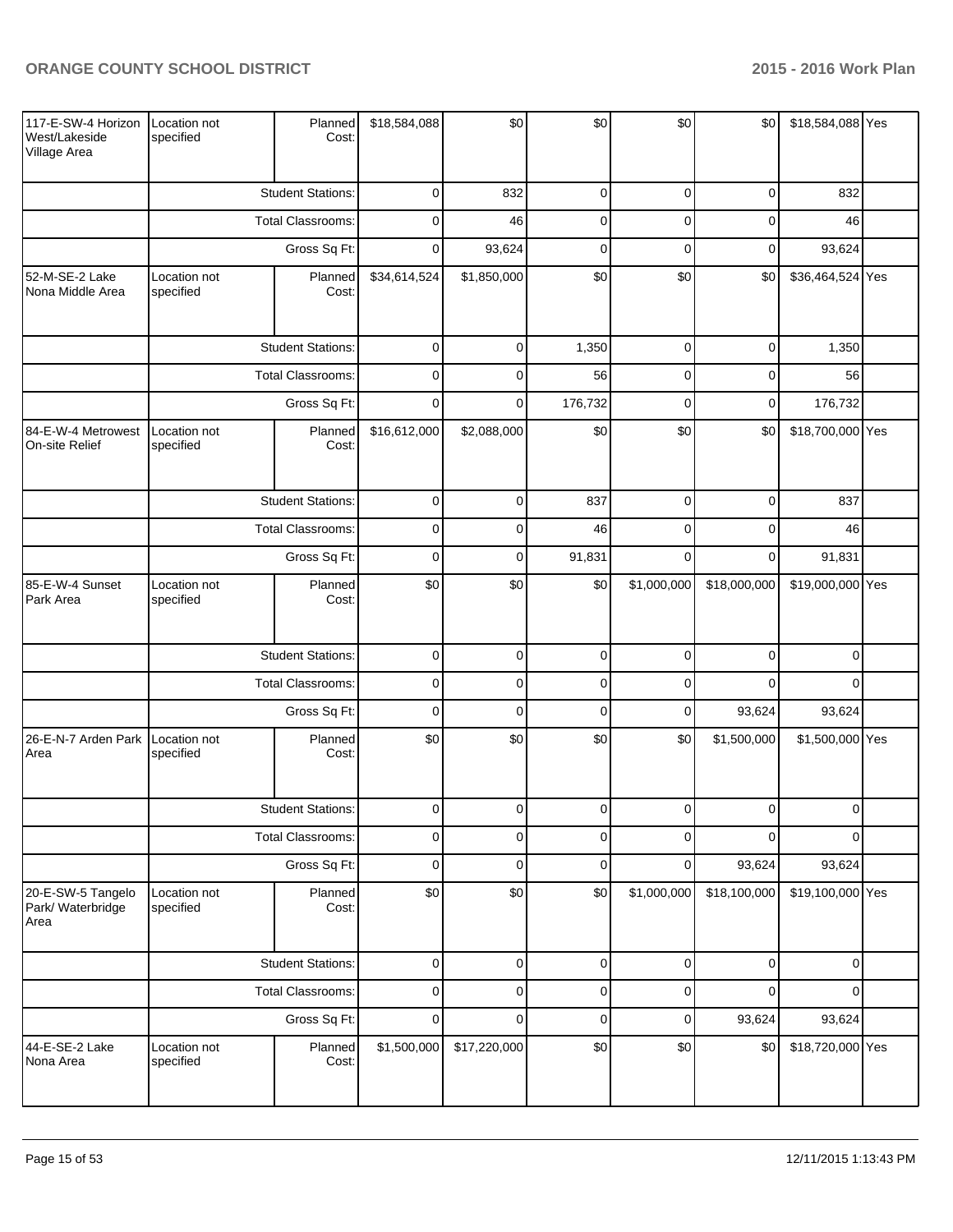|                                       |                           | <b>Student Stations:</b> | 0            | $\Omega$     | 832         | $\overline{0}$ | $\overline{0}$ | 832              |  |
|---------------------------------------|---------------------------|--------------------------|--------------|--------------|-------------|----------------|----------------|------------------|--|
|                                       |                           | <b>Total Classrooms:</b> | 0            | 0            | 46          | 0              | 0              | 46               |  |
|                                       |                           | Gross Sq Ft:             | $\mathbf 0$  | 0            | 93,624      | $\overline{0}$ | 0              | 93,624           |  |
| 114-E-W-4 Horizon<br><b>West Area</b> | Location not<br>specified | Planned<br>Cost:         | \$0          | \$0          | \$0         | \$0            | \$1,500,000    | \$1,500,000 Yes  |  |
|                                       |                           | <b>Student Stations:</b> | $\mathbf 0$  | $\mathbf 0$  | $\mathbf 0$ | 0              | $\mathbf 0$    | 0                |  |
|                                       |                           | <b>Total Classrooms:</b> | $\mathbf 0$  | $\mathbf 0$  | $\mathbf 0$ | $\mathbf 0$    | $\mathbf 0$    | 0                |  |
|                                       |                           | Gross Sq Ft:             |              | $\mathbf 0$  | $\mathbf 0$ | 0              | 93,624         | 93,624           |  |
| 90-E-N-7 Wolf Lake<br>Area            | Location not<br>specified | Planned<br>Cost:         | \$0          | \$0          | \$0         | \$0            | \$1,500,000    | \$1,500,000 Yes  |  |
|                                       |                           | <b>Student Stations:</b> | $\mathbf 0$  | 0            | $\mathbf 0$ | 0              | 0              | 0                |  |
|                                       |                           | Total Classrooms:        | 0            | $\Omega$     | $\mathbf 0$ | 0              | 0              | 0                |  |
|                                       |                           | Gross Sq Ft:             | $\mathbf 0$  | $\Omega$     | $\mathbf 0$ | 0              | 93,624         | 93,624           |  |
| 131-PS8-SW-5                          | Location not<br>specified | Planned<br>Cost:         | \$57,254,408 | \$2,800,000  | \$0         | \$0            | \$0            | \$60,054,408 Yes |  |
|                                       |                           | <b>Student Stations:</b> | 0            | 0            | 1,335       | $\mathbf 0$    | $\mathbf 0$    | 1,335            |  |
|                                       |                           | <b>Total Classrooms:</b> | $\mathbf 0$  | $\mathbf{0}$ | 57          | 0              | $\mathbf 0$    | 57               |  |
|                                       |                           | Gross Sq Ft:             | $\mathbf 0$  | 0            | 161,752     | 0              | $\overline{0}$ | 161,752          |  |

| Planned Cost: \$343,358,246 | \$35,012,000 | \$34,074,130 | \$3,800,000 |         | \$40,600,000   \$456,844,376 |
|-----------------------------|--------------|--------------|-------------|---------|------------------------------|
| <b>Student Stations:</b>    | 4,349        | 7,276        | 2,685       |         | 14,310                       |
| <b>Total Classrooms: I</b>  | <b>2051</b>  | 322          | 113 I       |         | 640                          |
| Gross Sq Ft:                | 525,732      | 899,716      | 338,484     | 468.120 | 2,232,052                    |

## **Other Project Schedules**

Major renovations, remodeling, and additions of capital outlay projects that do not add capacity to schools.

| <b>Project Description</b> | Location                                   | $2015 - 2016$<br><b>Actual Budget</b> | $2016 - 2017$<br>Projected | 2017 - 2018<br>Projected | $2018 - 2019$<br>Projected | 2019 - 2020<br>Projected | Total           | Funded |
|----------------------------|--------------------------------------------|---------------------------------------|----------------------------|--------------------------|----------------------------|--------------------------|-----------------|--------|
| Comprehensive Needs        | <b>DR PHILLIPS</b><br><b>IELEMENTARY</b>   | \$356,810                             | \$0                        | \$0                      | \$0                        | \$0                      | \$356,810 Yes   |        |
| Comprehensive Needs        | <b>LAKE WESTON</b><br><b>IELEMENTARY</b>   | \$3,869,122                           | \$0                        | \$0                      | \$0                        | \$0                      | \$3,869,122 Yes |        |
| Comprehensive Needs        | <b>LAKE WHITNEY</b><br><b>IELEMENTARY</b>  | \$5,159,613                           | \$0                        | \$0                      | \$0                        | \$0                      | \$5,159,613 Yes |        |
| Comprehensive Needs        | <b>ICLAY SPRINGS</b><br><b>IELEMENTARY</b> | \$5,121,325                           | \$0                        | \$0                      | \$0                        | \$0                      | \$5,121,325 Yes |        |
| Comprehensive Needs        | <b>LOVELL ELEMENTARY</b>                   | \$3,359,453                           | \$0                        | \$0                      | \$0                        | \$0 <sub>1</sub>         | \$3,359,453 Yes |        |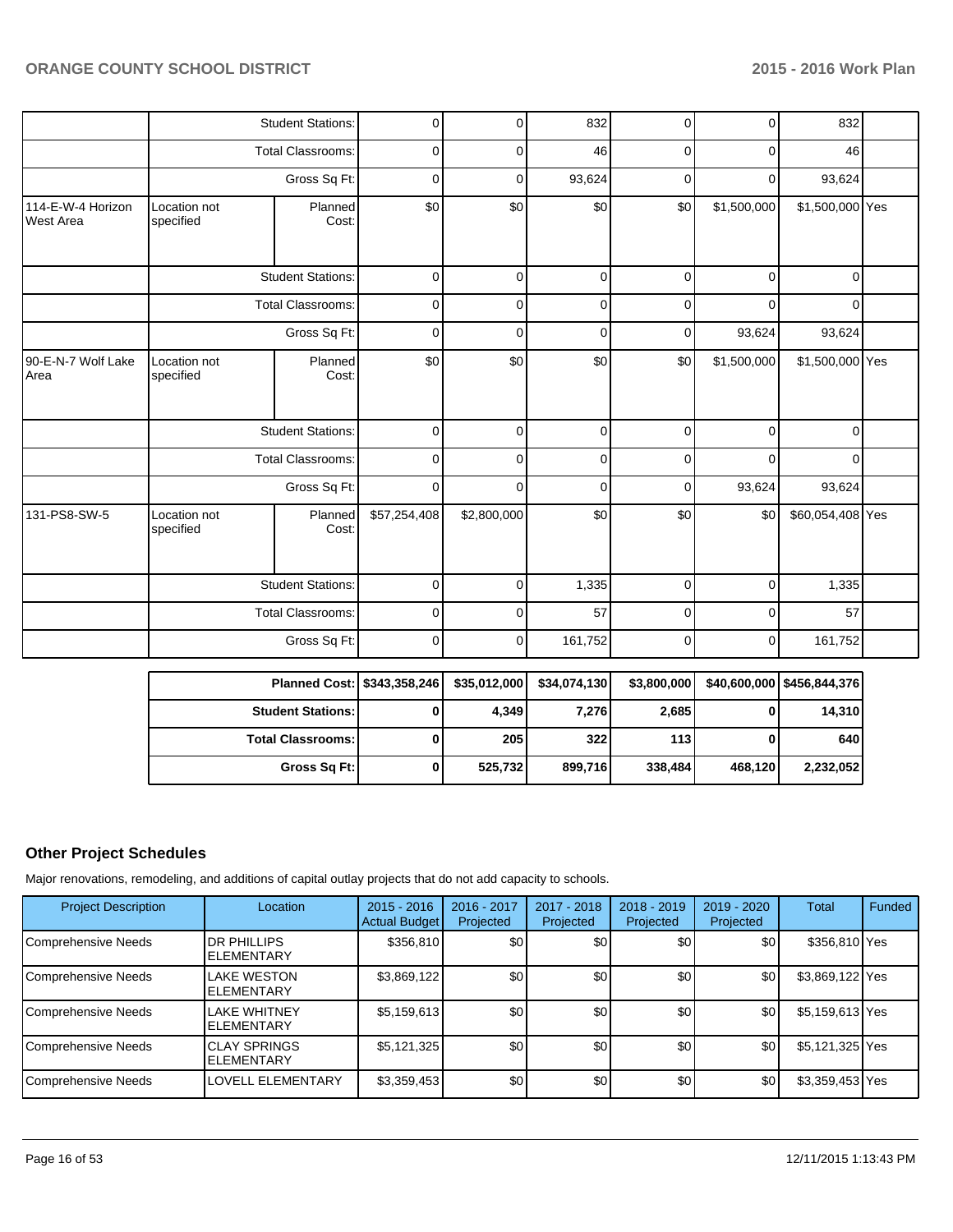| <b>Comprehensive Needs</b>                           | APOPKA ELEMENTARY                             | \$4,068,581  | \$0          | \$0                                                                   | \$0         | \$0         | \$4,068,581 Yes                |  |
|------------------------------------------------------|-----------------------------------------------|--------------|--------------|-----------------------------------------------------------------------|-------------|-------------|--------------------------------|--|
| <b>Comprehensive Needs</b>                           | LOCKHART<br><b>ELEMENTARY</b>                 | \$16,402,838 | \$0          | \$0                                                                   | \$0         | \$0         | \$16,402,838 Yes               |  |
| <b>Comprehensive Needs</b>                           | <b>RIVERSIDE</b><br><b>ELEMENTARY</b>         | \$16,100,116 | \$0          | \$0                                                                   | \$0         | \$0         | \$16,100,116 Yes               |  |
| <b>Comprehensive Needs</b>                           | <b>DREAM LAKE</b><br><b>ELEMENTARY</b>        | \$17,399,102 | \$0          | \$0                                                                   | \$0         | \$0         | \$17,399,102 Yes               |  |
| <b>Future Project Reserves</b>                       | Location not specified                        |              |              | \$359,244,508 \$361,938,917 \$356,495,342 \$436,541,997 \$476,313,402 |             |             | \$1,990,534,1 Yes<br>66        |  |
| Comprehensive Renovation                             | <b>CARVER MIDDLE</b>                          | \$35,637,062 | \$1,854,000  | \$0                                                                   | \$0         | \$0         | \$37,491,062 Yes               |  |
| <b>Comprehensive Needs</b>                           | <b>TANGELO PARK</b><br><b>ELEMENTARY</b>      | \$16,938,909 | \$0          | \$0                                                                   | \$0         | \$0         | \$16,938,909 Yes               |  |
| <b>Comprehensive Needs</b>                           | <b>DOVER SHORES</b><br><b>ELEMENTARY</b>      | \$2,100,000  | \$18,069,750 | \$1,050,000                                                           | \$0         | \$0         | \$21,219,750 Yes               |  |
| <b>Comprehensive Needs</b>                           | <b>WASHINGTON SHORES</b><br><b>ELEMENTARY</b> | \$846,758    | \$0          | \$0                                                                   | \$0         | \$0         | \$846,758 Yes                  |  |
| District Wide Capital-<br><b>Comprehensive Needs</b> | Location not specified                        | \$72,303,511 | \$0          | \$0                                                                   | \$0         |             | \$60,000,000 \$132,303,511 Yes |  |
| <b>Comprehensive Renovation</b>                      | <b>WESTRIDGE MIDDLE</b>                       | \$2,170,080  | \$0          | \$0                                                                   | \$0         | \$0         | \$2,170,080 Yes                |  |
| Comprehensive Renovation                             | <b>CYPRESS SPRINGS</b><br><b>ELEMENTARY</b>   | \$139,819    | \$0          | \$0                                                                   | \$0         | \$0         | \$139,819 Yes                  |  |
| Replacement School                                   | LANCASTER<br><b>ELEMENTARY</b>                | \$45,371     | \$0          | \$0                                                                   | \$0         | \$0         | \$45,371 Yes                   |  |
| Charter Schools (Pass-through)                       | Location not specified                        | \$3,553,950  | \$3,553,950  | \$3,553,950                                                           | \$3,553,950 | \$3,553,950 | \$17,769,750 Yes               |  |
| <b>Comprehensive Renovation</b>                      | <b>GOTHA MIDDLE</b>                           | \$32,423     | \$0          | \$0                                                                   | \$0         | \$0         | \$32,423 Yes                   |  |
| <b>Comprehensive Renovation</b>                      | <b>WALKER MIDDLE</b>                          | \$105,218    | \$0          | \$0                                                                   | \$0         | \$0         | \$105,218 Yes                  |  |
| <b>Comprehensive Renovation</b>                      | <b>LAKE SYBELIA</b><br><b>ELEMENTARY</b>      | \$116,513    | \$0          | \$0                                                                   | \$0         | \$0         | \$116,513 Yes                  |  |
| <b>Comprehensive Renovation</b>                      | PIEDMONT LAKES<br><b>MIDDLE</b>               | \$23,881     | \$0          | \$0                                                                   | \$0         | \$0         | \$23,881 Yes                   |  |
| <b>Comprehensive Renovation</b>                      | ZELLWOOD<br><b>ELEMENTARY</b>                 | \$2,414      | \$0          | \$0                                                                   | \$0         | \$0         | \$2,414 Yes                    |  |
| Comprehensive Renovation                             | <b>PRINCETON</b><br><b>ELEMENTARY</b>         | \$52,038     | \$0          | \$0                                                                   | \$0         | \$0         | \$52,038 Yes                   |  |
| <b>Comprehensive Renovation</b>                      | DR PHILLIPS SENIOR<br>HIGH                    | \$2,079,241  | \$0          | \$0                                                                   | \$0         | \$0         | \$2,079,241 Yes                |  |
| <b>Comprehensive Renovation</b>                      | ALOMA ELEMENTARY                              | \$34,206     | \$0]         | \$0]                                                                  | \$0]        | \$0         | \$34,206 Yes                   |  |
| Comprehensive Renovation                             | <b>SPRING LAKE</b><br><b>ELEMENTARY</b>       | \$975,241    | \$0          | \$0                                                                   | \$0         | \$0         | \$975,241 Yes                  |  |
| <b>Comprehensive Renovation</b>                      | ARBOR RIDGE SCHOOL                            | \$17,555     | \$0          | \$0                                                                   | \$0         | \$0         | $$17,555$ Yes                  |  |
| Comprehensive Renovation                             | LITTLE RIVER<br><b>ELEMENTARY</b>             | \$769,236    | \$0          | \$0                                                                   | \$0         | \$0         | \$769,236 Yes                  |  |
| Comprehensive Renovation                             | <b>ECCLESTON</b><br><b>ELEMENTARY</b>         | \$30,847     | \$0          | \$0                                                                   | \$0         | \$0         | \$30,847 Yes                   |  |
| Comprehensive Renovation                             | <b>SHINGLE CREEK</b><br>ELEMENTARY            | \$282,231    | \$0          | \$0                                                                   | \$0         | \$0         | \$282,231 Yes                  |  |
| Comprehensive Renovation                             | OAK RIDGE SENIOR<br>HIGH                      | \$530,227    | \$0          | \$0                                                                   | \$0         | \$0         | \$530,227 Yes                  |  |
| Comprehensive Renovation                             | <b>BROOKSHIRE</b><br>ELEMENTARY               | \$27,047     | \$0          | \$0                                                                   | \$0         | \$0         | \$27,047 Yes                   |  |
| Comprehensive Renovation                             | <b>LAKE SILVER</b><br><b>ELEMENTARY</b>       | \$622,248    | \$0          | \$0                                                                   | \$0         | \$0         | \$622,248 Yes                  |  |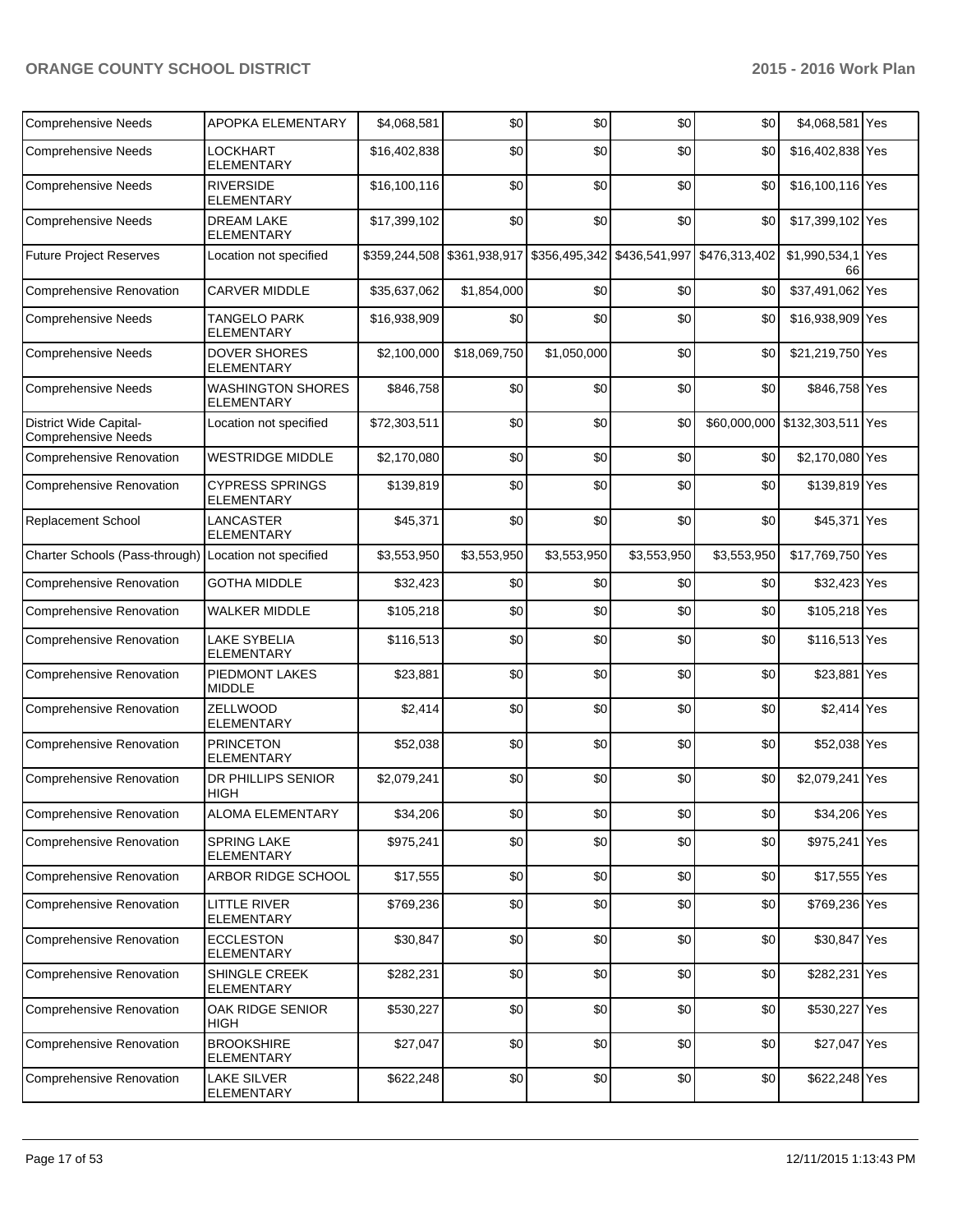| Comprehensive Renovation                              | <b>OCOEE ELEMENTARY</b>                                                     | \$196,867    | \$0          | \$0          | \$0          | \$0         | \$196,867 Yes    |  |
|-------------------------------------------------------|-----------------------------------------------------------------------------|--------------|--------------|--------------|--------------|-------------|------------------|--|
| <b>Comprehensive Renovation</b>                       | WATERFORD<br><b>ELEMENTARY</b>                                              | \$1,051,032  | \$0          | \$0          | \$0          | \$0         | \$1,051,032 Yes  |  |
| <b>Comprehensive Renovation</b>                       | <b>CYPRESS CREEK</b><br><b>SENIOR HIGH</b>                                  | \$19,274,054 | \$0          | \$0          | \$0          | \$0         | \$19,274,054 Yes |  |
| <b>Comprehensive Renovation</b>                       | PINELOCH<br><b>ELEMENTARY</b>                                               | \$276,921    | \$0          | \$0          | \$0          | \$0         | \$276,921 Yes    |  |
| <b>Comprehensive Renovation</b>                       | <b>JOHN YOUNG</b><br><b>ELEMENTARY</b>                                      | \$861,885    | \$0          | \$0          | \$0          | \$0         | \$861,885 Yes    |  |
| Comprehensive Renovation                              | <b>EVANS SENIOR HIGH</b>                                                    | \$1,817      | \$0          | \$0          | \$0          | \$0         | \$1,817 Yes      |  |
| <b>Comprehensive Renovation</b>                       | <b>WHEATLEY</b><br><b>ELEMENTARY</b>                                        | \$65,234     | \$0          | \$0          | \$0          | \$0         | \$65,234 Yes     |  |
| New School Completion                                 | <b>HACKNEY PRAIRIE</b><br>ELEMENTARY SCHOOL                                 | \$102,268    | \$0          | \$0          | \$0          | \$0         | \$102,268 Yes    |  |
| New School Completion                                 | <b>SUN BLAZE</b><br><b>ELEMENTARY</b>                                       | \$37,749     | \$0          | \$0          | \$0          | \$0         | \$37,749 Yes     |  |
| <b>Comprehensive Renovation</b>                       | <b>CYPRESS PARK</b><br><b>ELEMENTARY</b>                                    | \$1,500,000  | \$7,800,000  | \$0          | \$0          | \$0         | \$9,300,000 Yes  |  |
| <b>Comprehensive Renovation</b>                       | UNIVERSITY SENIOR<br><b>HIGH</b>                                            | \$433,078    | \$0          | \$0          | \$0          | \$0         | \$433,078 Yes    |  |
| Comprehensive needs                                   | <b>HUNTERS CREEK</b><br><b>MIDDLE</b>                                       | \$3,461      | \$0          | \$0          | \$0          | \$0         | \$3,461 Yes      |  |
| <b>Comprehensive Renovation</b>                       | <b>ENGELWOOD</b><br><b>ELEMENTARY</b>                                       | \$2,000,000  | \$17,100,000 | \$0          | \$0          | \$0         | \$19,100,000 Yes |  |
| <b>Comprehensive Renovation</b>                       | OAK HILL ELEMENTARY                                                         | \$1,800,000  | \$15,020,000 | \$0          | \$0          | \$0         | \$16,820,000 Yes |  |
| Lake Como/Kaley K8<br><b>Comprehensive Renovation</b> | <b>LAKE COMO</b><br><b>ELEMENTARY</b>                                       | \$3,500,000  | \$31,946,000 | \$1,854,000  | \$0          | \$0         | \$37,300,000 Yes |  |
| Comprehensive Renovation                              | <b>HILLCREST</b><br><b>ELEMENTARY</b>                                       | \$150,000    | \$0          | \$12,050,000 | \$0          | \$0         | \$12,200,000 Yes |  |
| Comprehensive Renovation                              | <b>CORNER LAKE MIDDLE</b>                                                   | \$300,000    | \$0          | \$19,512,000 | \$1,788,000  | \$0         | \$21,600,000 Yes |  |
| <b>Comprehensive Renovation</b>                       | <b>DURRANCE</b><br><b>ELEMENTARY</b>                                        | \$150,000    | \$0          | \$11,650,000 | \$0          | \$0         | \$11,800,000 Yes |  |
| <b>Comprehensive Renovation</b>                       | <b>ROCK LAKE</b><br><b>ELEMENTARY</b>                                       | \$2,000,000  | \$15,000,000 | \$0          | \$0          | \$0         | \$17,000,000 Yes |  |
| <b>Comprehensive Renovation</b>                       | <b>UNION PARK</b><br><b>ELEMENTARY</b>                                      | \$150,000    | \$0          | \$13,550,000 | \$0          | \$0         | \$13,700,000 Yes |  |
| <b>Comprehensive Renovation</b>                       | <b>PINE HILLS</b><br>ELEMENTARY                                             | \$150,000    | \$0          | \$17,650,000 | \$0          | \$0         | \$17,800,000 Yes |  |
| <b>Comprehensive Renovation</b>                       | SOUTHWEST MIDDLE                                                            | \$0          | \$0          | \$2,500,000  | \$24,012,000 | \$1,788,000 | \$28,300,000 Yes |  |
| Comprehensive Renovation                              | LAKE GEORGE<br><b>ELEMENTARY</b>                                            | \$0          | \$0          | \$1,500,000  | \$8,800,000  | \$0         | \$10,300,000 Yes |  |
| Comprehensive Renovation                              | <b>MAGNOLIA</b><br><b>EXCEPTIONAL</b><br>STUDENT EDUCATION<br><b>CENTER</b> | \$0          | \$0          | \$1,500,000  | \$14,100,000 | \$0         | \$15,600,000 Yes |  |
| Comprehensive Renovation                              | MOLLIE RAY<br><b>ELEMENTARY</b>                                             | \$3,500,000  | \$18,200,000 | \$0          | \$0          | \$0         | \$21,700,000 Yes |  |
| Comprehensive Renovation                              | <b>IVEY LANE</b><br><b>ELEMENTARY</b>                                       | \$1,800,000  | \$15,100,000 | \$0          | \$0          | \$0         | \$16,900,000 Yes |  |
| Comprehensive Renovation                              | <b>LAKE GEM</b><br><b>ELEMENTARY</b>                                        | \$0          | \$0          | \$1,500,000  | \$11,600,000 | \$0         | \$13,100,000 Yes |  |
| Comprehensive Renovation                              | <b>DEERWOOD</b><br><b>ELEMENTARY</b>                                        | \$0          | \$0          | \$1,500,000  | \$11,200,000 | \$0         | \$12,700,000 Yes |  |
| Pershing/Pine Castle K8                               | <b>PERSHING</b><br><b>ELEMENTARY</b>                                        | \$0          | \$3,500,000  | \$33,046,000 | \$1,854,000  | \$0         | \$38,400,000 Yes |  |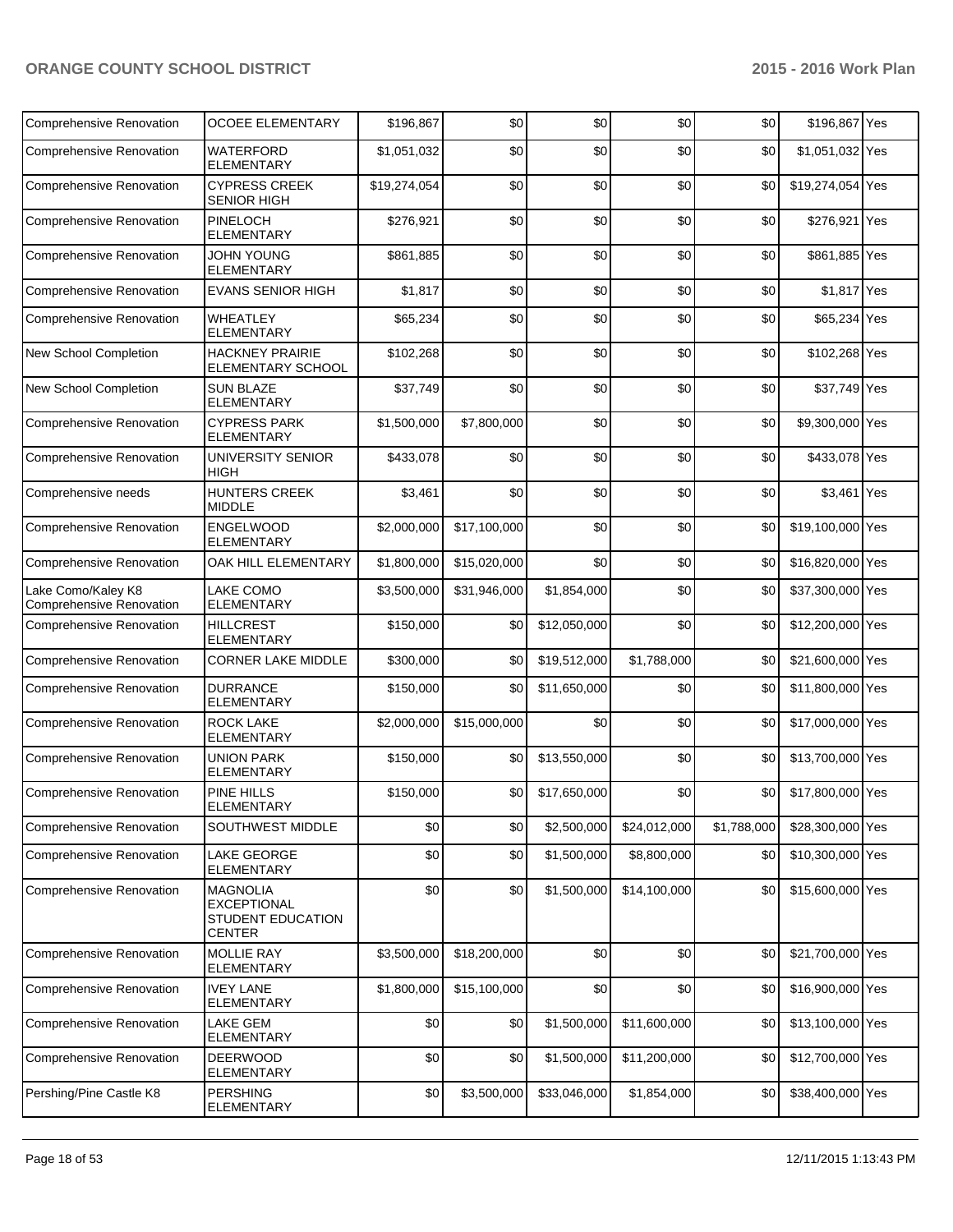| <b>Comprehensive Renovation</b>     | ROLLING HILLS<br><b>ELEMENTARY</b>                               | \$0           | \$0          | \$0                                                     | \$1,500,000 | \$13,400,000 | \$14,900,000 Yes    |  |
|-------------------------------------|------------------------------------------------------------------|---------------|--------------|---------------------------------------------------------|-------------|--------------|---------------------|--|
| <b>Comprehensive Renovation</b>     | <b>MEADOW WOODS</b><br><b>ELEMENTARY</b>                         | \$1,800,000   | \$17,720,000 | \$0                                                     | \$0         | \$0          | \$19,520,000 Yes    |  |
| <b>Comprehensive Renovation</b>     | <b>VENTURA ELEMENTARY</b>                                        | \$25,227,915  | \$0          | \$0                                                     | \$0         | \$0          | \$25,227,915 Yes    |  |
| <b>Comprehensive Renovation</b>     | <b>WILLIAM FRANGUS</b><br>ELEMENTARY                             | \$150,000     | \$0          | \$16,750,000                                            | \$0         | \$0          | \$16,900,000 Yes    |  |
| Comprehensive Renovation            | <b>WINEGARD</b><br><b>ELEMENTARY</b>                             | \$0           | \$0          | \$0                                                     | \$1,000,000 | \$7,400,000  | \$8,400,000 Yes     |  |
| <b>Comprehensive Renovation</b>     | <b>MAXEY ELEMENTARY</b>                                          | \$150,000     | \$0          | \$9,850,000                                             | \$0         | \$0          | \$10,000,000 Yes    |  |
| Comprehensive Renovation            | PINAR ELEMENTARY                                                 | \$0           | \$0          | \$0                                                     | \$1,500,000 | \$9,300,000  | \$10,800,000 Yes    |  |
| <b>Comprehensive Renovation</b>     | <b>HUNGERFORD</b><br><b>ELEMENTARY</b>                           | \$150,000     | \$0          | \$10,450,000                                            | \$0         | \$0          | \$10,600,000 Yes    |  |
| Comprehensive Renovation            | <b>HIDDEN OAKS</b><br><b>ELEMENTARY</b>                          | \$150,000     | \$0          | \$16,250,000                                            | \$0         | \$0          | \$16,400,000 Yes    |  |
| <b>Comprehensive Renovation</b>     | <b>GATEWAY SCHOOL</b>                                            | \$0           | \$0          | \$0                                                     | \$1,000,000 | \$7,300,000  | \$8,300,000 Yes     |  |
| Comprehensive Renovation            | <b>MEADOW WOODS</b><br><b>MIDDLE</b>                             | \$0           | \$0          | \$0                                                     | \$1,500,000 | \$16,900,000 | \$18,400,000 Yes    |  |
| Comprehensive Renovation            | MID-FLORIDA<br><b>TECHNICAL INSTITUTE</b>                        | \$0           | \$0          | \$0                                                     | \$4,000,000 | \$0          | \$4,000,000 Yes     |  |
| Comprehensive Renovation            | <b>WESTSIDE</b><br><b>VOCATIONAL-</b><br><b>TECHNICAL CENTER</b> | \$0           | \$0          | \$0                                                     | \$0         | \$2,000,000  | \$2,000,000 Yes     |  |
| <b>Comprehensive Renovation</b>     | SUNRISE ELEMENTARY                                               | \$0           | \$0          | \$1,500,000                                             | \$7,700,000 | \$0          | \$9,200,000 Yes     |  |
| <b>Ancillary Facilities</b>         | Location not specified                                           | \$27,138,368  | \$0          | \$0                                                     | \$0         | \$0          | \$27,138,368 Yes    |  |
| New School Completion               | <b>EAGLE CREEK</b><br><b>ELEMENTARY</b>                          | \$3,536,494   | \$0          | \$0                                                     | \$0         | \$0          | \$3,536,494 Yes     |  |
| New School Completion               | <b>INDEPENDENCE</b><br><b>ELEMENTARY</b>                         | \$3,767,347   | \$0          | \$0                                                     | \$0         | \$0          | \$3,767,347 Yes     |  |
| Districtwide Capital New<br>Schools | Location not specified                                           | \$1,404,527   | \$0          | \$0                                                     | \$0         | \$0          | \$1,404,527 Yes     |  |
| <b>OCPS Project Management</b>      | Location not specified                                           | \$7,084,509   | \$7,260,049  | \$7,440,793                                             | \$7,626,929 | \$7,818,653  | \$37,230,933 Yes    |  |
| <b>Comprehensive Renovation</b>     | <b>EDGEWATER SENIOR</b><br>HIGH                                  | \$43,464      | \$0          | \$0                                                     | \$0         | \$0          | \$43,464 Yes        |  |
|                                     |                                                                  | \$680,424,484 |              | \$534,062,666 \$541,152,085 \$539,276,876 \$605,774,005 |             |              | \$2,900,690,1<br>16 |  |

## **Additional Project Schedules**

Any projects that are not identified in the last approved educational plant survey.

Nothing reported for this section.

### **Non Funded Growth Management Project Schedules**

Schedule indicating which projects, due to planned development, that CANNOT be funded from current revenues projected over the next five years.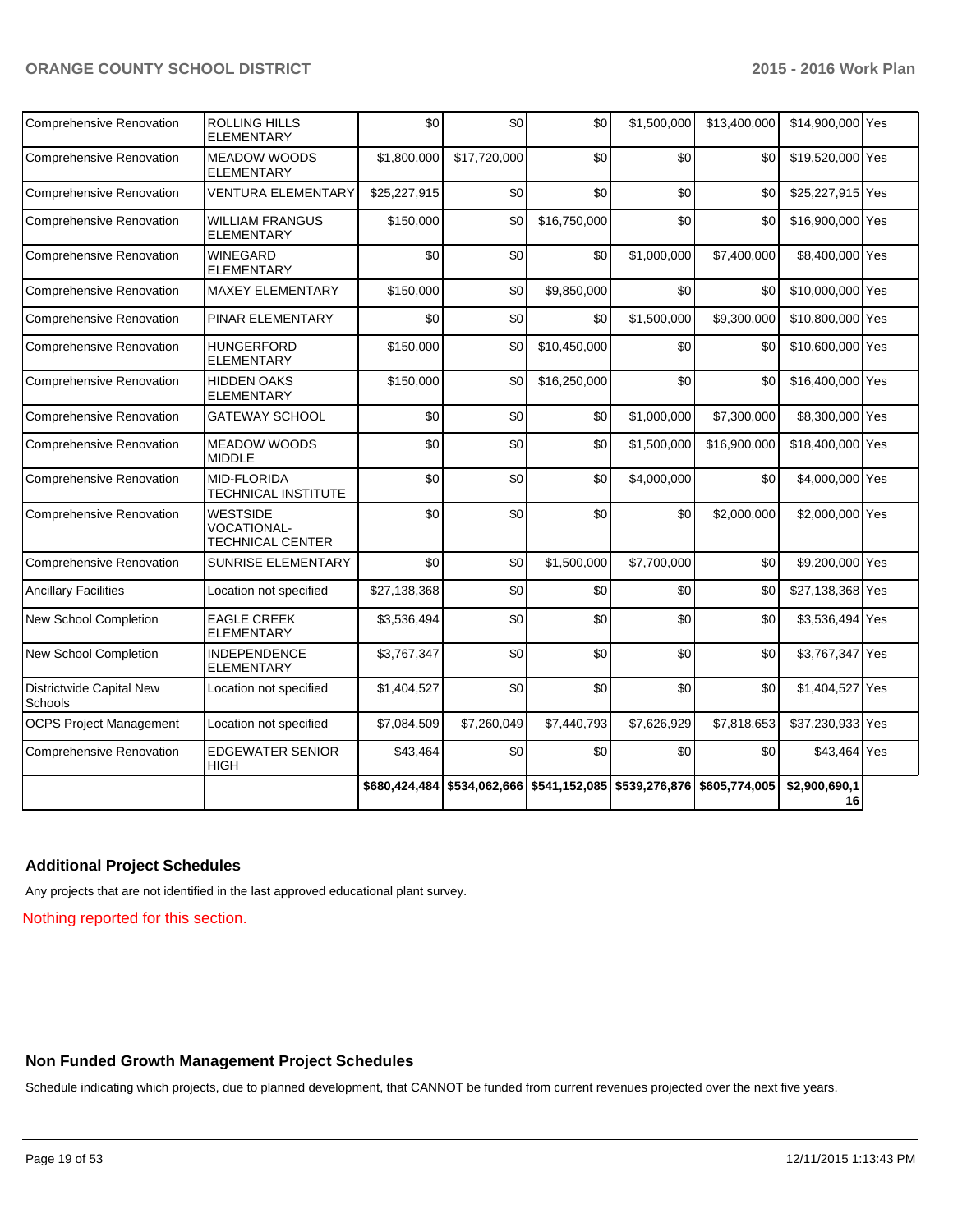Nothing reported for this section.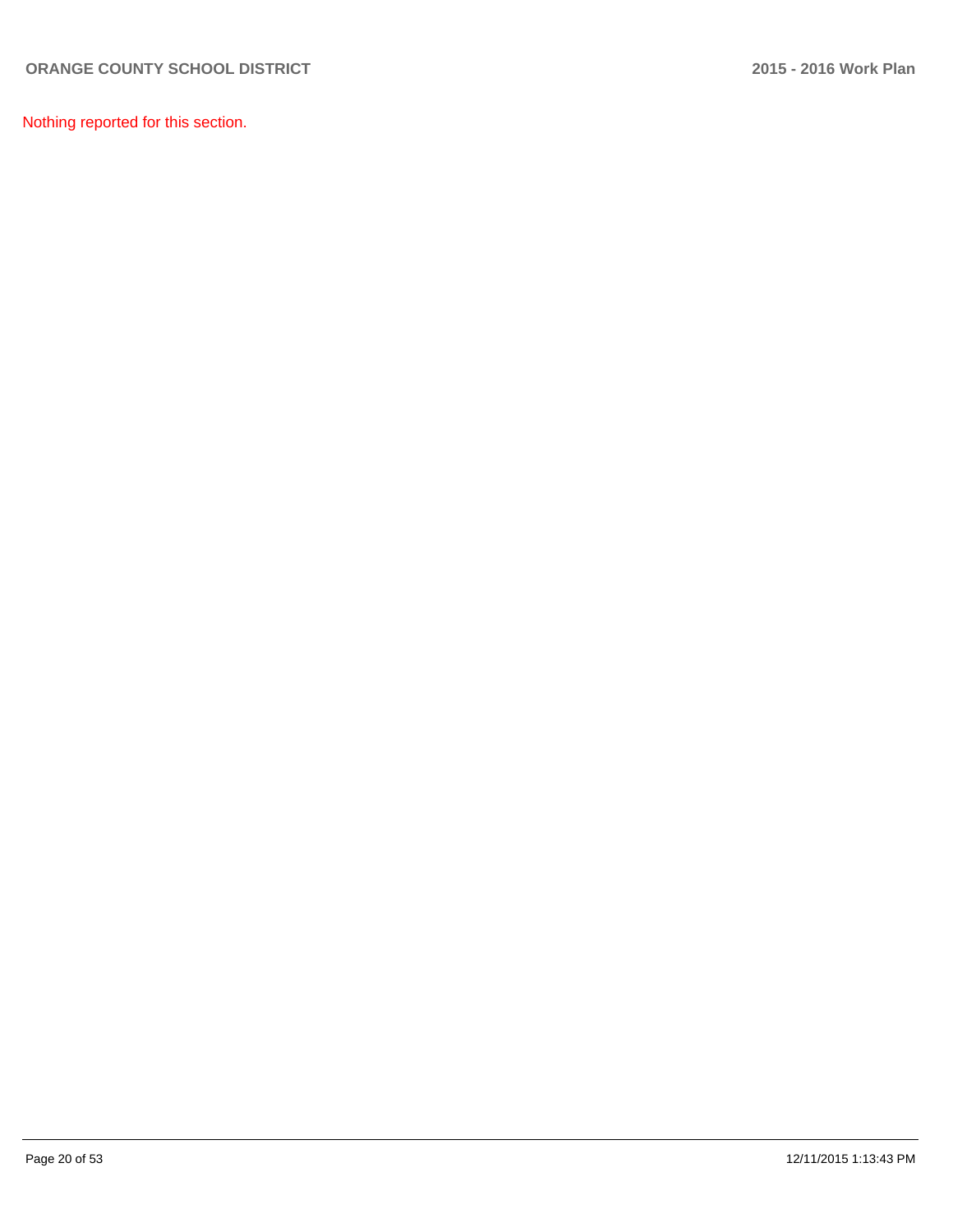# **Capacity Tracking**

| Location                                          | $2015 -$<br>2016 Satis.<br>Stu. Sta. | Actual<br>$2015 -$<br><b>2016 FISH</b><br>Capacity | Actual<br>$2014 -$<br>2015<br><b>COFTE</b> | # Class<br>Rooms | Actual<br>Average<br>$2015 -$<br>2016 Class<br><b>Size</b> | Actual<br>$2015 -$<br>2016<br><b>Utilization</b> | <b>New</b><br>Stu.<br>Capacity | <b>New</b><br>Rooms to<br>be<br>Added/Re<br>moved | Projected<br>$2019 -$<br>2020<br><b>COFTE</b> | Projected<br>$2019 -$<br>2020<br><b>Utilization</b> | Projected<br>$2019 -$<br>2020 Class<br><b>Size</b> |
|---------------------------------------------------|--------------------------------------|----------------------------------------------------|--------------------------------------------|------------------|------------------------------------------------------------|--------------------------------------------------|--------------------------------|---------------------------------------------------|-----------------------------------------------|-----------------------------------------------------|----------------------------------------------------|
| <b>BOONE SENIOR HIGH</b>                          | 3,469                                | 3,295                                              | 2,619                                      | 144              | 18                                                         | 79.00 %                                          | $\overline{0}$                 | $\mathbf 0$                                       | 2,880                                         | 87.00 %                                             | 20                                                 |
| <b>EDGEWATER SENIOR</b><br><b>HIGH</b>            | 2,440                                | 2,318                                              | 1,718                                      | 104              | 17                                                         | 74.00 %                                          | $\overline{0}$                 | $\Omega$                                          | 1,970                                         | 85.00 %                                             | 19                                                 |
| <b>HOWARD MIDDLE</b>                              | 1,348                                | 1,213                                              | 1,051                                      | 55               | 19                                                         | 87.00 %                                          | $\overline{0}$                 | $\mathbf 0$                                       | 1,012                                         | 83.00 %                                             | 18                                                 |
| CHEROKEE SCHOOL                                   | 359                                  | 359                                                | 30                                         | 35               | 1                                                          | 8.00 %                                           | $\overline{0}$                 | $\mathbf 0$                                       | 41                                            | 11.00 %                                             | $\mathbf{1}$                                       |
| <b>MEMORIAL MIDDLE</b><br><b>SCHOOL</b>           | 1,324                                | 1,191                                              | 840                                        | 54               | 16                                                         | 71.00 %                                          | $\overline{0}$                 | $\mathbf 0$                                       | 786                                           | 66.00 %                                             | 15                                                 |
| <b>FERN CREEK</b><br><b>ELEMENTARY</b>            | 594                                  | 594                                                | 303                                        | 31               | 10                                                         | 51.00 %                                          | 0                              | $\mathbf 0$                                       | 332                                           | 56.00 %                                             | 11                                                 |
| <b>GRAND AVENUE</b><br>PRIMARY LEARNING<br>CENTER | 506                                  | 506                                                | 243                                        | 27               | 9                                                          | 48.00 %                                          | $-216$                         | $-12$                                             | 405                                           | 140.00%                                             | 27                                                 |
| <b>HILLCREST</b><br>ELEMENTARY                    | 478                                  | 478                                                | 455                                        | 25               | 18                                                         | 95.00 %                                          | $\mathbf 0$                    | $\Omega$                                          | 483                                           | 101.00%                                             | 19                                                 |
| KALEY ELEMENTARY                                  | 452                                  | 452                                                | 189                                        | 24               | 8 <sup>1</sup>                                             | 42.00 %                                          | 0                              | $\mathbf 0$                                       | 220                                           | 49.00%                                              | 9                                                  |
| LAKE COMO<br>ELEMENTARY                           | 528                                  | 528                                                | 252                                        | 28               | $\vert$ 9                                                  | 48.00 %                                          | 674                            | 29                                                | 335                                           | 28.00 %                                             | 6                                                  |
| PINELOCH<br><b>ELEMENTARY</b>                     | 974                                  | 974                                                | 832                                        | 52               | 16                                                         | 85.00 %                                          | $\mathbf 0$                    | $\Omega$                                          | 1,178                                         | 121.00%                                             | 23                                                 |
| <b>PRINCETON</b><br>ELEMENTARY                    | 545                                  | 545                                                | 486                                        | 30               | 16                                                         | 89.00 %                                          | $\Omega$                       | $\Omega$                                          | 490                                           | 90.00 %                                             | 16                                                 |
| <b>ORLO VISTA</b><br>ELEMENTARY                   | 789                                  | 789                                                | 590                                        | 42               | 14                                                         | 75.00 %                                          | $\mathbf 0$                    | $\Omega$                                          | 810                                           | 103.00 %                                            | 19                                                 |
| APOPKA MIDDLE                                     | 1,306                                | 1,175                                              | 1,001                                      | 54               | 19                                                         | 85.00 %                                          | $\Omega$                       | $\Omega$                                          | 1,095                                         | 93.00 %                                             | 20                                                 |
| WINTER PARK 9TH<br><b>GRADE CENTER</b>            | 1,093                                | 983                                                | 739                                        | 46               | 16                                                         | 75.00 %                                          | $\Omega$                       | $\Omega$                                          | 874                                           | 89.00 %                                             | 19                                                 |
| KILLARNEY<br><b>ELEMENTARY</b>                    | 736                                  | 736                                                | 432                                        | 39               | 11                                                         | 59.00 %                                          | $\overline{0}$                 | $\Omega$                                          | 445                                           | 60.00 %                                             | 11                                                 |
| <b>OCOEE MIDDLE</b>                               | 1,847                                | 1,662                                              | 1,372                                      | 79               | 17                                                         | 83.00 %                                          | $\overline{0}$                 | $\Omega$                                          | 1,578                                         | 95.00 %                                             | 20                                                 |
| LAKEVIEW MIDDLE                                   | 1,452                                | 1,306                                              | 1,036                                      | 65               | 16                                                         | 79.00 %                                          | $\Omega$                       | $\Omega$                                          | 1,123                                         | 86.00 %                                             | 17                                                 |
| <b>TILDENVILLE</b><br>ELEMENTARY                  | 792                                  | 792                                                | 522                                        | 42               | 12                                                         | 66.00 %                                          | $\overline{0}$                 | $\Omega$                                          | 554                                           | 70.00%                                              | 13                                                 |
| SILVER STAR CENTER                                | 107                                  | 0                                                  | $\overline{0}$                             | 10               | $\Omega$                                                   | 0.00%                                            | 107                            | 0                                                 | 26                                            | 24.00 %                                             | 3                                                  |
| PINE CASTLE<br>ELEMENTARY                         | 529                                  | 529                                                | 318                                        | 28               | 11                                                         | 60.00 %                                          | $-72$                          | -4                                                | 304                                           | 67.00 %                                             | 13                                                 |
| LOCKHART<br><b>ELEMENTARY</b>                     | 636                                  | 636                                                | 467                                        | 34               | 14                                                         | 73.00 %                                          | 15                             | $-1$                                              | 359                                           | 55.00 %                                             | 11                                                 |
| UNION PARK<br><b>ELEMENTARY</b>                   | 820                                  | 820                                                | 477                                        | 44               | 11                                                         | 58.00 %                                          | $-170$                         | $-11$                                             | 412                                           | 63.00 %                                             | 12                                                 |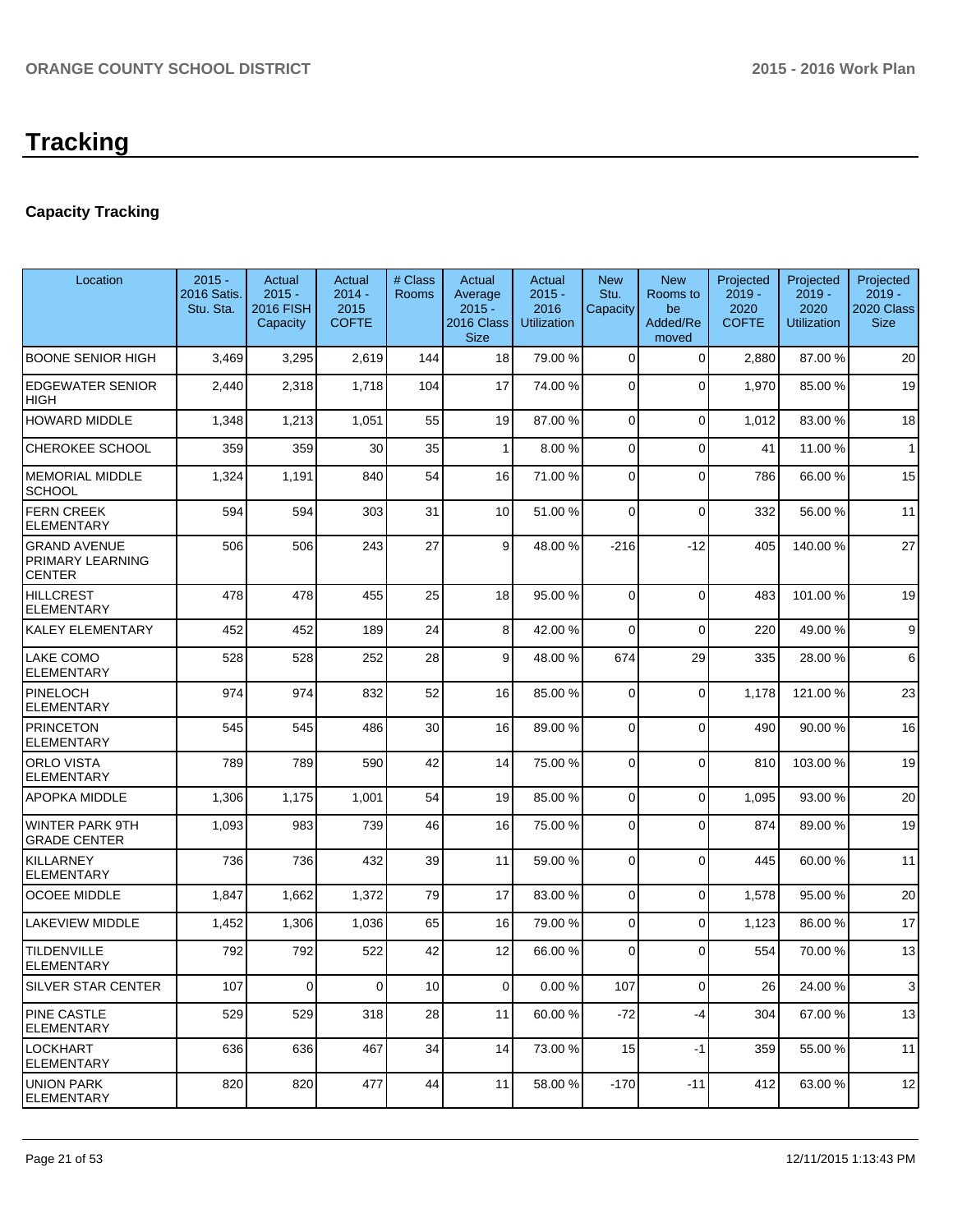| IZELLWOOD<br><b>ELEMENTARY</b>             | 623   | 623         | 595      | 33  | 18              | 95.00 %  | $\overline{0}$ | $\mathbf{0}$            | 632         | 101.00% | 19             |
|--------------------------------------------|-------|-------------|----------|-----|-----------------|----------|----------------|-------------------------|-------------|---------|----------------|
| <b>DILLARD STREET</b><br><b>ELEMENTARY</b> | 1,038 | 1,038       | 725      | 55  | 13              | 70.00 %  | $\Omega$       | 0                       | 795         | 77.00 % | 14             |
| <b>LAKE SILVER</b><br><b>IELEMENTARY</b>   | 750   | 750         | 687      | 41  | 17              | 92.00 %  | $\Omega$       | $\mathbf 0$             | 766         | 102.00% | 19             |
| AUDUBON PARK<br>ELEMENTARY (OLD)           | 482   | $\mathbf 0$ | $\Omega$ | 25  | $\overline{0}$  | 0.00%    | $\Omega$       | $\mathbf 0$             | $\mathbf 0$ | 0.00%   | $\mathbf 0$    |
| <b>DREAM LAKE</b><br><b>ELEMENTARY</b>     | 612   | 612         | 784      | 34  | 23              | 128.00 % | 218            | 12                      | 689         | 83.00 % | 15             |
| <b>CONWAY ELEMENTARY</b>                   | 735   | 735         | 592      | 40  | 15              | 81.00 %  | $-108$         | -6                      | 631         | 101.00% | 19             |
| <b>LAKEMONT</b><br><b>ELEMENTARY</b>       | 784   | 784         | 648      | 42  | 15              | 83.00 %  | $\Omega$       | $\mathbf 0$             | 681         | 87.00 % | 16             |
| <b>GLENRIDGE MIDDLE</b>                    | 1,676 | 1,508       | 1,408    | 70  | 20              | 93.00 %  | $-257$         | $-13$                   | 1,540       | 123.00% | 27             |
| <b>LEE MIDDLE</b>                          | 1,311 | 1,179       | 1,023    | 55  | 19              | 87.00 %  | $\Omega$       | $\mathbf 0$             | 1,182       | 100.00% | 21             |
| <b>GATEWAY SCHOOL</b>                      | 431   | 431         | 101      | 42  | $\overline{2}$  | 23.00 %  | $\Omega$       | $\mathbf 0$             | 65          | 15.00 % | $\overline{2}$ |
| <b>AZALEA PARK</b><br><b>ELEMENTARY</b>    | 696   | 696         | 580      | 38  | 15              | 83.00 %  | $\Omega$       | $\mathbf{0}$            | 540         | 78.00%  | 14             |
| PINE HILLS<br><b>ELEMENTARY</b>            | 984   | 984         | 644      | 53  | 12              | 65.00 %  | $\Omega$       | $\mathbf{0}$            | 750         | 76.00 % | 14             |
| <b>ROCK LAKE</b><br><b>ELEMENTARY</b>      | 529   | 529         | 262      | 28  | 9               | 49.00 %  | 121            | $\overline{7}$          | 365         | 56.00 % | 10             |
| <b>LAKE WESTON</b><br><b>ELEMENTARY</b>    | 790   | $\Omega$    | $\Omega$ | 47  | $\Omega$        | 0.00%    | 762            | $\mathbf 0$             | 502         | 66.00 % | 11             |
| <b>COLONIAL SENIOR</b><br><b>HIGH</b>      | 3,217 | 3,056       | 2,408    | 141 | 17              | 79.00 %  | $\overline{0}$ | 0                       | 2,151       | 70.00 % | 15             |
| <b>EVANS SENIOR HIGH</b>                   | 2,874 | 2,730       | 2,174    | 119 | 18              | 80.00%   | $\Omega$       | 0                       | 2,211       | 81.00%  | 19             |
| <b>ENGELWOOD</b><br><b>ELEMENTARY</b>      | 966   | 966         | 549      | 51  | 11              | 57.00 %  | $-129$         | $-4$                    | 704         | 84.00%  | 15             |
| OAK RIDGE SENIOR<br><b>HIGH</b>            | 3,110 | 2,954       | 2,578    | 126 | 20              | 87.00 %  | 0              | $\mathbf 0$             | 2,279       | 77.00 % | 18             |
| <b>CHENEY ELEMENTARY</b>                   | 754   | 754         | 493      | 41  | 12              | 65.00 %  | $\overline{0}$ | $\mathbf 0$             | 542         | 72.00 % | 13             |
| <b>LOCKHART MIDDLE</b>                     | 1,070 | 963         | 805      | 46  | 18              | 84.00 %  | $\Omega$       | $\mathbf 0$             | 775         | 80.00%  | 17             |
| MAITLAND MIDDLE                            | 1,267 | 1,140       | 901      | 53  | 17              | 79.00 %  | $-118$         | -6                      | 807         | 79.00 % | 17             |
| ICYPRESS PARK<br>IELEMENTARY               | 572   | 572         | 249      | 30  | 8 <sup>1</sup>  | 43.00 %  | $-198$         | $-11$                   | 313         | 84.00 % | 16             |
| <b>IBROOKSHIRE</b><br><b>ELEMENTARY</b>    | 770   | 770         | 626      | 42  | 15              | 81.00 %  | $\overline{0}$ | 0                       | 618         | 80.00%  | 15             |
| <b>DOVER SHORES</b><br><b>ELEMENTARY</b>   | 824   | 824         | 612      | 44  | 14              | 74.00 %  | $6 \mid$       | $\overline{\mathbf{c}}$ | 754         | 91.00 % | 16             |
| MOLLIE RAY<br>IELEMENTARY                  | 972   | 972         | 479      | 52  | 9 <sup>1</sup>  | 49.00 %  | $-142$         | -6                      | 491         | 59.00 % | 11             |
| <b>IDURRANCE</b><br>IELEMENTARY            | 810   | 810         | 410      | 43  | 10 <sup>1</sup> | 51.00 %  | 20             | 3                       | 344         | 41.00 % | $\overline{7}$ |
| lTANGELO PARK<br>ELEMENTARY                | 575   | 575         | 403      | 31  | 13              | 70.00 %  | 75             | 4                       | 531         | 82.00 % | 15             |
| <b>LOVELL ELEMENTARY</b>                   | 840   | $\mathbf 0$ | $\Omega$ | 47  | $\Omega$        | 0.00%    | 840            | 47                      | 618         | 74.00 % | $\overline{7}$ |
| CHICKASAW<br>ELEMENTARY                    | 942   | 942         | 734      | 50  | 15              | 78.00 %  | 0              | $\mathbf 0$             | 724         | 77.00 % | 14             |
| <b>SPRING LAKE</b><br><b>ELEMENTARY</b>    | 717   | 717         | 616      | 38  | 16              | 86.00 %  | $\overline{0}$ | $\mathbf 0$             | 664         | 93.00 % | 17             |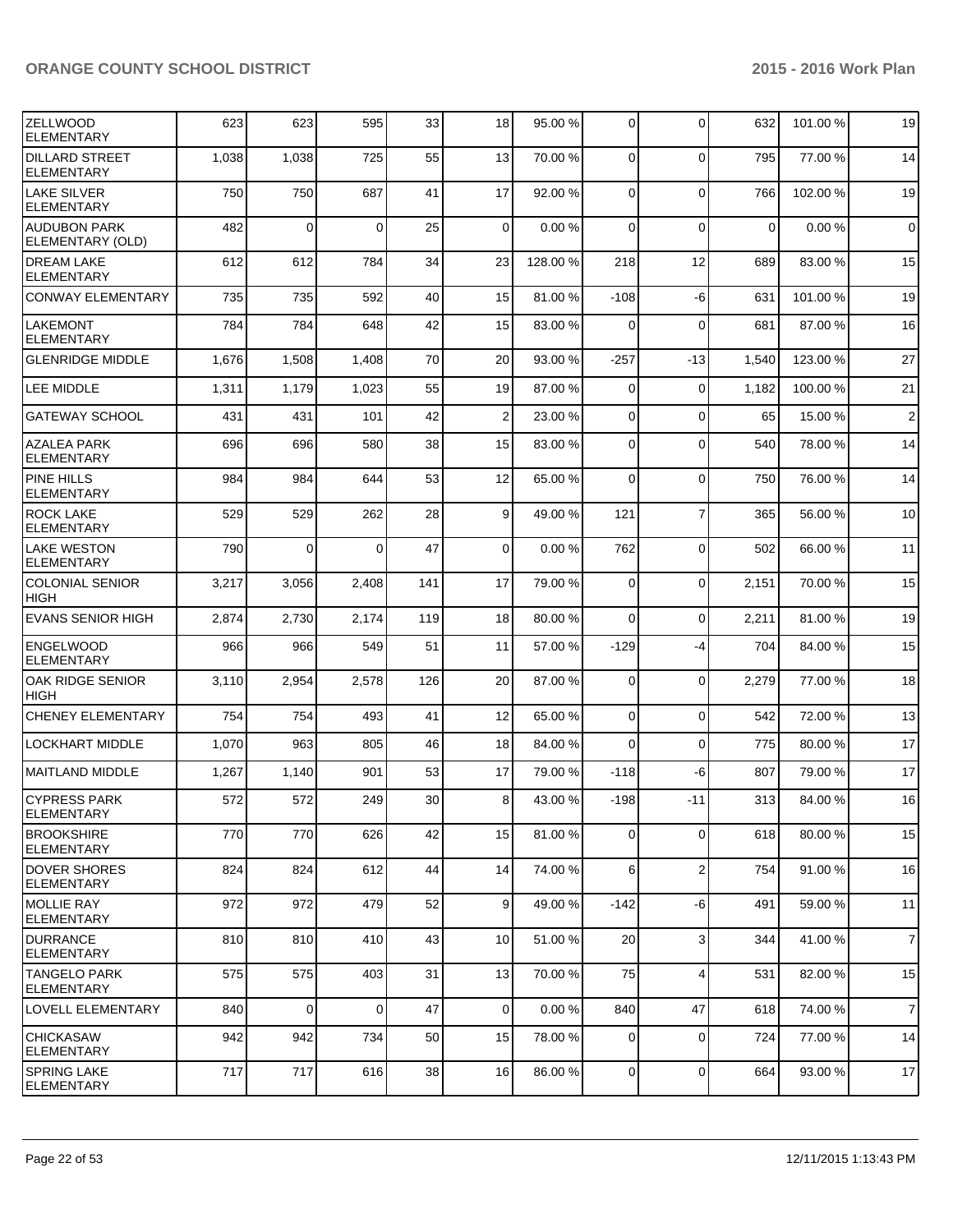| LANCASTER<br><b>ELEMENTARY</b>             | 909   | 909   | 863   | 50  | 17              | 95.00 % | $\overline{0}$ | $\Omega$       | 967         | 106.00 % | 19             |
|--------------------------------------------|-------|-------|-------|-----|-----------------|---------|----------------|----------------|-------------|----------|----------------|
| <b>ROLLING HILLS</b><br><b>ELEMENTARY</b>  | 870   | 870   | 678   | 44  | 15              | 78.00 % | -40            | $\overline{2}$ | 885         | 107.00%  | 19             |
| <b>BONNEVILLE</b><br><b>ELEMENTARY</b>     | 938   | 938   | 567   | 50  | 11              | 60.00 % | $\Omega$       | 0              | 686         | 73.00 %  | 14             |
| <b>HIAWASSEE</b><br><b>ELEMENTARY</b>      | 794   | 794   | 772   | 41  | 19              | 97.00 % | $\Omega$       | $\mathbf{0}$   | 857         | 108.00%  | 21             |
| MCCOY ELEMENTARY                           | 860   | 860   | 779   | 44  | 18              | 91.00 % | $\Omega$       | $\Omega$       | 958         | 111.00%  | 22             |
| <b>PERSHING</b><br><b>ELEMENTARY</b>       | 601   | 601   | 330   | 32  | 10 <sup>1</sup> | 55.00 % | 601            | 25             | 272         | 23.00 %  | $\sqrt{5}$     |
| <b>UNION PARK MIDDLE</b>                   | 1,643 | 1,478 | 873   | 68  | 13              | 59.00 % | $\Omega$       | $\mathbf 0$    | 784         | 53.00 %  | 12             |
| ROBINSWOOD MIDDLE                          | 1,621 | 1,458 | 1,238 | 67  | 18              | 85.00 % | $\Omega$       | 0              | 1,347       | 92.00%   | 20             |
| <b>DR PHILLIPS SENIOR</b><br><b>HIGH</b>   | 4,341 | 4,123 | 3,405 | 174 | 20              | 83.00 % | $-71$          | -3             | 3,800       | 94.00%   | 22             |
| <b>CLARCONA</b><br><b>ELEMENTARY</b>       | 1,146 | 1,146 | 503   | 61  | 8 <sup>1</sup>  | 44.00 % | $-1,146$       | $-61$          | $\mathbf 0$ | 0.00%    | $\overline{0}$ |
| <b>COLONIAL 9TH GRADE</b><br><b>CENTER</b> | 1,193 | 1,073 | 842   | 49  | 17              | 78.00 % | $\Omega$       | $\mathbf 0$    | 879         | 82.00 %  | 18             |
| <b>PALM LAKE</b><br><b>ELEMENTARY</b>      | 767   | 767   | 621   | 41  | 15              | 81.00 % | $\Omega$       | $\Omega$       | 454         | 59.00 %  | 11             |
| <b>VENTURA ELEMENTARY</b>                  | 1,350 | 1,350 | 732   | 75  | 10 <sup>1</sup> | 54.00 % | $-520$         | $-29$          | 840         | 101.00%  | 18             |
| ARBOR RIDGE SCHOOL                         | 939   | 845   | 746   | 49  | 15              | 88.00 % | $\Omega$       | $\mathbf 0$    | 740         | 88.00%   | 15             |
| <b>CLAY SPRINGS</b><br><b>ELEMENTARY</b>   | 832   | 832   | 746   | 45  | 17              | 90.00 % | $\Omega$       | $\mathbf{0}$   | 692         | 83.00 %  | 15             |
| UNIVERSITY SENIOR<br>HIGH                  | 4,690 | 4,455 | 2,994 | 187 | 16              | 67.00 % | $\Omega$       | $\mathbf{0}$   | 3,364       | 76.00 %  | 18             |
| <b>ROCK SPRINGS</b><br><b>ELEMENTARY</b>   | 904   | 904   | 836   | 50  | 17              | 93.00 % | $\Omega$       | $\mathbf{0}$   | 849         | 94.00%   | 17             |
| <b>METRO WEST</b><br><b>ELEMENTARY</b>     | 1,597 | 1,597 | 1,531 | 88  | 17              | 96.00 % | $-760$         | -42            | 1,767       | 211.00%  | 38             |
| SOUTHWEST MIDDLE                           | 1,476 | 1,328 | 1,257 | 65  | 19              | 95.00 % | $\Omega$       | $\mathbf 0$    | 1,420       | 107.00%  | 22             |
| <b>MEADOW WOODS</b><br><b>ELEMENTARY</b>   | 918   | 918   | 489   | 51  | 10 <sup>1</sup> | 53.00 % | -88            | $-5$           | 388         | 47.00 %  | 8              |
| <b>WATERBRIDGE</b><br><b>ELEMENTARY</b>    | 1,275 | 1,275 | 1,130 | 69  | 16              | 89.00 % | $\overline{0}$ | $\Omega$       | 1,314       | 103.00 % | 19             |
| WINDY RIDGE SCHOOL                         | 1,586 | 1,427 | 1,143 | 82  | 14 I            | 80.00 % | $\circ$        | $\overline{0}$ | 1,155       | 81.00%   | 14             |
| BAYMEADOWS<br><b>ELEMENTARY</b>            | 848   | 848   | 578   | 45  | 13              | 68.00 % | $\overline{0}$ | 0              | 629         | 74.00%   | 14             |
| <b>JOHN YOUNG</b><br><b>ELEMENTARY</b>     | 832   | 832   | 704   | 45  | 16              | 85.00 % | $\overline{0}$ | 0              | 729         | 88.00 %  | 16             |
| <b>WATERFORD</b><br>ELEMENTARY             | 854   | 854   | 712   | 45  | 16              | 83.00 % | $\overline{0}$ | 0              | 756         | 89.00 %  | 17             |
| <b>JACKSON MIDDLE</b>                      | 1,559 | 1,403 | 1,272 | 65  | 20 <sup>2</sup> | 91.00 % | $\overline{0}$ | 0              | 1,567       | 112.00%  | 24             |
| MID-FLORIDA<br><b>TECHNICAL INSTITUTE</b>  | 2,029 | 2,434 | 195   | 105 | $\overline{2}$  | 8.00%   | $\overline{0}$ | 0              | $\mathbf 0$ | 0.00%    | $\mathbf 0$    |
| WESTRIDGE MIDDLE                           | 1,705 | 1,534 | 1,261 | 71  | 18              | 82.00 % | $\overline{0}$ | 0              | 1,370       | 89.00 %  | 19             |
| LITTLE RIVER<br><b>ELEMENTARY</b>          | 572   | 572   | 456   | 30  | 15              | 80.00 % | 0              | $\mathbf 0$    | 407         | 71.00 %  | 14             |
| WALKER MIDDLE                              | 1,293 | 1,163 | 1,019 | 56  | 18              | 88.00 % | $\Omega$       | 0              | 1,141       | 98.00%   | 20             |
| <b>WINEGARD</b><br><b>ELEMENTARY</b>       | 886   | 886   | 729   | 47  | 16              | 82.00 % | $-56$          | $-1$           | 774         | 93.00%   | 17             |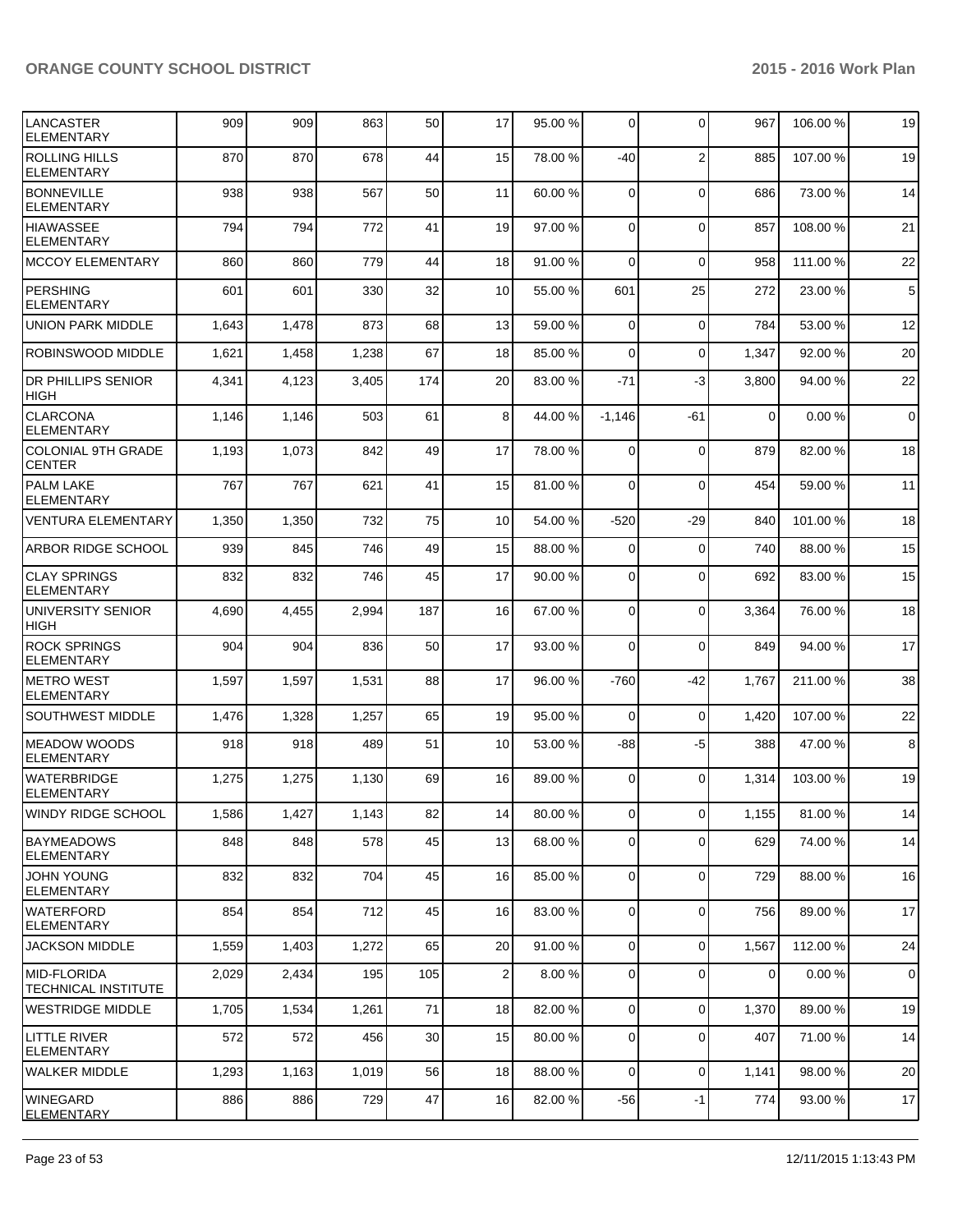| <b>DOMMERICH</b><br><b>ELEMENTARY</b>                                              | 711   | 711   | 604   | 39  | 15              | 85.00 % | $\overline{0}$ | $\Omega$       | 645         | 91.00%   | 17             |
|------------------------------------------------------------------------------------|-------|-------|-------|-----|-----------------|---------|----------------|----------------|-------------|----------|----------------|
| <b>LAKE SYBELIA</b><br><b>ELEMENTARY</b>                                           | 717   | 717   | 605   | 41  | 15              | 84.00 % | $\Omega$       | $\Omega$       | 691         | 96.00 %  | 17             |
| <b>WINDERMERE</b><br><b>ELEMENTARY</b>                                             | 1,004 | 1,004 | 731   | 53  | 14              | 73.00 % | $\Omega$       | $\mathbf 0$    | 517         | 51.00 %  | 10             |
| <b>IMEADOWBROOK</b><br><b>MIDDLE SCHOOL</b>                                        | 1,581 | 1,422 | 928   | 64  | 14              | 65.00 % | $\Omega$       | $\mathbf 0$    | 869         | 61.00%   | 14             |
| <b>RIVERSIDE</b><br><b>ELEMENTARY</b>                                              | 918   | 918   | 622   | 47  | 13              | 68.00 % | -86            | $-1$           | 660         | 79.00 %  | 14             |
| <b>SADLER ELEMENTARY</b>                                                           | 939   | 939   | 778   | 49  | 16              | 83.00 % | $-54$          | $-3$           | 1,027       | 116.00%  | 22             |
| <b>APOPKA ELEMENTARY</b>                                                           | 840   | 840   | 665   | 45  | 15              | 79.00 % | $\Omega$       | $\mathbf 0$    | 651         | 78.00%   | 14             |
| <b>MAXEY ELEMENTARY</b>                                                            | 560   | 560   | 263   | 30  | $\vert 9 \vert$ | 47.00 % | $-60$          | $-5$           | 331         | 66.00%   | 13             |
| <b>ORANGE CENTER</b><br><b>ELEMENTARY</b>                                          | 483   | 483   | 163   | 26  | 6 <sup>1</sup>  | 34.00 % | $\Omega$       | $\mathbf 0$    | 144         | 30.00 %  | 6              |
| <b>HUNGERFORD</b><br><b>ELEMENTARY</b>                                             | 594   | 594   | 266   | 33  | 8 <sup>1</sup>  | 45.00 % | -94            | -8             | 222         | 44.00%   | 9 <sup>°</sup> |
| <b>WHEATLEY</b><br><b>ELEMENTARY</b>                                               | 570   | 570   | 374   | 28  | 13              | 66.00 % | $\Omega$       | $\mathbf 0$    | 482         | 85.00 %  | 17             |
| <b>CONWAY MIDDLE</b>                                                               | 1,465 | 1,318 | 998   | 62  | 16              | 76.00 % | $\Omega$       | $\Omega$       | 942         | 71.00%   | 15             |
| <b>ALOMA ELEMENTARY</b>                                                            | 698   | 698   | 525   | 35  | 15              | 75.00 % | 0              | $\Omega$       | 590         | 85.00 %  | 17             |
| <b>WINTER PARK SENIOR</b><br><b>HIGH</b>                                           | 3,027 | 2,875 | 2,227 | 125 | 18              | 77.00 % | $\Omega$       | $\mathbf 0$    | 2,397       | 83.00 %  | 19             |
| <b>IVEY LANE</b><br><b>ELEMENTARY</b>                                              | 658   | 658   | 334   | 35  | 10 <sup>1</sup> | 51.00 % | -8             | $-2$           | 330         | 51.00%   | 10             |
| <b>RIDGEWOOD PARK</b><br><b>ELEMENTARY</b>                                         | 896   | 896   | 737   | 48  | 15              | 82.00 % | $\overline{0}$ | $\Omega$       | 923         | 103.00 % | 19             |
| <b>SHENANDOAH</b><br><b>ELEMENTARY</b>                                             | 810   | 810   | 574   | 43  | 13              | 71.00 % | $\Omega$       | $\Omega$       | 438         | 54.00 %  | 10             |
| <b>HIDDEN OAKS</b><br><b>ELEMENTARY</b>                                            | 828   | 828   | 481   | 46  | 10              | 58.00 % | $-178$         | $-13$          | 464         | 71.00 %  | 14             |
| <b>PALMETTO</b><br><b>ELEMENTARY</b>                                               | 1,307 | 1,307 | 1,124 | 71  | 16              | 86.00 % | $\Omega$       | $\mathbf 0$    | 1,434       | 110.00 % | 20             |
| OAK HILL ELEMENTARY                                                                | 619   | 619   | 467   | 35  | 13              | 76.00 % | 31             | $-3$           | 566         | 87.00 %  | 18             |
| <b>WEST ORANGE SENIOR</b><br><b>HIGH</b>                                           | 3,152 | 2,994 | 2,756 | 128 | 22              | 92.00 % | $\overline{0}$ | $\Omega$       | 3,454       | 115.00 % | 27             |
| APOPKA SENIOR HIGH                                                                 | 3,427 | 3,255 | 3,032 | 140 | 22              | 93.00 % | οI             | $\overline{0}$ | 2,483       | 76.00%   | 18             |
| <b>OCOEE ELEMENTARY</b>                                                            | 938   | 938   | 798   | 50  | 16              | 85.00 % | $\overline{0}$ | $\mathbf 0$    | 778         | 83.00%   | 16             |
| <b>PINAR ELEMENTARY</b>                                                            | 673   | 673   | 455   | 36  | 13              | 68.00 % | $\overline{0}$ | $\overline{0}$ | 443         | 66.00%   | 12             |
| <b>LIBERTY MIDDLE</b>                                                              | 1,753 | 1,577 | 1,030 | 75  | 14              | 65.00 % | $-78$          | $-4$           | 944         | 63.00%   | 13             |
| <b>MAGNOLIA</b><br><b>EXCEPTIONAL</b><br><b>STUDENT EDUCATION</b><br><b>CENTER</b> | 519   | 519   | 135   | 50  | $\overline{3}$  | 26.00 % | $\overline{0}$ | $\mathbf 0$    | 134         | 26.00 %  | $\mathbf{3}$   |
| ORLANDO VOCATIONAL<br>-TECHNICAL CENTER                                            | 446   | 535   | 73    | 27  | 3 <sup>1</sup>  | 14.00 % | $\overline{0}$ | $\mathbf 0$    | $\mathbf 0$ | 0.00%    | $\overline{0}$ |
| <b>DR PHILLIPS</b><br><b>ELEMENTARY</b>                                            | 750   | 750   | 646   | 41  | 16              | 86.00 % | $\Omega$       | $\mathbf 0$    | 628         | 84.00%   | 15             |
| <b>DEERWOOD</b><br><b>ELEMENTARY</b>                                               | 812   | 812   | 445   | 44  | 10 <sup>1</sup> | 55.00 % | $-312$         | $-16$          | 450         | 90.00 %  | 16             |
| <b>WILLIAM FRANGUS</b><br><b>ELEMENTARY</b>                                        | 954   | 954   | 620   | 53  | 12              | 65.00 % | $-204$         | $-15$          | 602         | 80.00 %  | 16             |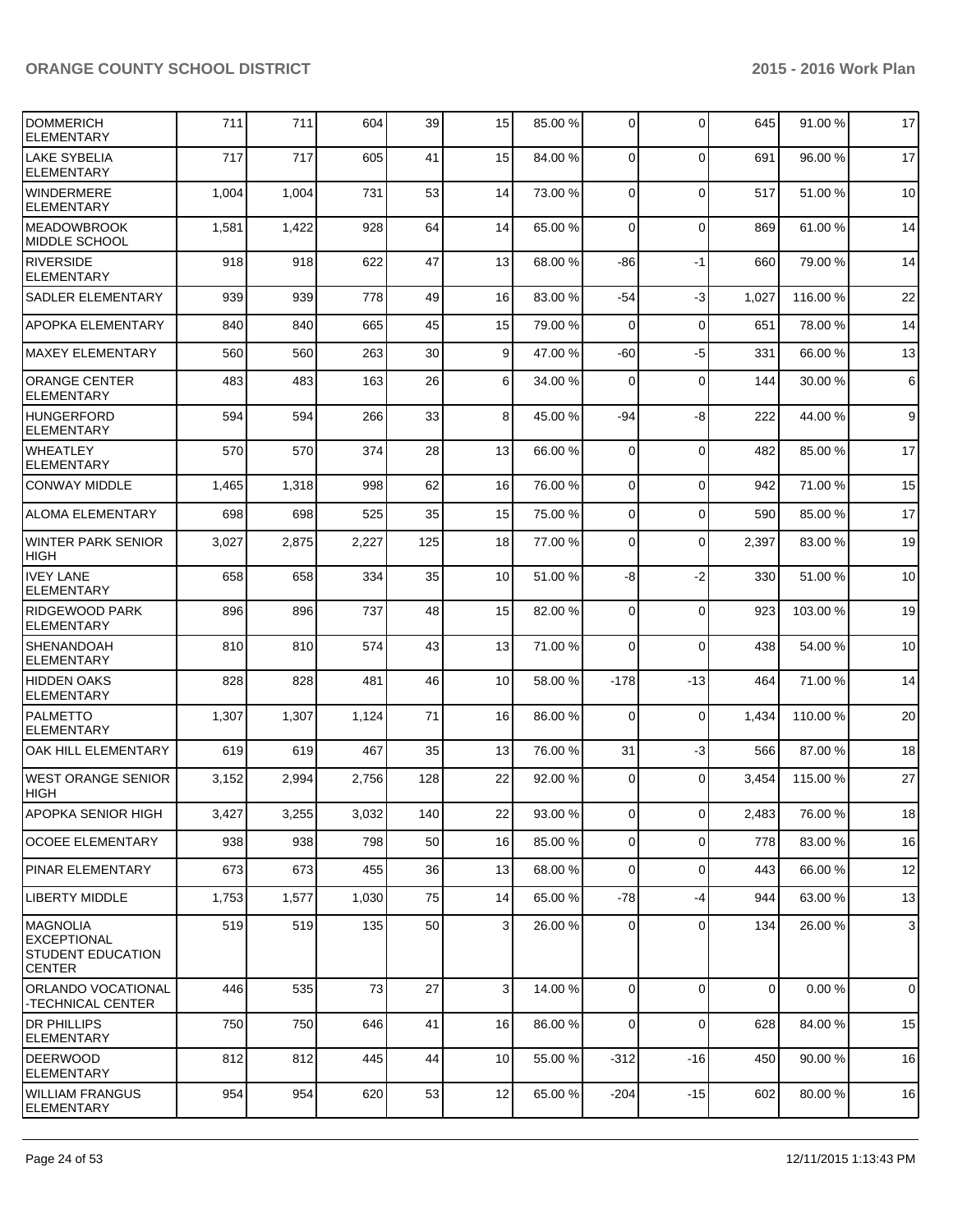| <b>SHINGLE CREEK</b><br><b>ELEMENTARY</b>                          | 1,192 | 1,192    | 1,143    | 65  | 18              | 96.00 % | $\Omega$       | 0           | 1,301          | 109.00%  | 20             |
|--------------------------------------------------------------------|-------|----------|----------|-----|-----------------|---------|----------------|-------------|----------------|----------|----------------|
| <b>CYPRESS CREEK</b><br><b>SENIOR HIGH</b>                         | 5,298 | 5,033    | 2,999    | 214 | 14              | 60.00 % | $-1,458$       | $-60$       | 3,225          | 90.00 %  | 21             |
| <b>PIEDMONT LAKES</b><br>MIDDLE                                    | 1,809 | 1,628    | 1,141    | 76  | 15              | 70.00 % | $\overline{0}$ | $\mathbf 0$ | 1,138          | 70.00%   | 15             |
| <b>JONES SENIOR HIGH</b>                                           | 1,693 | 1,608    | 1,012    | 69  | 15              | 63.00 % | $\Omega$       | $\mathbf 0$ | 1,134          | 71.00%   | 16             |
| IWESTSIDE<br>VOCATIONAL-<br><b>TECHNICAL CENTER</b>                | 1,532 | 1,838    | 56       | 67  | 1               | 3.00 %  | $\Omega$       | $\Omega$    | $\overline{0}$ | 0.00%    | $\pmb{0}$      |
| <b>ROBERT F</b><br>HUNGERFORD<br>PREPARATORY HIGH<br><b>SCHOOL</b> | 622   | $\Omega$ | $\Omega$ | 30  | $\Omega$        | 0.00%   | $\Omega$       | $\Omega$    | $\Omega$       | 0.00%    | $\overline{0}$ |
| <b>ECCLESTON</b><br>ELEMENTARY                                     | 738   | 738      | 689      | 39  | 18              | 93.00 % | $\Omega$       | $\Omega$    | 842            | 114.00 % | 22             |
| WINTER PARK ADULT<br><b>VOCATIONAL CENTER</b>                      | 986   | 1,479    | 23       | 43  | 1               | 2.00 %  | $\mathbf 0$    | $\mathbf 0$ | $\mathbf 0$    | 0.00%    | $\mathbf 0$    |
| <b>WASHINGTON SHORES</b><br>ELEMENTARY                             | 694   | 694      | 535      | 37  | 14              | 77.00 % | $\Omega$       | $\mathbf 0$ | 687            | 99.00 %  | 19             |
| <b>CARVER MIDDLE</b>                                               | 1,470 | 1,323    | 722      | 62  | 12              | 55.00 % | $-110$         | -6          | 780            | 64.00%   | 14             |
| <b>RICHMOND HEIGHTS</b><br>ELEMENTARY                              | 669   | 669      | 13       | 36  | $\overline{0}$  | 2.00 %  | $-30$          | -3          | $\mathbf 0$    | 0.00%    | $\overline{0}$ |
| HUNTERS CREEK<br>MIDDLE                                            | 1,121 | 1,008    | 1,069    | 50  | 21              | 106.00% | $\Omega$       | $\mathbf 0$ | 1,105          | 110.00%  | 22             |
| <b>HUNTERS CREEK</b><br><b>ELEMENTARY</b>                          | 898   | 898      | 861      | 49  | 18              | 96.00 % | $\mathbf 0$    | $\mathbf 0$ | 911            | 101.00%  | 19             |
| <b>CYPRESS SPRINGS</b><br><b>ELEMENTARY</b>                        | 832   | 832      | 744      | 46  | 16              | 89.00 % | $\Omega$       | $\mathbf 0$ | 823            | 99.00 %  | 18             |
| <b>GOTHA MIDDLE</b>                                                | 1,655 | 1,489    | 1,275    | 70  | 18              | 86.00 % | $-225$         | $-11$       | 1,131          | 89.00 %  | 19             |
| <b>ACCELERATION</b><br>ACADEMY WEST                                | 1,447 | 1,447    | 275      | 57  | 5 <sub>1</sub>  | 19.00 % | $\Omega$       | $\mathbf 0$ | 175            | 12.00 %  | $\mathbf{3}$   |
| IWEST ORANGE 9TH<br><b>GRADE CENTER</b>                            | 1,489 | 1,340    | 928      | 58  | 16              | 69.00 % | $\Omega$       | 0           | 1,495          | 112.00 % | 26             |
| <b>APOPKA 9TH GRADE</b><br><b>CENTER</b>                           | 1,216 | 1,216    | 791      | 53  | 15              | 65.00 % | $\Omega$       | $\mathbf 0$ | 907            | 75.00 %  | 17             |
| <b>DISCOVERY MIDDLE</b>                                            | 1,410 | 1,269    | 905      | 60  | 15              | 71.00 % | $-224$         | $-10$       | 949            | 91.00%   | 19             |
| <b>LAKE WHITNEY</b><br><b>ELEMENTARY</b>                           | 881   | 881      | 597      | 49  | 12 <sup>1</sup> | 68.00 % | $-252$         | $-14$       | 461            | 73.00 %  | 13             |
| <b>SUNRISE ELEMENTARY</b>                                          | 663   | 663      | 480      | 37  | 13              | 72.00 % | $\overline{0}$ | 0           | 451            | 68.00%   | 12             |
| <b>SOUTHWOOD</b><br>ELEMENTARY                                     | 715   | 715      | 580      | 39  | 15              | 81.00 % | $\overline{0}$ | $\mathbf 0$ | 405            | 57.00 %  | 10             |
| <b>ROSEMONT</b><br>ELEMENTARY                                      | 932   | 932      | 856      | 51  | 17              | 92.00 % | $\overline{0}$ | $\mathbf 0$ | 996            | 107.00%  | 20             |
| <b>CORNER LAKE MIDDLE</b>                                          | 1,395 | 1,255    | 1,215    | 59  | 21              | 97.00 % | $-99$          | $-5$        | 1,254          | 108.00%  | 23             |
| <b>MEADOW WOODS</b><br>MIDDLE                                      | 1,476 | 1,328    | 1,041    | 63  | 17              | 78.00 % | -113           | -63         | 932            | 77.00 %  | $\mathbf 0$    |
| RIVERDALE<br>ELEMENTARY                                            | 751   | 751      | 657      | 41  | 16              | 88.00 % | $\Omega$       | $\mathbf 0$ | 660            | 88.00 %  | 16             |
| LAKE GEM<br><b>ELEMENTARY</b>                                      | 964   | 964      | 876      | 53  | 17              | 91.00 % | $\overline{0}$ | 0           | 904            | 94.00 %  | 17             |
| <b>PINEWOOD</b><br>ELEMENTARY                                      | 853   | 853      | 606      | 46  | 13              | 71.00 % | -198           | $-11$       | 571            | 87.00 %  | 16             |
| LAKE GEORGE ELEMEN                                                 | 751   | 751      | 633      | 41  | 15              | 84.00 % | 0              | 0           | 669            | 89.00 %  | 16             |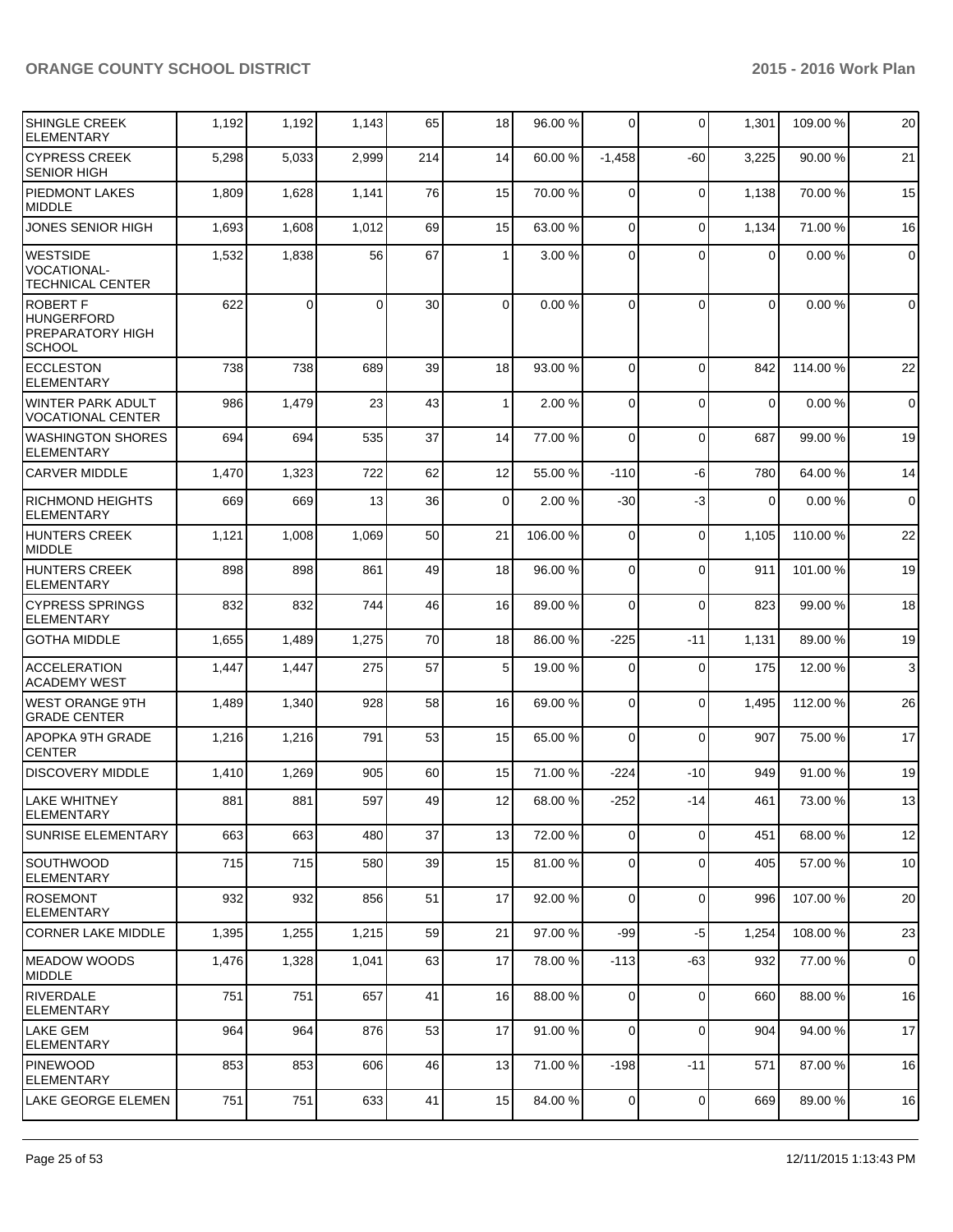| <b>LAKEVILLE</b><br><b>ELEMENTARY</b>                            | 913   | 913      | 879      | 50  | 18              | 96.00 %  | $\Omega$       | $\Omega$       | 895            | 98.00%   | 18        |
|------------------------------------------------------------------|-------|----------|----------|-----|-----------------|----------|----------------|----------------|----------------|----------|-----------|
| <b>CHAIN OF LAKES</b><br>MIDDLE                                  | 1,724 | 1,551    | 1,266    | 70  | 18 <sup>1</sup> | 82.00 %  | $\Omega$       | $\mathbf 0$    | 1.549          | 100.00%  | 22        |
| <b>LAWTON CHILES</b><br>ELEMENTARY                               | 979   | 979      | 686      | 50  | 14              | 70.00 %  | $\overline{0}$ | $\mathbf 0$    | 728            | 74.00 %  | 15        |
| IOAKSHIRE<br><b>ELEMENTARY</b>                                   | 968   | 968      | 606      | 50  | 12              | 63.00 %  | $\overline{0}$ | 0              | 573            | 59.00 %  | 11        |
| <b>NORTHLAKE PARK</b><br><b>ELEMENTARY</b>                       | 878   | 878      | 1,080    | 46  | 23              | 123.00 % | $\Omega$       | $\mathbf 0$    | 913            | 104.00%  | 20        |
| <b>ENDEAVOR</b><br>ELEMENTARY                                    | 938   | 938      | 647      | 49  | 13 <sup>1</sup> | 69.00 %  | $-180$         | $-10$          | 642            | 85.00 %  | 16        |
| <b>CITRUS ELEMENTARY</b>                                         | 902   | 902      | 645      | 47  | 14              | 72.00 %  | $\overline{0}$ | $\mathbf 0$    | 499            | 55.00 %  | 11        |
| TIMBER CREEK SENIOR<br><b>HIGH</b>                               | 3,671 | 3,487    | 3,071    | 149 | 21              | 88.00 %  | $\overline{0}$ | 0              | 3,590          | 103.00 % | 24        |
| <b>OLYMPIA SENIOR HIGH</b>                                       | 3,546 | 3,368    | 2,817    | 145 | 19              | 84.00 %  | 0              | $\mathbf 0$    | 2,980          | 88.00 %  | 21        |
| <b>ODYSSEY MIDDLE</b>                                            | 1,371 | 1,233    | 912      | 56  | 16              | 74.00 %  | 0              | $\mathbf 0$    | 1,092          | 89.00 %  | 20        |
| <b>THREE POINTS</b><br><b>ELEMENTARY</b>                         | 884   | 884      | 708      | 46  | 15              | 80.00 %  | 0              | $\mathbf 0$    | 690            | 78.00 %  | 15        |
| <b>AVALON ELEMENTARY</b>                                         | 1,078 | 1,078    | 940      | 57  | 16              | 87.00 %  | $\Omega$       | 0              | 926            | 86.00 %  | 16        |
| <b>CAMELOT</b><br><b>ELEMENTARY</b>                              | 754   | 754      | 585      | 39  | 15              | 78.00 %  | $\Omega$       | 0              | 625            | 83.00 %  | 16        |
| <b>THORNEBROOKE</b><br><b>ELEMENTARY</b>                         | 870   | 870      | 722      | 45  | 16              | 83.00 %  | $\overline{0}$ | 0              | 685            | 79.00 %  | 15        |
| BLANKNER K-8 SCHOOL                                              | 1,339 | 1,205    | 1,057    | 65  | 16              | 88.00 %  | $\Omega$       | $\mathbf 0$    | 1,186          | 98.00 %  | 18        |
| <b>COMMUNITY</b><br><b>EDUCATION PARTNERS</b><br>-WEST(OBT)      | 784   | $\Omega$ | $\Omega$ | 34  | $\overline{0}$  | 0.00%    | $\Omega$       | 0              | $\overline{0}$ | 0.00%    | $\pmb{0}$ |
| <b>COMMUNITY</b><br><b>EDUCATION PARTNERS</b><br>-EAST (SEMORAN) | 618   | 618      | 233      | 27  | 9               | 38.00 %  | $\Omega$       | $\Omega$       | 239            | 39.00 %  | 9         |
| <b>FREEDOM SENIOR</b><br><b>HIGH</b>                             | 3,462 | 3,288    | 3,159    | 141 | 22              | 96.00 %  | $\Omega$       | $\mathbf 0$    | 3,474          | 106.00 % | 25        |
| <b>EAGLE'S NEST</b><br>ELEMENTARY                                | 830   | 830      | 690      | 43  | 16              | 83.00 %  | $-72$          | -4             | 683            | 90.00%   | 18        |
| IWEST OAKS<br>ELEMENTARY                                         | 898   | 898      | 632      | 47  | 13              | 70.00 %  | $\mathbf 0$    | $\Omega$       | 626            | 70.00%   | 13        |
| <b>WEST CREEK</b><br><b>ELEMENTARY</b>                           | 938   | 938      | 719      | 49  | 15 <sup>1</sup> | 77.00 %  | 0              | $\overline{0}$ | 677            | 72.00%   | 14        |
| ANDOVER<br><b>ELEMENTARY SCHOOL</b>                              | 954   | 954      | 794      | 49  | 16              | 83.00 %  | $\Omega$       | 0              | 1,015          | 106.00%  | 21        |
| lOCOEE HIGH SCHOOL                                               | 2,974 | 2,825    | 2,083    | 123 | 17              | 74.00 %  | $-47$          | $-2$           | 2,204          | 79.00 %  | 18        |
| <b>FREEDOM MIDDLE</b><br><b>SCHOOL</b>                           | 1,414 | 1,272    | 1,042    | 59  | 18              | 82.00 %  | $\overline{0}$ | 0              | 1,171          | 92.00%   | 20        |
| <b>LEGACY MIDDLE</b>                                             | 1,264 | 1,137    | 967      | 51  | 19              | 85.00 %  | $\overline{0}$ | 0              | 1,109          | 98.00%   | 22        |
| SAND LAKE<br><b>ELEMENTARY</b>                                   | 828   | 828      | 568      | 43  | 13              | 69.00 %  | $\overline{0}$ | 0              | 598            | 72.00 %  | 14        |
| EAST LAKE<br>ELEMENTARY SCHOOL                                   | 846   | 846      | 711      | 43  | 17              | 84.00 %  | -90            | $-5$           | 689            | 91.00 %  | 18        |
| WHISPERING OAK<br><b>ELEMENTARY SCHOOL</b>                       | 1,001 | 1,001    | 756      | 52  | 15              | 76.00 %  | $\overline{0}$ | 0              | 978            | 98.00%   | 19        |
| <b>I</b> WOLF LAKE<br><b>ELEMENTARY</b>                          | 1,350 | 1,350    | 1,211    | 72  | 17              | 90.00 %  | $\overline{0}$ | 0              | 1,128          | 84.00%   | 16        |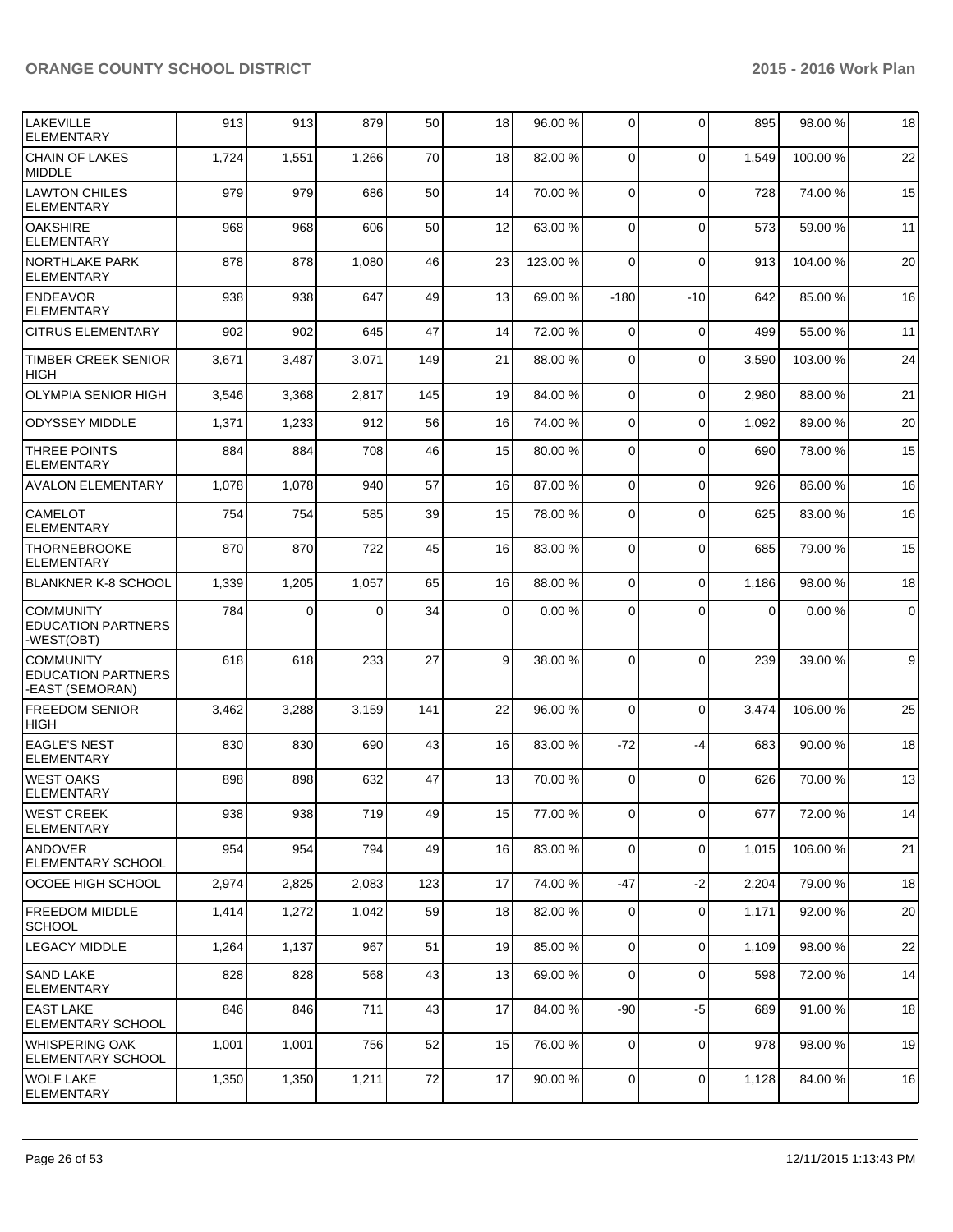| <b>STONE LAKES</b><br><b>ELEMENTARY</b>                           | 990   | 990   | 875   | 52  | 17             | 88.00 %  | $\overline{0}$ | $\Omega$       | 799      | 81.00%   | 15             |
|-------------------------------------------------------------------|-------|-------|-------|-----|----------------|----------|----------------|----------------|----------|----------|----------------|
| <b>CASTLE CREEK</b><br><b>ELEMENTARY</b>                          | 936   | 936   | 827   | 49  | 17             | 88.00 %  | $\Omega$       | $\Omega$       | 924      | 99.00 %  | 19             |
| <b>SOUTH CREEK MIDDLE</b>                                         | 1,250 | 1,125 | 952   | 52  | 18             | 85.00 %  | $\Omega$       | $\mathbf 0$    | 1,222    | 109.00%  | 24             |
| <b>VISTA LAKES</b><br><b>ELEMENTARY</b>                           | 954   | 954   | 813   | 50  | 16             | 85.00 %  | $\Omega$       | $\Omega$       | 927      | 97.00 %  | 19             |
| <b>WYNDHAM LAKES</b><br><b>ELEMENTARY</b>                         | 1,062 | 1,062 | 877   | 56  | 16             | 83.00 %  | $\Omega$       | $\Omega$       | 929      | 87.00%   | 17             |
| <b>WOLF LAKE MIDDLE</b>                                           | 1,387 | 1,248 | 1,128 | 58  | 19             | 90.00 %  | $\Omega$       | $\Omega$       | 1,581    | 127.00 % | 27             |
| <b>MILLENNIA</b><br><b>ELEMENTARY</b>                             | 1,206 | 1,206 | 1,003 | 64  | 16             | 83.00 %  | $-378$         | $-21$          | 1,332    | 161.00%  | 31             |
| <b>AVALON MIDDLE</b><br><b>SCHOOL</b>                             | 1,806 | 1,625 | 1,806 | 75  | 24             | 111.00 % | $\Omega$       | $\mathbf 0$    | 2,327    | 143.00%  | 31             |
| <b>SUNSET PARK</b><br><b>ELEMENTARY SCHOOL</b>                    | 1,324 | 1,324 | 1,256 | 70  | 18             | 95.00 %  | $\Omega$       | $\Omega$       | 1,457    | 110.00%  | 21             |
| <b>MOSS PARK</b><br><b>ELEMENTARY SCHOOL</b>                      | 1,130 | 1,130 | 1,313 | 59  | 22             | 116.00 % | $\Omega$       | $\Omega$       | 1,001    | 89.00 %  | 17             |
| <b>BRIDGEWATER MIDDLE</b><br><b>SCHOOL</b>                        | 1,725 | 1,552 | 1,392 | 70  | 20             | 90.00 %  | $\Omega$       | $\Omega$       | 2,517    | 162.00%  | 36             |
| <b>AUDUBON PARK</b><br><b>ELEMENTARY SCHOOL</b><br><b>RELIEF</b>  | 1,310 | 1,310 | 1,166 | 69  | 17             | 89.00 %  | $\Omega$       | $\Omega$       | 1,345    | 103.00 % | 19             |
| <b>WEKIVA HIGH SCHOOL</b>                                         | 2,945 | 2,797 | 2,257 | 120 | 19             | 81.00 %  | $\Omega$       | $\Omega$       | 2,260    | 81.00%   | 19             |
| <b>COLUMBIA</b><br><b>ELEMENTARY SCHOOL</b><br>(NEW)              | 1,220 | 1,220 | 1,043 | 64  | 16             | 85.00 %  | $\Omega$       | $\Omega$       | 1,084    | 89.00 %  | 17             |
| <b>CATALINA</b><br><b>ELEMENTARY SCHOOL</b><br>(NEW)              | 824   | 824   | 623   | 42  | 15             | 76.00 %  | $\Omega$       | $\Omega$       | 675      | 82.00%   | 16             |
| <b>AVALON CENTER FOR</b><br><b>TECHNICAL</b><br><b>EXCELLENCE</b> | 496   | 496   | 35    | 22  | $\overline{2}$ | 7.00 %   | $\Omega$       | $\Omega$       | $\Omega$ | 0.00%    | $\overline{0}$ |
| <b>WESTBROOKE</b><br><b>ELEMENTARY SCHOOL</b>                     | 842   | 842   | 620   | 43  | 14             | 74.00 %  | $\Omega$       | $\Omega$       | 578      | 69.00 %  | 13             |
| <b>TIMBER LAKES</b><br><b>ELEMENTARY</b>                          | 1,000 | 1,000 | 899   | 52  | 17             | 90.00 %  | $\Omega$       | $\Omega$       | 940      | 94.00%   | 18             |
| LAKE NONA HIGH<br>SCHOOL                                          | 2,955 | 2,807 | 2,091 | 120 | 17             | 74.00 %  | $\Omega$       | $\Omega$       | 2,691    | 96.00 %  | 22             |
| EAST RIVER HIGH<br><b>SCHOOL</b>                                  | 3,161 | 3,002 | 1,845 | 128 | 14             | 61.00 %  | $\overline{0}$ | $\mathbf 0$    | 2,080    | 69.00 %  | 16             |
| <b>KEENE'S CROSSING</b><br><b>ELEMENTARY SCHOOL</b>               | 1,255 | 1,255 | 1,172 | 69  | 17             | 93.00 %  | $\Omega$       | $\mathbf 0$    | 1,162    | 93.00 %  | 17             |
| <b>FORSYTH WOODS</b><br><b>ELEMENTARY</b>                         | 862   | 862   | 729   | 47  | 16             | 85.00 %  | $\overline{0}$ | $\overline{0}$ | 730      | 85.00 %  | 16             |
| <b>WETHERBEE</b><br><b>ELEMENTARY SCHOOL</b>                      | 943   | 943   | 832   | 51  | 16             | 88.00 %  | $\overline{0}$ | $\mathbf 0$    | 1,003    | 106.00%  | 20             |
| LAKE NONA MIDDLE<br><b>SCHOOL</b>                                 | 2,033 | 1,829 | 1,583 | 84  | 19             | 87.00 %  | -593           | $-30$          | 2,367    | 192.00 % | 44             |
| <b>SUNRIDGE</b><br><b>ELEMENTARY</b>                              | 859   | 859   | 714   | 47  | 15             | 83.00 %  | $\Omega$       | $\mathbf 0$    | 804      | 94.00%   | 17             |
| SUNRIDGE MIDDLE                                                   | 1,639 | 1,475 | 1,250 | 66  | 19             | 85.00 %  | $-238$         | $-12$          | 1,358    | 110.00%  | 25             |
| <b>ISUN BLAZE</b><br><b>ELEMENTARY</b>                            | 922   | 922   | 760   | 50  | 15             | 82.00 %  | $-90$          | $-5$           | 1,055    | 127.00 % | 23             |
| <b>HACKNEY PRAIRIE</b><br>ELEMENTARY SCHOOL                       | 1,119 | 1,119 | 1,062 | 60  | 18             | 95.00 %  | $\overline{0}$ | 0              | 1,135    | 101.00%  | 19             |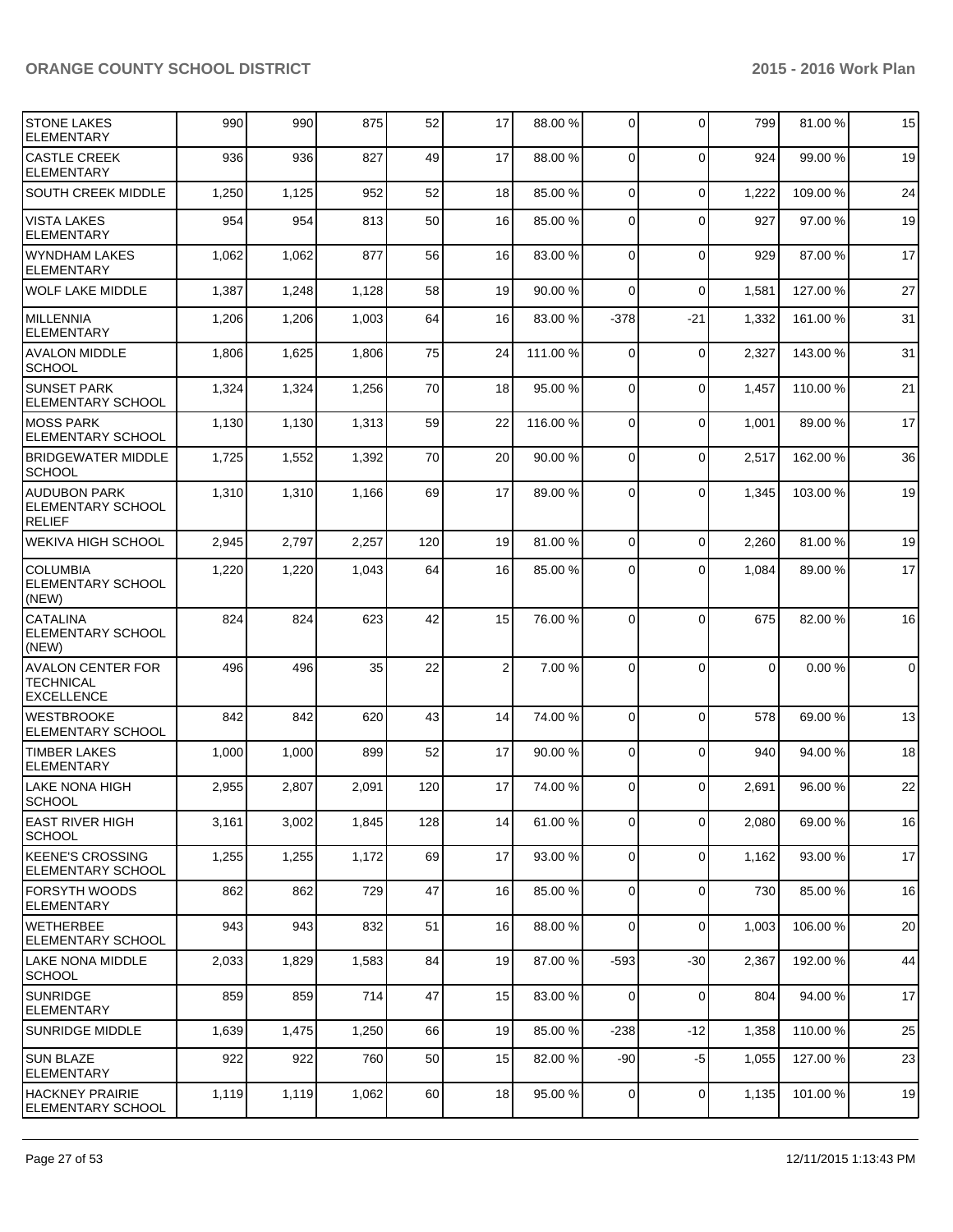| IEAGLE CREEK<br>IELEMENTARY         | 930 <sup>1</sup> |         |         | 52     |                 | $0.00 \%$ | 922      | 52     | .200    | 130.00 % | 12             |
|-------------------------------------|------------------|---------|---------|--------|-----------------|-----------|----------|--------|---------|----------|----------------|
| IINDEPENDENCE<br>IELEMENTARY        | 912              |         |         | 51     | υı              | $0.00\%$  | 904      | 51     | .352    | 150.00 % | 13             |
| IWEDGEFIELD K-8<br>ISCHOOL          |                  |         |         |        |                 | $0.00\%$  |          |        |         | $0.00\%$ | $\overline{0}$ |
| IAVALON PARK AREA<br>IMIDDLE SCHOOL |                  |         |         |        |                 | $0.00 \%$ |          |        |         | $0.00\%$ | $\overline{0}$ |
|                                     | 244.447          | 231,044 | 175,341 | 11,588 | 15 <sup>1</sup> | 75.89 %l  | $-4.266$ | $-323$ | 192,311 | 84.80 %  | 17             |

The COFTE Projected Total (192,311) for 2019 - 2020 must match the Official Forecasted COFTE Total (192,311 ) for 2019 - 2020 before this section can be completed. In the event that the COFTE Projected Total does not match the Official forecasted COFTE, then the Balanced Projected COFTE Table should be used to balance COFTE.

| Projected COFTE for 2019 - 2020 |  |  |  |  |  |  |
|---------------------------------|--|--|--|--|--|--|
| 59,350                          |  |  |  |  |  |  |
| 75,555                          |  |  |  |  |  |  |
| 57,406                          |  |  |  |  |  |  |
| 192,311                         |  |  |  |  |  |  |
|                                 |  |  |  |  |  |  |

| <b>Grade Level Type</b> | <b>Balanced Projected</b><br>COFTE for 2019 - 2020 |
|-------------------------|----------------------------------------------------|
| Elementary (PK-3)       |                                                    |
| Middle $(4-8)$          |                                                    |
| High (9-12)             |                                                    |
|                         | 192,311                                            |

### **Relocatable Replacement**

Number of relocatable classrooms clearly identified and scheduled for replacement in the school board adopted financially feasible 5-year district work program.

| Location                             | $2015 - 2016$  | $2016 - 2017$ | $2017 - 2018$ | $2018 - 2019$ | 2019 - 2020 | Year 5 Total   |
|--------------------------------------|----------------|---------------|---------------|---------------|-------------|----------------|
| <b>FERN CREEK ELEMENTARY</b>         | 0              |               | C             |               |             | 5 <sub>l</sub> |
| GRAND AVENUE PRIMARY LEARNING CENTER | $\overline{0}$ | 0             | 12            | $\Omega$      |             | 12             |
| HILLCREST ELEMENTARY                 | 0              |               | <sup>n</sup>  |               |             | $\overline{3}$ |
| KALEY ELEMENTARY                     | $\Omega$       | 0             |               | 0             |             | $\overline{4}$ |
| LAKE COMO ELEMENTARY                 | 0              |               | C             | 3             |             | 3 <sup>l</sup> |
| KILLARNEY ELEMENTARY                 | $\overline{0}$ | 12            | $\Omega$      | $\Omega$      |             | 12             |
| LOCKHART ELEMENTARY                  | $\Omega$       |               | C             | U             |             |                |
| CONWAY ELEMENTARY                    | $\overline{0}$ | 0             | 6             | $\Omega$      | 0           | $6 \mid$       |
| <b>GLENRIDGE MIDDLE</b>              | $\Omega$       |               | 13            | $\Omega$      |             | 13             |
| <b>PINE HILLS ELEMENTARY</b>         | $\Omega$       | 0             | $\Omega$      | 3             |             | $\overline{3}$ |
| <b>ROCK LAKE ELEMENTARY</b>          | 0              | ∩             | 8             | $\Omega$      |             | 8 <sup>1</sup> |
| <b>I</b> LAKE WESTON ELEMENTARY      | 9 <sup>1</sup> | 0             | $\Omega$      | $\Omega$      | $\Omega$    | 9 <sub>l</sub> |
| ENGELWOOD ELEMENTARY                 | $\Omega$       | $\Omega$      | 23            | $\Omega$      | ∩           | 23             |
| ILOCKHART MIDDLE                     | $\Omega$       | 8             | $\Omega$      | $\Omega$      |             | 8 <sup>1</sup> |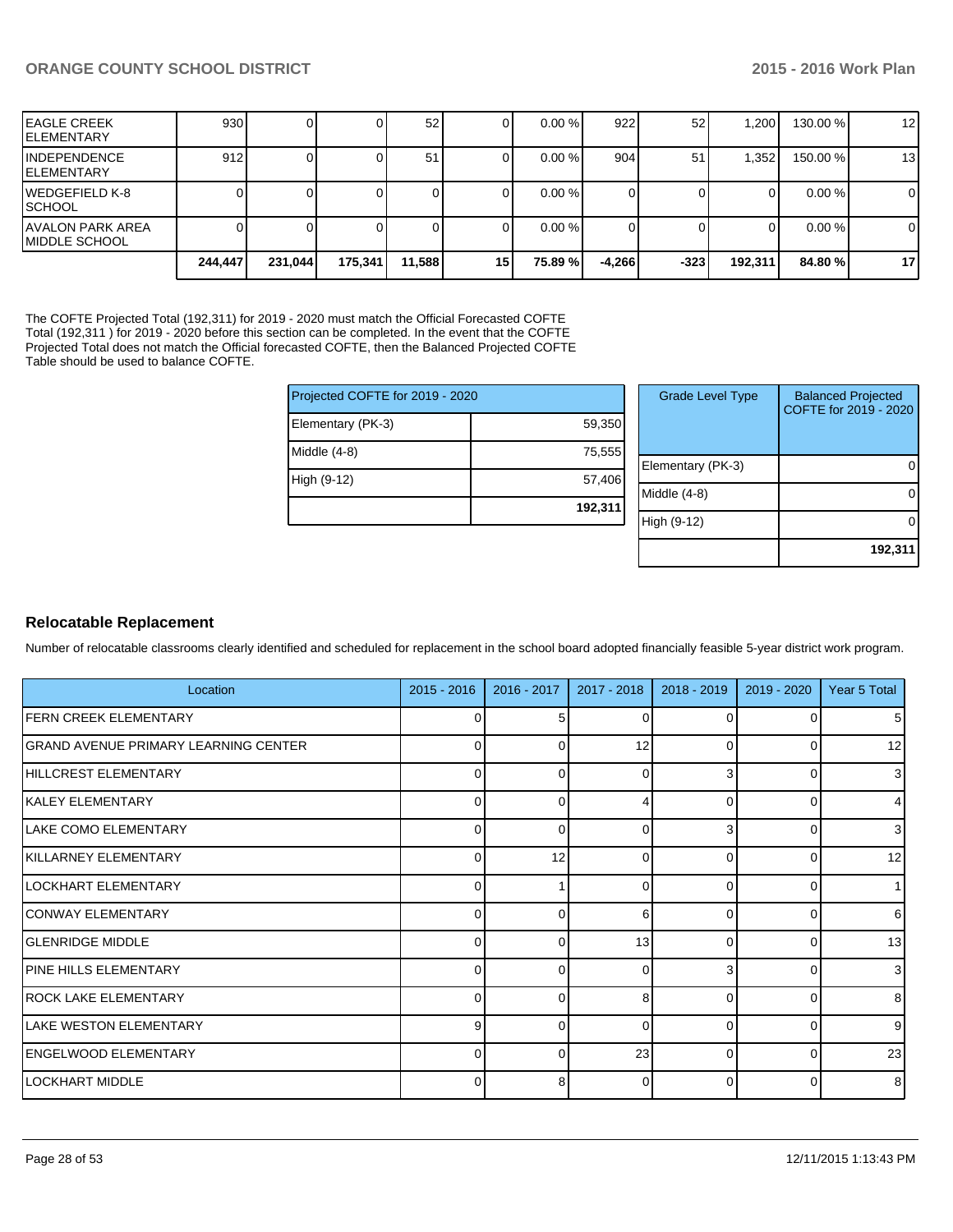| <b>CYPRESS PARK ELEMENTARY</b>    | $\mathbf 0$ | $\overline{0}$ | 11          | $\overline{0}$ | 0              | 11 |
|-----------------------------------|-------------|----------------|-------------|----------------|----------------|----|
| DOVER SHORES ELEMENTARY           | 0           | 0              | 0           | 12             | $\overline{0}$ | 12 |
| MOLLIE RAY ELEMENTARY             | $\mathbf 0$ | 0              | 15          | $\Omega$       | $\Omega$       | 15 |
| <b>DURRANCE ELEMENTARY</b>        | $\mathbf 0$ | 0              | $\mathbf 0$ | 15             | 0              | 15 |
| <b>TANGELO PARK ELEMENTARY</b>    | $\mathbf 0$ | 5              | 0           | $\Omega$       | 0              | 5  |
| DR PHILLIPS SENIOR HIGH           | $\mathbf 0$ | 3              | $\mathbf 0$ | $\mathbf 0$    | 0              | 3  |
| <b>CLARCONA ELEMENTARY</b>        | $\mathbf 0$ | 0              | 32          | $\mathbf 0$    | 0              | 32 |
| <b>VENTURA ELEMENTARY</b>         | $\mathbf 0$ | 68             | 0           | $\mathbf 0$    | 0              | 68 |
| <b>METRO WEST ELEMENTARY</b>      | $\mathbf 0$ | 15             | $\mathbf 0$ | $\Omega$       | 0              | 15 |
| <b>MEADOW WOODS ELEMENTARY</b>    | $\mathbf 0$ | 0              | 51          | $\mathbf 0$    | 0              | 51 |
| <b>WINDERMERE ELEMENTARY</b>      | $\mathbf 0$ | 9              | $\mathbf 0$ | $\Omega$       | 0              |    |
| <b>RIVERSIDE ELEMENTARY</b>       | $\mathbf 0$ | 5              | 0           | $\mathbf 0$    | 0              | 5  |
| <b>SADLER ELEMENTARY</b>          | $\mathbf 0$ | 3              | 0           | $\Omega$       | 0              | 3  |
| <b>MAXEY ELEMENTARY</b>           | $\mathbf 0$ | 0              | 0           | 14             | 0              | 14 |
| HUNGERFORD ELEMENTARY             | $\mathbf 0$ | 0              | 0           | 5              | 0              | 5  |
| <b>IVEY LANE ELEMENTARY</b>       | $\mathbf 0$ | 0              | 9           | $\mathbf 0$    | 0              | 9  |
| SHENANDOAH ELEMENTARY             | $\mathbf 0$ | 5              | $\mathbf 0$ | $\Omega$       | 0              | 5  |
| <b>HIDDEN OAKS ELEMENTARY</b>     | $\mathbf 0$ | 0              | 0           | 46             | 0              | 46 |
| PALMETTO ELEMENTARY               | $\mathbf 0$ | 8              | $\mathbf 0$ | $\Omega$       | 0              | 8  |
| OAK HILL ELEMENTARY               | $\mathbf 0$ | 0              | 15          | $\mathbf 0$    | 0              | 15 |
| <b>LIBERTY MIDDLE</b>             | $\mathbf 0$ | 4              | $\mathbf 0$ | $\Omega$       | $\Omega$       | 4  |
| <b>DEERWOOD ELEMENTARY</b>        | $\mathbf 0$ | 0              | $\mathbf 0$ | $\mathbf 0$    | 19             | 19 |
| <b>WILLIAM FRANGUS ELEMENTARY</b> | $\mathbf 0$ | 0              | 0           | $\Omega$       | 52             | 52 |
| SHINGLE CREEK ELEMENTARY          | $\mathbf 0$ | 20             | 0           | $\mathbf 0$    | 0              | 20 |
| <b>CYPRESS CREEK SENIOR HIGH</b>  | 0           | 60             | 0           | $\Omega$       | 0              | 60 |
| <b>CARVER MIDDLE</b>              | $\mathbf 0$ | 0              | 17          | $\overline{0}$ | $\overline{0}$ | 17 |
| <b>GOTHA MIDDLE</b>               | 0           | 11             | $\mathbf 0$ | 0              | 0              | 11 |
| <b>DISCOVERY MIDDLE</b>           | $\mathbf 0$ | 0              | 10          | 0              | 0              | 10 |
| SOUTHWOOD ELEMENTARY              | $\mathbf 0$ | 4              | $\mathbf 0$ | 0              | 0              | 4  |
| <b>CORNER LAKE MIDDLE</b>         | $\mathbf 0$ | 5              | 0           | $\Omega$       | 0              | 5  |
| PINEWOOD ELEMENTARY               | $\mathbf 0$ | 11             | $\mathbf 0$ | 0              | 0              | 11 |
| <b>LAWTON CHILES ELEMENTARY</b>   | $\mathbf 0$ | 10             | 0           | $\Omega$       | 0              | 10 |
| THREE POINTS ELEMENTARY           | $\mathbf 0$ | 7              | 0           | 0              | 0              | 7  |
| <b>BLANKNER K-8 SCHOOL</b>        | 0           | 0              | 9           | 0              | 0              | 9  |
| <b>WEST OAKS ELEMENTARY</b>       | $\mathbf 0$ | 8              | $\mathbf 0$ | 0              | 0              | 8  |
| FREEDOM MIDDLE SCHOOL             | $\mathbf 0$ | 0              | $\mathbf 0$ | $\mathbf 0$    | 8              | 8  |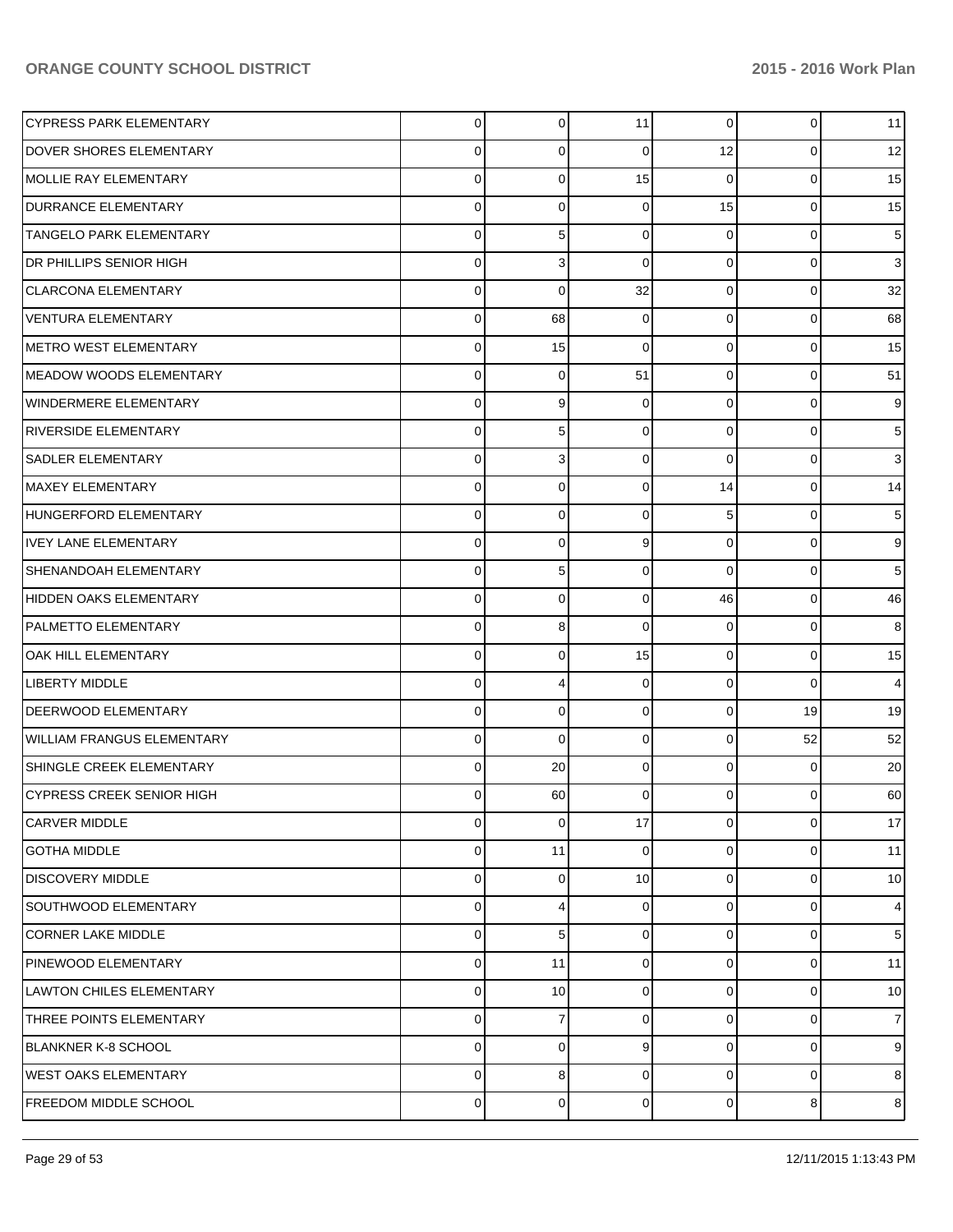| IEAST LAKE ELEMENTARY SCHOOL           |    | <sup>0</sup> |     |        |    | 5 <sub>l</sub>  |
|----------------------------------------|----|--------------|-----|--------|----|-----------------|
| IMILLENNIA ELEMENTARY                  | U  | 21           | ∩   | U      |    | 21              |
| IAVALON MIDDLE SCHOOL                  |    | 24           | U   |        |    | 24              |
| IBRIDGEWATER MIDDLE SCHOOL             | C  |              | ∩   |        | 19 | 19 <sup>l</sup> |
| AUDUBON PARK ELEMENTARY SCHOOL RELIEF  | O  | <sup>0</sup> | 26  |        |    | 26              |
| COLUMBIA ELEMENTARY SCHOOL (NEW)       | O  | 21           | ∩   |        |    | 21              |
| KEENE'S CROSSING ELEMENTARY SCHOOL     | 22 | U            |     |        |    | 22              |
| LAKE NONA MIDDLE SCHOOL                |    | 30           |     |        |    | 30 <sup>1</sup> |
| <b>SUNRIDGE ELEMENTARY</b>             |    |              |     |        | 12 | 12 <sub>l</sub> |
| <b>SUN BLAZE ELEMENTARY</b>            |    | $\Omega$     |     | $\cap$ |    | 5 <sub>l</sub>  |
| lEAGLE CREEK ELEMENTARY                | C  | 5            | n   |        |    | 5 <sub>l</sub>  |
| <b>Total Relocatable Replacements:</b> | 31 | 388          | 266 | 97     | 86 | 868             |

# **Charter Schools Tracking**

Information regarding the use of charter schools.

| Location-Type                                                                                                                                                                                           | # Relocatable<br>units or<br>permanent<br>classrooms | Owner       | <b>Year Started or</b><br><b>Scheduled</b> | <b>Student</b><br><b>Stations</b> | <b>Students</b><br>Enrolled | Years in<br>Contract | <b>Total Charter</b><br><b>Students</b><br>projected for<br>2019 - 2020 |
|---------------------------------------------------------------------------------------------------------------------------------------------------------------------------------------------------------|------------------------------------------------------|-------------|--------------------------------------------|-----------------------------------|-----------------------------|----------------------|-------------------------------------------------------------------------|
| Hope Charter, Inc.-K-8- 1550 E.<br>Crown Point Rd. Ocoee, FL<br>34761                                                                                                                                   |                                                      | 21 PRIVATE  | 2001                                       | 420                               | 452                         | 5                    | 420                                                                     |
| Lake Eola Charter School, Inc.- K-<br>8-135 N. Magnolia Ave., Orlando,<br>FL 32801                                                                                                                      |                                                      | 120 PRIVATE | 1998                                       | 240                               | 218                         | 12                   | 220                                                                     |
| Legacy High School-9-11- 1550<br>E. Crown Point Rd. Ocoee, FL<br>34761                                                                                                                                  |                                                      | 9 PRIVATE   | 2005                                       | 180                               | 154                         | $\overline{7}$       | 160                                                                     |
| Prosperitus Learning Academy<br>Age 16-21- 4526 S. Orange<br>Blossom Trail- Orlando 32839                                                                                                               |                                                      | 10 PRIVATE  | 2007                                       | 200                               | 156                         | 4                    | 150                                                                     |
| Nap Ford Community School, Inc.<br>-PK-5- 648 W. Livingston Street,<br>Orlando, FL 32801                                                                                                                |                                                      | 7 PRIVATE   | 2001                                       | 140                               | 142                         | 3                    | 150                                                                     |
| Oakland Avenue Charter-K-5-<br>P.O. Box 949/456 E. Oakland<br>Ave., Oakland, FL 34760-0949                                                                                                              |                                                      | 28 PRIVATE  | 2002                                       | 560                               | 530                         | 7                    | 600                                                                     |
| Passport Charter School - K-8-<br>5221 Curry Ford Rd., Orlando, FL<br>32812                                                                                                                             |                                                      | 9 PRIVATE   | 1997                                       | 180                               | 159                         | $\overline{2}$       | 180                                                                     |
| Princeton House Charter School -<br>autistic ages 3-18 1166 Lee Road,<br>Orlando, FL 32810                                                                                                              |                                                      | 14 PRIVATE  | 1998                                       | 280                               | 133                         | 3                    | 170                                                                     |
| <b>UCP Charter School, UCP</b><br>Downtown Campus- Birth-5-<br>developmentally delayed- 3305 S.<br>Orange Avenue, Orlando, FL<br>32806 and West Orange 628 S.<br>Dillard St. Winter Garden FL.<br>34787 |                                                      | 9 PRIVATE   | 2001                                       | 180                               | 146                         | 14                   | 180                                                                     |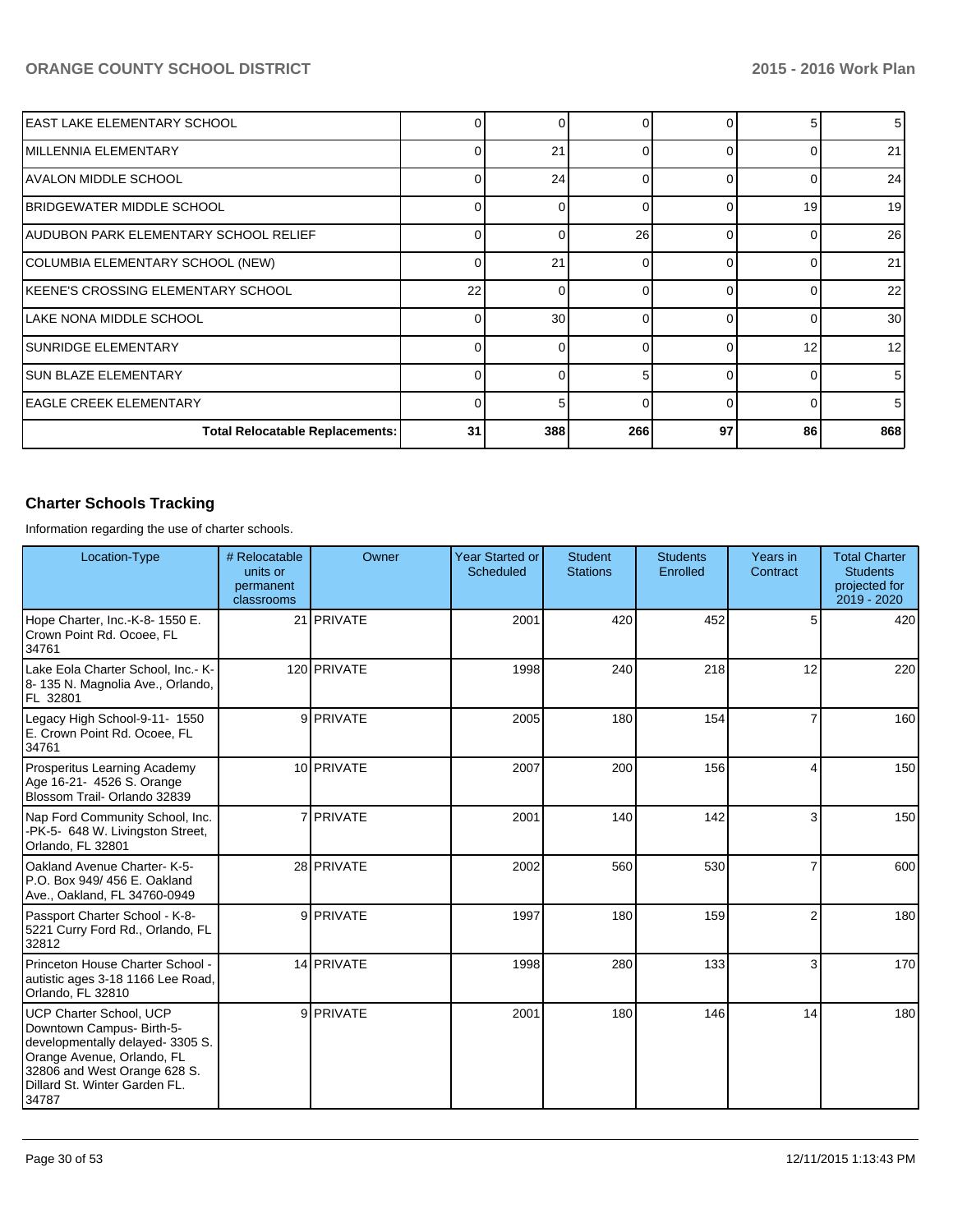| UCP Transitional Learning<br>Academy -3305 S. Orange<br>Avenue Orlando 32806         | 3 PRIVATE  | 2007 | 60    | 60    | 8              | 60    |
|--------------------------------------------------------------------------------------|------------|------|-------|-------|----------------|-------|
| Workforce Advantage Academy-<br>2113 E. South St. Orlando 32803                      | 10 PRIVATE | 2004 | 200   | 220   | 11             | 250   |
| Orlando Science Charter School<br>2427 Lynx Lane, Orlando, FL<br>32804               | 45 PRIVATE | 2008 | 900   | 1,046 | 4              | 900   |
| <b>UCP Pine Hills Charter School</b><br>5800 Golf Club Parkway, Orlando,<br>FL 32818 | 15 PRIVATE | 2003 | 300   | 87    | 5              | 80    |
| UCP East Orange Charter School<br>12046 Collegiate Way, Orlando,<br>FL 32817         | 15 PRIVATE | 2008 | 300   | 272   | 5              | 270   |
| Aloma Charter School - 495 N<br>Semoran Blvd, Winter Park, FL<br>32807               | 20 PRIVATE | 2008 | 400   | 411   | 15             | 500   |
| Chancery Charter High - 7001 S.<br>Orange Blossom Trail Orlando, FL<br>32809         | 25 PRIVATE | 2008 | 500   | 373   | 15             | 500   |
| Sheeler Charter - 871 E Semoran<br>Blvd, Apopka, FL 32703                            | 25 PRIVATE | 2008 | 500   | 305   | 15             | 500   |
| Innovations Middle School- 2768<br>North Hiawasee Rd., Orlando, FL,<br>32801         | 14 PRIVATE | 2010 | 300   | 190   | $\overline{2}$ | 300   |
| Central Florida Leadership<br>Academy, 427 N. Primrose,<br>Orlando, FL 32803         | 18 PRIVATE | 2010 | 360   | 225   | $\overline{2}$ | 300   |
| Cornerstone Academy, 5903<br>Randolph Ave, Belle Isle, FL,<br>32809-4241             | 68 PRIVATE | 2010 | 1,360 | 1,312 | 14             | 1,300 |
| Pinecrest Preparatory K8, 8503<br>Daetwyler Dr., Orlando, FL, 32827                  | 45 PRIVATE | 2010 | 900   | 237   | $\overline{2}$ | 200   |
| Pinecrest Creek, 3032 Monte<br>Carlo Trail, Orlando, FL 32805                        | 40 PRIVATE | 2012 | 800   | 136   | 4              | 160   |
| Aspire Charter Academy, 928<br>Malone Drive, Orlando, FL, 32810                      | 10 PRIVATE | 2011 | 200   | 114   | 3              | 100   |
| Access Charter School, 6000 E.<br>Colonial Drive, 32807, Orlando,<br>FL, 32810       | 5 PRIVATE  | 2011 | 150   | 111   | 3              | 150   |
| Montessori of Winter Garden,<br>8545 E Plant Sreet, Winter<br>Garden, FL 34787       | 18 PRIVATE | 2011 | 360   | 247   | 3              | 250   |
| Kid's Community College (K-5),<br>1475 E. Silver Star Road, Ocoee,<br>34761          | 12 PRIVATE | 2012 | 350   | 233   | 4              | 350   |
| Renaissance at Chickasaw, 8203<br>Valencia College Lane, Orlando,<br>FL 32837        | 75 PRIVATE | 2012 | 1,500 | 1,040 | 4              | 1,400 |
| Sunshine High School                                                                 | 30 PRIVATE | 2012 | 600   | 451   | 4              | 600   |
| Renaissance at Hunter's Creek,<br>4140 Town Center Blvd, Orlando,<br>FL 32837        | 75 PRIVATE | 2013 | 1,500 | 983   | 5              | 1,500 |
| Oasis Prep Academy Charter                                                           | 38 PRIVATE | 2014 | 728   | 200   | 5              | 200   |
| Orange County Prep Academy                                                           | 61 PRIVATE | 2014 | 1,150 | 427   | 5              | 900   |
| Renaissance at Goldenrod - K-8 -<br>6112 South Goldenrod Road,<br>Orlando, FL 32825  | 74 PRIVATE | 2015 | 1,500 | 874   | 4              | 1,500 |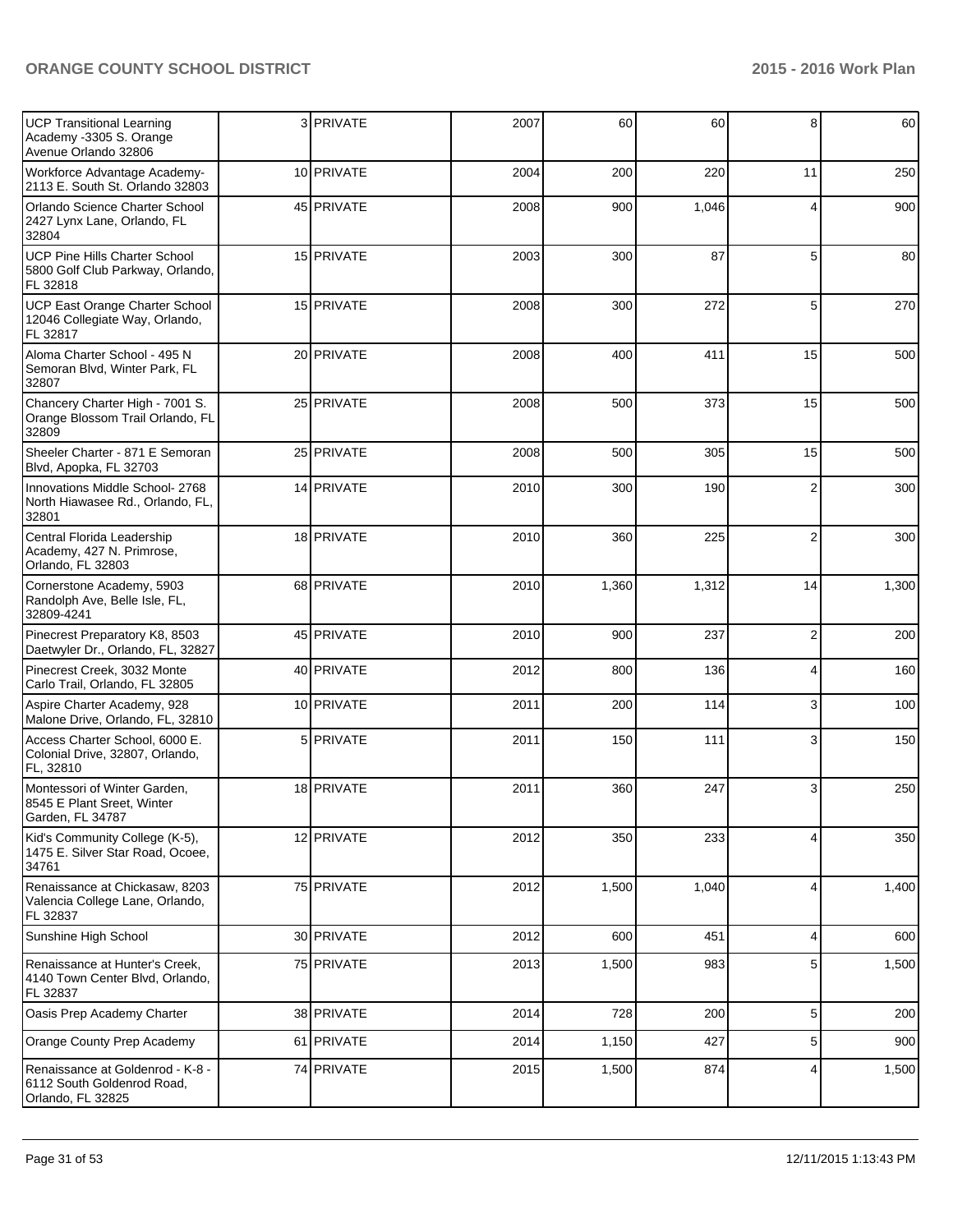|                                                                         | 998 |                     |      | 17.828           | 12,008 | 14,980 |
|-------------------------------------------------------------------------|-----|---------------------|------|------------------|--------|--------|
| UCP West Orange                                                         |     | 10 <b>I</b> PRIVATE | 2015 | 180 <sup>1</sup> | 146    | 180    |
| Legends Academy - K-8 - 2023<br>Monte Carlo Trail, Orlando, FL<br>32805 |     | 20 <b>IPRIVATE</b>  | 2015 | 350              | 218    | 300    |

### **Special Purpose Classrooms Tracking**

The number of classrooms that will be used for certain special purposes in the current year, by facility and type of classroom, that the district will, 1), not use for educational purposes, and 2), the co-teaching classrooms that are not open plan classrooms and will be used for educational purposes.

| School                                           | <b>School Type</b> | # of Elementary<br>K-3 Classrooms | # of Middle 4-8<br><b>Classrooms</b> | # of High $9-12$<br><b>Classrooms</b> | # of $ESE$<br>Classrooms | # of Combo<br><b>Classrooms</b> | Total<br><b>Classrooms</b> |
|--------------------------------------------------|--------------------|-----------------------------------|--------------------------------------|---------------------------------------|--------------------------|---------------------------------|----------------------------|
| <b>ISILVER STAR CENTER</b>                       | Educational        |                                   |                                      |                                       |                          |                                 | 18 <sup>l</sup>            |
| <b>ICLARCONA ELEMENTARY</b>                      | Educational        | 25                                |                                      |                                       |                          |                                 | 34                         |
| IAUDUBON PARK ELEMENTARY<br>(OLD)                | Educational        |                                   |                                      |                                       |                          |                                 | 25                         |
| <b>IDREAM LAKE ELEMENTARY</b>                    | Educational        | 22                                |                                      |                                       |                          |                                 | 34                         |
| IROBERT F HUNGERFORD<br>IPREPARATORY HIGH SCHOOL | Educational        |                                   |                                      | 27                                    |                          |                                 | 29                         |
| <b>Total Educational Classrooms:</b>             |                    | 64                                | 24 <sub>l</sub>                      | 28                                    | 24                       |                                 | 140                        |

| School                         | <b>School Type</b> | # of Elementary<br>K-3 Classrooms | # of Middle 4-8<br>Classrooms | # of High 9-12<br><b>Classrooms</b> | # of ESE<br><b>Classrooms</b> | # of Combo<br>Classrooms | <b>Total</b><br><b>Classrooms</b> |
|--------------------------------|--------------------|-----------------------------------|-------------------------------|-------------------------------------|-------------------------------|--------------------------|-----------------------------------|
| <b>BOONE SENIOR HIGH</b>       | Co-Teaching        | 0                                 | ∩                             | 2                                   | ∩                             | <sup>0</sup>             |                                   |
| <b>EDGEWATER SENIOR HIGH</b>   | Co-Teaching        | ΩI                                |                               |                                     |                               | U                        |                                   |
| <b>CHEROKEE SCHOOL</b>         | Co-Teaching        | 0                                 |                               |                                     |                               |                          | 3                                 |
| <b>FERN CREEK ELEMENTARY</b>   | Co-Teaching        |                                   |                               | O                                   |                               | O                        |                                   |
| <b>LAKE COMO ELEMENTARY</b>    | Co-Teaching        |                                   | n                             | 0                                   | $\Omega$                      | $\Omega$                 |                                   |
| PRINCETON ELEMENTARY           | Co-Teaching        |                                   | U                             | $\Omega$                            | $\Omega$                      | $\Omega$                 |                                   |
| <b>ORLO VISTA ELEMENTARY</b>   | Co-Teaching        |                                   | U                             | 0                                   | O                             | $\Omega$                 |                                   |
| KILLARNEY ELEMENTARY           | Co-Teaching        |                                   | 0                             | 0                                   | ∩                             | 0                        |                                   |
| <b>OCOEE MIDDLE</b>            | Co-Teaching        | Οl                                | 2                             | 0                                   | $\Omega$                      | $\Omega$                 |                                   |
| <b>TILDENVILLE ELEMENTARY</b>  | Co-Teaching        | Οl                                | 2                             | 0                                   | $\Omega$                      | $\Omega$                 |                                   |
| <b>CYPRESS PARK ELEMENTARY</b> | Co-Teaching        |                                   |                               | 0                                   | 0                             | $\Omega$                 |                                   |
| <b>I</b> MOLLIE RAY ELEMENTARY | Co-Teaching        |                                   |                               | 0                                   | ∩                             | 0                        |                                   |
| <b>LOVELL ELEMENTARY</b>       | Co-Teaching        | 0                                 |                               | U                                   |                               | 0                        |                                   |
| SPRING LAKE ELEMENTARY         | Co-Teaching        | 0                                 |                               | U                                   |                               | O                        |                                   |
| <b>LANCASTER ELEMENTARY</b>    | Co-Teaching        | 3                                 |                               | O                                   | ∩                             | $\Omega$                 |                                   |
| ROLLING HILLS ELEMENTARY       | Co-Teaching        |                                   | n                             | 0                                   | ∩                             | $\Omega$                 |                                   |
| <b>HIAWASSEE ELEMENTARY</b>    | Co-Teaching        |                                   | n                             | O                                   | ∩                             | 0                        |                                   |
| <b>UNION PARK MIDDLE</b>       | Co-Teaching        | ΩI                                |                               | O                                   | $\Omega$                      | $\Omega$                 |                                   |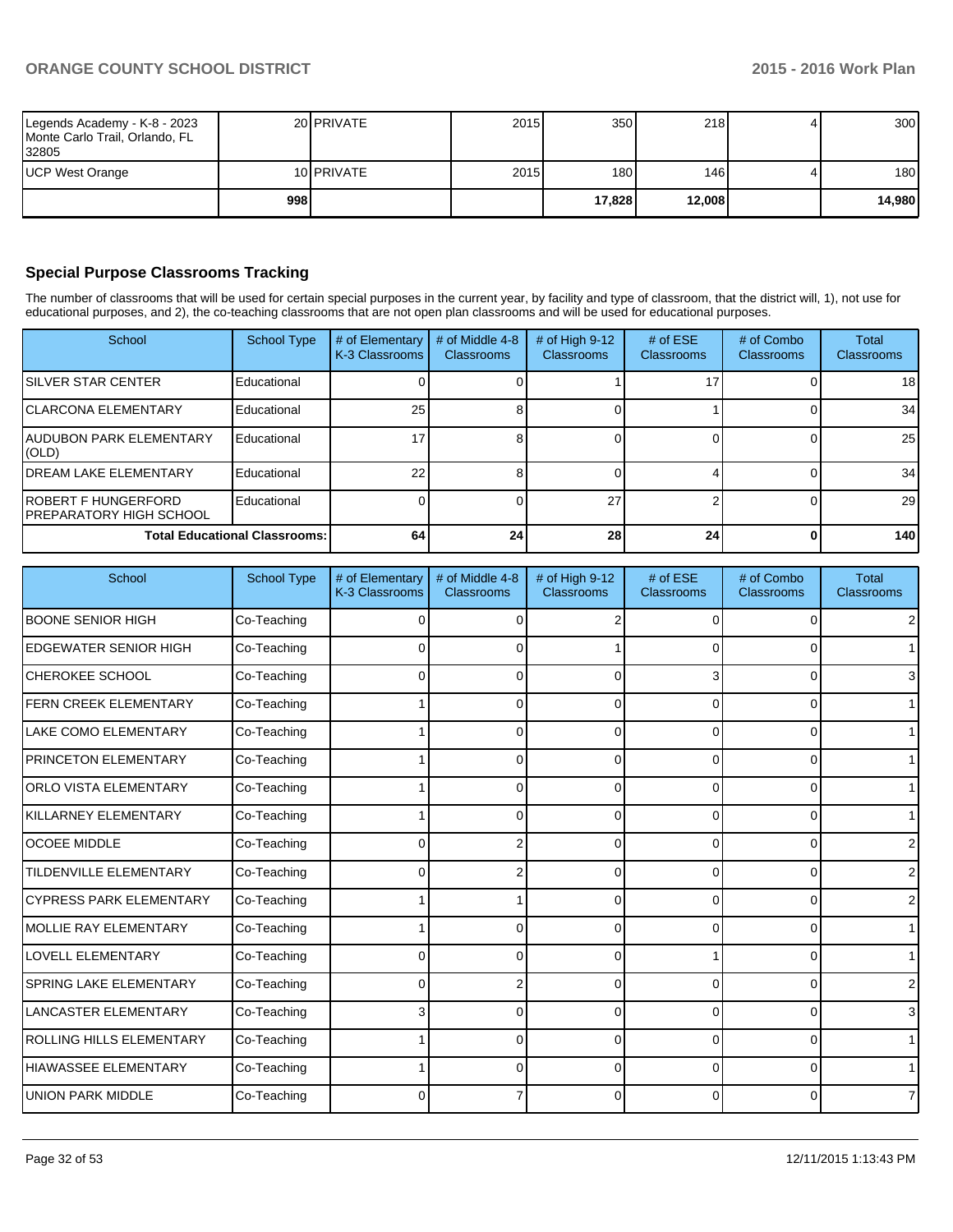| ROBINSWOOD MIDDLE                               | Co-Teaching | 0              |          | $\Omega$       | 0              | $\overline{0}$ | 4              |
|-------------------------------------------------|-------------|----------------|----------|----------------|----------------|----------------|----------------|
| DR PHILLIPS SENIOR HIGH                         | Co-Teaching | 0              | U        | 2              | 0              | $\Omega$       | 2              |
| PALM LAKE ELEMENTARY                            | Co-Teaching | $\Omega$       |          | $\Omega$       | 0              | $\Omega$       | $\mathbf 1$    |
| ARBOR RIDGE SCHOOL                              | Co-Teaching | 4              | $\Omega$ | $\Omega$       | 0              | $\Omega$       | 4              |
| WHEATLEY ELEMENTARY                             | Co-Teaching |                | 0        | $\Omega$       | 0              | $\Omega$       | $\mathbf 1$    |
| <b>CONWAY MIDDLE</b>                            | Co-Teaching | 0              | 10       | $\Omega$       | 0              | $\Omega$       | 10             |
| WINTER PARK SENIOR HIGH                         | Co-Teaching | $\Omega$       | $\Omega$ | 2              | 0              | $\Omega$       | 2              |
| PALMETTO ELEMENTARY                             | Co-Teaching |                | $\Omega$ | $\Omega$       | 0              | $\overline{0}$ | 1              |
| OAK HILL ELEMENTARY                             | Co-Teaching |                | 0        | $\Omega$       | 0              | $\overline{0}$ | $\mathbf 1$    |
| APOPKA SENIOR HIGH                              | Co-Teaching | $\Omega$       | 0        | 3              | 0              | $\Omega$       | 3              |
| <b>OCOEE ELEMENTARY</b>                         | Co-Teaching | $\Omega$       | 0        | $\Omega$       |                | $\Omega$       | $\mathbf 1$    |
| DEERWOOD ELEMENTARY                             | Co-Teaching | 2              | $\Omega$ | $\Omega$       | 0              | $\overline{0}$ | $\overline{2}$ |
| LAKE WHITNEY ELEMENTARY                         | Co-Teaching | $\Omega$       |          | $\Omega$       | 0              | $\overline{0}$ | $\mathbf 1$    |
| SOUTHWOOD ELEMENTARY                            | Co-Teaching |                |          | $\Omega$       |                | $\Omega$       | 6              |
| <b>ROSEMONT ELEMENTARY</b>                      | Co-Teaching |                | 0        | $\Omega$       | 0              | $\Omega$       | 1              |
| <b>CORNER LAKE MIDDLE</b>                       | Co-Teaching | 0              | 24       | $\Omega$       |                | $\overline{0}$ | 25             |
| LAKE GEORGE ELEMENTARY                          | Co-Teaching |                | $\Omega$ | $\Omega$       | 0              | $\overline{0}$ | 1              |
| LAKEVILLE ELEMENTARY                            | Co-Teaching | 2              | 0        | $\Omega$       | 0              | $\Omega$       | 2              |
| NORTHLAKE PARK ELEMENTARY                       | Co-Teaching | 3              | 2        | $\Omega$       |                | $\Omega$       | 6              |
| TIMBER CREEK SENIOR HIGH                        | Co-Teaching | $\Omega$       | $\Omega$ | 14             |                | $\overline{0}$ | 15             |
| <b>OLYMPIA SENIOR HIGH</b>                      | Co-Teaching | 0              | 0        | 21             | 0              | $\overline{0}$ | 21             |
| THORNEBROOKE ELEMENTARY                         | Co-Teaching | 0              |          | $\Omega$       | 0              | $\overline{0}$ | 2              |
| BLANKNER K-8 SCHOOL                             | Co-Teaching |                |          | $\Omega$       | 0              | $\Omega$       | 5              |
| FREEDOM SENIOR HIGH                             | Co-Teaching | 0              | $\Omega$ | 2              | 0              | $\Omega$       | 2              |
| WEST CREEK ELEMENTARY                           | Co-Teaching |                |          |                |                | 0              | 1              |
| <b>LEGACY MIDDLE</b>                            | Co-Teaching | $\overline{0}$ | 8        | $\overline{0}$ | $\overline{0}$ | $\overline{0}$ | 8              |
| WHISPERING OAK ELEMENTARY<br><b>SCHOOL</b>      | Co-Teaching |                | 0        | $\Omega$       | 0              | $\overline{0}$ | 1              |
| WYNDHAM LAKES ELEMENTARY                        | Co-Teaching | 0              | 0        | $\mathbf 0$    | 1              | $\overline{0}$ | $\mathbf{1}$   |
| MILLENNIA ELEMENTARY                            | Co-Teaching | 1              | 0        | $\mathbf 0$    | $\overline{0}$ | $\mathbf 0$    | $\mathbf{1}$   |
| <b>AVALON MIDDLE SCHOOL</b>                     | Co-Teaching | 0              | 14       | $\mathbf 0$    | $\overline{0}$ | $\overline{0}$ | 14             |
| <b>BRIDGEWATER MIDDLE SCHOOL</b>                | Co-Teaching | 0              | 2        | $\mathbf 0$    | $\overline{0}$ | 0              | $\sqrt{2}$     |
| AUDUBON PARK ELEMENTARY<br><b>SCHOOL RELIEF</b> | Co-Teaching | 2              |          | $\mathbf 0$    | $\overline{0}$ | 0              | $\mathbf{3}$   |
| <b>WEKIVA HIGH SCHOOL</b>                       | Co-Teaching | 0              | 0        |                | $\overline{0}$ | $\overline{0}$ | $\mathbf{1}$   |
| <b>COLUMBIA ELEMENTARY</b><br>SCHOOL (NEW)      | Co-Teaching | 1              | 0        | $\Omega$       | $\overline{0}$ | 0              | $\mathbf{1}$   |
| <b>WOLF LAKE ELEMENTARY</b>                     | Co-Teaching | 22             | 0        | 0              | $\mathbf{2}$   | $\overline{0}$ | 24             |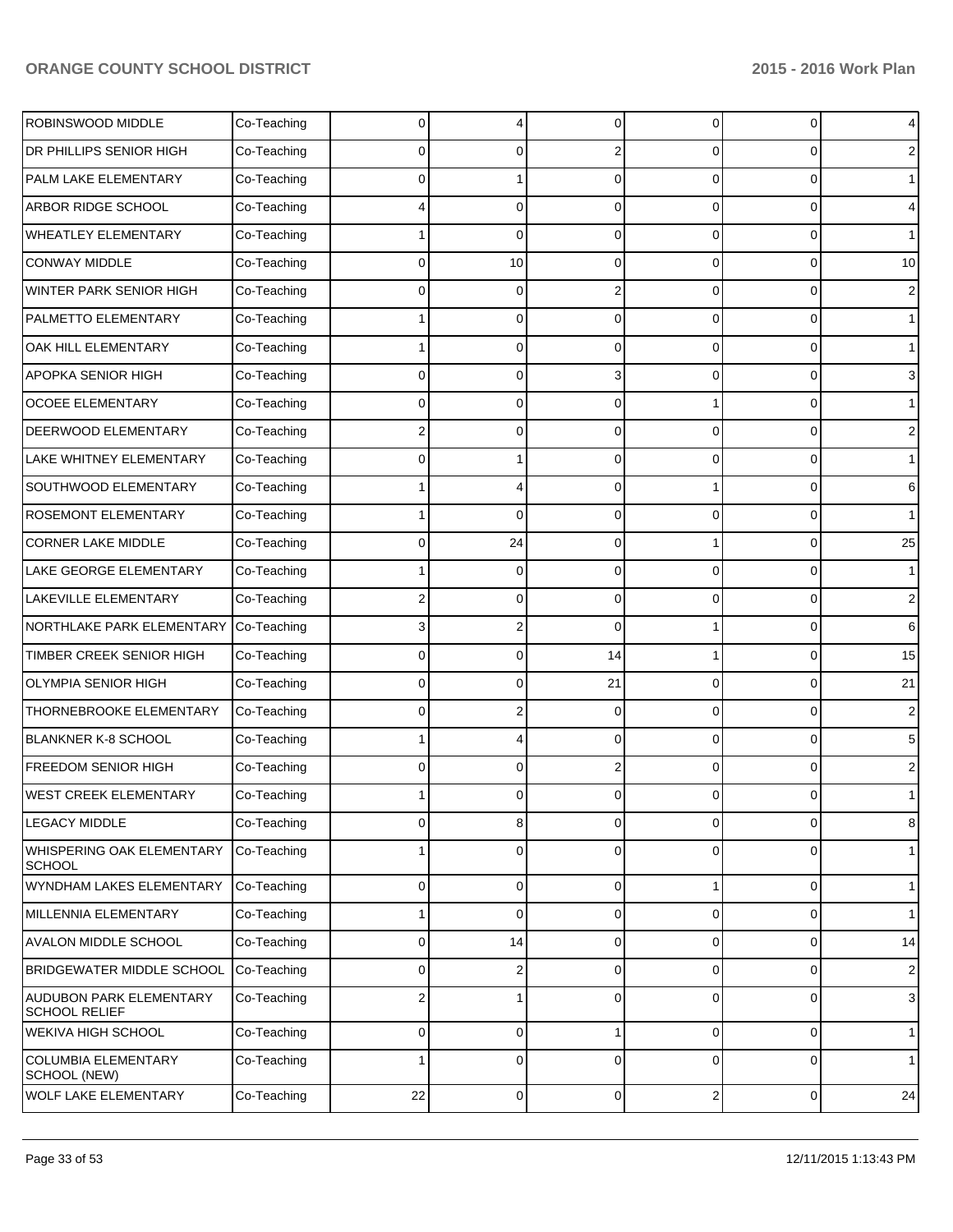|                                        | <b>Total Co-Teaching Classrooms:</b> | ${\bf 76}$   | 137            | 70             | 14             | $\mathbf{0}$   | 297            |
|----------------------------------------|--------------------------------------|--------------|----------------|----------------|----------------|----------------|----------------|
| <b>EAGLE CREEK ELEMENTARY</b>          | Co-Teaching                          | 0            | 1              | $\mathbf 0$    | 0              | $\overline{0}$ | $\mathbf{1}$   |
| LAKE NONA MIDDLE SCHOOL                | Co-Teaching                          | 0            | 4              | $\mathbf 0$    | 0              | $\overline{0}$ | $\overline{4}$ |
| LAKE NONA HIGH SCHOOL                  | Co-Teaching                          | 0            | 0              | 10             | $\overline{0}$ | $\overline{0}$ | 10             |
| CAMELOT ELEMENTARY                     | Co-Teaching                          | 1            | 2              | $\mathbf 0$    | 0              | $\overline{0}$ | $\mathbf{3}$   |
| <b>GOTHA MIDDLE</b>                    | Co-Teaching                          | 0            | 15             | $\overline{0}$ | $\overline{0}$ | $\overline{0}$ | 15             |
| HUNTERS CREEK MIDDLE                   | Co-Teaching                          | 0            | $\overline{2}$ | $\mathbf 0$    | 0              | $\overline{0}$ | $\overline{2}$ |
| <b>WASHINGTON SHORES</b><br>ELEMENTARY | Co-Teaching                          |              |                |                |                | 0              |                |
| JONES SENIOR HIGH                      | Co-Teaching                          | $\Omega$     | 0              |                | 0              | $\Omega$       |                |
| <b>MAXEY ELEMENTARY</b>                | Co-Teaching                          |              | 0              | $\Omega$       | $\Omega$       | $\Omega$       | 1              |
| APOPKA ELEMENTARY                      | Co-Teaching                          |              | 0              | $\Omega$       | 0              | 0              |                |
| <b>WALKER MIDDLE</b>                   | Co-Teaching                          | <sup>0</sup> | 5              |                | 0              | $\Omega$       | 6              |
| LITTLE RIVER ELEMENTARY                | Co-Teaching                          |              | 0              | $\Omega$       | 0              | $\Omega$       |                |
| WINDY RIDGE SCHOOL                     | Co-Teaching                          |              |                | $\Omega$       |                | $\Omega$       | 3              |
| <b>WATERBRIDGE ELEMENTARY</b>          | Co-Teaching                          | 3            | 0              | $\Omega$       | 0              | 0              | 3              |
| UNIVERSITY SENIOR HIGH                 | Co-Teaching                          | <sup>0</sup> | 0              |                | 0              | 0              |                |
| <b>LOCKHART MIDDLE</b>                 | Co-Teaching                          | $\Omega$     | 2              | $\Omega$       | 0              | $\Omega$       | 2              |
| <b>CHENEY ELEMENTARY</b>               | Co-Teaching                          | $\Omega$     | 0              | $\Omega$       |                | $\Omega$       | 1              |
| OAK RIDGE SENIOR HIGH                  | Co-Teaching                          | $\Omega$     | 0              |                | 0              | 0              | 1              |
| <b>EVANS SENIOR HIGH</b>               | Co-Teaching                          | <sup>0</sup> | 0              |                | 0              | 0              | 2              |
| <b>COLONIAL SENIOR HIGH</b>            | Co-Teaching                          | $\Omega$     | 0              | 3              | 0              | 0              | 3              |
| LAKE WESTON ELEMENTARY                 | Co-Teaching                          |              | 0              | $\Omega$       | $\Omega$       | $\Omega$       | 1              |
| PINE HILLS ELEMENTARY                  | Co-Teaching                          | 2            | 0              | $\Omega$       | 0              | 0              | 2              |
| LEE MIDDLE                             | Co-Teaching                          | <sup>0</sup> | 6              | $\Omega$       | $\Omega$       | $\Omega$       | 6              |
| <b>GLENRIDGE MIDDLE</b>                | Co-Teaching                          | $\Omega$     |                | $\Omega$       | 0              | $\Omega$       |                |
| LAKEMONT ELEMENTARY                    | Co-Teaching                          |              | O              | $\Omega$       | $\Omega$       | $\Omega$       | $\mathbf 1$    |
| DREAM LAKE ELEMENTARY                  | Co-Teaching                          | 2            | 0              | $\Omega$       | 0              | 0              | 2              |
| LAKE SILVER ELEMENTARY                 | Co-Teaching                          |              | 0              | $\Omega$       | $\Omega$       | $\Omega$       | $\mathbf 1$    |
| LOCKHART ELEMENTARY                    | Co-Teaching                          | $\Omega$     |                | $\Omega$       | $\Omega$       | $\Omega$       | 1              |
| PINE CASTLE ELEMENTARY                 | Co-Teaching                          |              | 0              | $\Omega$       | $\Omega$       | $\Omega$       | $\mathbf 1$    |
| SOUTH CREEK MIDDLE                     | Co-Teaching                          |              |                | $\Omega$       | 0              | 0              | 3              |
| STONE LAKES ELEMENTARY                 | Co-Teaching                          | 2            | 2              | $\Omega$       | 0              | $\overline{0}$ | 4              |

# **Infrastructure Tracking**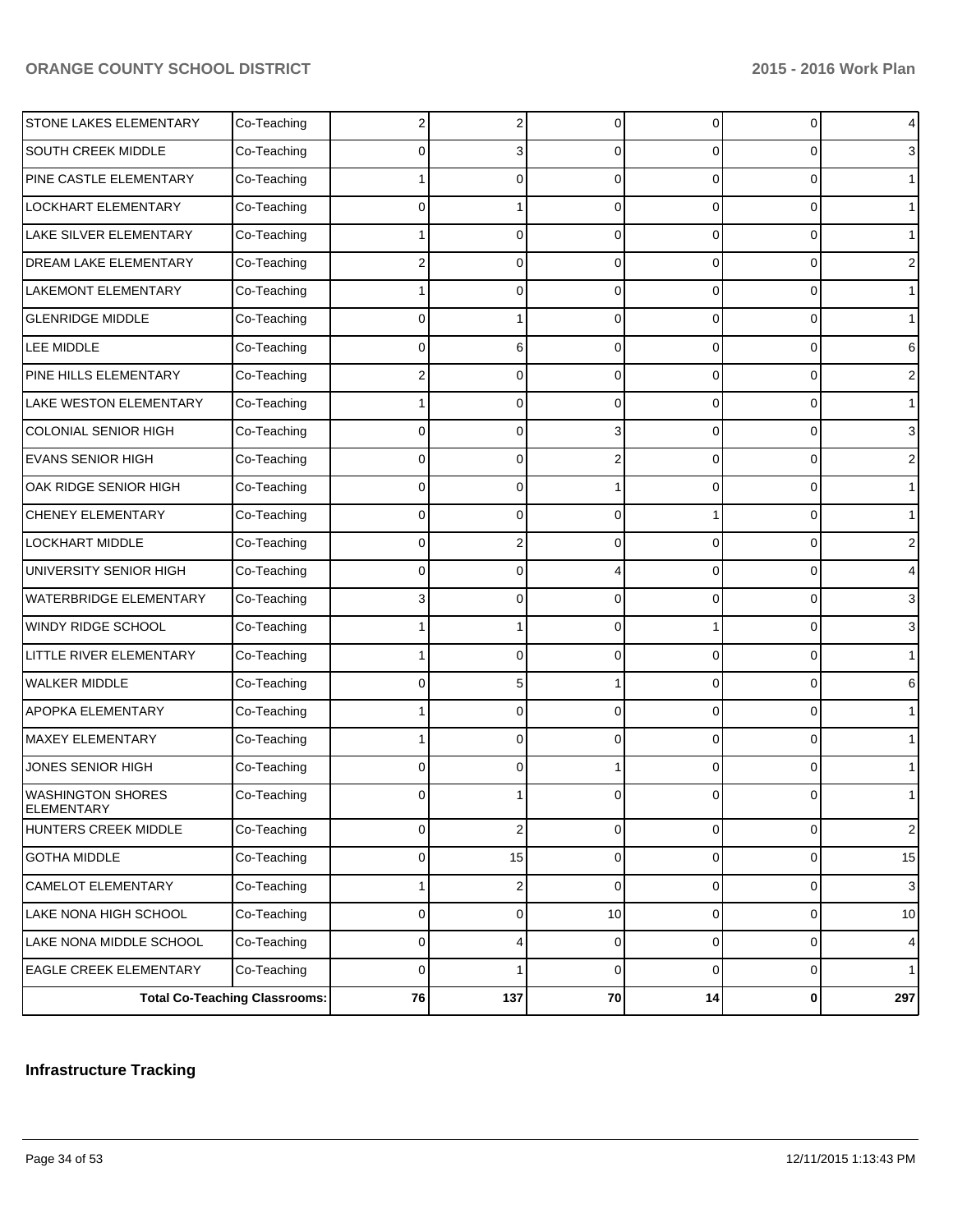**Necessary offsite infrastructure requirements resulting from expansions or new schools. This section should include infrastructure information related to capacity project schedules and other project schedules (Section 4).**

#### 81-F-SW-5 Millenia Garden -

 

30" RCP to existing inlet D-26 on adjacent site East side of property.

Sidewalk, curb & staff/bus entrance drive in right-of-way at Cathy St.

Crosswalk in right-of-way at Staff & Bus exit drive onto Millenia Blvd.

Two 4" conduits for primary electrical service. Connection on plan sheet EP100 is within property boundary. 10" OUC Fire Service connection at Millenia Blvd. 10" OUC Fire Service connection at Cathy St.

4" tap on OUC Reuse Water Line at Millenia Blyd.

4" tap on OUC Domestic Water at Millenia Blvd.

8" Sanitary connection to existing manhole located within property boundary.

4" conduit connection at Millenia Blvd for LEC Voice Data 4" conduit connection at Millenia Blvd for Cable TV service.

Sidewalk at North East corner of site into adjacent parcel.

Audubon k8-

New Curb cuts and sidewalk, stripping work at bus look entry New curb cut and stripping at garage entry and parent drop off exit New sidewalk along north side of property 8" connection to existing water utility New Storm inlet and 24" rcp storm piping along Winter Park Rd 12" water connection to existing utility  $(2)$ 6' underground conduits that are install from transformer and extended to point of connection off site.  $(2)$  4" conduits to MDF room to off site

Fnalewood FS-(Existing Conditions) Off-Site Infrastructure Report 16 (LF) and 11(LF) connections to overflow structure 50' Drainage Easement Ingress and Egress Easement

52-M-SE-2 Lake Nona Middle Area-

Lennar has cleared and grubbed the site.

Lennar to provide ponds and 2' of fill for the project with target completion late November.

Lennar will have extra earthwork available if our contractor wants to purchase from them (72000 CY)

Warton Smith is stating that 82000 CY of fill will be needed for the project after Lennar is complete.

Lennar to provide water and sewer connections (OCPU is provider) to the site.

(2) 4" underground conduits that will be installed for Duke Transformers located within property.

 $(2)$  4" underground conduits that will be installed from the MDF to the points of connection for Bright house and AT&T.

Lockhart Elementary-

Morganti to restore connections to existing Duke Transformer that was damage by vandalism and submit claim to builder's risk.

Site Demo portion of the project has been completed with the exception of selective demo required for renovation.

(2) 4" underground conduits that will be installed for Duke Transformers located within property.

(2) 4" underground conduits that will be installed from the MDF to the points of connection for Bright house and AT&T.

Wet Tap into existing 12" WM along Rose Ave for Water and Irrigation.

Site 27-H-W44 Beck Property/535 North Ficquette-

Existing: Overhead power, underground power, reclaimed water, Potable water, Gas, Fiber optic, data, 18" RCP storm.

Site 133-

New curb cuts and sidewalk, stripping work at bus loop entry

(2) 6" underground conduits that are install from transformer and extended to point of connection off site (2) 4" conduits to MDF room to off site 4" pvc sanitary connection at Amelia

8" pyc sanitary connection at Livingston

10" water tap along Amelia New curb cut and side walk along Livingston

New sidewalk and streetscape along Amelia and Paramore

(#4) New Lighting along Amelia and Paramore

Underground existing overhead electrical along Amelia and Livingston

Storm connection along Amelia

117-E-SW-4, (Summer lake Area)-

New sidewalk connection along Vermillion Avenue

Curb cut for exit of buses and entrance to Service off of Vermillion Avenue

Curb cut for bus loop entrance at Silverlake Park Drive Curb cut for car/parking access off of Vermillion Avenue OCU Easement located within the property line along Vermilion Avenue that includes the Water Main and Reclaimed Water connections 12" fire connection at Vermillion Drive Control structure D-100 connection to existing inlet

(2) 6" underground conduits that are installed from the Electrical Utility Company transformer located within the property (

 $\lambda$ <sup>T</sup> underground conduits that are installed from the projects MDF rooms located inside of each school, to the "Off-Site" property point of connection.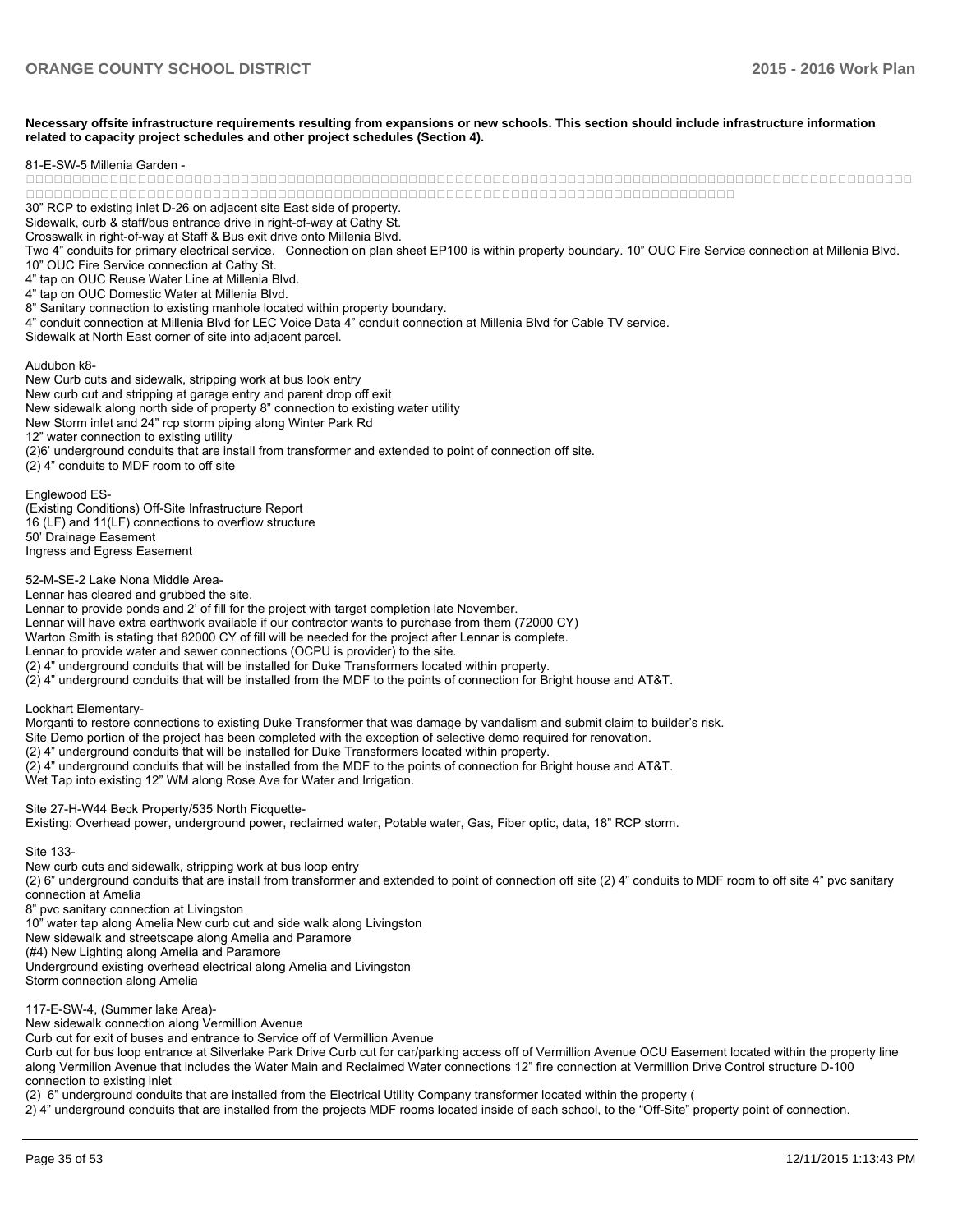Ventura ES Four Driveway improvements New Vehicle Driveway on Pershing Avenue Two Modified Driveways (Vehicle and Bus) One Driveway (Bus) Removal on Woodgate Blvd) Storm outfall in Woodgate Blvd. 12"x2" Domestic Water connection to existing water utility 12"x2" Irrigation connection to existing water utility 12"x10" Fire connection to existing water utility 2-K8-E-1 Wedge field Area-2 Miles of 12" Water Main extended loop connecting new project site to existing Pluris Potable Water Plant 1 Miles of 4" FM extended from Pluris Wastewater Treatment plant. ( 2) 4" underground conduits that will be installed for OUC transformers located within property. (  $2)$  4" underground conduits that will be installed from the MDF to the points of connection for Bright House and AT&T located on Paddock St. Utility Service Yard including 250,000 gallon tank, diesel fire pump, pump building, Pluris Clorination Building (Tiger Flow Bldg) and circulation pump. Relocation of onsite drainage canal is completed - to be maintained by Ranger Drainage District after substantial completion of project. Entry Turn Lanes to be constructed from Bancroft Blvd. Sidewalks to the project site to be constructed by OCPW with some connections by OCPS.

Carver MS-Driveway entrance at Willie Mays PKWY. Relocate a 42" city owned gravity sanitary main to avoid a Building. Connecting the 42" sanitary line to an existing sanitary line on Willie Mays PKWY. Realign and construct new storm water piping to avoid conflicts with relocated sanitary line. Create a New RCP storm water piping into the existing canal on the NE of the side. Connecting to (2) 18" existing pipe at the parents entrance on the Colombia St. Installing 12" water main on Colombia st. connecting to OUC water system. Removing an existing 42" sanitary line from adiacent property south of the school property. Moving twin 16" RCP storm piping in the canal west of the school and replacing it with 48"X76" ERCP. Removing (2) storm water pipe crossing across Willie Mays PKWY. We are constructing storm water out flow pipe from Willie Mays to the canal to the west of the property.

Site 21- Avalon-

New Curb cut. Drive way and Side walk on parent entrance on the SW corner. Milling and resurfacing the drive way on the N.W corner on the Bus loop and entrance. Connecting an 8" PVC sanitary line to an existing man hole at NE corner.

Site 27-

Widen CR 535 and create new turn lanes both directions Add new traffic light at school's student/parent parking entrance New sidewalks along CR 535 New sanitary force main along east side of CR 535 from site, down towards Figuette Dr. Connections to County storm system, potable and reclaimed water system along CR 535 Connections to Duke Power along CR 535 Connections to Fiber Optic Service along CR 535

**Proposed location of planned facilities, whether those locations are consistent with the comprehensive plans of all affected local governments, and recommendations for infrastructure and other improvements to land adjacent to existing facilities. Provisions of 1013.33(12), (13) and (14) and 1013.36 must be addressed for new facilities planned within the 1st three years of the plan (Section 5).**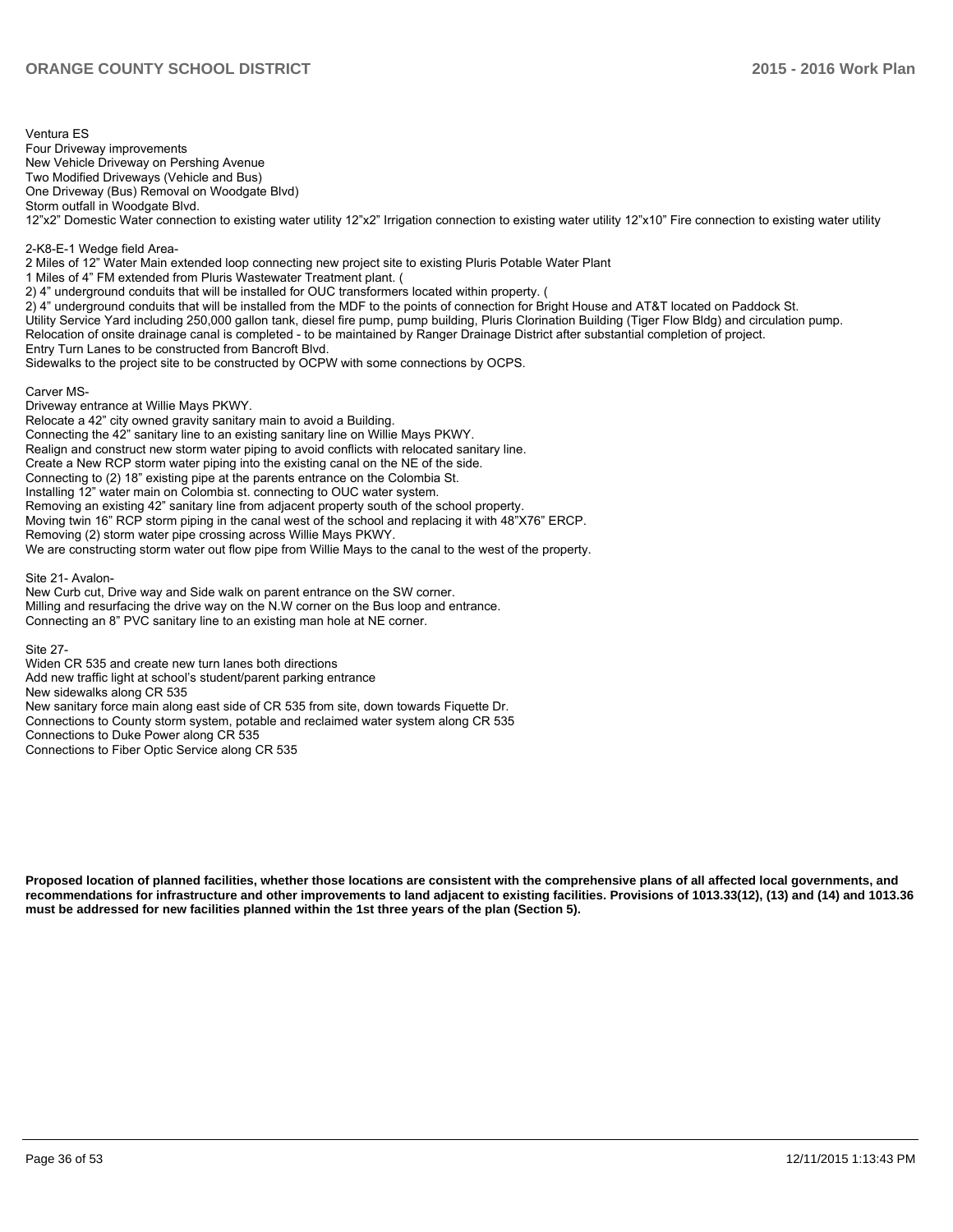27-H-W-4 Beck Property/535 North Ficquette 81-E-SW-5, Millenia Garden 133-K8-E-6 Audubon Park Area 2-K8-E-1 Wedgefield Area 21-M-E-2 Avalon Park Area 37-M-W-4 Bridgewater Area 117-E-SW-4 Horizon West/Lakeside Village Area 52-M-SE-2 Lake Nona Middle Area 84-E-W-4 Metrowest On-site Relief 85-E-W-4 Sunset Park Area 26-E-N-7 Arden Park Area 20-E-SW-5 Tangelo Park/ Waterbridge Area 44-E-SE-2 Lake Nona Area 114-E-W-4 Horizon West Area 90-E-N-7 Wolf Lake Area 131-PS8-SW-5 - Downtown **Consistent with Comp Plan?** Yes

# **Net New Classrooms**

The number of classrooms, by grade level and type of construction, that were added during the last fiscal year.

| List the net new classrooms added in the 2014 - 2015 fiscal year.                                                                                       |                                      |                            |                                                                        | List the net new classrooms to be added in the 2015 - 2016 fiscal<br>year. |                              |                                   |                                |                        |
|---------------------------------------------------------------------------------------------------------------------------------------------------------|--------------------------------------|----------------------------|------------------------------------------------------------------------|----------------------------------------------------------------------------|------------------------------|-----------------------------------|--------------------------------|------------------------|
| "Classrooms" is defined as capacity carrying classrooms that are added to increase<br>capacity to enable the district to meet the Class Size Amendment. |                                      |                            | Totals for fiscal year 2015 - 2016 should match totals in Section 15A. |                                                                            |                              |                                   |                                |                        |
| Location                                                                                                                                                | $2014 - 2015 \#$<br><b>Permanent</b> | $2014 - 2015$ #<br>Modular | $2014 - 2015$ #<br>Relocatable                                         | $2014 - 2015$<br>Total                                                     | $2015 - 2016$ #<br>Permanent | $2015 - 2016$ #<br><b>Modular</b> | $2015 - 2016$ #<br>Relocatable | $2015 - 2016$<br>Total |
| Elementary (PK-3)                                                                                                                                       | 69                                   |                            | 79                                                                     | 148                                                                        |                              |                                   |                                |                        |
| Middle (4-8)                                                                                                                                            | 30                                   |                            | $-31$                                                                  |                                                                            |                              |                                   |                                |                        |
| High (9-12)                                                                                                                                             |                                      |                            |                                                                        | 11.                                                                        |                              |                                   |                                | $\Omega$               |
|                                                                                                                                                         | 99                                   |                            | 59                                                                     | 158                                                                        |                              |                                   |                                | 0                      |

### **Relocatable Student Stations**

Number of students that will be educated in relocatable units, by school, in the current year, and the projected number of students for each of the years in the workplan.

| <b>Site</b>                                 | $2015 - 2016$ | 2016 - 2017 | 2017 - 2018 | 2018 - 2019 | 2019 - 2020 | 5 Year Average |
|---------------------------------------------|---------------|-------------|-------------|-------------|-------------|----------------|
| EAGLE'S NEST ELEMENTARY                     | 72            |             |             |             |             | 14             |
| <b>IBOONE SENIOR HIGH</b>                   | 325           | 325         | 325         | 325         | 325         | 325            |
| IEDGEWATER SENIOR HIGH                      |               |             |             |             | 0           | $\overline{0}$ |
| IHOWARD MIDDLE                              |               |             |             |             |             | $\overline{0}$ |
| ICHEROKEE SCHOOL                            |               |             |             |             | 0           | $\overline{0}$ |
| IMEMORIAL MIDDLE SCHOOL                     |               |             |             |             | $\Omega$    | $\overline{0}$ |
| <b>FERN CREEK ELEMENTARY</b>                | 90            |             |             |             | 0           | 18             |
| <b>GRAND AVENUE PRIMARY LEARNING CENTER</b> | 216           | 216         |             |             | $\Omega$    | 86             |
| <b>HILLCREST ELEMENTARY</b>                 | 54            | 54          | 54          |             | $\Omega$    | 32             |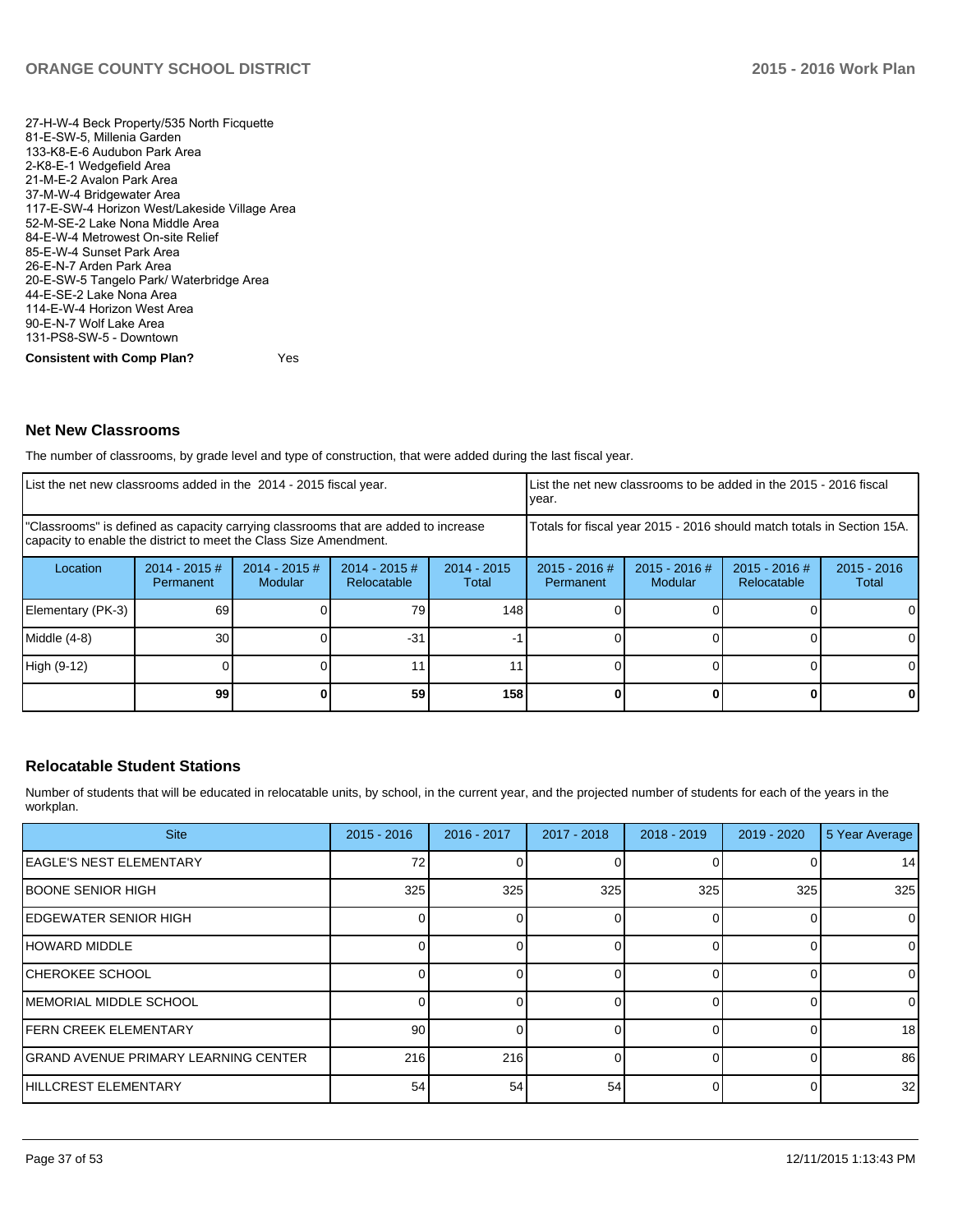| KALEY ELEMENTARY                | 72              | 72              | 72              | $\overline{0}$  | $\overline{0}$ | 43             |
|---------------------------------|-----------------|-----------------|-----------------|-----------------|----------------|----------------|
| <b>LAKE COMO ELEMENTARY</b>     | 54              | 54              | 54              | $\Omega$        | $\Omega$       | 32             |
| PINELOCH ELEMENTARY             | 144             | 216             | 216             | 216             | 396            | 238            |
| <b>PRINCETON ELEMENTARY</b>     | $\Omega$        | 0               | 0               | $\Omega$        | $\Omega$       | $\overline{0}$ |
| <b>ORLO VISTA ELEMENTARY</b>    | 54              | 54              | 54              | 54              | 90             | 61             |
| <b>APOPKA MIDDLE</b>            | 110             | 110             | 110             | 110             | 110            | 110            |
| IWINTER PARK 9TH GRADE CENTER.  | $\Omega$        | 0               | $\Omega$        | $\Omega$        | $\Omega$       | $\overline{0}$ |
| KILLARNEY ELEMENTARY            | 216             | $\Omega$        | $\Omega$        | $\Omega$        | $\Omega$       | 43             |
| <b>OCOEE MIDDLE</b>             | 264             | 264             | 264             | 264             | 264            | 264            |
| <b>LAKEVIEW MIDDLE</b>          | 154             | 154             | 154             | 154             | 154            | 154            |
| <b>TILDENVILLE ELEMENTARY</b>   | $\Omega$        | 0               | 0               | $\Omega$        | $\Omega$       | $\overline{0}$ |
| <b>SILVER STAR CENTER</b>       | $\Omega$        | $\Omega$        | $\Omega$        | $\Omega$        | $\Omega$       | $\overline{0}$ |
| <b>CYPRESS PARK ELEMENTARY</b>  | 198             | 144             | $\Omega$        | $\Omega$        | $\Omega$       | 68             |
| <b>BROOKSHIRE ELEMENTARY</b>    | 90 <sub>0</sub> | 90 <sup>°</sup> | 90              | 90 <sub>1</sub> | 90             | 90             |
| DOVER SHORES ELEMENTARY         | 216             | 216             | 216             | $\Omega$        | $\Omega$       | 130            |
| <b>MOLLIE RAY ELEMENTARY</b>    | 274             | $\mathbf 0$     | $\Omega$        | $\Omega$        | $\Omega$       | 55             |
| <b>DURRANCE ELEMENTARY</b>      | 270             | 270             | 270             | $\Omega$        | $\overline{0}$ | 162            |
| <b>TANGELO PARK ELEMENTARY</b>  | 90 <sub>0</sub> | 0               | $\mathbf 0$     | $\Omega$        | $\overline{0}$ | 18             |
| <b>LOVELL ELEMENTARY</b>        | $\Omega$        | $\Omega$        | $\Omega$        | $\Omega$        | $\Omega$       | $\overline{0}$ |
| <b>CHICKASAW ELEMENTARY</b>     | 72              | 72              | 72              | 72              | 72             | 72             |
| <b>SPRING LAKE ELEMENTARY</b>   | 90 <sub>0</sub> | 90 <sup>°</sup> | 90 <sub>1</sub> | 90              | 90             | 90             |
| <b>LANCASTER ELEMENTARY</b>     | 90 <sub>0</sub> | 90 <sup>°</sup> | 90 <sub>0</sub> | 162             | 162            | 119            |
| <b>ROLLING HILLS ELEMENTARY</b> | 54              | 72              | 72              | 72              | 90             | 72             |
| <b>BONNEVILLE ELEMENTARY</b>    | $\Omega$        | $\Omega$        | $\Omega$        | $\Omega$        | $\Omega$       | $\overline{0}$ |
| HIAWASSEE ELEMENTARY            | 36              | 36              | 36              | 36              | 36             | 36             |
| <b>MCCOY ELEMENTARY</b>         | 36              | 36              | 36              | 36              | 142            | 57             |
| PERSHING ELEMENTARY             | 72              | 0               | 0               | $\overline{0}$  | $\overline{0}$ | 14             |
| <b>UNION PARK MIDDLE</b>        | $\Omega$        | 0               | $\Omega$        | $\Omega$        | 0              | $\overline{0}$ |
| <b>ROBINSWOOD MIDDLE</b>        | 506             | 506             | 506             | 506             | $\overline{0}$ | 405            |
| DR PHILLIPS SENIOR HIGH         | 1,375           | 1,300           | 1,300           | 1,300           | 1,300          | 1,315          |
| <b>CLARCONA ELEMENTARY</b>      | 588             | 588             | 0               | $\overline{0}$  | $\overline{0}$ | 235            |
| COLONIAL 9TH GRADE CENTER       | $\Omega$        | 0               | 0               | $\Omega$        | $\mathbf 0$    | $\overline{0}$ |
| PALM LAKE ELEMENTARY            | $\Omega$        | 0               | 0               | $\Omega$        | $\mathbf 0$    | $\overline{0}$ |
| <b>VENTURA ELEMENTARY</b>       | 1,206           | 36              | 36              | 36              | 36             | 270            |
| ARBOR RIDGE SCHOOL              | 36              | 36              | 36              | 36              | 36             | 36             |
| ORANGE CENTER ELEMENTARY        | $\overline{0}$  | 0               | 0               | $\overline{0}$  | $\mathbf 0$    | $\overline{0}$ |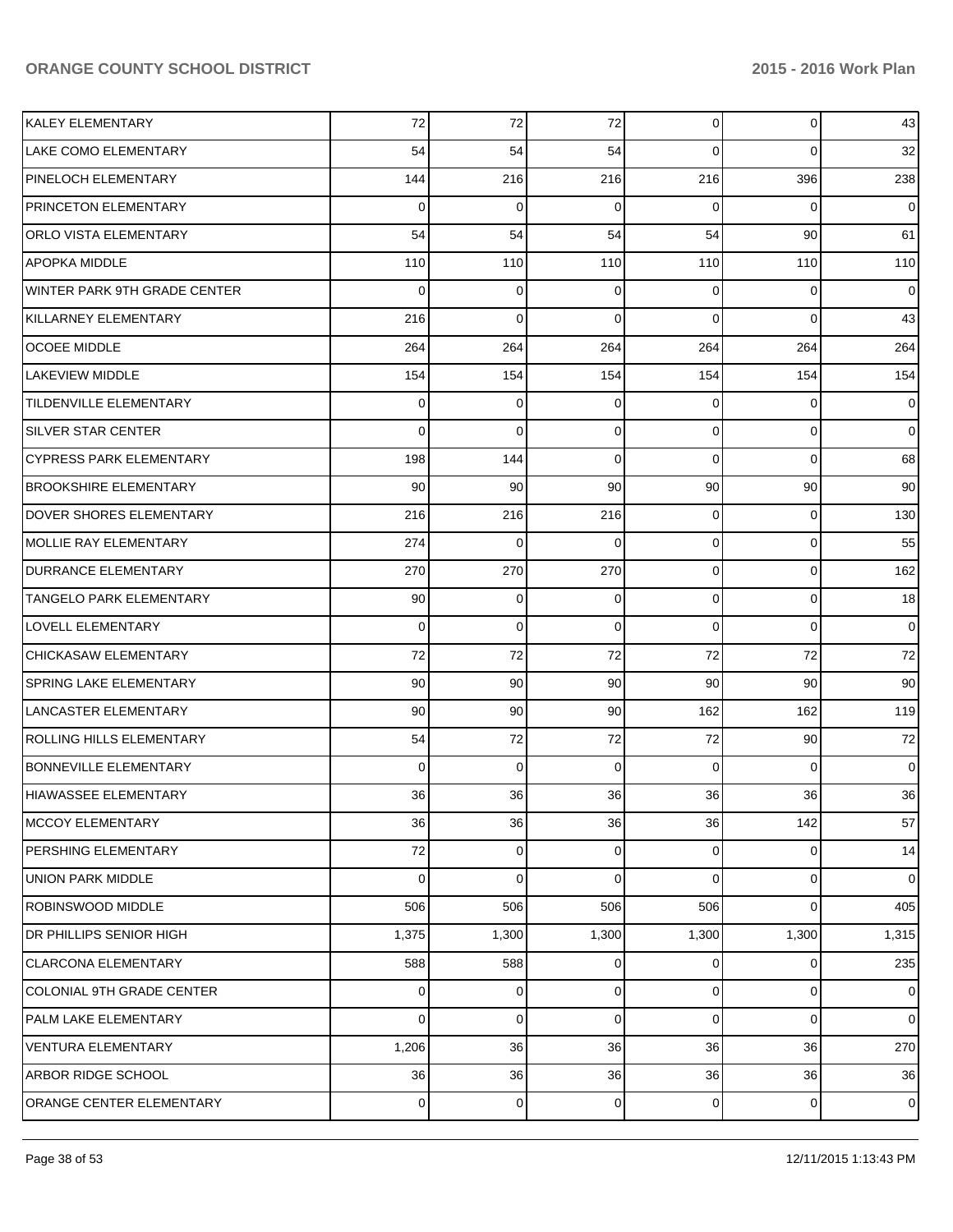| HUNGERFORD ELEMENTARY                                   | 90       | 90             | 90             | $\overline{0}$ | $\overline{0}$ | 54             |
|---------------------------------------------------------|----------|----------------|----------------|----------------|----------------|----------------|
| <b>WHEATLEY ELEMENTARY</b>                              | $\Omega$ | 0              | $\Omega$       | $\Omega$       | $\overline{0}$ | $\overline{0}$ |
| <b>CONWAY MIDDLE</b>                                    | 396      | 396            | 396            | 396            | $\overline{0}$ | 317            |
| <b>ALOMA ELEMENTARY</b>                                 | 54       | 54             | 54             | 54             | 54             | 54             |
| <b>WINTER PARK SENIOR HIGH</b>                          | 142      | 142            | 142            | 142            | 142            | 142            |
| <b>IVEY LANE ELEMENTARY</b>                             | 162      | 162            | $\mathbf 0$    | $\Omega$       | $\overline{0}$ | 65             |
| <b>RIDGEWOOD PARK ELEMENTARY</b>                        | $\Omega$ | 0              | $\Omega$       | $\Omega$       | $\overline{0}$ | $\overline{0}$ |
| SHENANDOAH ELEMENTARY                                   | 90       | 0              | $\Omega$       | $\Omega$       | $\overline{0}$ | 18             |
| HIDDEN OAKS ELEMENTARY                                  | 828      | 482            | 482            | 482            | $\overline{0}$ | 455            |
| <b>PALMETTO ELEMENTARY</b>                              | 144      | $\mathbf 0$    | $\mathbf 0$    | $\Omega$       | $\overline{0}$ | 29             |
| OAK HILL ELEMENTARY                                     | 249      | 267            | $\Omega$       | $\Omega$       | $\overline{0}$ | 103            |
| <b>WEST ORANGE SENIOR HIGH</b>                          | $\Omega$ | $\mathbf 0$    | $\Omega$       | $\Omega$       | $\mathbf 0$    | $\overline{0}$ |
| <b>APOPKA SENIOR HIGH</b>                               | 25       | 25             | 25             | 25             | 25             | 25             |
| <b>OCOEE ELEMENTARY</b>                                 | 108      | 108            | 108            | 108            | 108            | 108            |
| <b>PINAR ELEMENTARY</b>                                 | $\Omega$ | 0              | $\Omega$       | $\Omega$       | 0              | $\overline{0}$ |
| <b>LIBERTY MIDDLE</b>                                   | 88       | $\mathbf 0$    | $\Omega$       | $\Omega$       | $\overline{0}$ | 18             |
| MAGNOLIA EXCEPTIONAL STUDENT EDUCATION<br><b>CENTER</b> | 60       | 30             | 30             | 30             | 30             | 36             |
| ORLANDO VOCATIONAL-TECHNICAL CENTER                     | $\Omega$ | $\mathbf 0$    | $\mathbf 0$    | $\Omega$       | $\Omega$       | $\overline{0}$ |
| <b>DR PHILLIPS ELEMENTARY</b>                           | 90       | 90             | 90             | 90             | 90             | 90             |
| <b>DEERWOOD ELEMENTARY</b>                              | 342      | 342            | 342            | 342            | $\overline{0}$ | 274            |
| <b>WILLIAM FRANGUS ELEMENTARY</b>                       | 954      | 954            | 954            | 954            | $\overline{0}$ | 763            |
| APOPKA 9TH GRADE CENTER                                 | 980      | 822            | $\mathbf 0$    | $\Omega$       | $\Omega$       | 360            |
| <b>DISCOVERY MIDDLE</b>                                 | 264      | 264            | 44             | 44             | 44             | 132            |
| LAKE WHITNEY ELEMENTARY                                 | 252      | 252            | 252            | 252            | 252            | 252            |
| <b>SUNRISE ELEMENTARY</b>                               | 0        | 0              | $\mathbf 0$    | $\overline{0}$ | $\overline{0}$ | $\mathbf 0$    |
| <b>SOUTHWOOD ELEMENTARY</b>                             | 72       | $\overline{0}$ | $\overline{0}$ | $\overline{0}$ | $\overline{0}$ | 14             |
| <b>ROSEMONT ELEMENTARY</b>                              | 72       | 72             | 72             | 72             | 108            | 79             |
| CORNER LAKE MIDDLE                                      | 110      | $\overline{0}$ | $\mathbf 0$    | $\overline{0}$ | $\overline{0}$ | 22             |
| MEADOW WOODS MIDDLE                                     | 176      | 176            | 176            | 176            | 176            | 176            |
| <b>RIVERDALE ELEMENTARY</b>                             | 144      | 144            | 144            | 144            | 144            | 144            |
| LAKE GEM ELEMENTARY                                     | 342      | 342            | 342            | 342            | 342            | 342            |
| <b>PINEWOOD ELEMENTARY</b>                              | 198      | 198            | 198            | 198            | 198            | 198            |
| LAKE GEORGE ELEMENTARY                                  | 72       | 72             | 72             | 72             | 72             | 72             |
| LAKEVILLE ELEMENTARY                                    | 306      | 306            | 306            | 306            | 306            | 306            |
| <b>CHAIN OF LAKES MIDDLE</b>                            | 462      | 462            | 462            | 462            | 462            | 462            |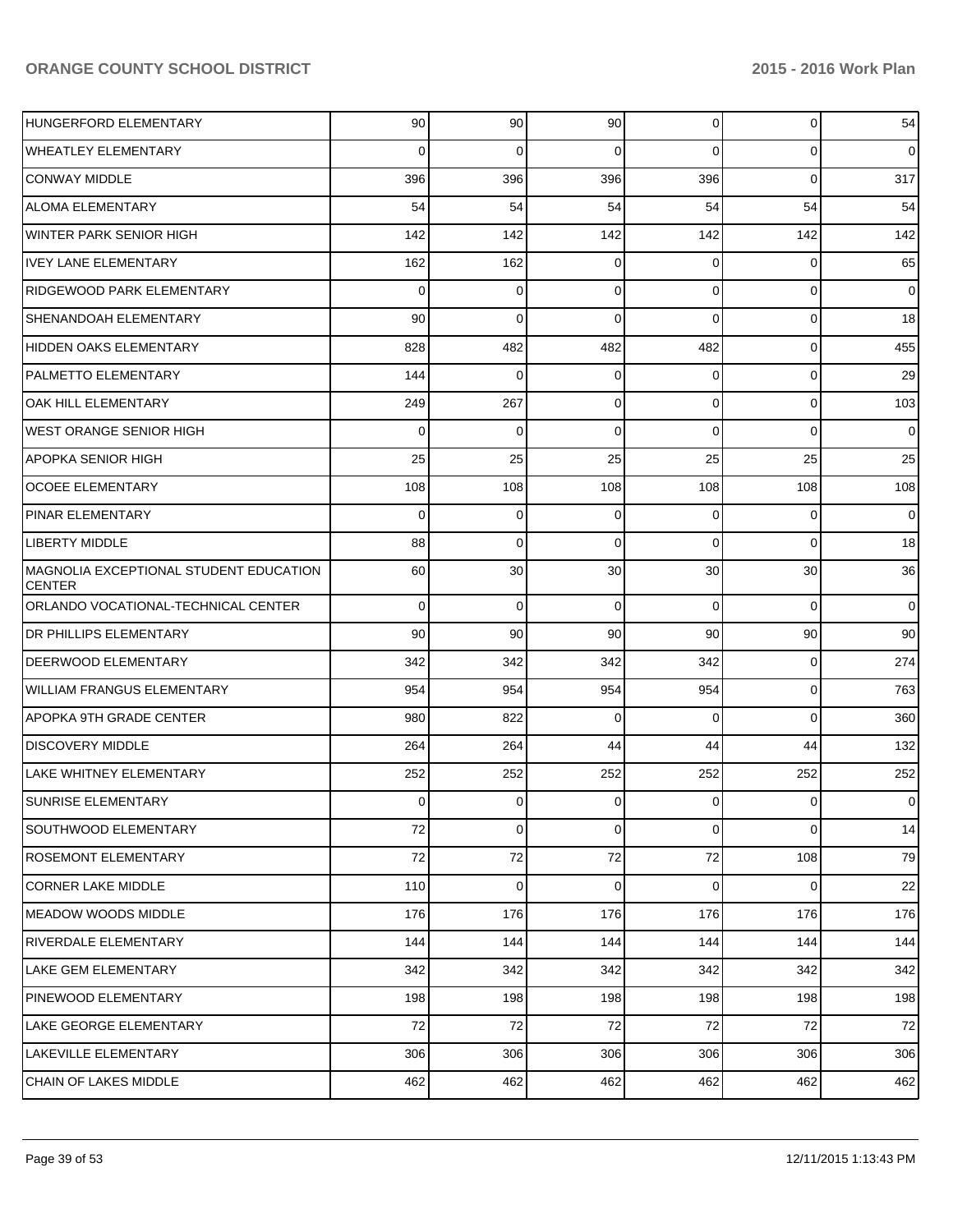| <b>LAWTON CHILES ELEMENTARY</b>                | 221            | 41          | 41       | 41             | 41             | 77             |
|------------------------------------------------|----------------|-------------|----------|----------------|----------------|----------------|
| <b>OAKSHIRE ELEMENTARY</b>                     | 216            | 216         | 216      | 216            | 216            | 216            |
| NORTHLAKE PARK ELEMENTARY                      | 0              | 0           | 0        | $\Omega$       | 0              | $\overline{0}$ |
| <b>ENDEAVOR ELEMENTARY</b>                     | 180            | 150         | 150      | 150            | $\Omega$       | 126            |
| <b>CITRUS ELEMENTARY</b>                       | 144            | 144         | 144      | 144            | 144            | 144            |
| TIMBER CREEK SENIOR HIGH                       | 800            | 800         | 800      | 800            | 800            | 800            |
| OLYMPIA SENIOR HIGH                            | 0              | 0           | 0        | 0              | 0              | $\overline{0}$ |
| <b>ODYSSEY MIDDLE</b>                          | 110            | 110         | 110      | 110            | 110            | 110            |
| THREE POINTS ELEMENTARY                        | 126            | 0           | 0        | 0              | 0              | 25             |
| THORNEBROOKE ELEMENTARY                        | 126            | 126         | 126      | 126            | 126            | 126            |
| <b>BLANKNER K-8 SCHOOL</b>                     | 252            | 0           | 0        | 0              | 0              | 50             |
| COMMUNITY EDUCATION PARTNERS-WEST(OBT)         | 166            | 66          | 66       | 66             | 0              | 73             |
| COMMUNITY EDUCATION PARTNERS-EAST<br>(SEMORAN) | 0              | $\Omega$    | 0        | 0              | 0              | $\overline{0}$ |
| <b>FREEDOM SENIOR HIGH</b>                     | 650            | 650         | 650      | 650            | 650            | 650            |
| <b>WEST OAKS ELEMENTARY</b>                    | 144            | 144         | 144      | 144            | $\Omega$       | 115            |
| IWEST CREEK ELEMENTARY                         | 180            | 180         | 180      | 180            | 180            | 180            |
| ANDOVER ELEMENTARY SCHOOL                      | 180            | 180         | 180      | 180            | 180            | 180            |
| <b>OCOEE HIGH SCHOOL</b>                       | 50             | 50          | 50       | 50             | $\Omega$       | 40             |
| <b>FREEDOM MIDDLE SCHOOL</b>                   | 176            | 176         | 176      | 176            | $\overline{0}$ | 141            |
| <b>LEGACY MIDDLE</b>                           | $\Omega$       | $\mathbf 0$ | 0        | $\overline{0}$ | $\mathbf 0$    | $\overline{0}$ |
| <b>SAND LAKE ELEMENTARY</b>                    | 0              | $\mathbf 0$ | $\Omega$ | $\Omega$       | $\overline{0}$ | $\overline{0}$ |
| <b>EAST LAKE ELEMENTARY SCHOOL</b>             | 90             | 90          | 90       | 90             | $\Omega$       | 72             |
| <b>WHISPERING OAK ELEMENTARY SCHOOL</b>        | 234            | 234         | 234      | 234            | 234            | 234            |
| <b>VISTA LAKES ELEMENTARY</b>                  | 126            | 126         | 126      | 126            | 126            | 126            |
| IWYNDHAM LAKES ELEMENTARY                      | 234            | 234         | 234      | 234            | 234            | 234            |
| WOLF LAKE MIDDLE                               | 154            | 298         | 298      | 518            | 518            | 357            |
| MILLENNIA ELEMENTARY                           | 378            | $\mathbf 0$ | 0        | $\overline{0}$ | $\overline{0}$ | 76             |
| <b>AVALON MIDDLE SCHOOL</b>                    | 528            | $\mathbf 0$ | 0        | $\overline{0}$ | $\overline{0}$ | 106            |
| <b>SUNSET PARK ELEMENTARY SCHOOL</b>           | 486            | 486         | 486      | 486            | 486            | 486            |
| <b>MOSS PARK ELEMENTARY SCHOOL</b>             | 288            | 288         | 288      | 288            | 288            | 288            |
| <b>BRIDGEWATER MIDDLE SCHOOL</b>               | 418            | 418         | 418      | 418            | $\overline{0}$ | 334            |
| AUDUBON PARK ELEMENTARY SCHOOL RELIEF          | 468            | 468         | 0        | $\overline{0}$ | $\overline{0}$ | 187            |
| <b>WEKIVA HIGH SCHOOL</b>                      | $\Omega$       | $\mathbf 0$ | 0        | $\overline{0}$ | $\overline{0}$ | $\overline{0}$ |
| COLUMBIA ELEMENTARY SCHOOL (NEW)               | 378            | $\mathbf 0$ | 0        | $\overline{0}$ | $\overline{0}$ | 76             |
| CATALINA ELEMENTARY SCHOOL (NEW)               | $\overline{0}$ | 0           | 0        | $\overline{0}$ | $\mathbf 0$    | $\overline{0}$ |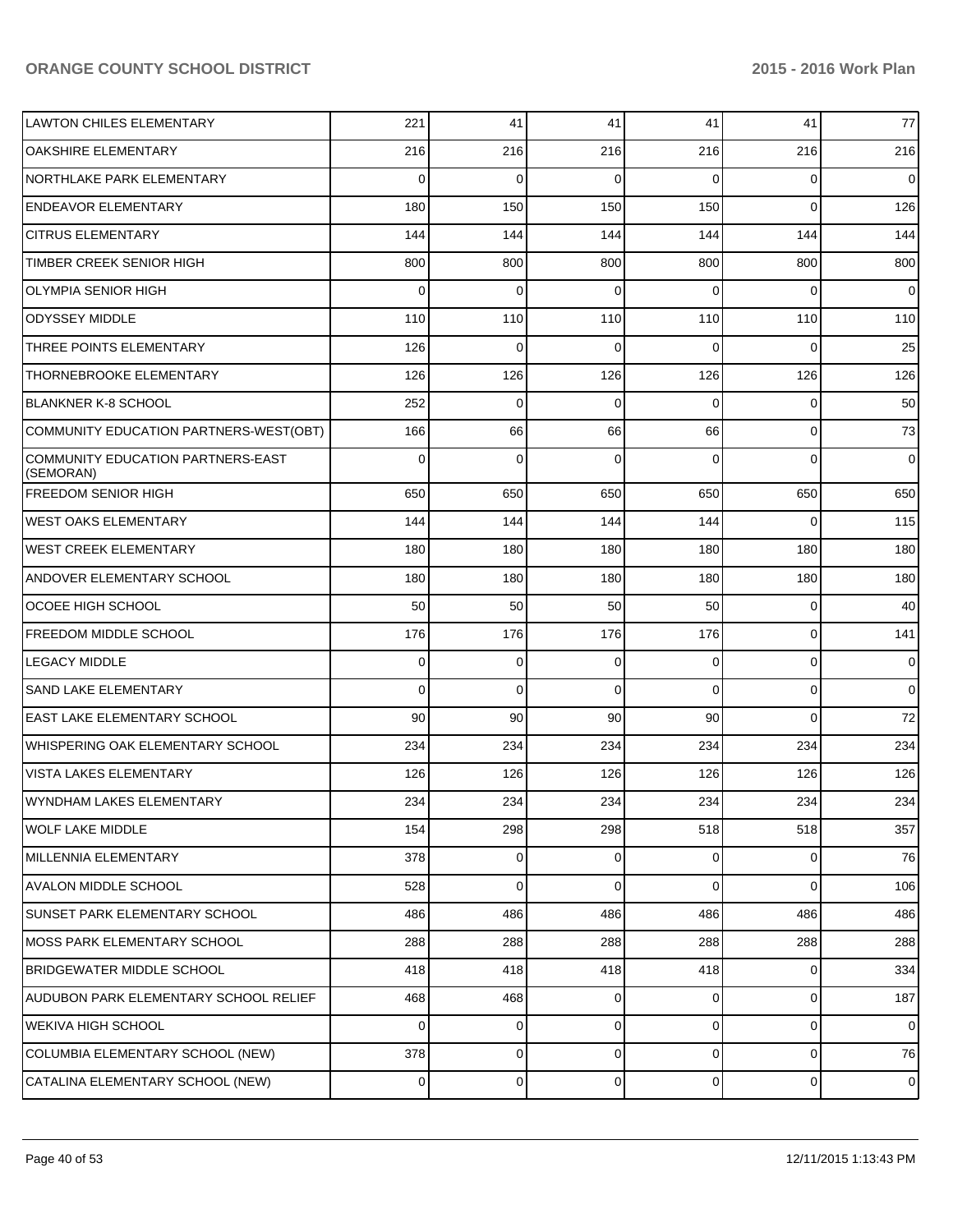| lwolf lake elementary            | 522            | 522         | 522            | 522            | 522            | 522            |
|----------------------------------|----------------|-------------|----------------|----------------|----------------|----------------|
| STONE LAKES ELEMENTARY           | 162            | 162         | 162            | 162            | 162            | 162            |
| <b>CASTLE CREEK ELEMENTARY</b>   | 108            | 108         | 108            | 108            | 108            | 108            |
| <b>SOUTH CREEK MIDDLE</b>        | 0              | $\mathbf 0$ | $\mathbf 0$    | $\overline{0}$ | $\overline{0}$ | $\overline{0}$ |
| <b>PINE CASTLE ELEMENTARY</b>    | 72             | 0           | $\mathbf 0$    | $\overline{0}$ | $\overline{0}$ | 14             |
| <b>LOCKHART ELEMENTARY</b>       | 0              | $\mathbf 0$ | $\mathbf 0$    | $\overline{0}$ | $\overline{0}$ | $\mathbf 0$    |
| <b>UNION PARK ELEMENTARY</b>     | 0              | $\mathbf 0$ | $\mathbf 0$    | $\overline{0}$ | $\overline{0}$ | $\overline{0}$ |
| ZELLWOOD ELEMENTARY              | 0              | 0           | $\Omega$       | $\Omega$       | $\overline{0}$ | $\overline{0}$ |
| <b>DILLARD STREET ELEMENTARY</b> | 288            | 288         | 288            | 288            | 288            | 288            |
| LAKE SILVER ELEMENTARY           | 0              | 0           | $\mathbf 0$    | 0              | 0              | $\mathbf 0$    |
| AUDUBON PARK ELEMENTARY (OLD)    | 0              | $\mathbf 0$ | $\mathbf 0$    | $\overline{0}$ | $\overline{0}$ | $\overline{0}$ |
| DREAM LAKE ELEMENTARY            | 0              | 0           | $\mathbf 0$    | $\overline{0}$ | $\mathbf{0}$   | $\overline{0}$ |
| <b>CONWAY ELEMENTARY</b>         | 108            | 108         | $\Omega$       | $\Omega$       | $\overline{0}$ | 43             |
| LAKEMONT ELEMENTARY              | 18             | 18          | 18             | 18             | 18             | 18             |
| <b>GLENRIDGE MIDDLE</b>          | 286            | 286         | $\Omega$       | $\Omega$       | $\Omega$       | 114            |
| LEE MIDDLE                       | 440            | 440         | 440            | 440            | 440            | 440            |
| <b>GATEWAY SCHOOL</b>            | 240            | 240         | 240            | 240            | 240            | 240            |
| AZALEA PARK ELEMENTARY           | 0              | $\mathbf 0$ | $\mathbf 0$    | 0              | 0              | $\mathbf 0$    |
| <b>PINE HILLS ELEMENTARY</b>     | 54             | 54          | 54             | $\overline{0}$ | $\overline{0}$ | 32             |
| <b>ROCK LAKE ELEMENTARY</b>      | 152            | 152         | $\mathbf 0$    | $\overline{0}$ | $\overline{0}$ | 61             |
| <b>LAKE WESTON ELEMENTARY</b>    | 0              | $\Omega$    | $\Omega$       | $\Omega$       | $\Omega$       | $\overline{0}$ |
| <b>COLONIAL SENIOR HIGH</b>      | 416            | 416         | 416            | 416            | 416            | 416            |
| <b>EVANS SENIOR HIGH</b>         | 275            | 275         | 275            | 275            | 275            | 275            |
| ENGELWOOD ELEMENTARY             | 462            | 250         | $\Omega$       | $\Omega$       | $\overline{0}$ | 142            |
| OAK RIDGE SENIOR HIGH            | 750            | 425         | 425            | 425            | 425            | 490            |
| <b>CHENEY ELEMENTARY</b>         | $\overline{0}$ | 0           | $\overline{0}$ | $\overline{0}$ | $\circ$        | $\pmb{0}$      |
| <b>LOCKHART MIDDLE</b>           | 176            | 176         | 176            | 176            | $\overline{0}$ | 141            |
| MAITLAND MIDDLE                  | 132            | 110         | 110            | 110            | $\overline{0}$ | 92             |
| <b>CLAY SPRINGS ELEMENTARY</b>   | 0              | $\mathbf 0$ | $\Omega$       | $\overline{0}$ | $\overline{0}$ | $\overline{0}$ |
| UNIVERSITY SENIOR HIGH           | 1,875          | 1,875       | 1,875          | 1,875          | 1,875          | 1,875          |
| ROCK SPRINGS ELEMENTARY          | 72             | 72          | 72             | 72             | 72             | 72             |
| <b>METRO WEST ELEMENTARY</b>     | 270            | $\mathbf 0$ | $\Omega$       | $\overline{0}$ | $\overline{0}$ | 54             |
| <b>SOUTHWEST MIDDLE</b>          | 132            | 132         | 132            | 132            | 132            | 132            |
| MEADOW WOODS ELEMENTARY          | 918            | 531         | 0              | $\overline{0}$ | $\mathbf 0$    | 290            |
| WATERBRIDGE ELEMENTARY           | 414            | 414         | 414            | 414            | 468            | 425            |
| <b>WINDY RIDGE SCHOOL</b>        | $\overline{0}$ | 0           | 0              | $\overline{0}$ | $\overline{0}$ | $\mathbf 0$    |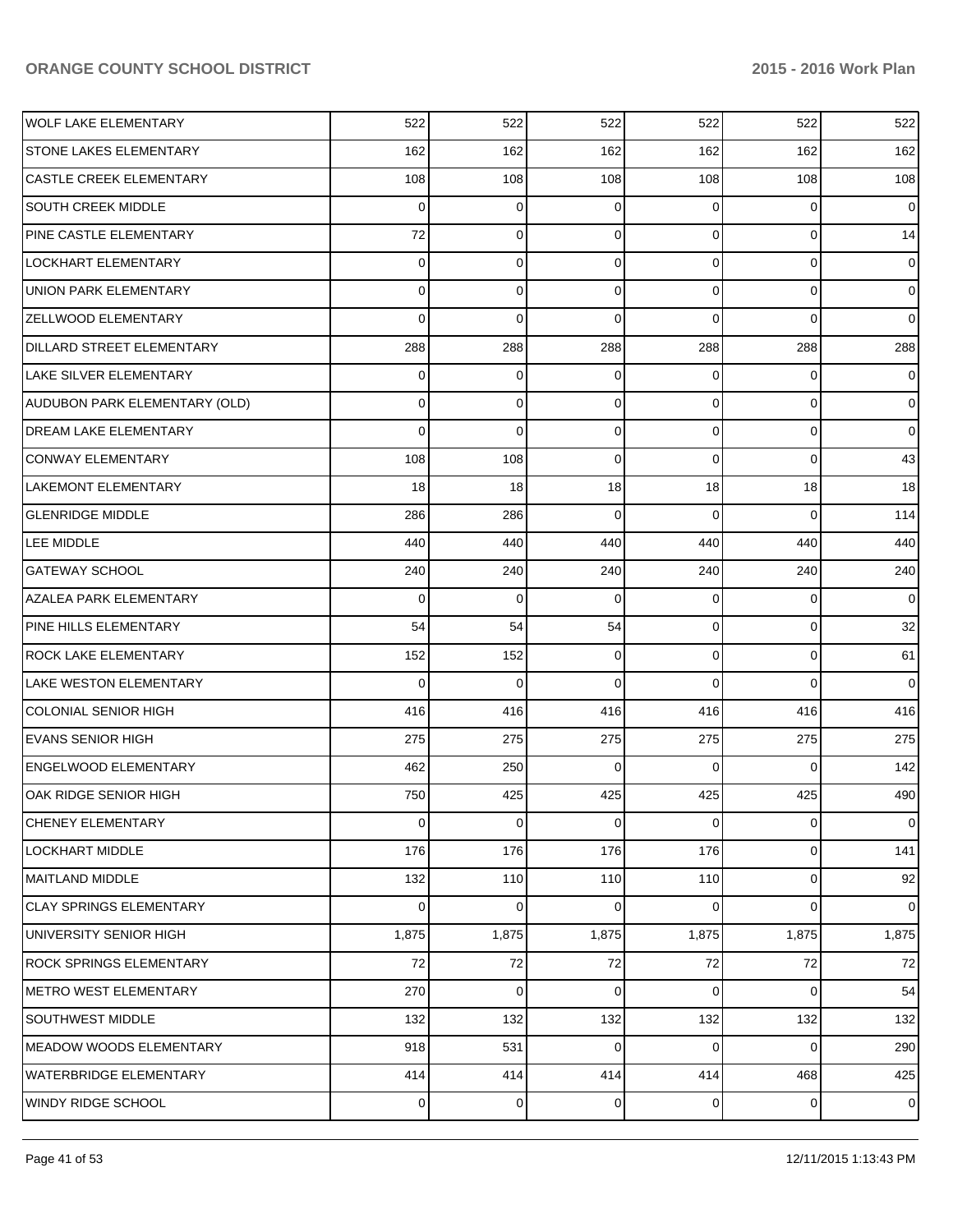| <b>BAYMEADOWS ELEMENTARY</b>                   | 0        | $\overline{0}$ | $\overline{0}$ | $\overline{0}$ | $\overline{0}$ | $\overline{0}$ |
|------------------------------------------------|----------|----------------|----------------|----------------|----------------|----------------|
| <b>JOHN YOUNG ELEMENTARY</b>                   | 0        | 0              | $\Omega$       | $\Omega$       | $\Omega$       | $\overline{0}$ |
| WATERFORD ELEMENTARY                           | 54       | 54             | 54             | 54             | 54             | 54             |
| <b>JACKSON MIDDLE</b>                          | 0        | $\Omega$       | $\Omega$       | $\Omega$       | $\Omega$       | $\overline{0}$ |
| MID-FLORIDA TECHNICAL INSTITUTE                | 236      | 236            | 236            | 236            | 236            | 236            |
| WESTRIDGE MIDDLE                               | 506      | 506            | 506            | 506            | 506            | 506            |
| LITTLE RIVER ELEMENTARY                        | 72       | 72             | 72             | 72             | 72             | 72             |
| WALKER MIDDLE                                  | 0        | $\mathbf 0$    | 0              | $\Omega$       | $\Omega$       | $\overline{0}$ |
| WINEGARD ELEMENTARY                            | 108      | 108            | 108            | 108            | 108            | 108            |
| DOMMERICH ELEMENTARY                           | 126      | 126            | 126            | 126            | $\Omega$       | 101            |
| <b>LAKE SYBELIA ELEMENTARY</b>                 | 72       | 72             | 72             | 72             | 72             | 72             |
| <b>WINDERMERE ELEMENTARY</b>                   | 162      | 162            | 162            | 162            | 162            | 162            |
| MEADOWBROOK MIDDLE SCHOOL                      | 198      | 198            | 198            | 198            | 198            | 198            |
| <b>RIVERSIDE ELEMENTARY</b>                    | 90       | $\Omega$       | 0              | $\Omega$       | $\overline{0}$ | 18             |
| <b>SADLER ELEMENTARY</b>                       | 54       | $\Omega$       | $\Omega$       | $\Omega$       | $\Omega$       | 11             |
| <b>APOPKA ELEMENTARY</b>                       | $\Omega$ | $\Omega$       | $\Omega$       | $\Omega$       | $\overline{0}$ | $\overline{0}$ |
| <b>MAXEY ELEMENTARY</b>                        | 252      | 252            | 252            | $\Omega$       | $\Omega$       | 151            |
| SHINGLE CREEK ELEMENTARY                       | 360      | $\Omega$       | $\Omega$       | $\Omega$       | $\Omega$       | 72             |
| <b>CYPRESS CREEK SENIOR HIGH</b>               | 2,285    | 750            | 750            | 750            | 750            | 1,057          |
| PIEDMONT LAKES MIDDLE                          | 572      | 572            | 572            | 572            | 572            | 572            |
| JONES SENIOR HIGH                              | 0        | $\Omega$       | $\Omega$       | $\Omega$       | $\Omega$       | $\Omega$       |
| <b>WESTSIDE VOCATIONAL-TECHNICAL CENTER</b>    | 1,121    | 1,121          | 1,121          | 1,121          | 1,121          | 1,121          |
| ROBERT F HUNGERFORD PREPARATORY HIGH<br>SCHOOL | 0        | $\Omega$       | $\Omega$       | 0              | $\Omega$       | $\overline{0}$ |
| <b>ECCLESTON ELEMENTARY</b>                    | 54       | 54             | 54             | 54             | 54             | 54             |
| WINTER PARK ADULT VOCATIONAL CENTER            | 761      | 761            | 761            | 761            | 761            | 761            |
| IWASHINGTON SHORES ELEMENTARY                  | 0        | 0              | $\overline{0}$ | $\overline{0}$ | $\overline{0}$ | $\overline{0}$ |
| <b>CARVER MIDDLE</b>                           | 374      | 374            | $\overline{0}$ | $\overline{0}$ | $\overline{0}$ | 150            |
| <b>RICHMOND HEIGHTS ELEMENTARY</b>             | 0        | $\overline{0}$ | $\mathbf 0$    | $\overline{0}$ | $\overline{0}$ | $\mathbf 0$    |
| HUNTERS CREEK MIDDLE                           | 44       | 0              | $\Omega$       | $\Omega$       | $\overline{0}$ | $\overline{9}$ |
| HUNTERS CREEK ELEMENTARY                       | 162      | 162            | 162            | 162            | 162            | 162            |
| <b>CYPRESS SPRINGS ELEMENTARY</b>              | 0        | 0              | $\mathbf 0$    | $\overline{0}$ | $\overline{0}$ | $\overline{0}$ |
| <b>GOTHA MIDDLE</b>                            | 308      | 242            | 242            | 242            | 242            | 255            |
| <b>ACCELERATION ACADEMY WEST</b>               | 1,300    | 200            | 200            | 200            | 200            | 420            |
| IWEST ORANGE 9TH GRADE CENTER                  | 1,175    | 1,175          | 1,175          | 1,175          | 1,175          | 1,175          |
| <b>AVALON ELEMENTARY</b>                       | 324      | 324            | 324            | 324            | $\overline{0}$ | 259            |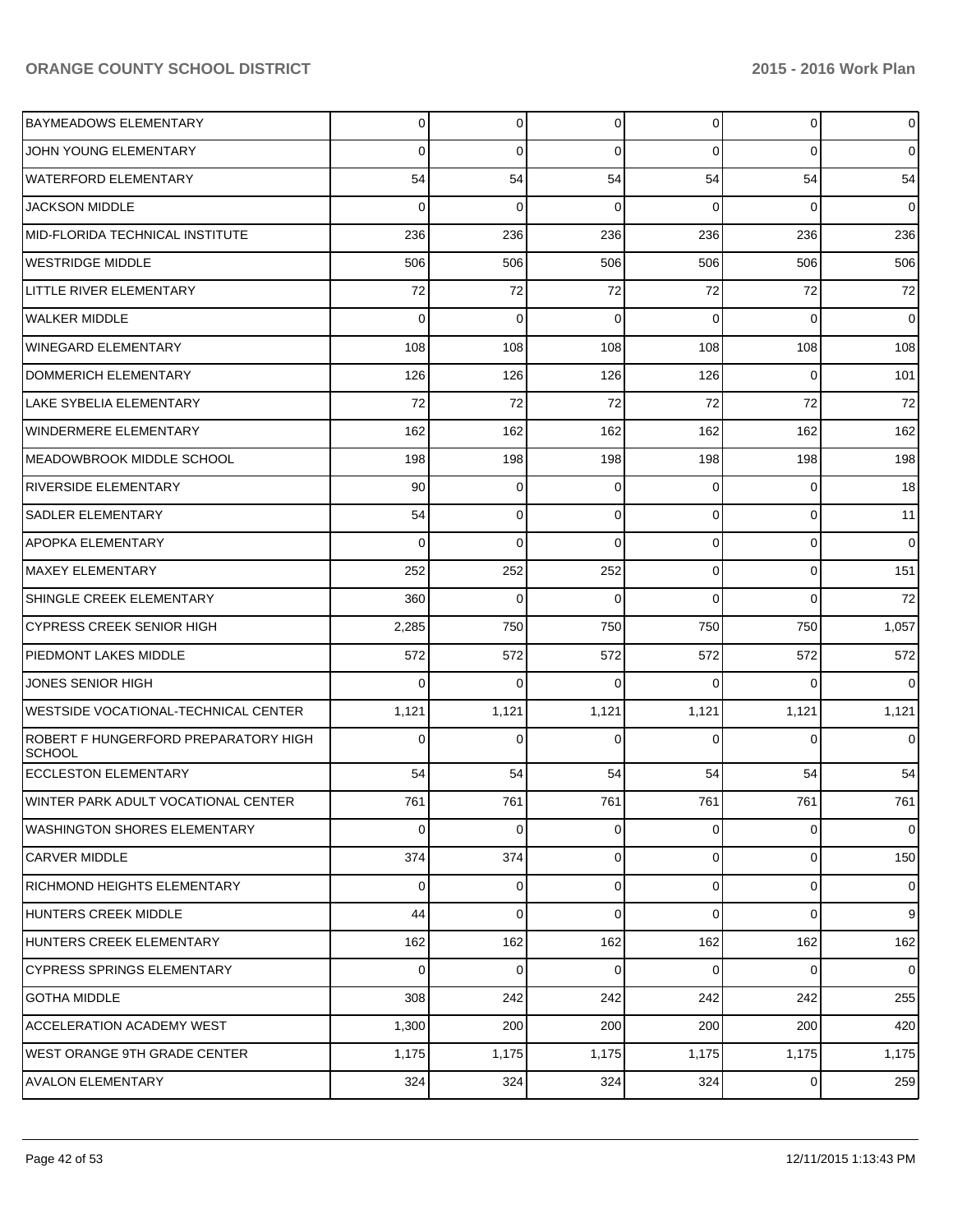| <b>CAMELOT ELEMENTARY</b>                         | $\Omega$ | 0        | ∩        | 0        | $\overline{0}$ | $\overline{0}$ |
|---------------------------------------------------|----------|----------|----------|----------|----------------|----------------|
| <b>AVALON CENTER FOR TECHNICAL EXCELLENCE</b>     | U        | 0        | ∩        | $\Omega$ | $\Omega$       | $\Omega$       |
| <b>WESTBROOKE ELEMENTARY SCHOOL</b>               | $\Omega$ | 0        | $\Omega$ | $\Omega$ | $\Omega$       | $\mathbf{0}$   |
| <b>TIMBER LAKES ELEMENTARY</b>                    | 162      | 162      | 162      | 162      | 162            | 162            |
| LAKE NONA HIGH SCHOOL                             | $\Omega$ | 0        | $\Omega$ | 0        | $\Omega$       | $\overline{0}$ |
| IEAST RIVER HIGH SCHOOL                           | $\Omega$ | $\Omega$ | $\Omega$ | $\Omega$ | $\Omega$       | $\overline{0}$ |
| IKEENE'S CROSSING ELEMENTARY SCHOOL               | 396      | 0        | $\Omega$ | $\Omega$ | $\Omega$       | 79             |
| <b>IFORSYTH WOODS ELEMENTARY</b>                  | $\Omega$ | $\Omega$ | $\Omega$ | $\Omega$ | $\Omega$       | $\mathbf{0}$   |
| IWETHERBEE ELEMENTARY SCHOOL                      | 126      | 126      | 126      | 126      | 306            | 162            |
| ILAKE NONA MIDDLE SCHOOL                          | 660      | 516      | C        | 0        | 0              | 235            |
| <b>SUNRIDGE ELEMENTARY</b>                        | $\Omega$ | 0        | $\Omega$ | $\Omega$ | $\Omega$       | $\Omega$       |
| <b>SUNRIDGE MIDDLE</b>                            | 264      | 264      | 264      | 264      | $\overline{0}$ | 211            |
| <b>SUN BLAZE ELEMENTARY</b>                       | 90       | 90       | $\Omega$ | $\Omega$ | $\Omega$       | 36             |
| IHACKNEY PRAIRIE ELEMENTARY SCHOOL                | 234      | 234      | 234      | 234      | 252            | 238            |
| <b>LEAGLE CREEK ELEMENTARY</b>                    | 90       | 288      | 288      | 288      | 360            | 263            |
| INDEPENDENCE ELEMENTARY                           | 72       | 0        | $\Omega$ | $\Omega$ | 0              | 14             |
| WEDGEFIELD K-8 SCHOOL                             | $\Omega$ | 0        | $\Omega$ | $\Omega$ | $\Omega$       | $\Omega$       |
| <b>AVALON PARK AREA MIDDLE SCHOOL</b>             | $\Omega$ | 0        | $\Omega$ | $\Omega$ | $\overline{0}$ | $\overline{0}$ |
|                                                   |          |          |          |          |                |                |
| Totals for ORANGE COUNTY SCHOOL DISTRICT          |          |          |          |          |                |                |
| Total students in relocatables by year.           | 43,105   | 33,283   | 28,089   | 27,319   | 23,245         | 31,008         |
| Total number of COFTE students projected by year. | 179.334  | 183.574  | 186.754  | 189.701  | 192,311        | 186,335        |

### **Leased Facilities Tracking**

Exising leased facilities and plans for the acquisition of leased facilities, including the number of classrooms and student stations, as reported in the educational plant survey, that are planned in that location at the end of the five year workplan.

Percent in relocatables by year. **24 % 18 % 15 % 14 % 12 % 17 %**

| Location                              | # of Leased<br>Classrooms 2015 -<br>2016 | <b>FISH Student</b><br><b>Stations</b> | Owner             | # of Leased<br>Classrooms 2019 -<br>2020 | <b>FISH Student</b><br><b>Stations</b> |
|---------------------------------------|------------------------------------------|----------------------------------------|-------------------|------------------------------------------|----------------------------------------|
| <b>IBOONE SENIOR HIGH</b>             | 131                                      |                                        | 325 Private Owner | 13                                       | 325                                    |
| IGRAND AVENUE PRIMARY LEARNING CENTER |                                          |                                        | 36 Private Owner  |                                          |                                        |
| IKALEY ELEMENTARY                     |                                          |                                        | 72 Private Owner  |                                          |                                        |
| <b>ILAKE COMO ELEMENTARY</b>          |                                          |                                        | 18 Private Owner  |                                          |                                        |
| <b>IPINELOCH ELEMENTARY</b>           |                                          |                                        | 144 Private Owner | 14                                       | 252                                    |
| <b>ORLO VISTA ELEMENTARY</b>          |                                          |                                        | 36 Private Owner  |                                          | 126                                    |
| <b>IKILLARNEY ELEMENTARY</b>          | 12 <sub>1</sub>                          |                                        | 216 Private Owner |                                          |                                        |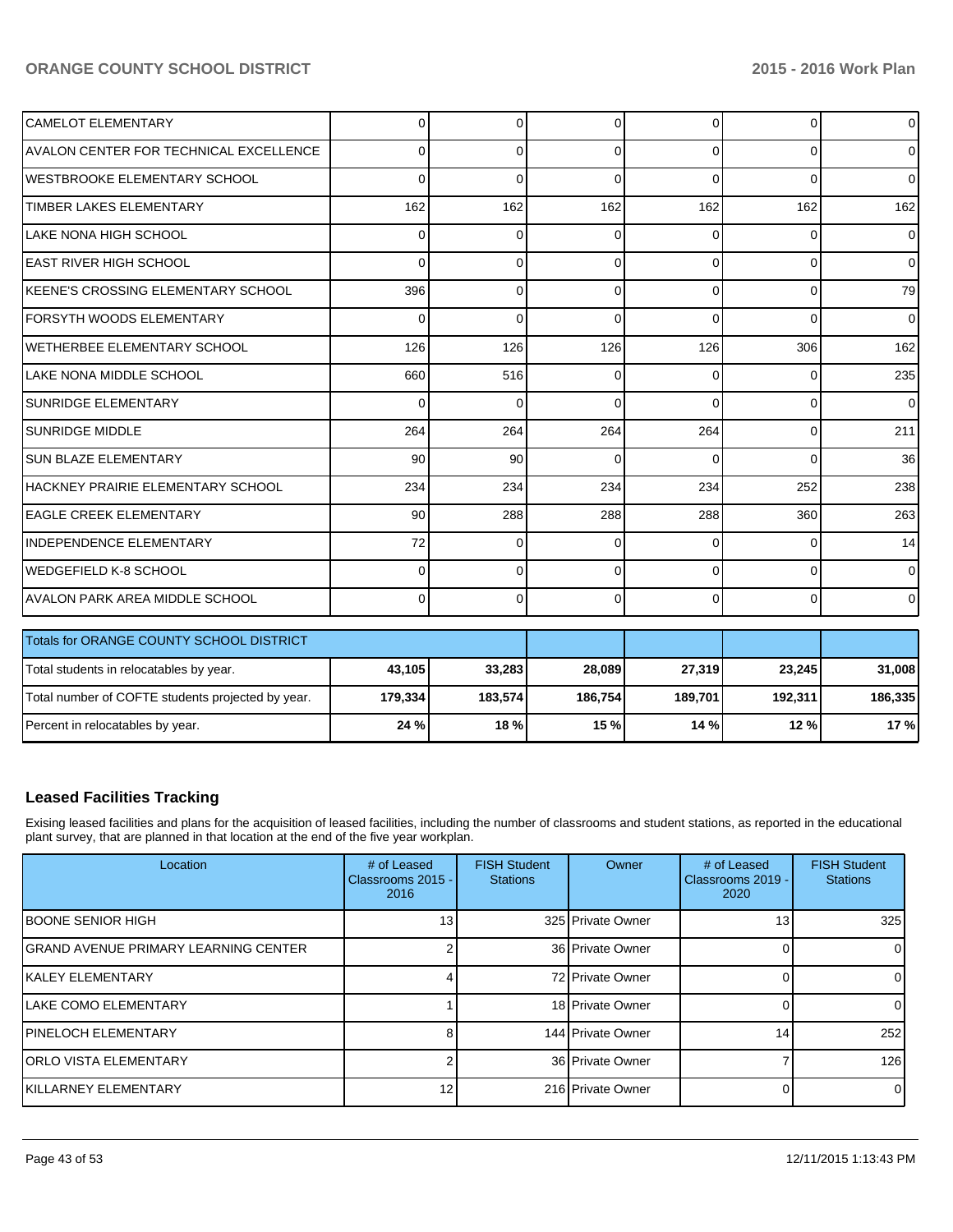| <b>OCOEE MIDDLE</b>               | 12                      | 264 Private Owner   | 12                      | 264            |
|-----------------------------------|-------------------------|---------------------|-------------------------|----------------|
| <b>MOLLIE RAY ELEMENTARY</b>      |                         | 126 Private Owner   | 0                       | $\overline{0}$ |
| <b>DURRANCE ELEMENTARY</b>        | 4                       | 72 Private Owner    | 0                       | $\overline{0}$ |
| <b>HIAWASSEE ELEMENTARY</b>       | $\mathbf{2}$            | 36 Private Owner    | 2                       | 36             |
| PERSHING ELEMENTARY               | 4                       | 72 Private Owner    | 4                       | 72             |
| ROBINSWOOD MIDDLE                 | 23                      | 506 Private Owner   | 23                      | 506            |
| <b>CLARCONA ELEMENTARY</b>        | 28                      | 516 Private Owner   | 0                       | $\overline{0}$ |
| <b>VENTURA ELEMENTARY</b>         | 67                      | 1.206 Private Owner | 0                       | $\overline{0}$ |
| <b>CONWAY MIDDLE</b>              | 18                      | 396 Private Owner   | 18                      | 396            |
| <b>ALOMA ELEMENTARY</b>           | $\overline{\mathbf{3}}$ | 54 Private Owner    | 3                       | 54             |
| WINTER PARK SENIOR HIGH           | 4                       | 100 Private owner   | 4                       | 100            |
| <b>HIDDEN OAKS ELEMENTARY</b>     | 12                      | 216 Private Owner   | 0                       | $\overline{0}$ |
| OAK HILL ELEMENTARY               | 10 <sup>1</sup>         | 180 Private Owner   | 0                       | $\overline{0}$ |
| <b>DR PHILLIPS ELEMENTARY</b>     | 1                       | 18 Private Owner    | 4                       | 72             |
| DEERWOOD ELEMENTARY               | $\overline{\mathbf{3}}$ | 54 Private Owner    | 3                       | 54             |
| <b>WILLIAM FRANGUS ELEMENTARY</b> | 8                       | 144 Private owner   | 0                       | $\overline{0}$ |
| <b>APOPKA 9TH GRADE CENTER</b>    | 11                      | 254 Private Owner   | 11                      | 254            |
| SOUTHWOOD ELEMENTARY              | 4                       | 72 Private Owner    | 0                       | $\overline{0}$ |
| ROSEMONT ELEMENTARY               | 4                       | 72 Private Owner    | 6                       | 108            |
| <b>MEADOW WOODS MIDDLE</b>        | 8                       | 176 Private Owner   | 16                      | 352            |
| LAKE GEM ELEMENTARY               | 7                       | 126 Private Owner   | 0                       | $\overline{0}$ |
| PINEWOOD ELEMENTARY               | 7                       | 126 Private Owner   | 0                       | $\overline{0}$ |
| <b>LAKEVILLE ELEMENTARY</b>       | 17                      | 306 Private Owner   | 16                      | 288            |
| CHAIN OF LAKES MIDDLE             | 17                      | 374 Private Owner   | 17                      | 374            |
| <b>LAWTON CHILES ELEMENTARY</b>   | 11                      | 221 Private Owner   | 1                       | 41             |
| <b>ENDEAVOR ELEMENTARY</b>        | 2                       | 36 Private Owner    | 2                       | 36             |
| <b>CITRUS ELEMENTARY</b>          | 8 <sup>1</sup>          | 144 Private Owner   | 8                       | 144            |
| TIMBER CREEK SENIOR HIGH          | 14                      | 350 Private Owner   | 14                      | 350            |
| THORNEBROOKE ELEMENTARY           | 7                       | 126 Private Owner   | 0                       | $\overline{0}$ |
| <b>BLANKNER K-8 SCHOOL</b>        | 11                      | 198 Private Owner   | $\overline{\mathbf{c}}$ | 36             |
| <b>FREEDOM SENIOR HIGH</b>        | 12                      | 300 Private Owner   | 0                       | $\overline{0}$ |
| <b>WEST OAKS ELEMENTARY</b>       | 8                       | 144 Private Owner   | 0                       | $\overline{0}$ |
| <b>WEST CREEK ELEMENTARY</b>      | 6 <sup>1</sup>          | 108 Private Owner   | 6                       | 108            |
| FREEDOM MIDDLE SCHOOL             | 8                       | 176 Private Owner   | 0                       | $\overline{0}$ |
| EAST LAKE ELEMENTARY SCHOOL       | 5                       | 90 Private Owner    | 0                       | $\overline{0}$ |
| WHISPERING OAK ELEMENTARY SCHOOL  | 13                      | 234 Private Owner   | 10                      | 180            |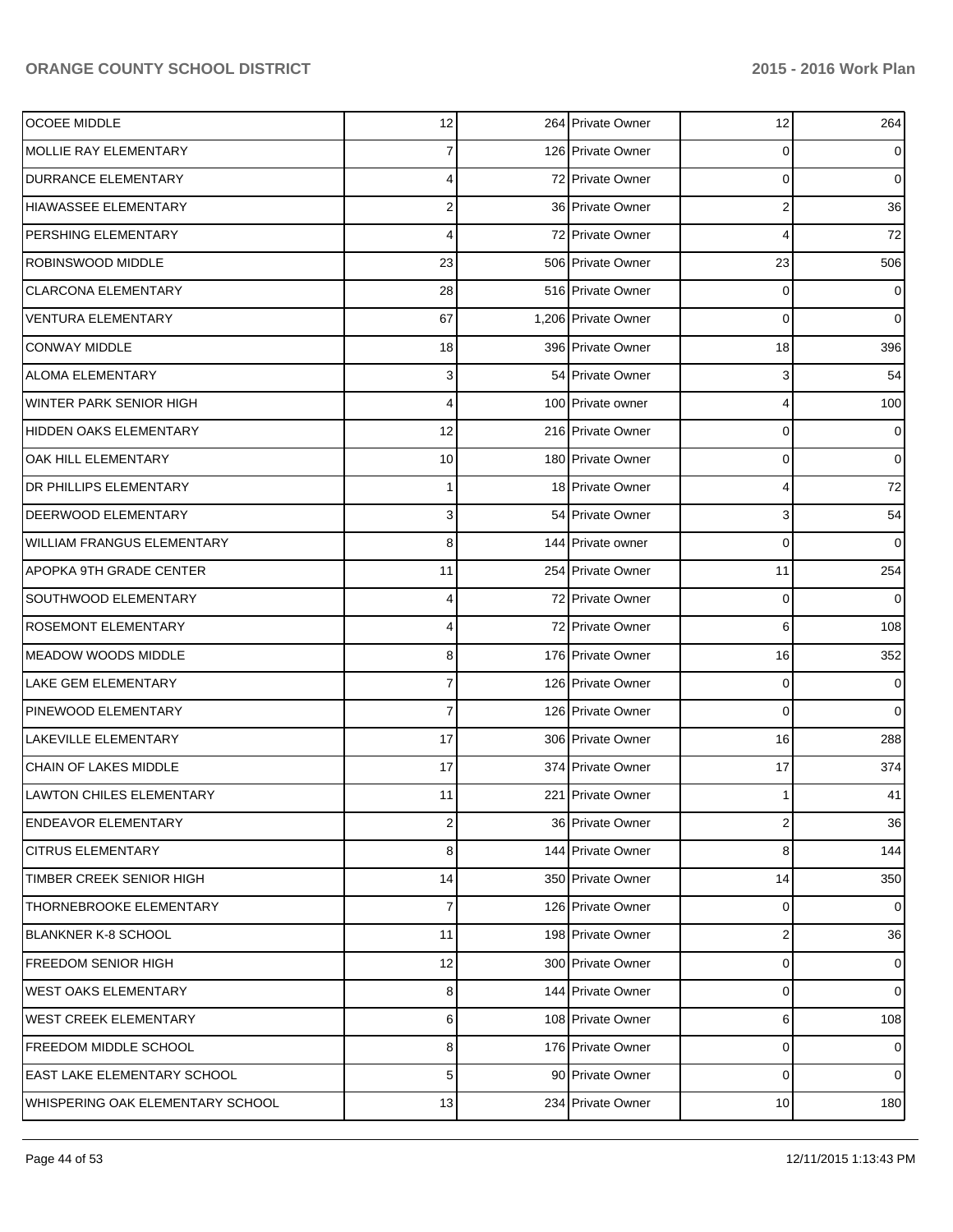| <b>VISTA LAKES ELEMENTARY</b>         | $\overline{7}$ | 126 Private Owner   | 7  | 126            |
|---------------------------------------|----------------|---------------------|----|----------------|
| WYNDHAM LAKES ELEMENTARY              | 13             | 234 Private Owner   | 13 | 234            |
| <b>WOLF LAKE MIDDLE</b>               | $\overline{7}$ | 154 Private Owner   | 27 | 486            |
| MILLENNIA ELEMENTARY                  | 21             | 378 Private Owner   | 0  | $\overline{0}$ |
| <b>WOLF LAKE ELEMENTARY</b>           | 29             | 522 Private Owner   | 31 | 558            |
| DILLARD STREET ELEMENTARY             | 16             | 288 Private Owner   | 16 | 288            |
| <b>CONWAY ELEMENTARY</b>              | 6              | 108 Private Owner   | 0  | $\overline{0}$ |
| LAKEMONT ELEMENTARY                   | 1              | 18 Private Owner    | 3  | 54             |
| <b>GLENRIDGE MIDDLE</b>               | 13             | 286 Private Owner   | 0  | $\overline{0}$ |
| LEE MIDDLE                            | 20             | 440 Private Owner   | 20 | 440            |
| PINE HILLS ELEMENTARY                 | 3              | 54 Private Owner    | 0  | $\overline{0}$ |
| <b>ENGELWOOD ELEMENTARY</b>           | 23             | 426 Private Owner   | 0  | $\overline{0}$ |
| OAK RIDGE SENIOR HIGH                 | 0              | 0 Private           | 7  | 175            |
| <b>LOCKHART MIDDLE</b>                | 8              | 176 Private Owner   | 0  | $\overline{0}$ |
| <b>MAITLAND MIDDLE</b>                | 6              | 132 Private Owner   | 5  | 110            |
| UNIVERSITY SENIOR HIGH                | 31             | 775 Private Owner   | 0  | $\overline{0}$ |
| <b>SOUTHWEST MIDDLE</b>               | 6              | 132 Private Owner   | 11 | 242            |
| <b>WATERBRIDGE ELEMENTARY</b>         | 11             | 198 Private Owner   | 15 | 270            |
| <b>LAKE SYBELIA ELEMENTARY</b>        | 4              | 72 Private Owner    | 4  | 72             |
| <b>CYPRESS CREEK SENIOR HIGH</b>      | 66             | 1,685 Private Owner | 30 | 750            |
| PIEDMONT LAKES MIDDLE                 | 26             | 572 Private Owner   | 4  | 88             |
| <b>ECCLESTON ELEMENTARY</b>           | 3              | 54 Private Owner    | 3  | 54             |
| <b>CARVER MIDDLE</b>                  | 11             | 242 Private Owner   | 0  | $\overline{0}$ |
| HUNTERS CREEK ELEMENTARY              | 9              | 162 Private Owner   | 9  | 162            |
| <b>AVALON ELEMENTARY</b>              | 5              | 90 Private Owner    | 5  | 90             |
| <b>AVALON MIDDLE SCHOOL</b>           | 24             | 528 Private Owner   | 0  | $\overline{0}$ |
| <b>BRIDGEWATER MIDDLE SCHOOL</b>      | 19             | 418 Private Owner   | 0  | $\overline{0}$ |
| SUNSET PARK ELEMENTARY SCHOOL         | 27             | 486 Private Owner   | 27 | 486            |
| WINDERMERE ELEMENTARY                 | 9              | 162 Private Owner   | 0  | $\overline{0}$ |
| COLUMBIA ELEMENTARY SCHOOL (NEW)      | 21             | 378 Private owner   | 0  | $\overline{0}$ |
| HILLCREST ELEMENTARY                  | 3              | 54 Private Owner    | 0  | $\overline{0}$ |
| AUDUBON PARK ELEMENTARY SCHOOL RELIEF | 14             | 252 Private Owner   | 0  | $\overline{0}$ |
| ANDOVER ELEMENTARY SCHOOL             | 10             | 180 Private Owner   | 10 | 180            |
| <b>STONE LAKES ELEMENTARY</b>         | 9              | 162 Private Owner   | 0  | $\overline{0}$ |
| APOPKA MIDDLE                         | 5 <sup>1</sup> | 110 Private owner   | 5  | 110            |
| <b>LAKEVIEW MIDDLE</b>                | $\overline{7}$ | 154 Private Owner   | 7  | 154            |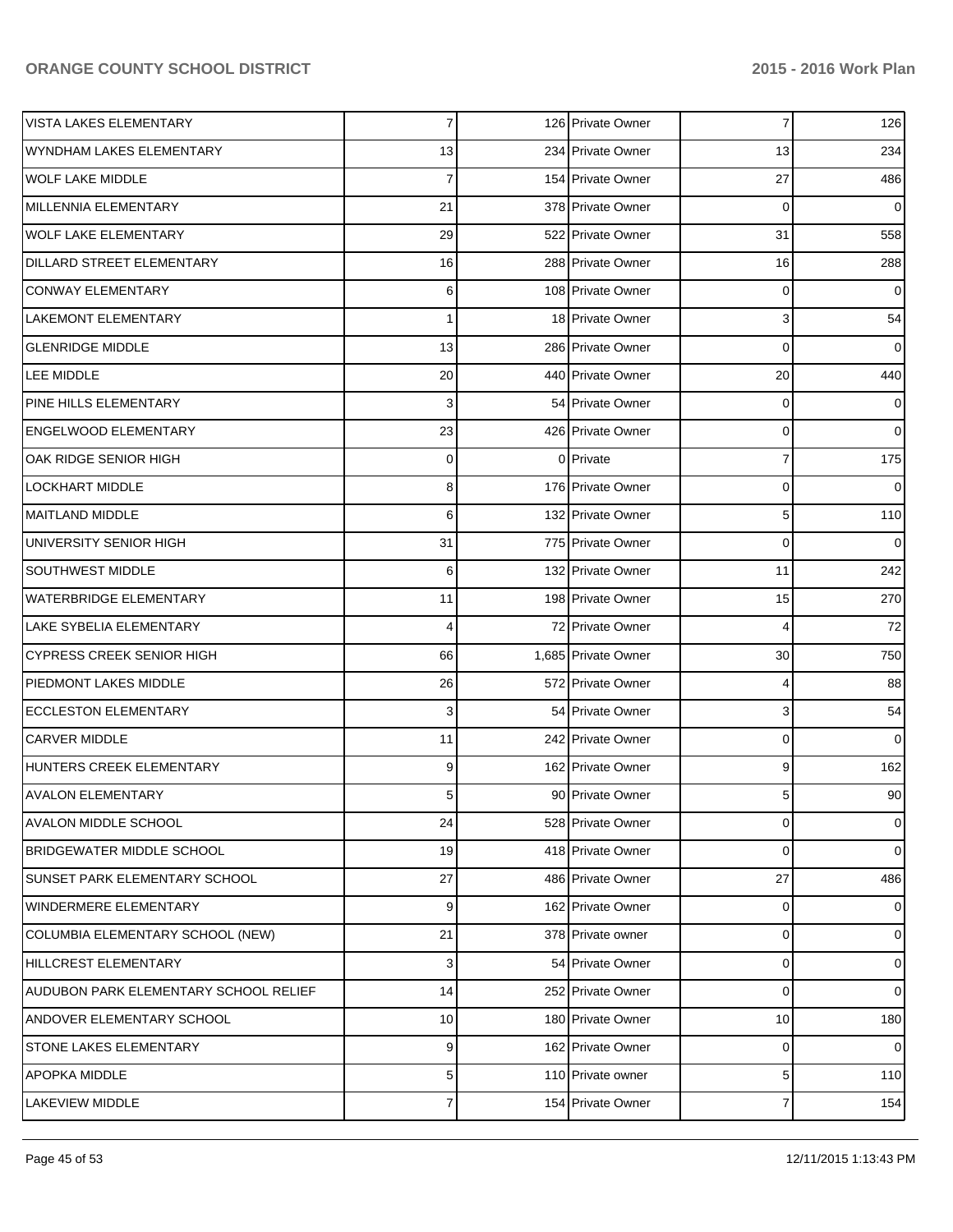| <b>EVANS SENIOR HIGH</b>            | 11          |          | 275 Privvate Owner | 11 | 275            |
|-------------------------------------|-------------|----------|--------------------|----|----------------|
| <b>CYPRESS PARK ELEMENTARY</b>      | 11          |          | 198 Private Owner  | 0  | $\overline{0}$ |
| <b>TANGELO PARK ELEMENTARY</b>      | 5           |          | 90 Private Owner   | 0  | $\overline{0}$ |
| <b>LANCASTER ELEMENTARY</b>         | 5           |          | 90 Private Owner   | 9  | 162            |
| <b>DR PHILLIPS SENIOR HIGH</b>      |             |          | 175 Private Owner  | 2  | 50             |
| <b>WESTRIDGE MIDDLE</b>             | 23          |          | 506 Private owner  | 33 | 748            |
| MEADOWBROOK MIDDLE SCHOOL           | 9           |          | 198 Private Owner  | 9  | 198            |
| LAKE NONA MIDDLE SCHOOL             | 30          |          | 660 Private Owner  | 24 | 516            |
| <b>APOPKA SENIOR HIGH</b>           |             |          | 25 Private Owner   |    | 25             |
| <b>CASTLE CREEK ELEMENTARY</b>      | 6           |          | 108 Private Owner  | 5  | 108            |
| TIMBER LAKES ELEMENTARY             | 9           |          | 162 Private Owner  | 2  | 36             |
| KEENE'S CROSSING ELEMENTARY SCHOOL  | 22          |          | 396 Private Owner  | 0  | $\overline{0}$ |
| <b>WETHERBEE ELEMENTARY SCHOOL</b>  | 7           |          | 126 Private Owner  | 7  | 118            |
| HACKNEY PRAIRIE ELEMENTARY SCHOOL   | 0           |          | 0 Private Owner    | 14 | 252            |
| <b>EAGLE CREEK ELEMENTARY</b>       | 5           |          | 90 Private Owner   | 9  | 198            |
| <b>EDGEWATER SENIOR HIGH</b>        | 0           | 0        |                    | 0  | $\overline{0}$ |
| <b>HOWARD MIDDLE</b>                | 0           | 0        |                    | 0  | $\mathbf 0$    |
| CHEROKEE SCHOOL                     | 0           | 0        |                    | 0  | $\mathbf 0$    |
| MEMORIAL MIDDLE SCHOOL              | 0           | 0        |                    | 0  | $\mathbf 0$    |
| FERN CREEK ELEMENTARY               | 0           | 0        |                    | 0  | $\mathbf 0$    |
| PRINCETON ELEMENTARY                | 0           | 0        |                    | 0  | $\mathbf 0$    |
| <b>WINTER PARK 9TH GRADE CENTER</b> | 0           | 0        |                    | 0  | $\mathbf 0$    |
| <b>TILDENVILLE ELEMENTARY</b>       | 0           | 0        |                    | 0  | $\overline{0}$ |
| PINE CASTLE ELEMENTARY              | 0           | 0        |                    | 0  | $\overline{0}$ |
| <b>LOCKHART ELEMENTARY</b>          | 0           | 0        |                    | 0  | $\overline{0}$ |
| UNION PARK ELEMENTARY               | 0           | $\Omega$ |                    | 0  | $\overline{0}$ |
| <b>ZELLWOOD ELEMENTARY</b>          | 0           | 0        |                    | 0  | 01             |
| LAKE SILVER ELEMENTARY              | 0           | 0        |                    | 0  | 0              |
| AUDUBON PARK ELEMENTARY (OLD)       | $\mathbf 0$ | 0        |                    | 0  | 01             |
| <b>GATEWAY SCHOOL</b>               | 0           | 0        |                    | 0  | 01             |
| <b>AZALEA PARK ELEMENTARY</b>       | $\mathbf 0$ | 0        |                    | 0  | 0              |
| <b>ROCK LAKE ELEMENTARY</b>         | 0           | 0        |                    | 0  | 0              |
| LAKE WESTON ELEMENTARY              | $\mathbf 0$ | 0        |                    | 0  | 01             |
| <b>COLONIAL SENIOR HIGH</b>         | 0           | 0        |                    | 0  | 0              |
| CHENEY ELEMENTARY                   | 0           | 0        |                    | 0  | 0              |
| <b>BROOKSHIRE ELEMENTARY</b>        | $\pmb{0}$   | 0        |                    | 0  | $\circ$        |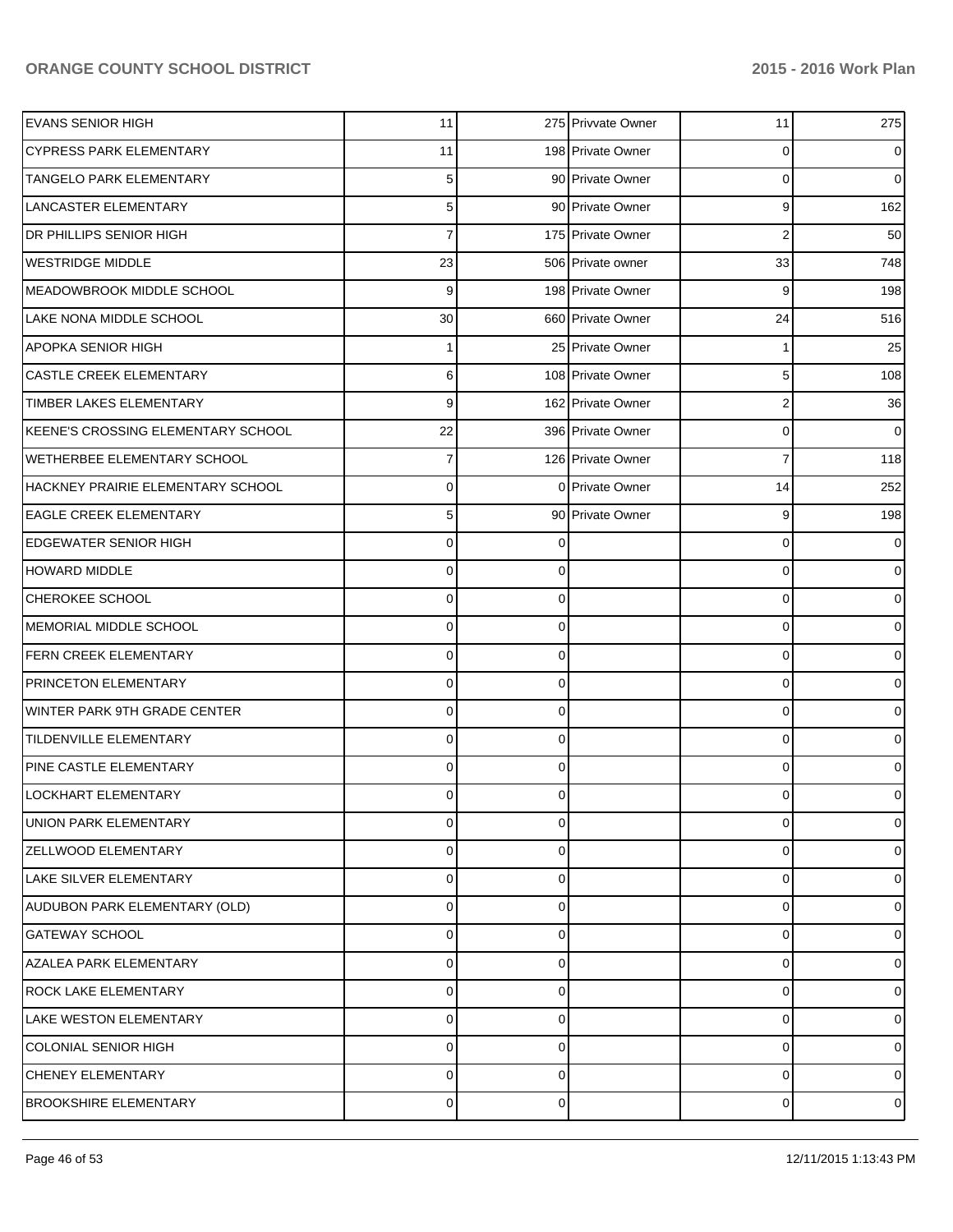| DOVER SHORES ELEMENTARY          | $\mathbf 0$ | 0 |                   | $\overline{0}$ | 0              |
|----------------------------------|-------------|---|-------------------|----------------|----------------|
| LOVELL ELEMENTARY                | 0           | 0 |                   | 0              | 0              |
| CHICKASAW ELEMENTARY             | $\Omega$    | 0 |                   | 0              | 0              |
| SPRING LAKE ELEMENTARY           | 5           |   | 90 Private Owner  | 5              | 90             |
| ROLLING HILLS ELEMENTARY         |             |   | 18 Private Owner  | 3              | 54             |
| <b>BONNEVILLE ELEMENTARY</b>     | 0           | 0 |                   | 0              | 0              |
| <b>MCCOY ELEMENTARY</b>          | 2           |   | 36 Private Owner  | 8              | 144            |
| <b>UNION PARK MIDDLE</b>         | $\Omega$    |   |                   | 0              |                |
| <b>COLONIAL 9TH GRADE CENTER</b> | $\Omega$    |   |                   | 0              | o              |
| PALM LAKE ELEMENTARY             | $\Omega$    | 0 |                   | 0              | 0              |
| <b>ARBOR RIDGE SCHOOL</b>        | $\Omega$    | 0 |                   | 0              |                |
| <b>ROCK SPRINGS ELEMENTARY</b>   | $\Omega$    | 0 |                   | 0              | o              |
| <b>METRO WEST ELEMENTARY</b>     | $\Omega$    | 0 |                   | 0              |                |
| <b>MEADOW WOODS ELEMENTARY</b>   | $\Omega$    | 0 |                   | 0              | 0              |
| <b>WINDY RIDGE SCHOOL</b>        | $\Omega$    | 0 |                   | 0              | o              |
| <b>BAYMEADOWS ELEMENTARY</b>     | $\Omega$    | 0 |                   | 0              | 0              |
| JOHN YOUNG ELEMENTARY            | $\Omega$    | ∩ |                   | 0              | 0              |
| <b>WATERFORD ELEMENTARY</b>      | 3           |   | 54 Private Owner  | 6              | 108            |
| <b>JACKSON MIDDLE</b>            | 0           |   |                   | 0              |                |
| MID-FLORIDA TECHNICAL INSTITUTE  | $\Omega$    | 0 |                   | 0              | 0              |
| <b>LITTLE RIVER ELEMENTARY</b>   | 0           | 0 |                   | 0              | o              |
| <b>WALKER MIDDLE</b>             | $\Omega$    | 0 |                   | 0              | o              |
| <b>WINEGARD ELEMENTARY</b>       | $\Omega$    |   |                   | 0              |                |
| DOMMERICH ELEMENTARY             | $\Omega$    | 0 |                   | 0              |                |
| <b>RIVERSIDE ELEMENTARY</b>      |             |   |                   | 0              |                |
| SADLER ELEMENTARY                | 3           |   | 54 Private Owner  | 0              | 0              |
| <b>MAXEY ELEMENTARY</b>          | $\mathbf 0$ | O |                   | 0              | 0              |
| ORANGE CENTER ELEMENTARY         | $\mathbf 0$ | 0 |                   | 0              | 0              |
| HUNGERFORD ELEMENTARY            | $\mathbf 0$ | 0 |                   | 0              | 0              |
| <b>WHEATLEY ELEMENTARY</b>       | $\mathbf 0$ | 0 |                   | 0              | 0              |
| <b>IVEY LANE ELEMENTARY</b>      | $\mathbf 0$ | 0 |                   | 0              | 0              |
| RIDGEWOOD PARK ELEMENTARY        | $\mathbf 0$ | 0 |                   | 0              | 0              |
| SHENANDOAH ELEMENTARY            | $\mathbf 0$ | 0 |                   | 0              | 0              |
| PALMETTO ELEMENTARY              | 0           | 0 |                   | 0              | 0              |
| <b>WEST ORANGE SENIOR HIGH</b>   | $\mathbf 0$ | 0 |                   | 0              | 0              |
| <b>OCOEE ELEMENTARY</b>          | 6           |   | 108 Private Owner | 0              | $\overline{0}$ |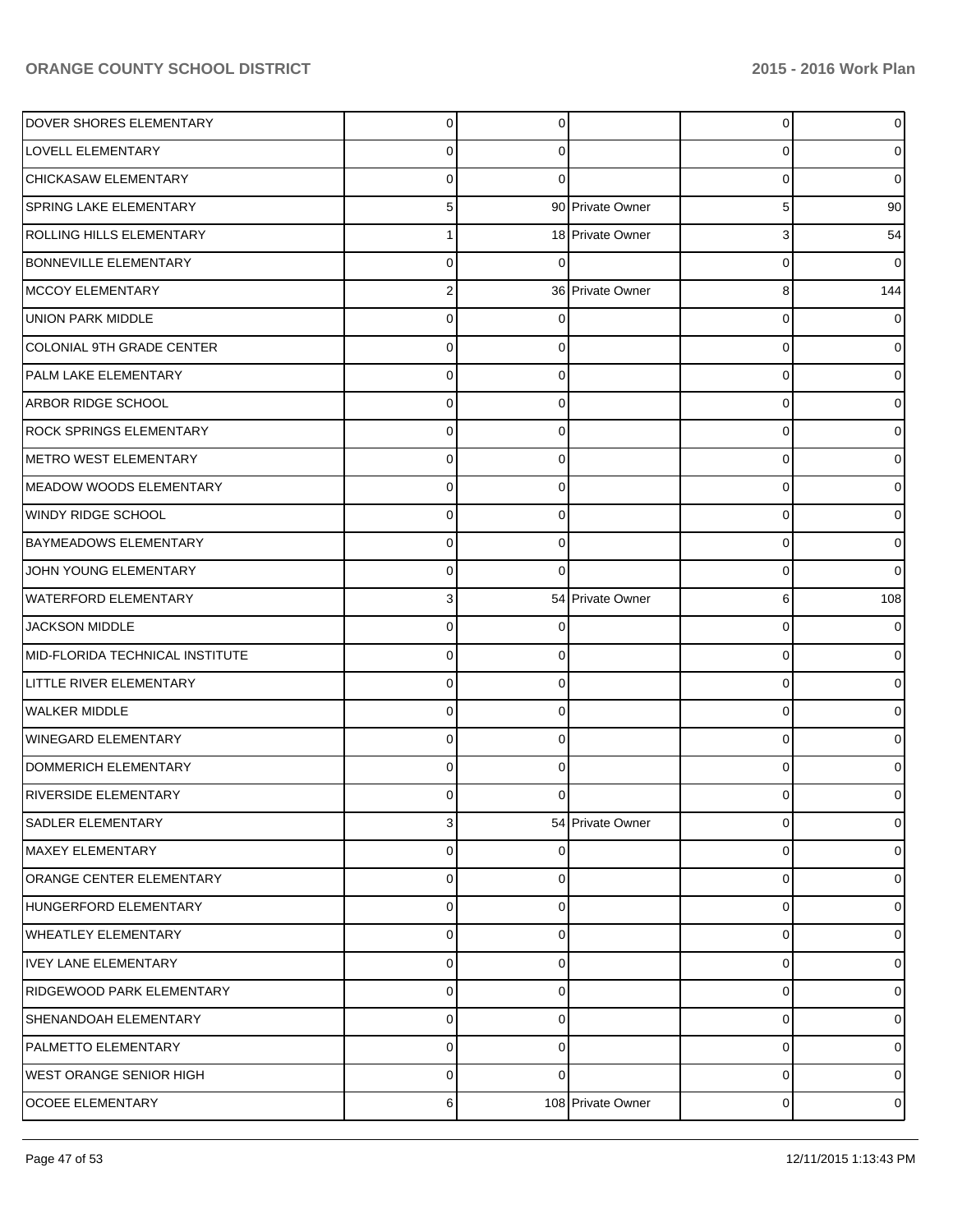| <b>PINAR ELEMENTARY</b>                                 | $\Omega$    |          |                   | 0        | 01             |
|---------------------------------------------------------|-------------|----------|-------------------|----------|----------------|
| LIBERTY MIDDLE                                          |             |          |                   | U        | 0              |
| MAGNOLIA EXCEPTIONAL STUDENT EDUCATION<br><b>CENTER</b> |             |          |                   | U        | 0              |
| ORLANDO VOCATIONAL-TECHNICAL CENTER                     | $\Omega$    |          |                   | 0        | 0              |
| SHINGLE CREEK ELEMENTARY                                | 20          |          | 360 Private Owner | 0        | 0              |
| JONES SENIOR HIGH                                       | $\Omega$    |          |                   | 0        | 0              |
| <b>WESTSIDE VOCATIONAL-TECHNICAL CENTER</b>             | $\Omega$    | 0        |                   | 0        | 0              |
| ROBERT F HUNGERFORD PREPARATORY HIGH<br><b>SCHOOL</b>   | $\Omega$    |          |                   | 0        | 0              |
| WINTER PARK ADULT VOCATIONAL CENTER                     | $\Omega$    | $\Omega$ |                   | $\Omega$ | 0              |
| WASHINGTON SHORES ELEMENTARY                            | $\Omega$    | 0        |                   | 0        | 0              |
| RICHMOND HEIGHTS ELEMENTARY                             | $\Omega$    | 0        |                   | $\Omega$ | 0              |
| HUNTERS CREEK MIDDLE                                    | 2           |          | 44 Private Owner  | 5        | 110            |
| <b>CYPRESS SPRINGS ELEMENTARY</b>                       | $\Omega$    | 0        |                   | 0        | 0              |
| <b>GOTHA MIDDLE</b>                                     | $\Omega$    | 0        |                   | 0        | $\overline{0}$ |
| WEST ORANGE 9TH GRADE CENTER                            | $\Omega$    | 0        |                   | 0        | 0              |
| <b>DISCOVERY MIDDLE</b>                                 | 0           | 0        |                   | 0        | 0              |
| LAKE WHITNEY ELEMENTARY                                 | 0           | 0        |                   | 0        | 0              |
| <b>SUNRISE ELEMENTARY</b>                               | 0           | 0        |                   | 0        | 0              |
| LAKE GEORGE ELEMENTARY                                  |             |          | 72 Private Owner  | 0        | 0              |
| <b>OAKSHIRE ELEMENTARY</b>                              | 0           | 0        |                   | 0        | 0              |
| NORTHLAKE PARK ELEMENTARY                               | 0           | 0        |                   | 0        | 0              |
| OLYMPIA SENIOR HIGH                                     | 0           | 0        |                   | 0        | 0              |
| <b>ODYSSEY MIDDLE</b>                                   | 0           |          |                   | $\Omega$ |                |
| THREE POINTS ELEMENTARY                                 |             |          | 54 Private Owner  | 0        |                |
| CAMELOT ELEMENTARY                                      | U           | U        |                   | U        | υı             |
| COMMUNITY EDUCATION PARTNERS-WEST(OBT)                  | $\mathbf 0$ | 0        |                   | 0        | $\overline{0}$ |
| COMMUNITY EDUCATION PARTNERS-EAST<br>(SEMORAN)          | $\mathbf 0$ | 0        |                   | 0        | 0              |
| <b>EAGLE'S NEST ELEMENTARY</b>                          | $\mathbf 0$ | $\Omega$ |                   | 0        | $\overline{0}$ |
| OCOEE HIGH SCHOOL                                       | $\mathbf 0$ | $\Omega$ |                   | 0        | $\overline{0}$ |
| <b>LEGACY MIDDLE</b>                                    | $\mathbf 0$ | $\Omega$ |                   | 0        | $\overline{0}$ |
| <b>SAND LAKE ELEMENTARY</b>                             | $\mathbf 0$ | $\Omega$ |                   | 0        | $\overline{0}$ |
| <b>SOUTH CREEK MIDDLE</b>                               | $\mathbf 0$ | $\Omega$ |                   | 0        | 0              |
| MOSS PARK ELEMENTARY SCHOOL                             | $\mathbf 0$ | $\Omega$ |                   | 0        | $\overline{0}$ |
| <b>WEKIVA HIGH SCHOOL</b>                               | $\mathbf 0$ | $\Omega$ |                   | 0        | $\overline{0}$ |
| CATALINA ELEMENTARY SCHOOL (NEW)                        | $\pmb{0}$   | 0        |                   | 0        | $\overline{0}$ |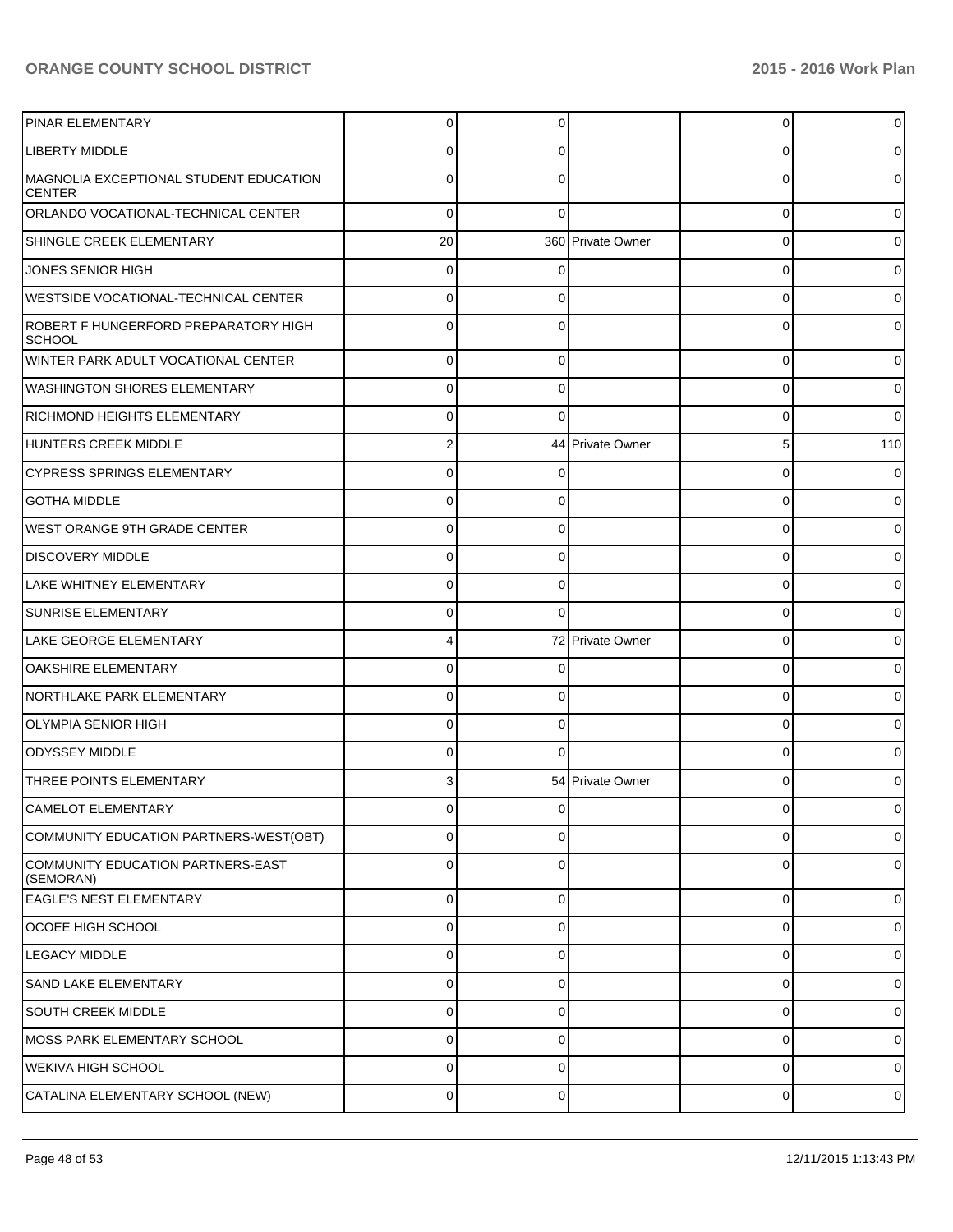| AVALON CENTER FOR TECHNICAL EXCELLENCE |          |        |                  |     | $\overline{0}$ |
|----------------------------------------|----------|--------|------------------|-----|----------------|
| WESTBROOKE ELEMENTARY SCHOOL           | ∩        |        |                  |     | $\overline{0}$ |
| ILAKE NONA HIGH SCHOOL                 |          |        |                  |     | $\Omega$       |
| EAST RIVER HIGH SCHOOL                 |          |        |                  |     | ΩI             |
| IFORSYTH WOODS ELEMENTARY              |          |        |                  |     | 01             |
| <b>ISUNRIDGE ELEMENTARY</b>            | $\Omega$ |        |                  |     | 01             |
| ISUNRIDGE MIDDLE                       |          |        |                  |     | $\overline{0}$ |
| ISUN BLAZE ELEMENTARY                  | 5        |        | 90 Private Owner |     | $\Omega$       |
| <b>INDEPENDENCE ELEMENTARY</b>         |          |        | 72 Private Owner |     | $\Omega$       |
| IWEDGEFIELD K-8 SCHOOL                 |          |        |                  |     | $\Omega$       |
| IAVALON PARK AREA MIDDLE SCHOOL        |          |        |                  |     | $\Omega$       |
|                                        | 1,130    | 22,799 |                  | 628 | 12,849         |

### **Failed Standard Relocatable Tracking**

Relocatable units currently reported by school, from FISH, and the number of relocatable units identified as 'Failed Standards'.

Nothing reported for this section.

# **Planning**

### **Class Size Reduction Planning**

**Plans approved by the school board that reduce the need for permanent student stations such as acceptable school capacity levels, redistricting, busing, year-round schools, charter schools, magnet schools, public-private partnerships, multitrack scheduling, grade level organization, block scheduling, or other alternatives.**

The Orange County School Board utilizes grade level organization at all new middle and high schools, at existing middle, combination and high schools where facilities support the concept and where existing middle, combination and high schools are being comprehensively updated. Multi-track scheduling is not being used in Orange County Public Schools. Block scheduling has been used but is being phased out.

### **School Closure Planning**

**Plans for the closure of any school, including plans for disposition of the facility or usage of facility space, and anticipated revenues.**

As new and replacement schools are built, existing schools will be master planned to determine the highest and best use of the buildings.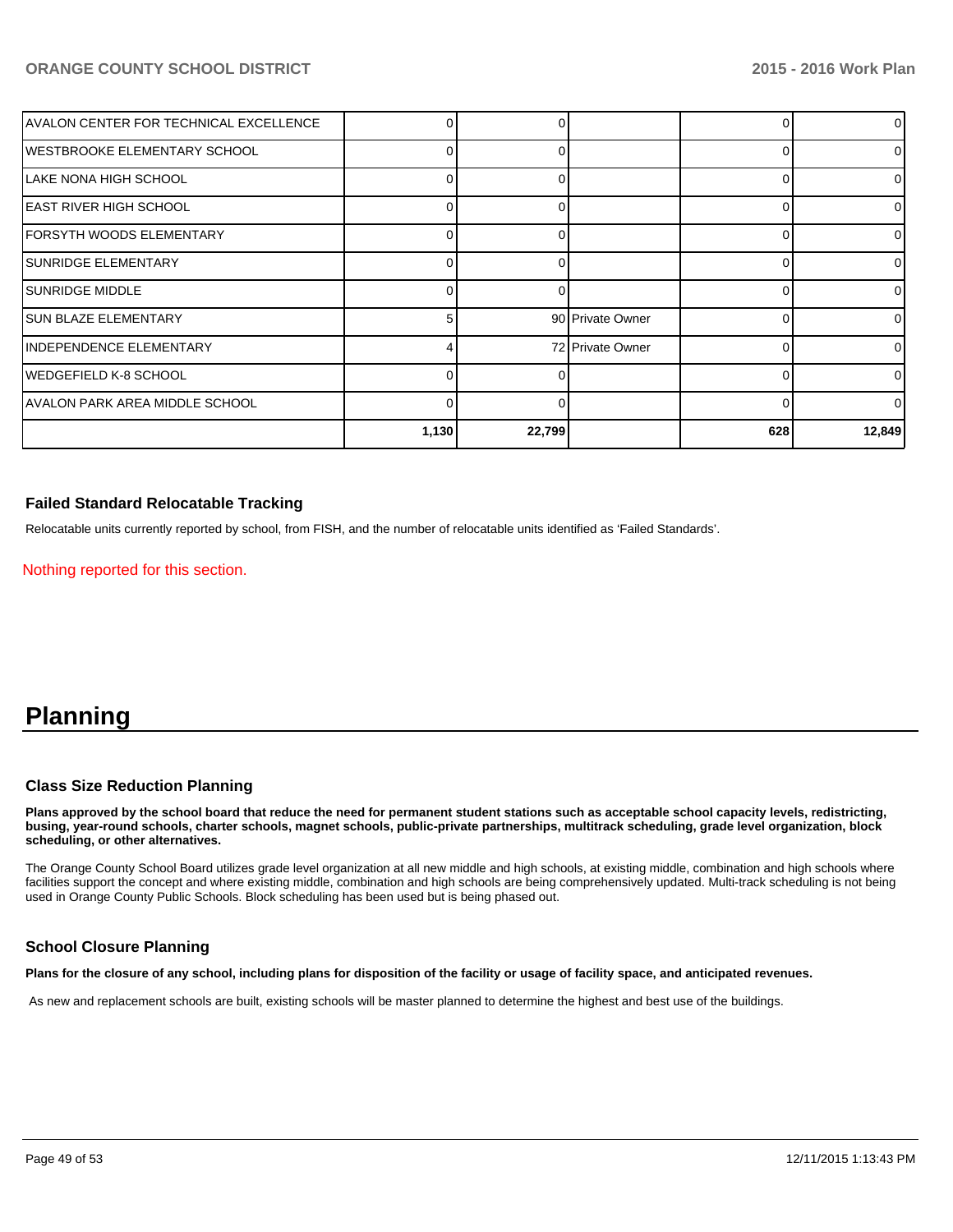# **Long Range Planning**

### **Ten-Year Maintenance**

District projects and locations regarding the projected need for major renovation, repair, and maintenance projects within the district in years 6-10 beyond the projects plans detailed in the five years covered by the work plan.

| Project                                | 2019 - 2020 / 2024 - 2025<br><b>Projected Cost</b> |
|----------------------------------------|----------------------------------------------------|
| <b>Educational Technology Retrofit</b> | \$12,500,000                                       |
| New Technology                         | \$12,500,000                                       |
| Portable Moves and Installs            | \$35,000,000                                       |
| Life Safety ACFI                       | \$11,511,060                                       |
| <b>Security Systems Project</b>        | \$8,200,000                                        |
| <b>Future Project Reserves</b>         | \$3,945,006,311                                    |
| <b>Buses and Equipment</b>             | \$92,285,962                                       |
| Debt Service & Operations              | \$496,400,265                                      |
| Portable Leasing                       | \$55,000,000                                       |
| Land Acquisition                       | \$8,000,000                                        |
| <b>Environmental Compliance</b>        | \$300,000                                          |
|                                        | \$4,676,703,598                                    |

# **Ten-Year Capacity**

Schedule of capital outlay projects projected to ensure the availability of satisfactory student stations for the projected student enrollment in K-12 programs for the future 5 years beyond the 5-year district facilities work program.

| Project   | Location, Community, Quadrant or other<br>general location | 2019 - 2020 / 2024 - 2025<br><b>Projected Cost</b> |
|-----------|------------------------------------------------------------|----------------------------------------------------|
| 43-E-SE-2 | Lake Nona                                                  | \$20,200,000                                       |
| 56-M-SE-2 | Lake Nona                                                  | \$45,171,000                                       |
| 114-E-W-4 | <b>Horizon West</b>                                        | \$18,200,000                                       |
| 102-E-W-4 | Johns Lake                                                 | \$20,200,000                                       |
| 80-H-SW-5 | Dr Phillips                                                | \$93,300,000                                       |
| 65-M-W-4  | <b>Horizon West</b>                                        | \$43,871,000                                       |
| 90-E-N-7  | Wolf Lake                                                  | \$18,700,000                                       |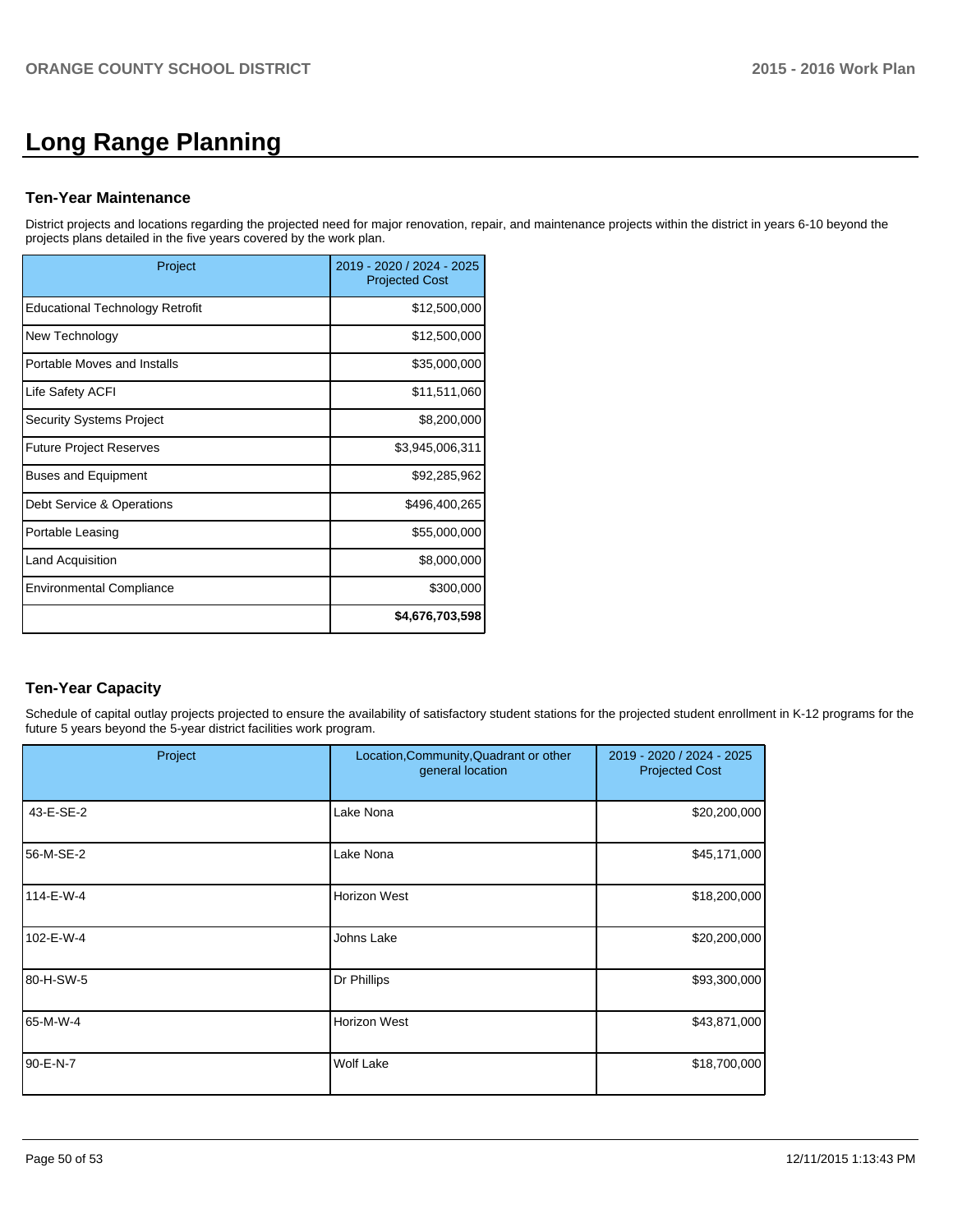| 26-E-N-7 | Arden Park | \$18,200,000  |
|----------|------------|---------------|
|          |            |               |
|          |            | \$277,842,000 |

### **Ten-Year Planned Utilization**

Schedule of planned capital outlay projects identifying the standard grade groupings, capacities, and planned utilization rates of future educational facilities of the district for both permanent and relocatable facilities.

| <b>Grade Level Projections</b>    | <b>FISH</b><br>Student<br><b>Stations</b> | Actual 2014 -<br><b>2015 FISH</b><br>Capacity | Actual<br>$2014 -$<br>2015<br><b>COFTE</b> | Actual 2014 - 2015<br><b>Utilization</b> | Actual 2015 - 2016 / 2024 - 2025 new<br>Student Capacity to be added/removed | Projected 2024<br>2025 COFTE | Projected 2024 -<br>2025 Utilization |
|-----------------------------------|-------------------------------------------|-----------------------------------------------|--------------------------------------------|------------------------------------------|------------------------------------------------------------------------------|------------------------------|--------------------------------------|
| Elementary - District<br>l Totals | 114,943                                   | 114,943                                       | 77,086.00                                  | 67.06 %                                  | 9,137                                                                        | 97,082                       | 78.24 %                              |
| Middle - District Totals          | 67.734                                    | 60.945                                        | 42.847.00                                  | 70.30 %                                  | 9.681                                                                        | 45.724                       | 64.74 %                              |
| High - District Totals            | 69,732                                    | 66.167                                        | 44.025.00                                  | 66.54 %                                  | 5,552                                                                        | 62.240                       | 86.78 %                              |
| Other - ESE, etc                  | 23.347                                    | 9.750                                         | ,252.00                                    | 12.84 %                                  |                                                                              | 1,625                        | 16.67 %                              |
|                                   | 275,756                                   |                                               | 251,805   165,210.00                       | 65.61 %                                  | 24,370                                                                       | 206,671                      | 74.83%                               |

**Combination schools are included with the middle schools for student stations, capacity, COFTE and utilization purposes because these facilities all have a 90% utilization factor. Use this space to explain or define the grade groupings for combination schools.**

Combination schools are PK-8th grades

### **Ten-Year Infrastructure Planning**

**Proposed Location of Planned New, Remodeled, or New Additions to Facilities in 06 thru 10 out years (Section 28).**

43-E-SE-2 Lake Nona 56-M-SE-2 Lake Nona 114-E-W-4 Horizon West 102-E-W-4 Johns Lake 80-H-SW-5 Dr Phillips 65-M-W-4 Horizon West 90-E-N-7 Wolf Lake 26-E-N-7 Arden Park Mid Florida Tech Westside Tech Winter Park Tech Orlando Tech

Plans for closure of any school, including plans for disposition of the facility or usage of facility space, and anticipated revenues in the 06 thru 10 out **years (Section 29).**

No schools presently planned for closure. As replacement schools are built, existing schools will be master planned to determine the highest and best use of the buildings

### **Twenty-Year Maintenance**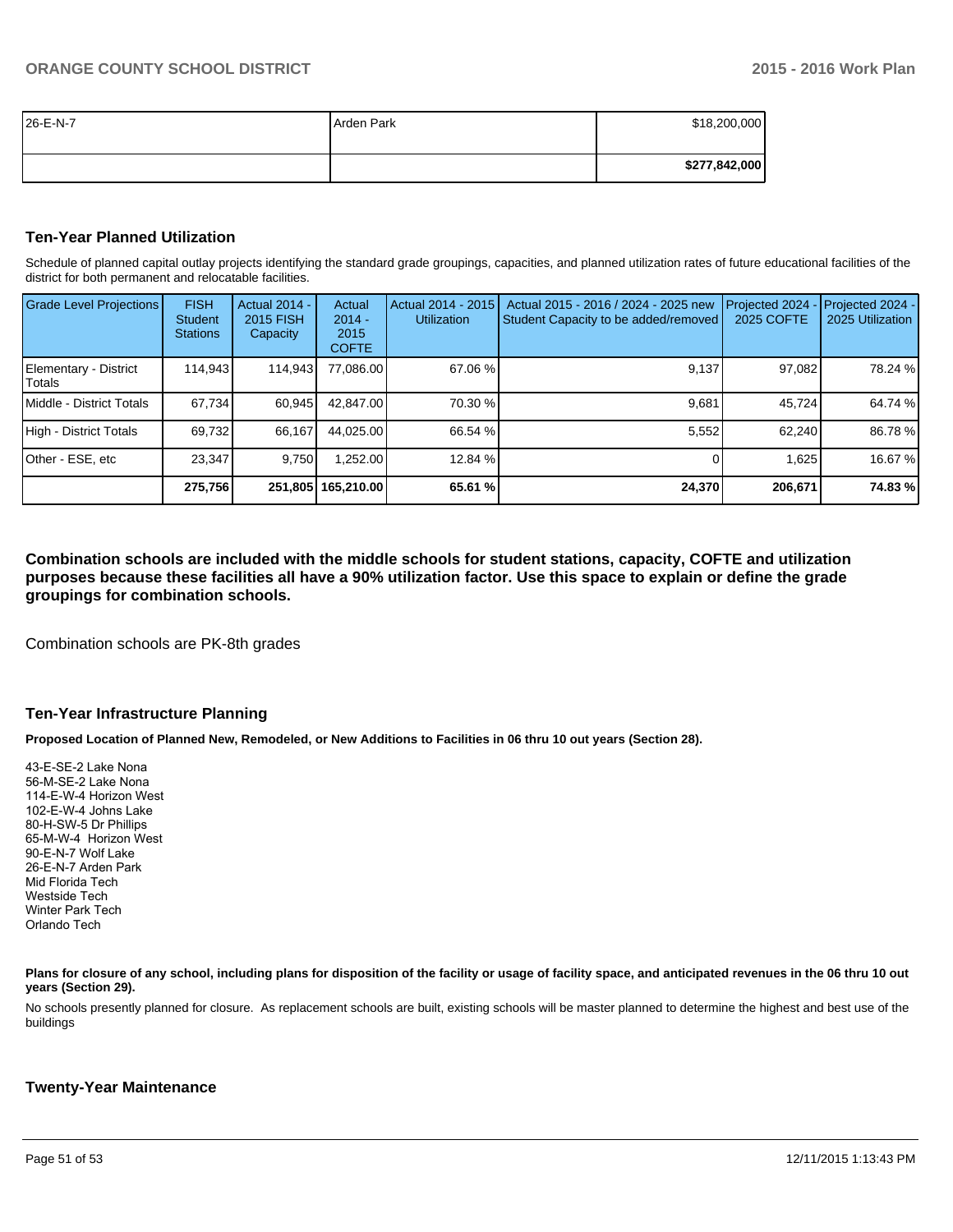District projects and locations regarding the projected need for major renovation, repair, and maintenance projects within the district in years 11-20 beyond the projects plans detailed in the five years covered by the work plan.

Nothing reported for this section.

### **Twenty-Year Capacity**

Schedule of capital outlay projects projected to ensure the availability of satisfactory student stations for the projected student enrollment in K-12 programs for the future 11-20 years beyond the 5-year district facilities work program.

| Project    | Location, Community, Quadrant or other<br>general location | 2024 - 2025 / 2034 - 2035<br><b>Projected Cost</b> |
|------------|------------------------------------------------------------|----------------------------------------------------|
| 34-M-N-7   | Old Clarcona                                               | \$57,500,000                                       |
| 113-H-W-4  | Horizon West                                               | \$119,000,000                                      |
| 119-H-SE-3 | <b>Cypress Creek</b>                                       | \$119,000,000                                      |
| 100-E-SE-2 | Camino Reale                                               | \$25,800,000                                       |
| 62-E-E-2   | Avalon                                                     | \$25,800,000                                       |
| 129-M-SE-2 | Lake Nona                                                  | \$57,500,000                                       |
| 42-M-N-7   | Stoneybrook Hills                                          | \$57,500,000                                       |
| 125-M-W-4  | Horizon West                                               | \$57,500,000                                       |
|            |                                                            | \$519,600,000                                      |

### **Twenty-Year Planned Utilization**

Schedule of planned capital outlay projects identifying the standard grade groupings, capacities, and planned utilization rates of future educational facilities of the district for both permanent and relocatable facilities.

| <b>Grade Level Projections</b>  | <b>FISH</b><br><b>Student</b><br><b>Stations</b> | <b>Actual 2014 -</b><br>2015 FISH<br>Capacity | Actual<br>$2014 -$<br>2015<br><b>COFTE</b> | Actual 2014 - 2015<br><b>Utilization</b> | Actual 2015 - 2016 / 2034 - 2035 new<br>Student Capacity to be added/removed | Projected 2034<br>2035 COFTE | Projected 2034 -<br>2035 Utilization |
|---------------------------------|--------------------------------------------------|-----------------------------------------------|--------------------------------------------|------------------------------------------|------------------------------------------------------------------------------|------------------------------|--------------------------------------|
| Elementary - District<br>Totals | 114.943                                          | 114,943                                       | 77,086.00                                  | $67.06\%$                                | 2,496                                                                        | 107,106                      | 91.20 %                              |
| Middle - District Totals        | 67.734                                           | 60,945                                        | 42.847.00                                  | 70.30 %                                  | 6.075                                                                        | 52.237                       | 77.94 %                              |
| High - District Totals          | 69,732                                           | 66,167                                        | 44.025.00                                  | 66.54 %                                  | 5,552                                                                        | 66.006                       | 92.03 %                              |
| Other - ESE, etc                | 23.347                                           | 9.750                                         | 1.252.00                                   | 12.84 %                                  |                                                                              | 2.000                        | 20.51 %                              |
|                                 | 275,756                                          |                                               | 251,805   165,210.00                       | 65.61 %                                  | 14,123                                                                       | 227,349                      | 85.49 %                              |